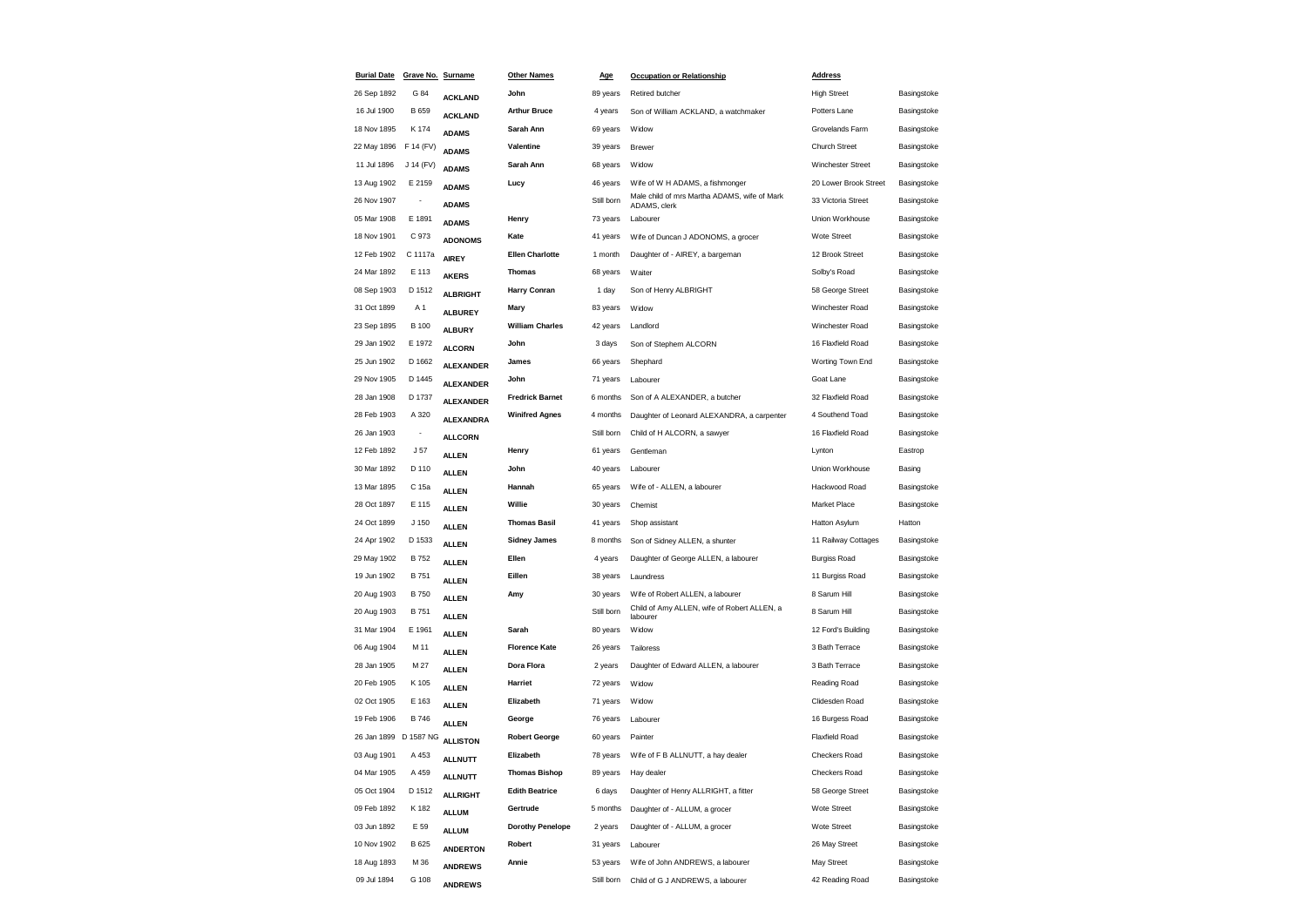| 08 Nov 1896           | J 288                    | <b>ANDREWS</b>                    | Florence                 | 11 years               | Daughter of T ANDREWS, a drayman                  | Reading Road         | Basingstoke |
|-----------------------|--------------------------|-----------------------------------|--------------------------|------------------------|---------------------------------------------------|----------------------|-------------|
| 26 Dec 1899           | A 50                     | <b>ANDREWS</b>                    | <b>Charles</b>           | 87 years               | Labourer                                          | <b>Basing Union</b>  | Basing      |
| 10 May 1902           | A 389a                   | <b>ANDREWS</b>                    | Ellen                    | 15 years               | Daughter of Thomas ANDREWS, a drayman             | 42 Reading Road      | Basingstoke |
| 13 Feb 1905           | A 251                    | <b>ANDREWS</b>                    | <b>Florence Gertrude</b> | 17 years               | Daughter of William ANDREWS, a secretary          | Essex Road           | Basingstoke |
| 29 Jun 1907           | E 94                     | <b>ANDREWS</b>                    | <b>Agnes Selina F</b>    | 62 years               | Widow                                             | Western Terrace      | Basingstoke |
| 06 Feb 1898           | D 386                    | <b>ANGLIS</b>                     | James                    | 70 years               | Labourer                                          | <b>Chapel Street</b> | Basingstoke |
| 13 Aug 1897           | <b>B 32d NG</b>          | <b>ANNETTS</b>                    | Elizabeth                | 73 years               | Wife of - ANNETTS, a shepherd                     | Lower Brook Street   | Basingstoke |
| 16 Feb 1904           | D 1321                   | <b>APPLEFORD</b>                  | <b>Lilian Elsie</b>      | 9 months               | Daughter of George APPLEFORD, an engine driver    | 44 Alexandra Road    | Basingstoke |
| 09 Feb 1905           | A 240                    | <b>APPLETON</b>                   | William                  | 3 weeks                | Son of William APPLETON, a painter                | 21 Hackwood Road     | Basingstoke |
| 21 Apr 1907           | $\overline{\phantom{a}}$ | <b>APPLETON</b>                   |                          | Still born             | Female child of W APPLETON, a labourer            | 21 Hackwood Road     | Basingstoke |
| 20 Apr 1909           | D 1631                   | <b>ARLETT</b>                     | <b>Mutular Maud</b>      | 21/ <sub>2</sub> years | Daughter of - ARLETT                              | 17 Flaxfield Road    | Basingstoke |
| 20 Jan 1892           | C 101                    | <b>ARMSTRONG</b>                  | William                  | 67 years               | Bricklayer                                        | Winchester Road      | Basingstoke |
| 23 Sep 1893           | K 177                    | <b>ARMSTRONG</b>                  | Ann                      | 87 years               | Widow                                             | 31 Bunnian Place     | Basingstoke |
| 06 Mar 1895           | D 503d                   | <b>ARMSTRONG</b>                  | Ann                      | 76 years               | Spinster                                          | Reading Road         | Basingstoke |
| 01 Jul 1900           | C 101                    | <b>ARMSTRONG</b>                  | Charlotte                | 75 years               | Widow                                             | Winchester Road      | Basingstoke |
| 18 Jul 1901           | $\overline{\phantom{a}}$ |                                   |                          | Still born             | Child of Mary ARMSWORTH, a single woman           | Union Workhouse      | Basingstoke |
| 02 Dec 1899 D 1527 NG |                          | <b>ARMSWORTH</b><br><b>ARNOLD</b> | <b>Walter John</b>       | 26 years               | Insurance agent                                   | Winchester Road      | Basingstoke |
| 01 Jan 1903           | D 1643                   | <b>ARNOLD</b>                     | Jane Elizabeth           | 79 years               | Widow                                             | 12 Station Hill      | Basingstoke |
| 15 Sep 1896           | E 63                     |                                   | <b>Martha</b>            | 79 years               | Spinster                                          | Beaconsfield Road    | Basingstoke |
| 30 May 1900           | L 162                    | <b>ASHLEY</b>                     | <b>Mary Jane</b>         | 24 years               | Wife of Percy ASHTON, of 20 Hussars               | Phoenix Park Terrace | Basingstoke |
| 11 Sep 1893           | J 259                    | <b>ASHTON</b>                     | <b>Caroline Ch</b>       | 37 years               | Wife of William ATTWOOD, an ironmongers assistant | Southern Road        | Basingstoke |
| 16 Dec 1898           | D 147                    | <b>ATTWOOD</b>                    |                          | Still born             | Child of Henry ATTWOOD, a tailor                  | 12 Cambridge Terrace | Basingstoke |
| 14 Mar 1899           | E 5b NG                  | <b>ATTWOOD</b>                    | Alice                    | 23 years               | Wife of Henry ATTWOOD, a tailor                   | Cambridge Terrace    | Basingstoke |
| 05 Jan 1901           | A 388                    | <b>ATTWOOD</b>                    | Elizabeth                | 75 years               | Wife of - ATTWOOD, a grocers assistant            | Church Lane          | Basingstoke |
| 21 Apr 1903           | C 1228                   | <b>ATTWOOD</b>                    | George Frederick         | 80 years               | Tailor                                            | 13 Cambridge Terrace | Basingstoke |
| 01 May 1909           | C 1228                   | <b>ATTWOOD</b>                    | Sarah                    | 66 years               | Widow                                             | 13 Cambridge Terrace | Basingstoke |
| 08 May 1907           | D 1443                   | <b>ATTWOOD</b>                    | Beatrice Frenia (?)      | 1 year                 | Daughter of Charles AUSTIN, a fitter              | Mortimer Lane        | Basingstoke |
| 28 Jan 1896           |                          | <b>AUSTIN</b>                     | Phillip                  |                        |                                                   | Cliddesden Road      |             |
|                       | D 318                    | <b>AVERY</b>                      |                          | 11 days                | Son of Arthur Phillip Avery, a cabman             |                      | Basingstoke |
| 12 Apr 1899           | L 133                    | <b>AVERY</b>                      | <b>Walter George</b>     | 42 years               | Labourer                                          | Union Workhouse      | Basing      |
| 01 Mar 1902           | K 276                    | <b>AWBERY</b>                     | Mary                     | 82 years               | Spinster                                          | Winchester Street    | Basingstoke |
| 31 Aug 1906           | K 276                    | <b>AWBERY</b>                     | Ann                      | 84 years               | Spinster                                          | Winchester Road      | Basingstoke |
| 24 Jul 1901           | K 327                    | <b>AYLIFFE</b>                    | Sarah A                  | 64 years               | Widow                                             | Church Square        | Basingstoke |
| 29 Aug 1903           | B 881                    | AYLWARD                           | Eliza                    | 54 years               | Wife of A A AYLWARD, a music teacher              | Victoria Street      | Basingstoke |
| 13 Nov 1903           | <b>B</b> 881             | <b>AYLWOOD</b><br><b>BACHLEOR</b> | <b>Augustus A</b>        | 56 years               | Music teacher                                     | Victoria Street      | Basingstoke |
| 19 Aug 1898           | L 108                    | (BATCHELOR?)                      | Caroline                 | 68 years               | Widow                                             | Union Workhouse      | Basing      |
| 28 Nov 1906           | E 1844                   | <b>BACON</b>                      | Edgar                    | 7 hours                | Son of Henry BACON, a retired soldier             | Union Workhouse      | Basingstoke |
| 20 Feb 1894           | L <sub>1ba</sub>         | <b>BAGGS</b>                      | Walter John              | 5 months               | Son of George BAGGS, a carter                     | Down Grange          | Basingstoke |
| 07 Jul 1906           | B 811                    | <b>BAGGS</b>                      | Jane                     | 24 years               | Wife of Charles BAGGS, a labourer                 | <b>Holt Pound</b>    | Basingstoke |
| 30 Jan 1895           | L 17a                    | <b>BAILEY</b>                     | <b>Joseph Augustus</b>   | 4 months               | Son of Thomas BAILEY, a cutter                    | Phoenix Park Terrace | Basingstoke |
| 24 Mar 1897           | F 52                     | <b>BAILEY</b>                     | Louisa                   | 77 years               | Widow                                             | Union Workhouse      | Basing      |
| 22 May 1900 E 2030 NG |                          | <b>BAILEY</b>                     | <b>William George</b>    | 4 months               | Son of Thomas BAILEY                              | <b>Bath Terrace</b>  | Basingstoke |
| 30 Mar 1901           | E 2199                   | <b>BAILEY</b>                     | John Henry               | 3 weeks                | Son of Thomas BAILEY, a tailor                    | 16 Burgess Road      | Basingstoke |
| 23 Feb 1907           | C 1062                   | <b>BAILEY</b>                     | Fredrick John            | 6 months               | Son of - BAILEY, a bricklayers labourer           | 6 Bath Terrace       | Basingstoke |
| 15 Apr 1908           | D 1479                   | <b>BAILEY</b>                     | Harry                    | 26 years               | Hawker                                            | Lower Brook Street   | Basingstoke |
| 02 May 1908           |                          | <b>BAILEY</b>                     |                          | Still born             | Child of Kate BAILEY, a dressmaker                | 18 Winchester Road   | Basingstoke |
| 29 Aug 1894           | L 108                    | <b>BAKER</b>                      | William                  | 26 years               | Drapers assistant                                 | Worting Town End     | Basingstoke |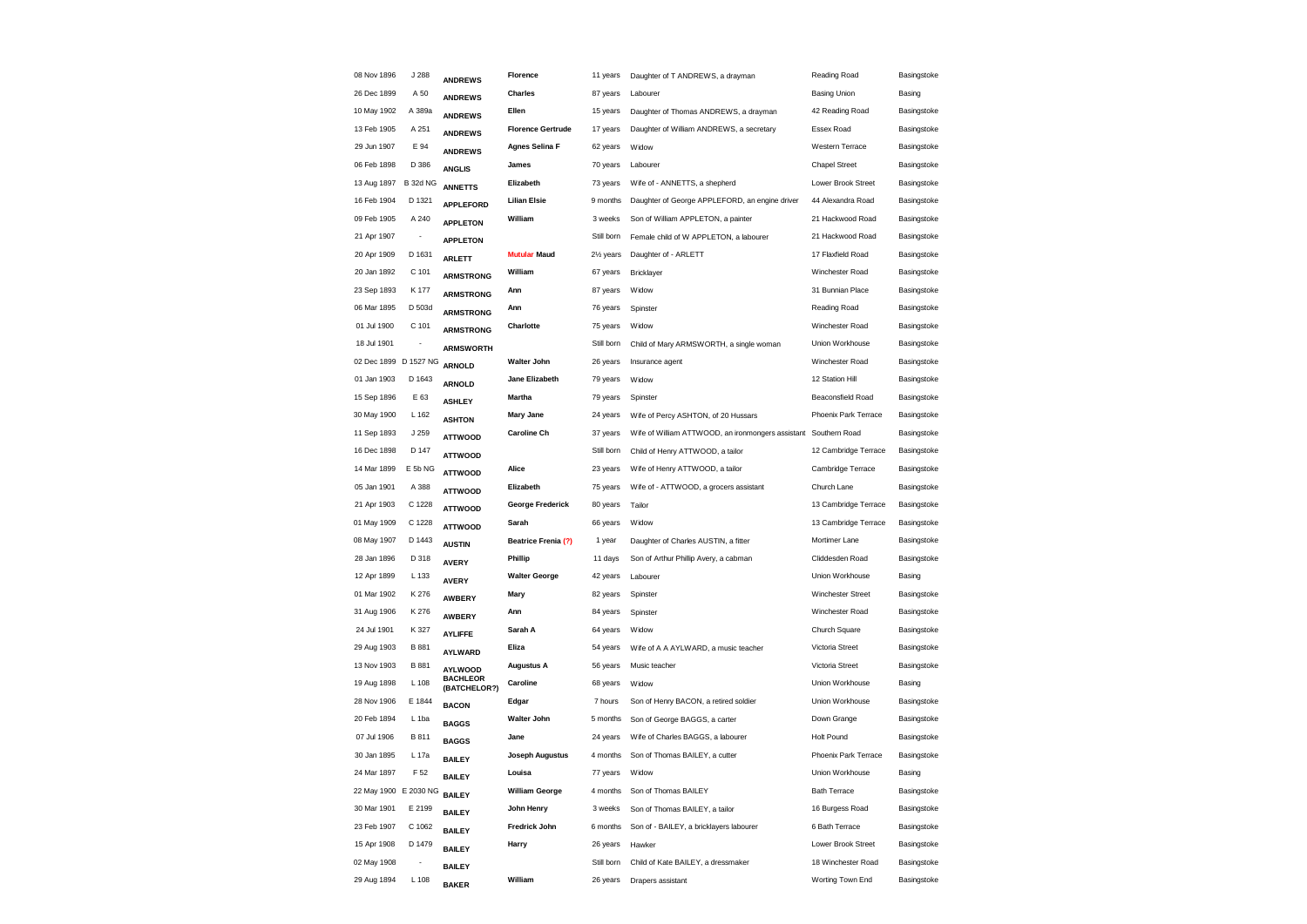| 27 Jun 1895           | C 24a                        | <b>BAKER</b>       | <b>Florence Nelly</b>      | 9 weeks              | Daughter of William BAKER, a gardener     | 4 Windover Street                       | Basingstoke |
|-----------------------|------------------------------|--------------------|----------------------------|----------------------|-------------------------------------------|-----------------------------------------|-------------|
| 27 Jun 1895           | C 24a                        | <b>BAKER</b>       | <b>Herbert William</b>     | 15 months            | Son of William BAKER, a gardener          | 4 Windover Street                       | Basingstoke |
| 03 Feb 1900           | D 188                        | <b>BAKER</b>       | Eliza                      | 69 years             | Widow                                     | Chaple Street (late of Leve Basingstoke |             |
| 17 Mar 1900           | $\overline{\phantom{a}}$     | <b>BAKER</b>       |                            | Still born           | Child of William BAKER, a gardener        | Windover Street                         | Basingstoke |
| 24 Dec 1901           | B 823                        | <b>BAKER</b>       | <b>Herbert John</b>        | 24 years             | Railway porter                            | Railway Cottages                        | Basingstoke |
| 20 Apr 1905           | -                            | <b>BAKER</b>       |                            | Still born           | Child of Mrs William BAKER                | 4 Windover Street                       | Basingstoke |
| 24 Jul 1895           | C 27a                        | <b>BALL</b>        | Caroline                   | 76 years             | Widow                                     | 48 Hackwood Road                        | Basingstoke |
| 15 Aug 1899           | $\frac{1}{2}$                | <b>BALL</b>        |                            | Still born           | Child of A BALL, a clerk                  | 15 Cambridge Terrace                    | Basingstoke |
| 05 Mar 1895           | F 273                        | <b>BALLARD</b>     | Robert                     | 31 years             | Labourer                                  | Union Workhouse                         | Basing      |
| 11 Jan 1904           |                              | <b>BALLARD</b>     |                            | Still born           | Child of Mr J BALLARD, a wood dealer      | Lower Brook Street                      | Basingstoke |
| 31 Dec 1906           | C 1125a                      | <b>BALLARD</b>     | William                    | 49 years             | Guard                                     | 15 Junction Road                        | Basingstoke |
| 09 Apr 1898           | E 131                        | <b>BANNISTER</b>   | <b>Caroline E</b>          | 49 years             | Wife of George BANNISTER, a gardener      | Beaconsfield Road                       | Basingstoke |
| 23 Feb 1903           | L 139                        | <b>BAPLINS (?)</b> | <b>Arthur James</b>        | 3 years              | Son of George BAPLAINS (?), a baker       | 20 Queens Road                          | Basingstoke |
| 17 Aug 1897           | D 459                        | <b>BARBER</b>      | <b>Charles</b>             | 64 years             | Railway porter                            | 26 May Street                           | Basingstoke |
| 17 Apr 1901           | C 910                        | <b>BARBER</b>      | <b>Mary Ann</b>            | 41 years             | Wife of - BARBER, an engineer             | <b>Chaple Street</b>                    | Basingstoke |
| 17 Dec 1903           | J 346 og                     | <b>BARGENT</b>     | Jane Susanna               | 74 years             | Widow                                     | Union Workhouse                         | Basingstoke |
| 22 Dec 1897           | J 227                        | <b>BARGERY</b>     | Louisa                     | 52 years             | Wife of Thomas BARGERY, a cloth cutter    | <b>Beaconsfield Road</b>                | Basingstoke |
| 08 Feb 1900 D 1712 NG |                              | <b>BARKER</b>      | <b>Valentine Elizabeth</b> | 23 months            | Daughter of W BARKER, a butcher           | Wote Street                             | Basingstoke |
| 18 Jul 1897           | J 230                        | <b>BARNARD</b>     | <b>Harry Thomas</b>        | 43 years             | Painter                                   | Hackwood Road                           | Basingstoke |
| 27 Aug 1898           | F 408b                       | <b>BARNARD</b>     | James                      | 74 years             | Bootmaker                                 | Winchester Street                       | Basingstoke |
| 20 Oct 1900           | E 2162                       | <b>BARNARD</b>     | Sarah                      | 45 years             | Spinster                                  | Union Workhouse                         | Basingstoke |
| 30 Jul 1908           | $\overline{\phantom{a}}$     | <b>BARNARD</b>     |                            | Still born           | Child of Albert BARNARD, a gamekeeper     | 29 Southlea                             | Basingstoke |
| 17 Jul 1900           | E 309                        | <b>BARNES</b>      | Robert                     | 53 years             | Blacksmith                                | 47 Wote Street                          | Basingstoke |
| 05 Sep 1901           | C 1298                       | <b>BARNES</b>      | <b>Edith Emily</b>         | 27 years             | Tailoress                                 | 3 New Road                              | Basingstoke |
| 21 Jun 1907           | J 318b                       | <b>BARNES</b>      | Eliza Sarah                | 49 years             | Wife of James BARNES, a turner            | 4 Chequers Road                         | Basingstoke |
| 19 Aug 1901           | D 1644                       | <b>BARNS</b>       |                            | 1/ <sub>2</sub> hour | Child of Albert BARNS, a bricklayer       | 26 Chaple Street                        | Basingstoke |
| 23 Dec 1899           | C 79 NG                      | <b>BARRATT</b>     | <b>Florence Mary</b>       | 6 years              | Daughter of Thomas BARRATT, a labourer    | Fencott Place                           | Basingstoke |
| 26 Jan 1892           | K 218a                       | <b>BARRETT</b>     | James                      | 83 years             | Labourer                                  | May Street                              | Basingstoke |
| 03 Dec 1895           | E 378c                       | <b>BARRETT</b>     |                            | Still born           | Child of G BARRETT, a pattern maker       | Stanley Terrace                         | Basingstoke |
| 01 Aug 1896           | D 402c                       | <b>BARRETT</b>     | <b>Edith Charlotte</b>     | 20 months            | Daughter of Charles BARRETT, a carter     | 27 Brook Street                         | Basingstoke |
| 13 Aug 1896           | D 402c                       | <b>BARRETT</b>     | Annie Rhoda                | 3 years              | Daughter of Charles BARRETT, a carter     | 27 Brook Street                         | Basingstoke |
| 15 Feb 1900           |                              | <b>BARRETT</b>     |                            | Still born           | Child of Charles BARRETT, a labourer      | 27 Lower Brook Street                   | Basingstoke |
| 11 Feb 1904           | D 1473                       | <b>BARRETT</b>     | <b>William George</b>      | 4 weeks              | Son of George BARRETT, a painter]         | Lower Brook Street                      | Basingstoke |
| 07 Sep 1904           | A 322                        | <b>BARRETT</b>     | Sarah                      | 19 years             | Widow                                     | 142 May Street                          | Basingstoke |
| 06 Jul 1905           | C 1096                       | <b>BARRINGTON</b>  | Elsie Elizabeth B          | 26 years             | Domestic                                  | 2 New Street                            | Basingstoke |
| 08 Apr 1896           | <b>B</b> 10a                 | <b>BARTLETT</b>    | John                       | 74 years             | Shoemaker                                 | Hackwood Road                           | Basingstoke |
| 05 Feb 1899           | E 2234 NG                    | <b>BARTLETT</b>    | <b>Dorothy May</b>         | 10 months            | Daughter of H BARTLETT, a painter         | Hackwood Road                           | Basingstoke |
| 01 Jan 1904           | D 1407                       | <b>BARTLETT</b>    | Catherine                  | 84 years             | Widow                                     | 33 London Street                        | Basingstoke |
| 28 Sep 1905           | E 2342                       | <b>BARTLETT</b>    | William                    | 25 years             | Labourer                                  | Hackwood Road                           | Basingstoke |
| 22 Nov 1906           | C 695                        | <b>BARTLETT</b>    | Alice Jane                 | 47 years             | Wife of James BARTLETT, a stationer       | Wote Street                             | Basingstoke |
| 19 Oct 1907           | C 1028                       | <b>BARTLETT</b>    | James                      | 86 years             | Gardiner                                  | Southern Road                           | Basingstoke |
| 07 Oct 1905           | C 1223                       | <b>BARTLOTTE</b>   | Cathleen Charlotte (?)     | 7 months             | Daughter of - BARTLETT, an innkeeper      | Deep Lane                               | Basingstoke |
| 17 Jun 1899           | $\qquad \qquad \blacksquare$ | <b>BARTON</b>      |                            | Still born           | Child of George BARTON, a labourer        | <b>Flaxfield Road</b>                   | Basingstoke |
| 17 Jan 1907           | B 698                        | <b>BASCOMBE</b>    | James                      | 73 years             | Labourer                                  | 22 Winchester Road                      | Basingstoke |
| 03 Aug 1895           | D 234                        | <b>BASING</b>      | <b>Charles</b>             | 63 years             | Painter                                   | <b>Basing Road</b>                      | Basingstoke |
| 12 May 1904           | A 312                        | <b>BASING</b>      | <b>Phoebe Ellen</b>        | 3 days               | Daughter of William F BASING, a bootmaker | 25 Potters Lane                         | Basingstoke |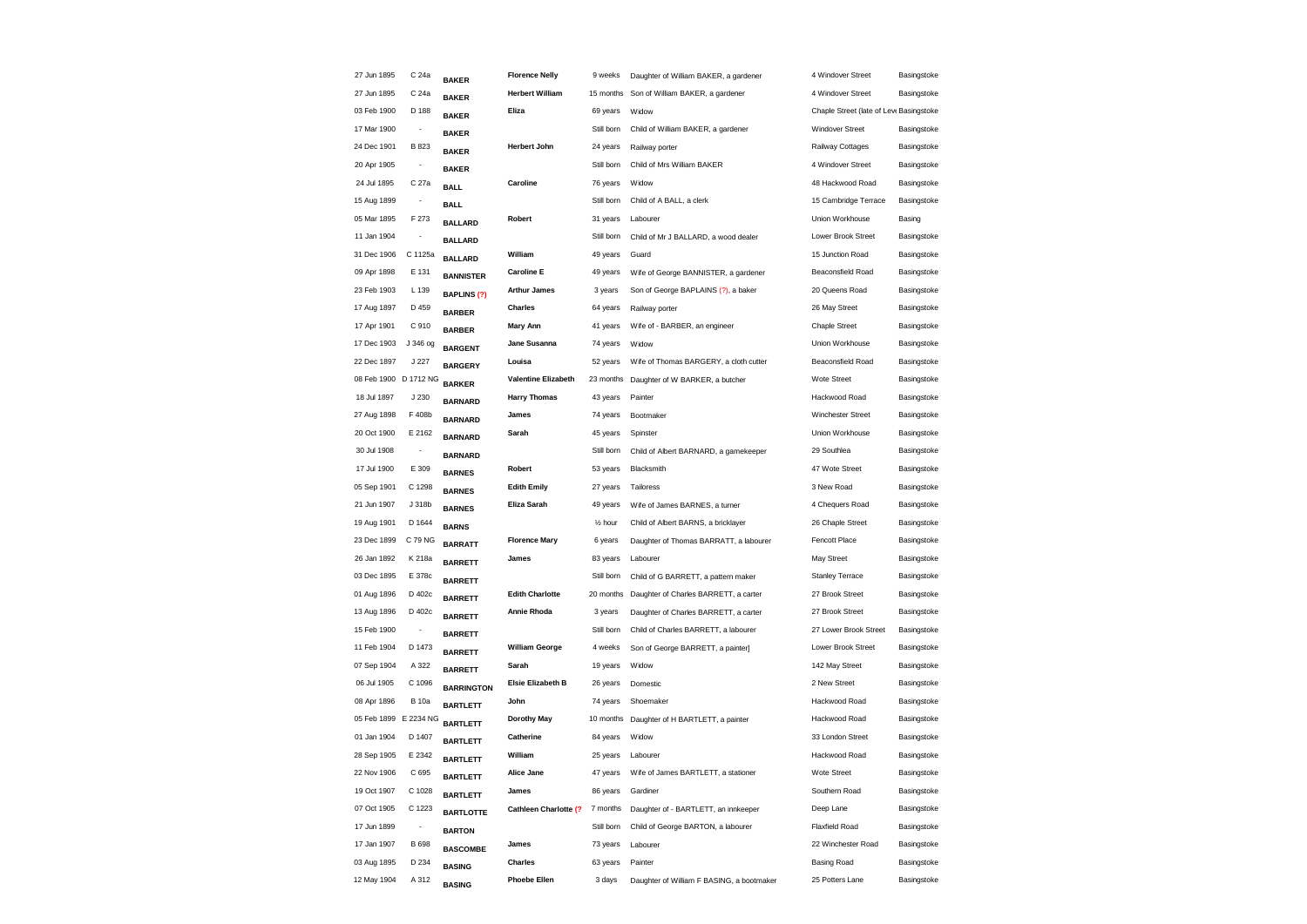| 14 Jan 1905           | A 42                     | <b>BASING</b>              | <b>Elizabeth Mary</b> | 63 years   | Wife of John BASING, a carpenter                          | 3 Steam Mill Terrace          | Basingstoke      |
|-----------------------|--------------------------|----------------------------|-----------------------|------------|-----------------------------------------------------------|-------------------------------|------------------|
| 21 Dec 1893           | F 169                    | <b>BASSETT</b>             | Ambrose               | 77 years   | Gentleman                                                 | Shrubbery                     | Basingstoke      |
| 05 Feb 1900           | F 261                    | <b>BATLING</b>             | Mary                  | 71 years   | Wife of J BATLING, a retired farmer                       | New Road                      | Basingstoke      |
| 07 Jun 1898           | J 183                    | <b>BATTEN</b>              | Daisey                | 5 days     | Daughter of James BATTEN, a bricklayer                    | 162 May Street                | Basingstoke      |
| 11 Feb 1901           | J 184                    | <b>BATTEN</b>              | <b>Ivy Ruth</b>       | 5 weeks    | Daughter of G BATTEN, a bricklayer                        | 162 May Street                | Basingstoke      |
| 23 Dec 1901           | F 261                    | <b>BATTEN</b>              | Joseph                | 79 years   | Retired farmer                                            | Breech Farm                   | Chilton Candover |
| 24 Apr 1900 D 1329 NG |                          | <b>BATTING</b>             | Mark                  | 45 years   | Farmer                                                    | North Waltham                 | North Waltham    |
| 06 Jun 1899           |                          | <b>BAUGHURST</b>           |                       | Still born | Child of Henry BAUGHURST, a linesman (LSWR)               | May Street                    | Basingstoke      |
| 04 Nov 1908           | D 1544                   | <b>BAULCH</b>              | John Thomas           | 36 years   | Labourer                                                  | 169 May Street                | Basingstoke      |
| 17 Oct 1904           | D 1320                   | <b>BAXTER</b>              | Frank                 | 9 months   | Son of - BAXTER, a porter                                 | 64 George Street              | Basingstoke      |
| 13 Apr 1898           | F 142                    | <b>BAYLEY</b>              |                       | Still born | Child of D BAYLEY, an inspector W M                       | <b>Brook Street</b>           | Basingstoke      |
| 05 Apr 1902           | E 326 OG                 | <b>BAYLEY</b>              | Nona                  | 22 years   | Single woman                                              | Hook                          | Basingstoke      |
| 01 Mar 1904           | E 326 og                 | <b>BAYLEY</b>              | Geoffrey              | 24 years   | Son of W H BAYLEY, a solicitor                            | Hook                          | Basingstoke      |
| 09 Aug 1907           | E 298 og                 | <b>BAYLEY</b>              | <b>William Henry</b>  | 68 years   | Siolicitor                                                | Hook                          | Odiham           |
| 15 Jan 1906           | <b>B</b> 497             | BEAGLEY (?)                | <b>Charles George</b> | 14 years   | Son of William BEAGLEY, a labourer                        | 17 Clidesden Riad             | Basingstoke      |
| 04 Jan 1900           | J3                       |                            | Frederick W R         | 21 years   | Grocers assistant                                         | Essex Road                    | Basingstoke      |
| 16 Jul 1904           | C 1121a                  | <b>BEAL</b><br><b>BEAL</b> | <b>Thomas</b>         | 60 years   | Labourer                                                  | 5 Railway Cottages            | Basingstoke      |
| 24 May 1901           | A 248                    | <b>BEALE</b>               | Harret                | 78 years   | Widow                                                     | 10 Hackwood Road              | Basingstoke      |
| 20 Dec 1904           | A 181                    |                            | <b>Charles</b>        | 72 years   | Drayman                                                   | 13 Mortimer Lane              | Basingstoke      |
| 27 Apr 1907           | C 1126a                  | <b>BEALE</b>               | <b>Charles Edward</b> | 40 years   | Fetler                                                    | Unknown                       | Basingstoke      |
| 21 Aug 1897           | <b>B 32d NG</b>          | <b>BEALE</b>               | George                | 76 years   | Gentleman                                                 | Sarum Hill                    | Basingstoke      |
| 15 Jun 1901           | A 243                    | <b>BEAUCHAMP</b>           | Harriet               | 66 years   | Widow                                                     | 19 Bedford Place              | Basingstoke      |
| 14 Jul 1903           | B 684                    | <b>BECKET</b>              | Charlotte             | 83 years   | Widow                                                     | 31 London Street              | Basingstoke      |
| 31 Mar 1908           | C 898                    | <b>BEDFORD</b>             | Stephen               | 59 years   | Traveler                                                  | 22 Worting Road               | Basingstoke      |
| 05 Apr 1898           | C 6b NG                  | <b>BEE</b>                 | <b>Madeline Mabel</b> | 6 years    | Daughter of Thomas John BEER, a clerk                     | 21 Chapel Street              | Basingstoke      |
| 01 Jan 1895           | J 138                    | <b>BEER</b>                | <b>Edward Percy</b>   | 17 months  | Son of - BELBURN, a porter                                | May Street                    | Basingstoke      |
| 16 Oct 1896           | G 76                     | <b>BELBURN</b>             | John Edward           | 60 years   | Gentleman                                                 | <b>Church Street</b>          | Basingstoke      |
| 01 Mar 1897           | G 76                     | <b>BELDHAM</b>             | <b>Frances Jane</b>   | 64 years   | Spinster                                                  | <b>Church Street</b>          | Basingstoke      |
| 26 Apr 1900           | G 76                     | <b>BELDHAM</b>             | George                | 63 years   | Gentleman                                                 | Chandlers Ford                | Chandlers Ford   |
| 26 Jan 1892           | J 307                    | <b>BELDHAM</b>             | Annie                 | 35 years   | Spinster                                                  | Cliddesden Road               | Basingstoke      |
| 20 Aug 1898           | J 152                    | <b>BELL</b>                |                       | Still born | Child of George BELL, a labourer                          | 64 Hackwood Road              | Basingstoke      |
| 21 Jun 1899           | D 340a                   | <b>BELL</b>                | Hannah Lavinia        | 17 years   | Needlewoman                                               | St Thomas Home                | Basingstoke      |
| 19 Jul 1893           | D 274                    | <b>BELL</b>                | George Edwin W        | 51 years   | <b>Butler</b>                                             | Knowle Asylum                 | Fareham          |
| 12 May 1896           | D 274                    | <b>BENGER</b>              | George                | 25 years   | No occupation                                             | 8 Elbow Corner                | Basingstoke      |
| 14 Oct 1899           | C 6e NG                  | <b>BENGER</b>              | Jane                  | 85 years   | Widow                                                     | <b>Church Street</b>          | Basingstoke      |
| 13 Feb 1892           | E 163                    | <b>BENHAM</b>              | Alexander E B         | 7 years    | Son of John Robert BENNETT, a minister                    | Wote Street                   | Basingstoke      |
| 27 Mar 1892           | J 232                    | <b>BENNETT</b>             | <b>Elsie</b>          | 5 years    | Daughter of William BENNETT, a grocer                     | Caston's Road                 | Basingstoke      |
| 07 Sep 1898           | D 370                    | <b>BENNETT</b>             | George                | 44 years   |                                                           | <b>Brook Street</b>           | Basingstoke      |
|                       |                          | <b>BENNETT</b>             | <b>Alfred Edward</b>  |            | Innkeeper<br>Son of John BENNETT, a signalman             |                               |                  |
| 03 Oct 1898           | L 126                    | <b>BENNETT</b>             |                       | 9 weeks    |                                                           | 8 Stanley Gardens             | Basingstoke      |
| 13 Apr 1899           | A 44                     | <b>BENNETT</b>             | James                 | 77 years   | Labourer                                                  | Union Workhouse               | Basing           |
| 15 Feb 1901           | A 458                    | <b>BENNETT</b>             | George                | 70 years   | Shepherd<br>Female child of Mrs Gilbert BENETT, wife of a | Crambourn<br>47 Southern Road | Basingstoke      |
| 21 Oct 1905           | $\overline{\phantom{a}}$ | <b>BENNETT</b>             |                       | Still born | clothiers clerk                                           |                               | Basingstoke      |
| 02 May 1908           | A 446                    | <b>BENNETT</b>             | Darsey Kate           | 17 years   | Tailoress                                                 | 5 Stanley Terrace             | Basingstoke      |
| 21 May 1898           | L 43                     | <b>BERRINGER</b>           | Jane Maria            | 40 years   | Wife of Js BERRINGER                                      | 18 Lambeth Road               | Lambeth          |
| 15 Apr 1903           | $\overline{\phantom{a}}$ | <b>BERRY</b>               |                       | Still born | Female child of Nelson BERRY, a carpenter                 | 15 Rockford Road              | Basingstoke      |
| 23 Aug 1895           | J 289                    | <b>BETTESWORTH</b>         |                       | 3 hours    | Child of A BETTESWORTH, a grocer                          | Church Street                 | Basingstoke      |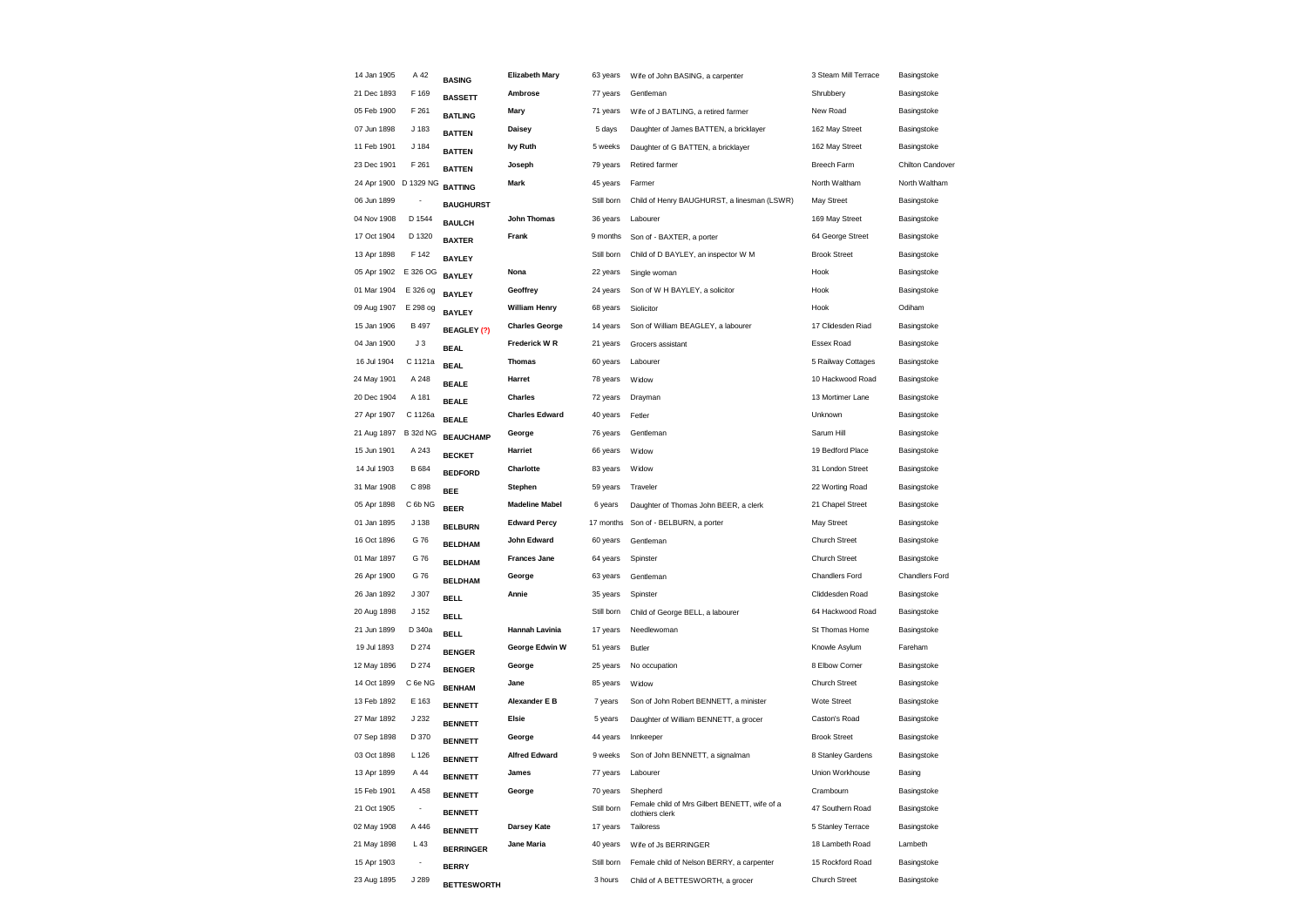| 31 Apr 1907 | K 301            | <b>BETTESWORTH</b>               | <b>Margarie Olive</b>   | 13 years   | Daughter of A BETTSWORTH, a secretary        | <b>Church Street</b>                  | Basingstoke |
|-------------|------------------|----------------------------------|-------------------------|------------|----------------------------------------------|---------------------------------------|-------------|
| 17 Nov 1892 | <b>B</b> b14     | <b>BETTSWORTH</b>                | Dorothy                 | 17 months  | Daughter of A BETTSWORTH, a grocer           | <b>Church Street</b>                  | Basingstoke |
| 12 Aug 1893 | E 157            | <b>BETTSWORTH</b>                |                         | Still born | Child of A BETTSWORTH, a grocer              | <b>Church Street</b>                  | Basingstoke |
| 10 Jan 1903 | K 301            | <b>BETTSWORTH</b>                | Norah Ruth              | 6 years    | Daughter of Alfred BET(T)SWORTH, a secretary | 25 Church Street                      | Basingstoke |
| 09 Nov 1894 | J <sub>103</sub> | <b>BIDDLE</b>                    | John                    | 56 years   | Painter                                      | May Street                            | Basingstoke |
| 15 Jan 1900 | G 64             | <b>BIDDLE</b>                    | <b>Elizabeth Jane</b>   | 66 years   | Widow                                        | 19 Essex Road (died at Ki Basingstoke |             |
| 15 Mar 1895 | E 124            | <b>BIGGS</b>                     | Eliza                   | 84 years   | Widow                                        | <b>Church Street</b>                  | Basingstoke |
| 28 Feb 1905 | A 251            | <b>BILLINGS</b>                  | Jane                    | 84 years   | Widow                                        | 14 Essex Road                         | Basingstoke |
| 10 Jun 1893 | <b>B</b> b16     | <b>BINFIELD</b>                  | <b>Thomas</b>           | 71 years   | Book binder                                  | Flaxfield                             | Basingstoke |
| 22 Jul 1899 | <b>B</b> 49      | <b>BINFIELD</b>                  | Frederick               | 30 years   | Factory storekeeper                          | 161 May Street                        | Basingstoke |
| 23 Feb 1903 | E 2240           | <b>BINFIELD</b>                  | <b>Thomas</b>           | 71 years   | Labourer                                     | Hog Mead                              | Basingstoke |
| 20 Oct 1903 | E 2241           | <b>BINFIELD</b>                  | James                   | 69 years   | Labourer                                     | 144 May Street                        | Basingstoke |
| 02 Apr 1898 | D 373            | <b>BIRD</b>                      | Helen                   | 5 months   | Daughter of Sidney BIRD, a journalist        | 18 Fairfield                          | Basingstoke |
| 18 Mar 1901 | B 885            | <b>BIRD</b>                      | Margery                 | 5 years    | Daughter of Sidney BIRD, a printer           | 18 Fairfields Road                    | Basingstoke |
| 18 Dec 1906 | E 2088           | <b>BISHOP</b>                    | James                   | 74 years   | Labourer                                     | Union Workhouse                       | Basingstoke |
| 02 May 1898 | D 332            | <b>BLACH</b>                     |                         | Still born | Child of S BLACH, a grocers assistant        | 28 May Street                         | Basingstoke |
| 29 Jan 1897 | D 178            | <b>BLACKBURN</b>                 |                         | Still born | Child of Frederick BLACKBURN, a draper       | Sherbourne Road                       | Basingstoke |
| 23 Apr 1908 | D 1543           | <b>BLACKFORD</b>                 | Sarah Jane              | 36 years   | Wife of A BLACKFORD, a drayman               | 20 Bedford Place                      | Basingstoke |
| 09 Mar 1894 | F 392            | <b>BLAKE</b>                     | <b>Thomas</b>           | 63 years   | Late clerk                                   | 48 Southern Road                      | Basingstoke |
| 27 Jun 1907 | M 37             |                                  | Henry                   | 72 years   | Labourer                                     | 8 Basing Road                         | Basingstoke |
| 30 May 1908 | <b>B</b> 477     | <b>BLAKE</b><br><b>BLAKE</b>     | <b>Alice Maud</b>       | 27 years   | Wife of Fredrick BLAKE, a labourer           | 53 Flaxfield Road                     | Basingstoke |
| 21 Apr 1894 | D 432a           |                                  | Frank                   | 36 years   | Gentleman                                    | Malden House                          | Brighton    |
| 25 Feb 1909 | D 413            | <b>BLATCH</b>                    | Eliza                   | 83 years   | Widow                                        | Deanes Alms Houses                    | Basingstoke |
| 19 Jan 1894 | F 193            | <b>BLOOM</b>                     | James John              | 2 years    | Son of William B BLUNDEN, a shoemaker        | Union Workhouse                       | Basing      |
| 29 Apr 1894 | K 58             | <b>BLUNDEN</b><br><b>BLUNDEN</b> | Kate                    | 36 years   | Housekeeper                                  | Union Workhouse                       | Basingstoke |
| 03 Jul 1894 | H 49             |                                  | John                    | 83 years   | Carpenter                                    | 62 May Street                         | Basingstoke |
| 09 Sep 1897 | D 504            | <b>BLUNDEN</b>                   | James                   | 56 years   | Carpenter                                    | Little London                         | Pamber      |
| 11 Jul 1898 | B 2a NG          | <b>BLUNDEN</b>                   | <b>Thomas</b>           | 70 years   | Labourer                                     | Union Workhouse                       | Basing      |
| 29 Dec 1903 | E 1907           | <b>BLUNDEN</b>                   | James                   | 83 years   | Labourer                                     | Union Workhouse                       | Basingstoke |
| 10 Apr 1905 | D 1319           | <b>BLUNDEN</b>                   | Elizabeth               | 58 years   | Wife of Thomas BLUNDEN, a carpenter          | 19 Essex Road                         | Basingstoke |
| 26 Jun 1906 | C 1319           | <b>BLUNDEN</b>                   | <b>Thomas</b>           | 62 years   | Carpenter                                    | Solbys Road                           | Basingstoke |
| 11 Jul 1903 | E 1906           | <b>BLUNDEN</b>                   | Harriet                 | 76 years   | Widow                                        | 12 Rayleigh Road                      | Basingstoke |
| 22 May 1906 | C 1189           | <b>BOHAM</b>                     |                         | Still born | Child of Mrs A BOLLEY, wife of a clerk       | 15 Fairfields Road                    | Basingstoke |
| 29 May 1906 | C 1189           | <b>BOLLEY</b>                    | <b>Clara Beatrice</b>   | 36 years   | Wife of Alfred BOLLEY, a clerk               | 15 Fairfields Road                    | Basingstoke |
| 16 Feb 1892 | D 447b           | <b>BOLLEY</b>                    | Sarah                   | 26 years   | Spinster                                     | Rayleigh Road                         | Basingstoke |
| 24 Jan 1899 | L 135            | <b>BOND</b>                      | <b>Ebenezer William</b> | 26 years   | Tailor                                       | Rayleigh Road                         | Basingstoke |
| 11 Nov 1905 | C 1096a          | <b>BOND</b>                      | Patty                   | 68 years   | Wife of Thomas BOND, a caretaker             | Hawkfield                             | Basingstoke |
| 01 Sep 1908 | D 1609           | <b>BOND</b>                      | Doris Lilian            | 1 month    | Daughter of F Charles BOND, a labourer0      | 69 May Street                         | Basingstoke |
| 19 Nov 1892 | K 322            | <b>BOND</b>                      | William                 | 39 years   | Labourer                                     | <b>Bunnian Place</b>                  | Basingstoke |
| 20 May 1893 | K 231            | <b>BONE</b>                      | Charles                 | 66 years   | Labourer                                     | <b>Bunnian Place</b>                  | Basingstoke |
| 07 Mar 1896 | D 120            | <b>BONE</b>                      | John                    | 41 years   | Painter                                      | Cambridge Terrace                     | Basingstoke |
| 19 Jul 1896 | <b>B78</b>       | <b>BONE</b>                      | John                    | 70 years   | Labourer                                     | 12 Bunnian Place                      | Basingstoke |
| 13 Oct 1896 | D 473b           | <b>BONE</b>                      | Jane                    | 62 years   | Widow                                        | 9 Hollands Grove                      | Basingstoke |
| 01 Dec 1896 | J 39             | <b>BONE</b>                      | Rachel                  | 79 years   | Wife of Jesse BONE, a railway porter         | 21 Bunnian Place                      | Basingstoke |
| 01 Dec 1896 | J 39             | <b>BONE</b>                      |                         | Still born | Child of E G BONE, a veterinary assistant    | Flaxfield                             | Basingstoke |
| 23 Sep 1897 | F 279            | <b>BONE</b>                      |                         | Still born | Child of Ernest BONE, a veterinary assistant | <b>Flaxfield Road</b>                 | Basingstoke |
|             |                  | <b>BONE</b>                      |                         |            |                                              |                                       |             |
|             |                  |                                  |                         |            |                                              |                                       |             |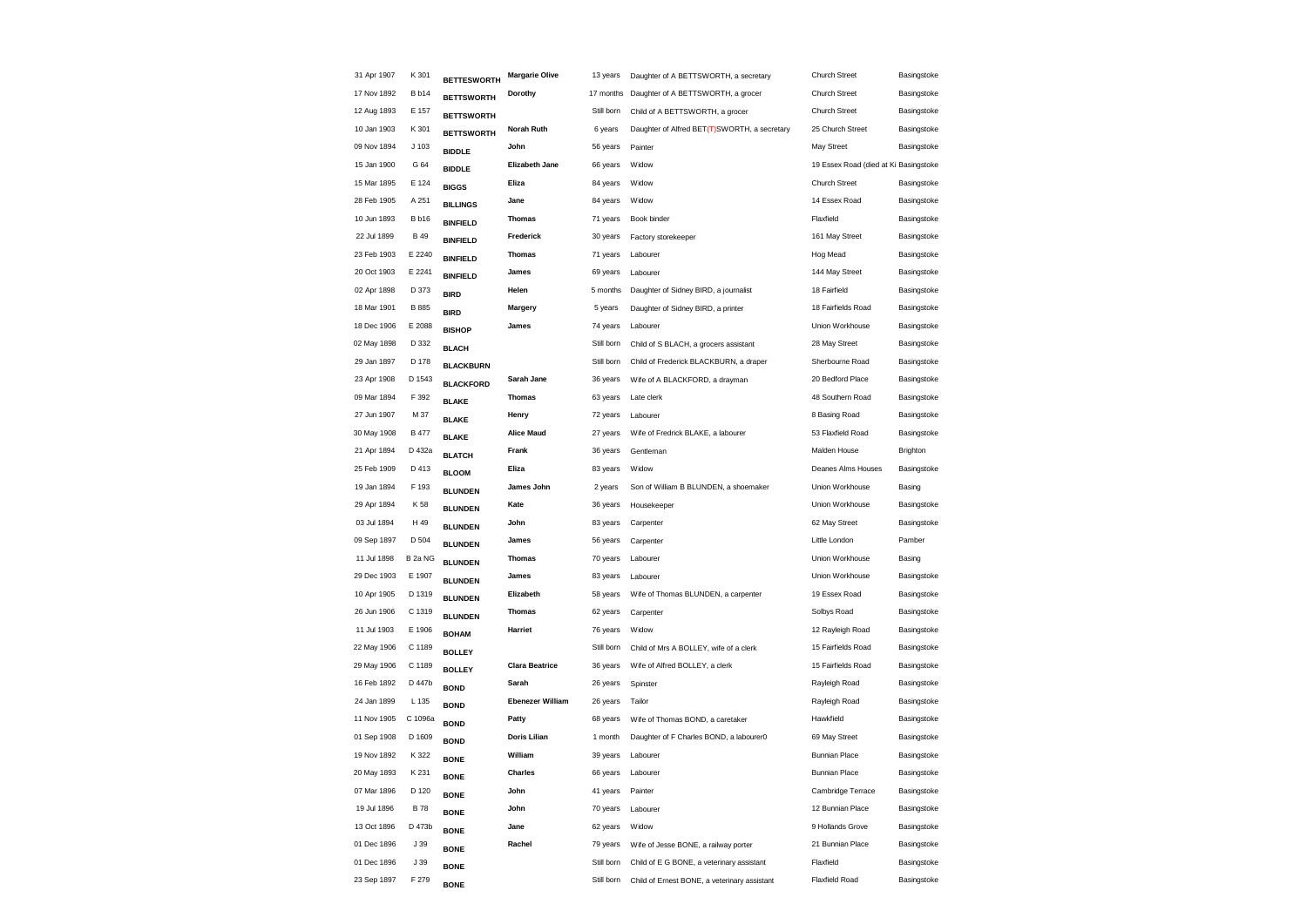| 29 Sep 1899           | E 58                     | <b>BONE</b>                        | <b>Winifred Gertrude</b> | 14 weeks   | Daughter of Ernest G BONE, a vetinerary assistant | 68 Flaxfield Road                   | Basingstoke      |
|-----------------------|--------------------------|------------------------------------|--------------------------|------------|---------------------------------------------------|-------------------------------------|------------------|
| 14 Nov 1903           | <b>B758</b>              | <b>BONE</b>                        | Elizabeth                | 69 years   | Widow                                             | Queens Road                         | Basingstoke      |
| 21 Nov 1906           | B 631                    | <b>BONE</b>                        | George                   | 68 years   | Railway porter                                    | 41 Bunian Place                     | Basingstoke      |
| 17 Dec 1906           | $\overline{\phantom{a}}$ | <b>BONE</b>                        |                          | 1 day      | Son of Fredrick BONE                              | 54 George Street                    | Basingstoke      |
| 21 Dec 1906           | H 14                     | <b>BONE</b>                        | <b>Jessie Philis</b>     | 76 years   | Late railway porter                               | 112 Spike Road                      | Clapham          |
| 16 Apr 1909           | C 1130                   | <b>BONE</b>                        | Charlotte                | 68 years   | Wife of Gilbert BONE, a vetinary surgeon          | Sarum Hill                          | Basingstoke      |
| 04 May 1898 B 24d NG  |                          | <b>BONSEY</b>                      | Hannah                   | 78 years   | Widow                                             | Union Workhouse                     | Basing           |
| 19 Feb 1903           | E 1973                   | <b>BOON</b>                        | James                    | 61 years   | Rag sorter                                        | Union Workhouse                     | Basingstoke      |
| 03 Feb 1895           | F 362b                   | <b>BORAL</b>                       |                          | Still born | Child of Thomas BORAL, a labourer                 | 10 Bedford Place                    | Basingstoke      |
| 22 May 1905           | <b>B</b> 485             | <b>BORLACE</b>                     | Sarah                    | 46 years   | Wife of A BORLACE, a station master (GWR)         | <b>Station House</b>                | Basingstoke      |
| 08 Dec 1893           | A 35                     | <b>BOSHIER</b>                     | Emma                     | 2 days     | Daughter of James BOSHIER, a groom                | <b>Bedford Place</b>                | Basingstoke      |
| 08 Dec 1893           | A 35                     | <b>BOSHIER</b>                     | <b>Walter Charles</b>    | 3 days     | Son of James BOSHIER, a groom                     | <b>Bedford Place</b>                | Basingstoke      |
| 25 May 1903           | B 817                    | <b>BOSTOCK</b>                     | Amelia                   | 52 years   | Wife of J BOSTOCK, a labourer                     | 18 Flaxfield Road                   | Basingstoke      |
| 17 Sep 1899 C 1170 NG |                          | <b>BOTTON</b>                      | John                     | 27 years   | Labourer                                          | The Common                          | Basingstoke      |
| 02 Mar 1905           | C 1288                   | <b>BOULTER</b>                     | John                     | 75 years   | Labourer                                          | Infirmary                           | Basingstoke      |
| 23 Feb 1905           | C 1288                   | <b>BOULTON</b>                     | Sarah                    | 71 years   | Wife of John BOULTER, a labourer                  | 6 Coronation Road                   | Basingstoke      |
| 13 Jul 1900           | <b>B</b> 687             | <b>BOURNE</b>                      | <b>Edith Agnes</b>       | 22 months  | Daughter of H BOURNE, a groom                     | 22 May street                       | Basingstoke      |
| 14 Jun 1902           | <b>B757</b>              | <b>BOURNE</b>                      | <b>Ivy Minnie</b>        |            | 22 months Daughter of Henry BOURNE, a groom       | 22 May Street                       | Basingstoke      |
| 01 Jul 1903           | <b>B</b> 684             | <b>BOURNE</b>                      | <b>Bessie Violet</b>     | 2 months   | Daughter of Henry BOURNE, a groom                 | 22 May Street                       | Basingstoke      |
| 14 Jul 1903           | C 992                    | <b>BOURNE</b>                      | <b>Mary Daisey</b>       | 2 months   | Daughter of Henry BOURNE, a groom                 | 22 May Street                       | Basingstoke      |
| 09 Apr 1906           | B 630                    | <b>BOURNE</b>                      | <b>Winifred Elsie</b>    | 22 months  | Daughter of Harry BOURNE, a groom                 | 22 May Street                       | Basingstoke      |
| 03 Feb 1892           | D 354b                   | <b>BOWDEN</b>                      | <b>Leonard Charles</b>   | 3 months   | Son of Thomas BOWDEN, a police constable          | <b>Flaxfield Road</b>               | Basingstoke      |
| 28 Jan 1892           | E 165                    | <b>BOWLEY</b>                      | Susan                    | 80 years   | Widow                                             | <b>Bunnian Place</b>                | Basingstoke      |
| 02 Sep 1896           | C 28a                    | <b>BOXALL</b>                      | William                  | 51 years   | Pensioner                                         | Goat Lane                           | Basingstoke      |
| 30 Nov 1904           | D 1410                   | <b>BOXALL</b>                      | Mary W F                 | 1 month    | Daughter of Frederick BOXALL, a porter            | 191 May Street                      | Basingstoke      |
| 05 Jan 1909           | <b>B</b> 874             | <b>BOXALL</b>                      | Robert                   | 72 years   | Cow yard foreman                                  | Flaxfield Road                      | Basingstoke      |
| 08 May 1909           | <b>B</b> 874             | <b>BOXALL</b>                      | Sarah                    | 76 years   | Widow                                             | 31 Flaxfield Road                   | Basingstoke      |
| 03 Feb 1893           | C 115                    | <b>BOYER</b>                       | <b>Richard Llewellyn</b> | 7 weeks    | Son of F K BOYER, a draper                        | <b>London Street</b>                | Basingstoke      |
| 09 Apr 1898           | C 81                     | <b>BOYER</b>                       | Elizabeth                | 63 years   | Widow                                             | 7 Beaconsfield Road                 | Basingstoke      |
| 03 Aug 1899           | C 81                     | <b>BOYER</b>                       | Clara                    | 56 years   | Independent spinster                              | Chequers Road                       | Basingstoke      |
| 29 Oct 1907           | D 1759                   | <b>BOYER</b>                       | Alfred                   | 58 years   | Drapers assistant                                 | <b>Holborn Circus</b>               | London           |
| 26 Feb 1906           | D 1347                   | <b>BOYLETT</b>                     | Henry                    | 61 years   | Gardiner                                          | 24 Queens Road                      | Basingstoke      |
| 11 Dec 1894           | F 339                    | <b>BOYT</b>                        | Mary Elizabeth Avelin    | 29 years   | Wife of James BOYT, an engineer                   | Kingston                            | Kingston-on-Tham |
| 31 Dec 1894           | E 270                    | <b>BRADBURNE</b>                   | Emily                    | 11 years   | Orphan                                            | Union Workhouse                     | Basing           |
| 19 Sep 1893           | F 121a                   |                                    | <b>Francis Henry</b>     | 15 days    | Son of Henry BRADBURY, a policeman                | Victoria Street                     | Basingstoke      |
| 18 Apr 1907           | E 1845                   | <b>BRADBURY</b><br><b>BRADBURY</b> | George                   | 74 years   | Carpenter                                         | Union Workhouse                     | Basingstoke      |
| 08 Oct 1896           | J 287                    |                                    | John                     | 80 years   | Labourer                                          | Union Workhouse                     | Basing           |
| 18 Jun 1908           | C 1091                   | <b>BRADLEY</b>                     | William                  | 79 years   | Labourer                                          | Union Workhouse                     | Basingstoke      |
| 07 Apr 1909           | E 2020                   | <b>BRADLEY</b>                     | James                    | 3 months   | Son of - BRADLEY                                  | 32 May Street                       | Basingstoke      |
| 25 Mar 1895           | G 105                    | <b>BRADLEY</b>                     |                          | Still born | Child of Agnes BRAMLEY, a servant                 | Union Workhouse                     | Basing           |
| 25 Mar 1901           | C 1103                   | <b>BRAMLEY</b>                     | Victor W                 | 5 weeks    | Son of Edward BRAN, a butcher                     | 20 Cliddesden Road                  | Basingstoke      |
| 06 Apr 1901           | C 1103                   | <b>BRAN</b>                        | <b>Beatrice Anne</b>     | 15 months  | Daughter of Edward BRAN, a butcher                | 20 Cliddesden Road                  | Basingstoke      |
| 07 Feb 1899           | $L$ 2a                   | <b>BRAN</b>                        | <b>Bessie May</b>        | 6 months   | Daughter of Charles BRANT, a lath bander          | 3 Albert Terrace                    | Basingstoke      |
| 05 Mar 1908           | D 266a og                | <b>BRANT</b>                       | Fanny                    | 64 years   | Wife of John BREACH, a retired railway porter     | 18 Pheonix Park Terrace Basingstoke |                  |
| 23 Apr 1901           | <b>B753</b>              | <b>BREACH</b>                      | <b>Edith May</b>         | 6 weeks    | Daughter of Herbert BREWER, a bootmaker           | 30 Southern Road                    | Basingstoke      |
| 27 Apr 1901           | D 1595                   | <b>BREWER</b>                      | <b>Fredrick W</b>        | 4 years    | Son of George BREWER, a fireman                   | 71 May Street                       | Basingstoke      |
|                       |                          | <b>BREWER</b>                      |                          |            |                                                   |                                     |                  |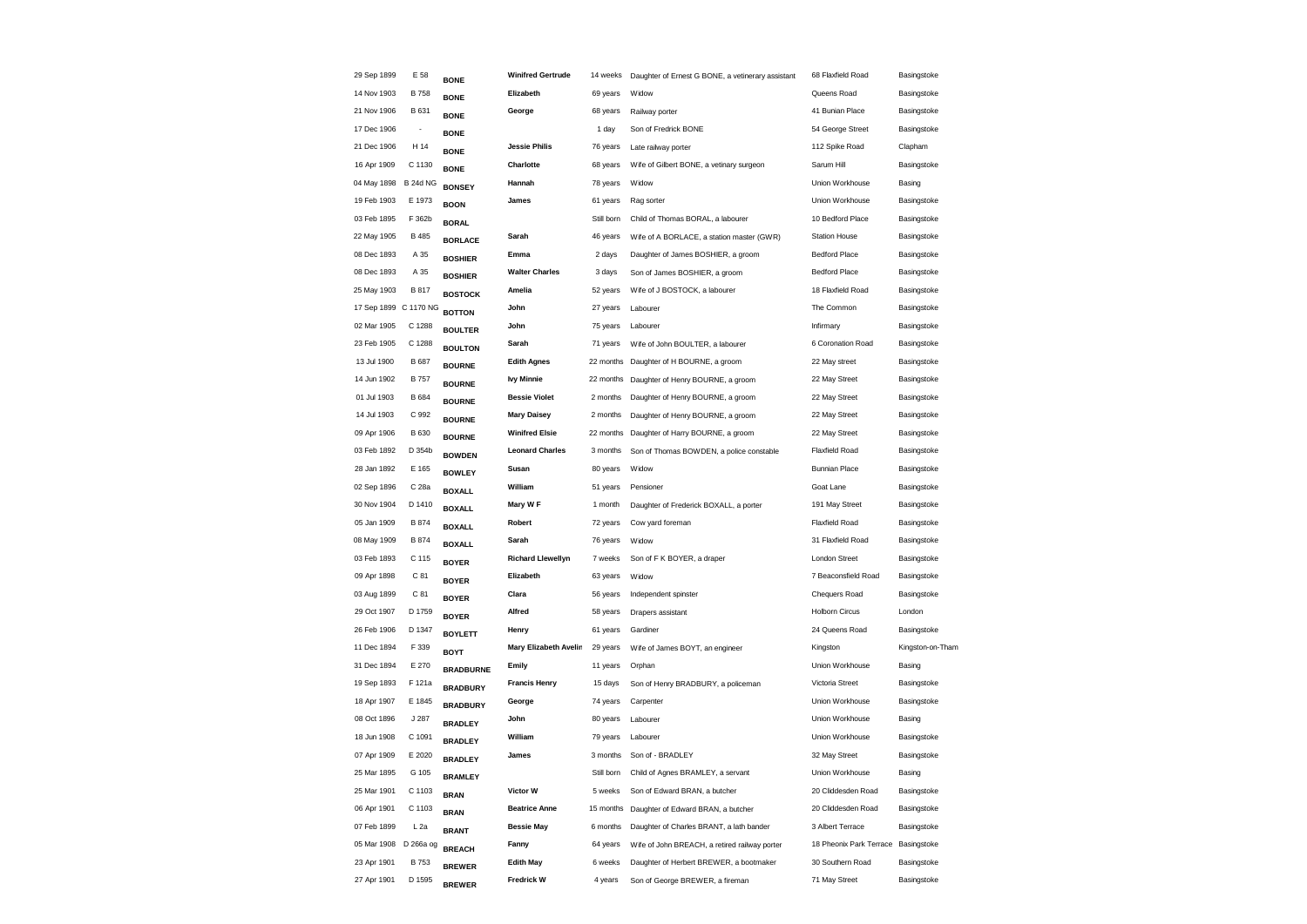| 11 Apr 1901 | $\overline{\phantom{a}}$ | <b>BRIDGEMAN</b> |                             | Still born             | Child of Ann BRIDGEMAN, a single woman           | 11 Cliddesden Road    | Basingstoke   |
|-------------|--------------------------|------------------|-----------------------------|------------------------|--------------------------------------------------|-----------------------|---------------|
| 10 Mar 1900 | J 184                    | <b>BRIDLE</b>    | Eliza                       | 62 years               | Wife of Eli BRIDLE, a pensioner                  | Southend Road         | Basingstoke   |
| 15 Feb 1908 | C 936                    | <b>BRIDLE</b>    | Janett Louisa               | 27 years               | Dressmaker                                       | 17 Solbys Road        | Basingstoke   |
| 08 Jan 1898 | E 576d                   | <b>BRIMMER</b>   | <b>William Charles</b>      | 17 days                | Son of William BRIMMER, ex SWR                   | Exeter                | Exeter        |
| 16 Mar 1909 | D 1311                   | <b>BRIMMER</b>   | William                     | 79 years               | Labourer                                         | Deep Lane             | Basingstoke   |
| 11 Jun 1902 | C 1118                   | <b>BRINE</b>     | <b>Francis Mary</b>         | 27 years               | Wife of Charles BRINE, a bricklayer              | May Street            | Basingstoke   |
| 22 Jun 1900 | C 975 NG                 | <b>BRISTOW</b>   | <b>Catherine Louisa</b>     | 52 years               | Wife of W A BRISTOW, a horse dealer              | Caston Road           | Basingstoke   |
| 01 Sep 1906 | C 1061                   | <b>BROAD</b>     | Edward                      | 12 days                | Son of George BROAD, a groom                     | Hackwood Road         | Basingstoke   |
| 02 Jan 1909 | C 1066                   | <b>BROAD</b>     | Anna                        | 65 years               | Widow                                            | Hackwood Road         | Basingstoke   |
| 23 Aug 1894 | E 291a                   | <b>BROOKER</b>   | James                       | 76 years               | Carter                                           | 5 Victoria Street     | Basingstoke   |
| 02 Jan 1896 | L <sub>1ba</sub>         | <b>BROOKER</b>   | George                      | 78 years               | carter                                           | Down Grange Farm      | Basingstoke   |
| 28 Sep 1901 | C 989                    | <b>BROOKER</b>   | Mary                        | 54 years               | Wife of william BROOKER, a corn porter           | 5 May Street          | Basingstoke   |
| 13 May 1904 | D 1511                   | <b>BROOKER</b>   | <b>Harriet Mary</b>         | 35 years               | Single woman                                     | <b>Burgess Road</b>   | Basingstoke   |
| 04 Mar 1909 | D 1440                   | <b>BROOKER</b>   | William                     | 71 years               | Miller                                           | <b>Flaxfield Road</b> | Basingstoke   |
| 06 Mar 1897 | F 151                    | <b>BROWN</b>     | Sidney                      | 20 years               | Gentleman                                        | Holt Lodge            | Holt          |
| 13 May 1897 | <b>B 24b NG</b>          | <b>BROWN</b>     | William John                | 27 years               | Labourer                                         | Reading Road          | Basingstoke   |
| 30 May 1900 | C 987 NG                 | <b>BROWN</b>     | <b>Alfred John</b>          | 8 weeks                | Son of Elizabeth BROWN, a servant                | 63 May Street         | Basingstoke   |
| 15 Nov 1900 | A 34                     | <b>BROWN</b>     | Mary                        | 80 years               | Widow                                            | 2 Essex Road          | Basingstoke   |
| 09 Feb 1901 | D 1328                   | <b>BROWN</b>     | <b>David Baldwin</b>        | 19 years               | Labourer                                         | 2 Brooks Street       | Basingstoke   |
| 02 Jan 1902 | E 3226                   | <b>BROWN</b>     | Sarah                       | 85 years               | Widow                                            | Union Workhouse       | Basingstoke   |
| 26 Apr 1902 | D 1452                   | <b>BROWN</b>     | <b>Elizabeth Clementine</b> | 24 years               | Single woman                                     | 167 May Street        | Basingstoke   |
| 21 Mar 1903 | D 1515                   | <b>BROWN</b>     | <b>Mary Ann</b>             | 21 years               | Machinist                                        | 167 May Street        | Basingstoke   |
| 14 Sep 1903 | E 207 og                 | <b>BROWN</b>     | Elizabeth                   | 60 years               | Widow                                            | 77 Flaxfield Road     | Basingstoke   |
| 02 Oct 1903 | E 2157                   | <b>BROWN</b>     | Sarah                       | 51 years               | Widow                                            | Union Workhouse       | Basingstoke   |
| 24 Jan 1905 | A 99                     | <b>BROWN</b>     | William                     | 55 years               | Labourer                                         | 21 Basing Road        | Basingstoke   |
| 27 Jan 1906 | B 616                    | <b>BROWN</b>     | <b>George Fredrick</b>      | 6 weeks                | Son of Winifred BROWN, a spinster                | 2 Bounty Road         | Basingstoke   |
| 12 Apr 1906 | D 1317                   | <b>BROWN</b>     | Francis                     | 48 years               | Wife of John BROWN, a guard                      | 7 Gas House Road      | Basingstoke   |
| 07 Jun 1906 | C 1158                   | <b>BROWN</b>     | James                       | 24 years               | Clerk                                            | 20 Southern Road      | Basingstoke   |
| 05 Aug 1908 | D 1608                   | <b>BROWN</b>     | <b>Fanny Kate</b>           | 36 years               | Wife of - BROWN, a carman                        | Goat Lane             | Basingstoke   |
| 29 Mar 1894 | E359c                    | <b>BROWNE</b>    |                             | Still born             | Child of Henry Frederick BROWNE, a smith         | 35 Flaxfield Road     | Basingstoke   |
| 09 Aug 1895 | F 297                    | <b>BROWNE</b>    |                             | Still born             | Child of H J BROWNE, a smith                     | 5 Jubilee Road        | Basingstoke   |
| 25 Mar 1907 | K 132                    | <b>BROWNE</b>    | Gideon                      | 81 years               | Fitter                                           | 83 Priory Grove       | South Lambeth |
| 30 Jan 1905 | D 1701                   | <b>BROWNING</b>  | <b>Beatrice J</b>           | 29 years               | Wife of Charles BROWNING, a painter              | 2 Goat Lane           | Basingstoke   |
| 26 Feb 1902 | D 1771                   | <b>BRUNT</b>     | Mary                        | 83 years               | Widow                                            | Cromwell Road         | Basingstoke   |
| 11 Aug 1902 | E 2094                   | <b>BRYANT</b>    | Elizabeth Sarah J           | 10 weeks               | Daughter of George BRYANT, a labourer            | No Abode              |               |
| 19 Jan 1906 | $\overline{\phantom{a}}$ | <b>BRYANT</b>    |                             | Still born             | Child of G N BRYANT, a County Council Registrar  | <b>Burgess Road</b>   | Basingstoke   |
| 29 Oct 1908 | C 897                    | <b>BRYANT</b>    | Dorothy Helen               | 9 years                | Daughter of G N BRYANT, a County Court Registrar | Cromwell Road         | Basingstoke   |
| 24 Dec 1895 | <b>B</b> 32a             | <b>BUCHANAN</b>  | John                        | 43 years               | Late manager, canal company                      | 8 Clifton Terrace     | Basingstoke   |
| 17 May 1906 | F 75                     | <b>BUCKLE</b>    | John                        | 74 years               | Gentleman                                        | 2 Junction Road       | Basingstoke   |
| 19 Sep 1895 | K 54                     | <b>BUCKSEY</b>   | Willie                      | 4 months               | Son of Henry BUCKSEY, a landlord                 | Reading Road          | Basingstoke   |
| 07 Jul 1900 | C 2162                   | <b>BUCKSEY</b>   | <b>James Walter</b>         | 41/ <sub>2</sub> hours | Son of Frances BUCKSEY, a servant                | 170 May Street        | Basingstoke   |
| 02 Jul 1898 | J 199a                   | <b>BUDD</b>      | <b>Francis</b>              | 80 years               | Gentleman                                        | The Ceders            | Basingstoke   |
| 15 Jan 1892 | E 122                    | <b>BUDDEN</b>    | Ann                         | 87 years               | Widow                                            | Winchester Street     | Basingstoke   |
| 22 Aug 1896 | E 311                    | <b>BUDDEN</b>    | Harry                       | 49 years               | Surveyor                                         | Sarum Hill            | Basingstoke   |
| 17 Nov 1906 | E 311                    | <b>BUDDEN</b>    | Jane                        | 56 years               | Widow                                            | Drapers Hill Terrace  | Basingstoke   |
| 07 May 1892 | K 62                     | <b>BULBECK</b>   |                             | Still born             | Child of Edward BULBECK, a sailor                | Norman Place          | Basingstoke   |
|             |                          |                  |                             |                        |                                                  |                       |               |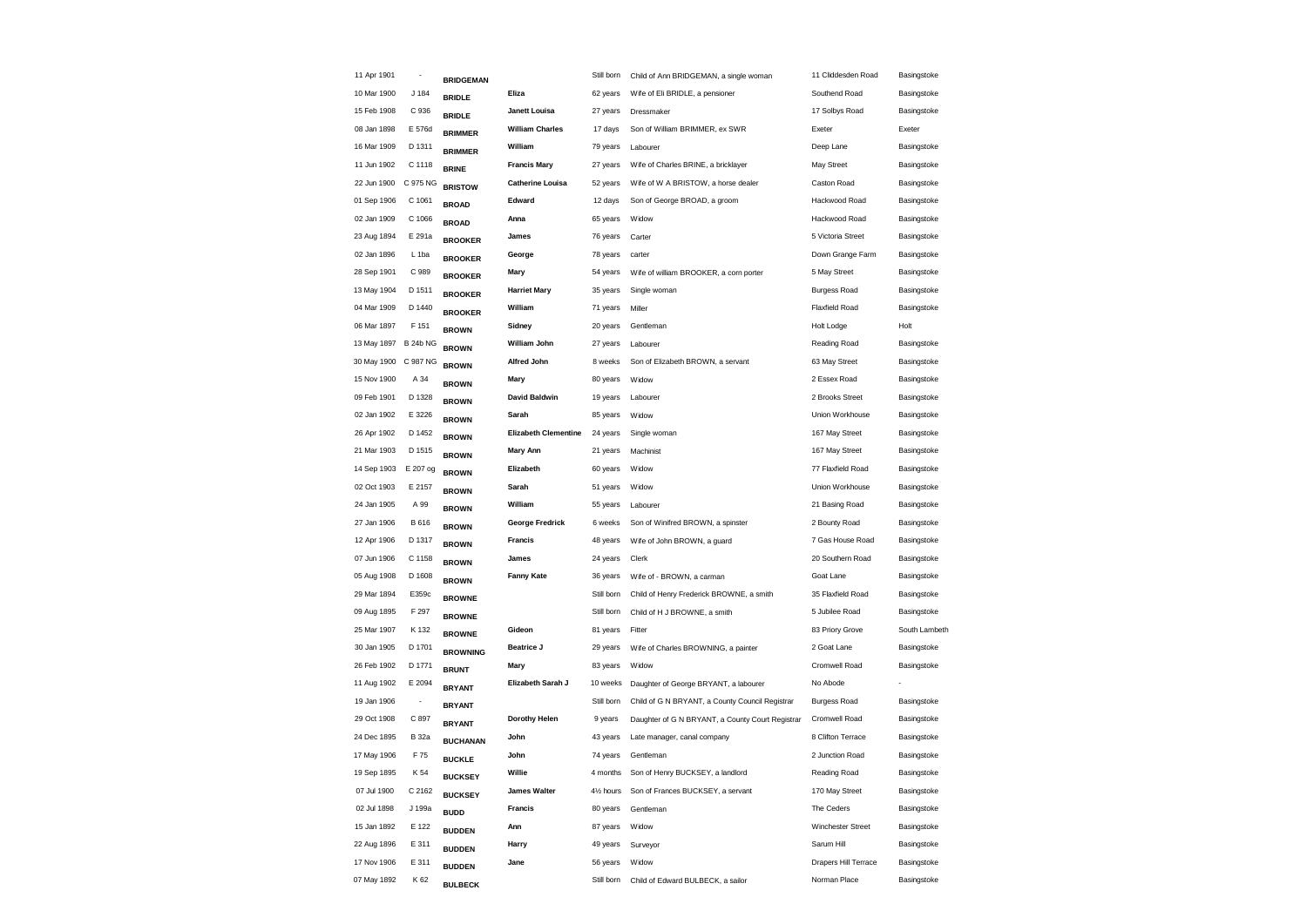| 08 May 1903           | D1599                 | <b>BULPITT</b>   |                             | Still born | Male child of Arthur BULPITT, a platelayer   | 55 Flaxfield Road                    | Basingstoke     |
|-----------------------|-----------------------|------------------|-----------------------------|------------|----------------------------------------------|--------------------------------------|-----------------|
| 26 May 1894 K 375X296 |                       | <b>BURBERRY</b>  | <b>Catherine Hannah</b>     | 66 years   | Wife of Thomas BURBERRY, a draper            | Sherbourne                           | Monk Sherbourne |
| 24 Sep 1906 K 375x396 |                       | <b>BURBERRY</b>  | <b>Michael Newman</b>       | 11 years   | Son of Tom BURBERRY, a clothier              | Foyle Lodge                          | Basingstoke     |
| 24 Jan 1894           | C 17d                 | <b>BURCHER</b>   | William                     | 57 years   | Railway inspector                            | Basing Road                          | Basingstoke     |
| 10 Aug 1894           | D 503b                | <b>BURDEN</b>    | Clement                     | 30 years   | ex policeman                                 | Knowle Asylum                        | Fareham         |
| 22 Jun 1903           | E 2092                | <b>BURGESS</b>   | John                        | 46 years   | Labourer                                     | Union Workhouse                      | Basingstoke     |
| 06 Apr 1903           | E 2223                | <b>BURGIN</b>    | Ada S                       | 38 years   | Nurse                                        | <b>Grosvner House</b>                | Basingstoke     |
| 22 May 1897           | C 2b NG               | <b>BURN</b>      | William                     | 69 years   | Labourer                                     | Waltham                              | Waltham         |
| 19 Aug 1907           | <b>B</b> 501          | <b>BURNETT</b>   | Jane                        | 65 years   | Wife of Henry BURNETT, a brass finisher      | 70 New Road                          | Basingstoke     |
| 24 Mar 1894           | J85                   | <b>BURNISTON</b> | <b>William George</b>       | 20 months  | Son of William Charles BURNISTON, a gardener | 49 Hackwood Road                     | Basingstoke     |
| 07 Oct 1901           | C 909                 | <b>BURROUGHS</b> | William                     | 80 years   | Gardiner                                     | Alms Houses, Chaple Stre Basingstoke |                 |
| 13 May 1907           | C 909                 | <b>BURROUGHS</b> | Martha                      | 76 years   | Widow                                        | Chaple Street                        | Basingstoke     |
| 31 Dec 1901           | C 907                 | <b>BURT</b>      | <b>Robert Case</b>          | 55 years   | Innkeeper                                    | London Street                        | Basingstoke     |
| 20 Jan 1894           | C 14                  | <b>BURTON</b>    | John                        | 73 years   | Gentleman                                    | Water Ship Farm                      | Kingsclere      |
|                       | 18 Dec 1899 D 1330 NG | <b>BURTON</b>    | Mary                        | 79 years   | Wife of Alfred BURTON, a gentleman           | Fairfields Road                      | Basingstoke     |
| 28 Mar 1905           | D 1330                | <b>BURTON</b>    | Alfred                      | 84 years   | Retired publican                             | Fairfields Road                      | Basingstoke     |
| 18 Feb 1899           | G <sub>2a</sub>       | <b>BUSH</b>      | Jane                        | 64 years   | Wife of James BUSH, a pensioner              | Goat Lane                            | Basingstoke     |
| 09 Apr 1900           | H 30                  | <b>BUTCHER</b>   | Elizabeth                   | 93 years   | Widow                                        | Worting Town End                     | Basingstoke     |
| 14 Dec 1907           | B 679                 | <b>BUTCHER</b>   | William                     | 12 years   | Son of A BUTCHER, a carman                   | 93 Lower Brook Street                | Basingstoke     |
| 21 Jan 1892           | E 2                   | <b>BUTLER</b>    | Jane                        | 62 years   | Wife of - BUTLER                             | Union Workhouse                      | Basing          |
| 20 Feb 1893           | C 82                  | <b>BUTLER</b>    | <b>Harriett</b>             | 79 years   | Widow                                        | New Street                           | Basingstoke     |
| 18 Jun 1897           | C 97                  | <b>BUTLER</b>    |                             | Still born | Child of George BUTLER, a painter            | New Road                             | Basingstoke     |
| 29 Jan 1901           | C 1051                | <b>BUTLER</b>    | <b>Charles</b>              | 65 years   | ex Police constable                          | 31 Lower Brook Street                | Basingstoke     |
| 27 May 1905           | F 302                 | <b>BUTLER</b>    | John                        | 74 years   | Retire farmer                                | Clidesden Road                       | Basingstoke     |
| 23 Jun 1906           | C 1284                | <b>BUTLER</b>    | Alfred                      | 44 years   | Farmer                                       | Hatchwarren                          | Basingstoke     |
| 11 Apr 1896           | D 525                 | <b>BUTT</b>      | Henry                       | 48 years   | Gardener                                     | Fords Building                       | Basingstoke     |
| 26 May 1898           | <b>B 13b NG</b>       | <b>BUTT</b>      | Alice                       | 16 years   | Daughter of C BUTT, a widow                  | Ford's Building                      | Basingstoke     |
| 28 Feb 1906           | A 189                 | <b>BUTT</b>      | George                      | 10 hours   | Son of George BUTT, a labourer               | Deep Lane                            | Basingstoke     |
| 01 Jul 1896           | E 576c                | <b>BUTTER</b>    | Henry                       | 60 years   | Innkeeper                                    | Great Western Hotel                  | Basingstoke     |
| 30 Apr 1901           | C 925                 | <b>BUXTON</b>    | Jessie                      | 37 years   | Wife of Edward BUXTON, a butler              | 55 Ecleston Square                   | London          |
| 17 May 1892           | K 369                 | <b>BYE</b>       | Hannah                      | 81 years   | Widow                                        | Union Workhouse                      | Basing          |
| 25 May 1893           | D 432a                | <b>BYE</b>       | <b>Annie Edith</b>          | 19 years   | Spinster                                     | New Road                             | Basingstoke     |
| 20 Jun 1902           | D 1707                | <b>BYRNE</b>     | <b>Mary Jane</b>            | 48 years   | Wife of Thomas BYRNE, an innkeeper           | 3 Castons Road                       | Basingstoke     |
| 02 Feb 1892           | K 194a                | <b>CADBY</b>     | <b>Harriett</b>             | 87 years   | Widow                                        | Reading Road                         | Basingstoke     |
| 09 Jun 1892           | F 384                 | CALDECOTT        | <b>William Watson</b>       | 61 years   | Corn merchant                                | Church Square                        | Basingstoke     |
| 07 Aug 1906           | B 764                 | <b>CALVER</b>    | John Brown                  | 27 years   | Fitter                                       | 14 Basing Road                       | Basingstoke     |
|                       | 07 Jan 1900 D 1657 NG | <b>CAMPBELL</b>  | Charles                     | 62 years   | Caretaker                                    | <b>Winchester Street</b>             | Basingstoke     |
| 22 Oct 1892           | L 72                  | <b>CAMPLIN</b>   | Louisa                      | 34 years   | Wife of George CAMPLIN, a whitesmith         | <b>Flaxfield Road</b>                | Basingstoke     |
| 23 Jul 1907           | F 166                 | <b>CAMROSE</b>   |                             | Still born | Child of W B CAMROSE, a butcher              | Wallis Road                          | Basingstoke     |
| 21 May 1903           | E 2027                | CANDY            | Benjaman                    | 82 years   | Labourer                                     | <b>Basing Union</b>                  | Basingstoke     |
| 30 Dec 1897           | C 97                  | CANE             | George                      | 1 day      | Son of Susan Cane                            | Union Workhouse                      | Basing          |
| 24 Dec 1895           | J263                  | CAREY            | <b>Charles Frederick Ge</b> | 4 months   | Son of Frederick Charles CAREY, a fireman    | 37 May Street                        | Basingstoke     |
| 05 May 1892           | G 175                 | <b>CARR</b>      | <b>Melicent</b>             | 66 years   | Spinster                                     | Wote Street                          | Basingstoke     |
| 13 Aug 1904           | C 1057                | <b>CARTER</b>    | <b>Charles W</b>            | 4 months   | Son of William CARTER, a labourer            | 85 Southern Road                     | Basingstoke     |
| 31 Aug 1907           | A 324                 | <b>CARTER</b>    | <b>Edith Maud</b>           | 24 years   | Tailoress                                    | Alexandra Road                       | Basingstoke     |
| 27 Apr 1908           | A 326                 | <b>CARTER</b>    | <b>Francis Charlotte</b>    | 26 years   | Machinist                                    | Alexandra Road                       | Basingstoke     |
|                       |                       |                  |                             |            |                                              |                                      |                 |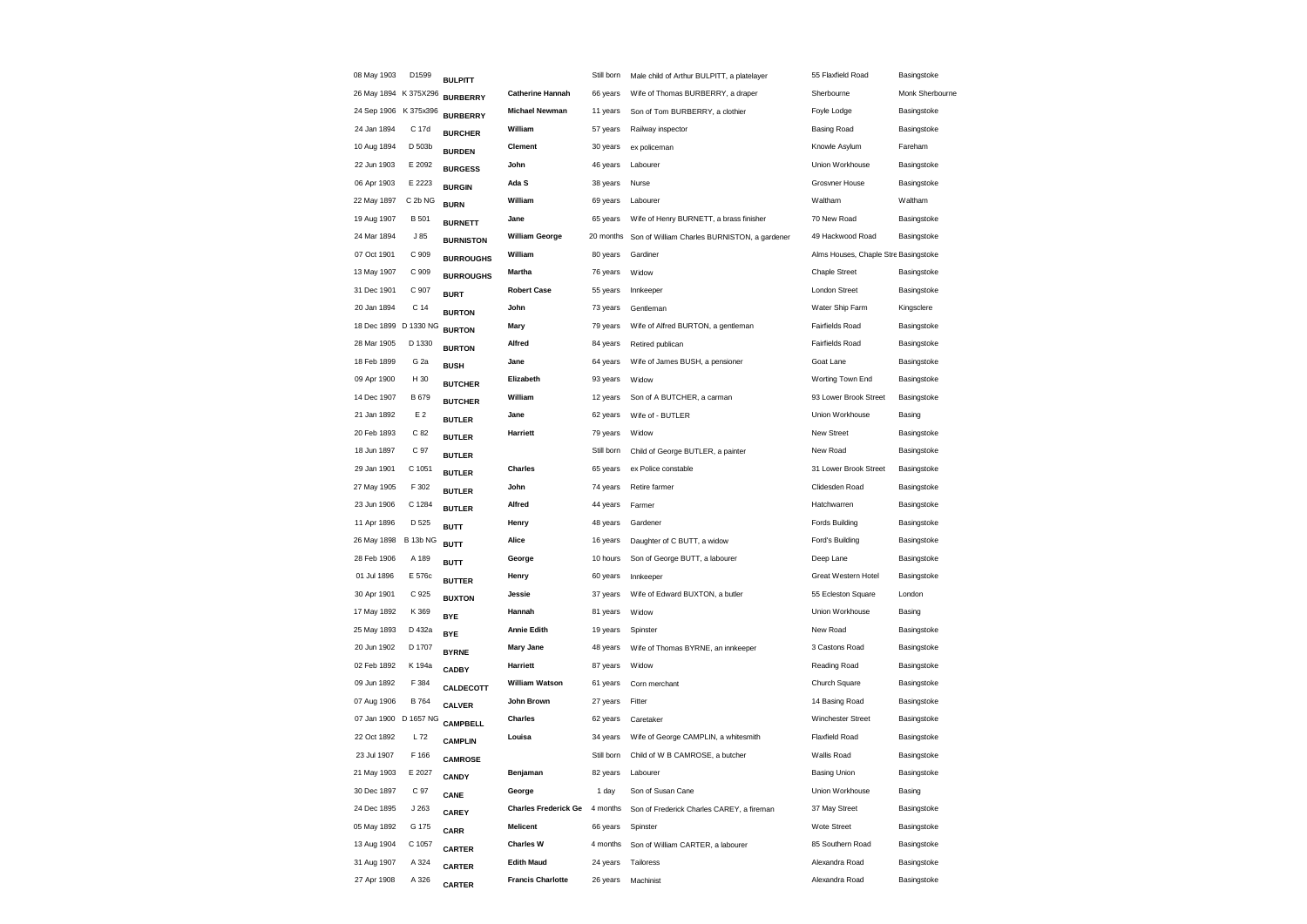| 11 Nov 1893           | D 518a           | <b>CASTLE</b>   | <b>Sydney Hf</b>              | 3 years    | Son of J CASTLE, a stonemason               | Oxford Terrace        | Basingstoke |
|-----------------------|------------------|-----------------|-------------------------------|------------|---------------------------------------------|-----------------------|-------------|
| 22 Nov 1897           | C 4b NG          | <b>CASTLE</b>   | <b>Alfred Charles</b>         | 28 years   | Clerk                                       | 2 Bunnian Place       | Basingstoke |
| 03 Apr 1906           | D 524            | <b>CASTLE</b>   | John                          | 80 years   | Shoemaker                                   | Union Workhouse       | Basingstoke |
| 18 May 1907           | C 1220           | <b>CASTLE</b>   | Rose                          | 19 years   | Tailoress                                   | Sherborne Road        | Basingstoke |
| 12 May 1904           | A 251            | CHALIS          | Peter                         | 40 years   | Engine driver                               | 11 Junction Road      | Basingstoke |
| 02 Jan 1904           | A 383            | <b>CHALK</b>    | <b>Winifred Lilian Lovell</b> | 3 months   | Daughter of H Chalk, a clerk                | 15 Solbys Road        | Basingstoke |
| 08 Mar 1897           | L24              | <b>CHALLIS</b>  | Emily                         | 39 years   | Wife of Pn CHALLIS, an engine driver        | 13 Solby Road         | Basingstoke |
| 12 Mar 1897           | J 234            | <b>CHALLIS</b>  | Jane                          | 67 years   | Wife of William CHALLIS, a gentleman        | Gloster Villa         | Ashford     |
| 11 Feb 1907           | L24              | <b>CHALLIS</b>  | <b>Ida Rose Vincent</b>       | 3 months   | Daughter of Flossie CHALLIS                 | <b>Chapel Street</b>  | Basingstoke |
| 02 Aug 1900           | D 1529           | CHAMBERLAIN     | William                       | 59 years   | Blacksmith                                  | 59 Flaxfield Road     | Basingstoke |
| 03 Jul 1894           | M 48             | CHANDLER        | Sarah Rose Matilda            | 1y 6m      | Daughter of Thomas CHANDLER, a labourer     | London                | Middlesex   |
| 08 Nov 1899           | K 352            | <b>CHANDLER</b> | <b>Francis Samuel</b>         | 52 years   | Solicitor                                   | Cromwell Road         | Basingstoke |
| 22 Jan 1900           | C 986 NG         | <b>CHANDLER</b> | Lydia                         | 64 years   | Wife of George CHANDLER, a labourer         | 25 Victoria Street    | Basingstoke |
| 11 Nov 1900           | L 115            | <b>CHANDLER</b> | Richard                       | 59 years   | Corn merchant                               | Potters Lane          | Basingstoke |
| 29 Apr 1903           | E 2174           | <b>CHANDLER</b> | Henry                         | 40 years   | Labourer                                    | Union Workhouse       | Basingstoke |
| 10 Feb 1908           | C 1000           | CHANDLER        | George                        | 67 years   | Sawyer                                      | 45 Flaxfield Road     | Basingstoke |
| 24 Sep 1896           | D 427            | CHAPMAN         |                               | Still born | Child of Arthur Chapman, a groom            | Hackwood Road         | Basingstoke |
| 14 Oct 1897           | K 244            | CHAPMAN         |                               | Still born | Child of A CHAPMAN, a groom                 | 30 Hackwood Road      | Basingstoke |
| 02 Sep 1907           | C 1126a          | CHAPMAN         | Sarah                         | 67 years   | Widow                                       | 3 May Street          | Basingstoke |
| 23 Feb 1892           | J 321            | CHAPPELL        | Daniel                        | 77 years   | Labourer                                    | <b>Basing Road</b>    | Basingstoke |
| 08 Mar 1895           | J 228            | CHARLTON        | Lucy Louisa                   | 2 years    | Daughter of H B CHARLTON, a painter         | 3 Gas House Road      | Basingstoke |
| 19 Dec 1899 D 1528 NG |                  | <b>CHARLTON</b> | Charles                       | 56 years   | Publicon                                    | <b>Flaxfield Road</b> | Basingstoke |
| 18 Dec 1897           | <b>B</b> 4a      | <b>CHASE</b>    | George                        | 63 years   | Labourer                                    | Hackwood Road         | Basingstoke |
| 03 May 1909           | E 1935           | <b>CHEER</b>    | <b>Winfred Mary</b>           | 20 months  | Daughter of Alfred CHEER, a labourer        | 14 Elbo Corner        | Basingstoke |
| 07 May 1901           | J 149            | <b>CHENEY</b>   | Henry B                       | 75 years   | Retired baker                               | 26 Sarum Hill         | Basingstoke |
| 02 Jun 1901           | D 1391           | CHESTERMAN      | John                          | 53 years   | Drayman                                     | 71 Church Street      | Basingstoke |
| 09 Dec 1907           | C 1256           | CHESTERMAN      | Rose Jane                     | 26 years   | Wife of Albert CHESTERMAN, a labourer       | 116 May Street        | Basingstoke |
| 06 Jul 1896           | J 149            | <b>CHEYNEY</b>  | <b>Emma Mary</b>              | 58 years   | Wife of Henry Bartolomew CHEYNEY, a baker   | Reading Road          | Basingstoke |
| 22 Mar 1904           | D 1730           | <b>CHILDS</b>   | <b>Fanny Ellen</b>            | 29 years   | Wife of - CHILDS, a porter                  | 10 Sopers Grove       | Basingstoke |
| 18 Dec 1905           | D 1734           | <b>CHILDS</b>   | <b>Fredrick James</b>         | 30 years   | Railway clerk                               | 10 Sopers Grove       | Basingstoke |
| 26 Feb 1901           | E 2170           | <b>CHITTY</b>   | John                          | 6 months   | Son of A E CHITTY, a tailor                 | New Road              | Basingstoke |
| 20 Aug 1908           | D 1315           | <b>CHITTY</b>   | <b>Albert Edward</b>          | 43 years   | Tailor                                      | 22 Alexandra Road     | Basingstoke |
| 26 Nov 1892           | D 490b           | <b>CHIVERS</b>  | Albert                        | 1 day      | Son of Henry CHIVERS, a labourer            | Hackwood Road         | Eastrop     |
| 13 Apr 1899           | J 245            | <b>CHIVERS</b>  | George                        | 48 years   | Carter                                      | May Street            | Basingstoke |
| 05 May 1900           | H 44             | <b>CHIVERS</b>  | Arthur                        | 1y 9m      | Son of James CHIVERS, an engine driver      | 1 Stanley Terrace     | Basingstoke |
| 05 Jul 1901           | E 2029           | <b>CHIVERS</b>  | George                        | 9 weeks    | Son of Emma CHIVERS, a machinist            | 136 May Street        | Basingstoke |
| 25 Jan 1902           | D 1340           | <b>CHIVERS</b>  | Ada Elizabeth                 | 11 months  | Daughter of Albert Chivers, a labourer      | 64 Hackwood Road      | Basingstoke |
| 13 Oct 1903           | C 993            | <b>CHIVERS</b>  | George                        | 54 years   | Carpenter                                   | 3 Church Lane         | Basingstoke |
| 11 Mar 1905           | A 292            | <b>CHIVERS</b>  | Agnes                         | 3y 11m     | Daughter of James CHIVERS, an engine driver | 1 Stanley Terrace     | Basingstoke |
| 07 May 1908           | A 396            | <b>CHIVERS</b>  | <b>Fredrick James</b>         | 25 years   | Baker                                       | 66 George Street      | Basingstoke |
| 15 Sep 1893           | F 313            | CHURCHILL       | Mark                          | 37 years   | Pensioner (GPO)                             | 33 May Street         | Basingstoke |
| 07 Jul 1894           | K 135            | <b>CLARK</b>    | Daniel                        | 48 years   | Carter                                      | 41 Flaxfield Road     | Basingstoke |
| 26 Jul 1895           | J <sub>150</sub> | <b>CLARK</b>    |                               | Still born | Child of J W CLARK, a grocers assistant     | May Street            | Basingstoke |
| 12 Aug 1900           | <b>B</b> 690     | <b>CLARK</b>    | <b>Francis Thomas</b>         |            | 13 months Son of Oliver CLARK, a painter    | 107 May Street        | Basingstoke |
| 20 May 1903           | J 4089           | <b>CLARK</b>    | Jemima                        | 76 years   | Widow                                       | 8 Reading Road        | Basingstoke |
| 08 Oct 1907           | C 1127a          | <b>CLARK</b>    | Charlotte                     | 55 years   | Wife of George CLARK, a store keeper        | 1 Reading Road        | Basingstoke |
|                       |                  |                 |                               |            |                                             |                       |             |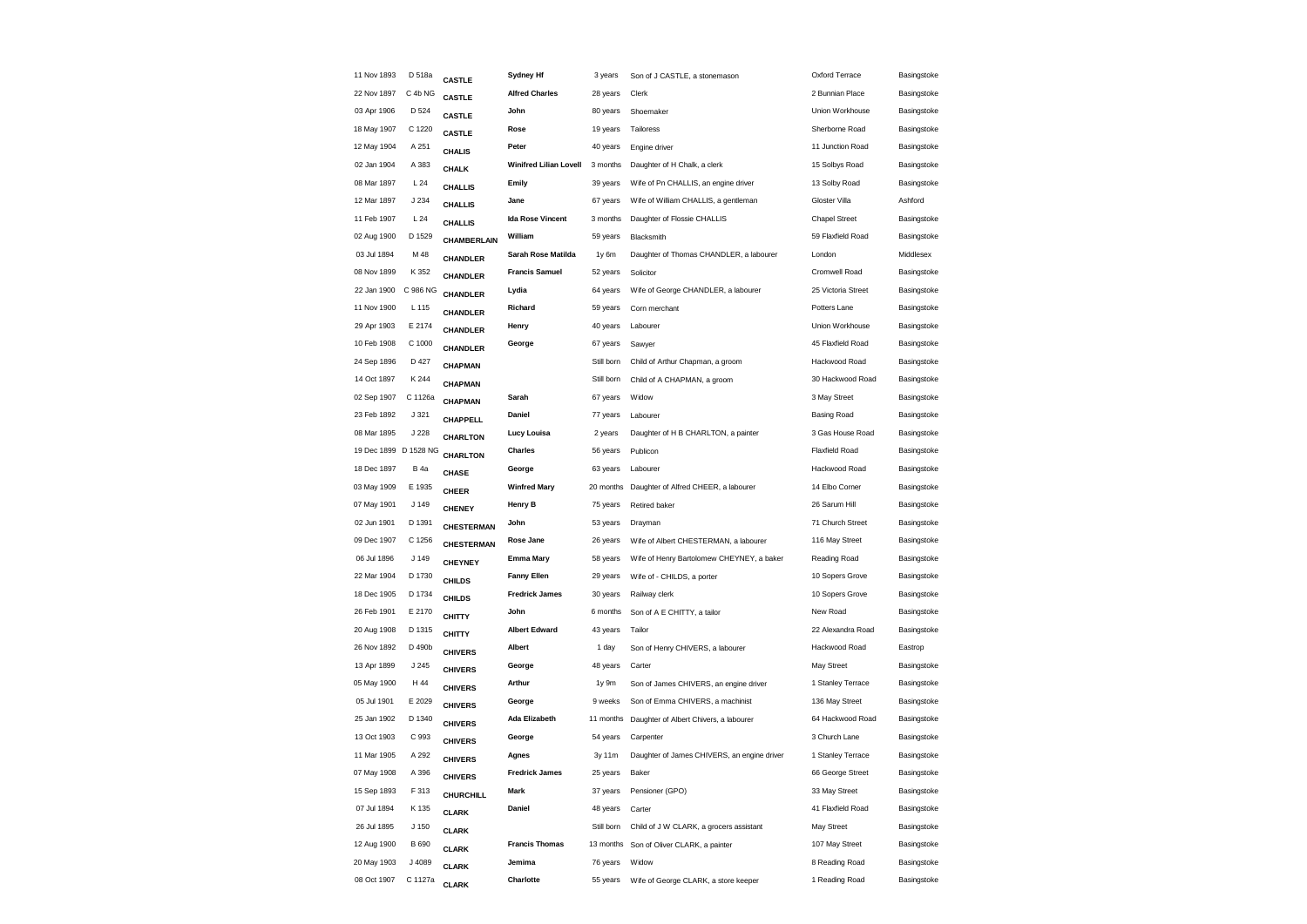| 25 Jul 1908           |                          | <b>CLARK</b>      |                         | Still born | Child of Mrs Clark                            | 24 Chequers Road                      | Basingstoke |
|-----------------------|--------------------------|-------------------|-------------------------|------------|-----------------------------------------------|---------------------------------------|-------------|
| 02 Jan 1909           | <b>B474</b>              | <b>CLARK</b>      | Elsie Annie Louisa      | 10 years   | Daughter of F Clark, a fitter                 | Kingsclere Road                       | Basingstoke |
| 15 Jul 1893           | K 143                    | <b>CLARKE</b>     | Charlotte               | 74 years   | Widow                                         | Victoria Street                       | Basingstoke |
| 21 Oct 1896           | F 409b                   | <b>CLARKE</b>     | Fanny                   | 62 years   | Widow                                         | Union Workhouse                       | Basing      |
| 21 Feb 1908           | D 1607                   | <b>CLARKE</b>     | <b>Elsie May</b>        | 2 days     | Daughter of Charles CLARK, a blacksmith       | 7 Mortimer Lane                       | Basingstoke |
| 22 Feb 1908           | A 467                    | <b>CLARKE</b>     | James                   | 65 years   | Time keeper                                   | 13 Burgess Road                       | Basingstoke |
| 15 Aug 1893           | F 275b                   | <b>CLAYTON</b>    | Reginald                | 10 weeks   | Son of E CLAYTON, boot manager                | <b>Church Street</b>                  | Basingstoke |
| 23 Dec 1899           | A 246 NG                 | <b>CLAYTON</b>    | Elizabeth               | 84 years   | Widow                                         | <b>Brook Street</b>                   | Basingstoke |
| 02 Jan 1904           | B 692                    | <b>CLEALL</b>     | <b>Lionel Arthur</b>    | 3 months   | Son of Henry CLEALL, a painter                | 45 Mortimer Lane                      | Basingstoke |
| 13 Sep 1894           | <b>B</b> 114             | <b>CLEEVE</b>     | James                   | 60 years   | Labourer                                      | May Street                            | Basingstoke |
| 31 May 1898           | <b>B 17b NG</b>          | <b>CLEEVE</b>     | Letitia                 | 65 years   | Widow                                         | 4 Brook Terrace, May Stre Basingstoke |             |
| 06 May 1900 D 1521 NG |                          | <b>CLEEVE</b>     | <b>Thomas</b>           | 62 years   | Labourer                                      | May Street                            | Basingstoke |
| 24 Nov 1908           | F 475                    | <b>CLEEVE</b>     | Henry                   | 69 years   | Baker                                         | Winchester Street                     | Basingstoke |
| 24 Sep 1902           | J 49                     | <b>CLEVERLEY</b>  | <b>Sidney Lewis</b>     | 9 months   | Son of Alfred CLEVERLEY, a tailors cutter     | Southern Road                         | Basingstoke |
| 15 Aug 1893           | G 17a                    | <b>CLEWETT</b>    | Mary                    | 2 days     | Daughter of Charles CLEWETT, an engine stoker | 5 Stanley Terrace                     | Basingstoke |
| 25 Aug 1906           | C 1125                   | <b>CLIFFORD</b>   | Harry                   | 13 months  | Son of Frank CLIFFORD, a tailor               | 2 Mark Lane                           | Basingstoke |
| 08 Nov 1907           | A 395                    | <b>CLIFFORD</b>   | Emily                   | 51 years   | Widow                                         | 6 Basing Road                         | Basingstoke |
| 31 Dec 1907           | C 1192                   | <b>CLIFFORD</b>   | <b>Arthur Basil</b>     | 6 years    | Son of Charles CLIFFORD, an insurance agent   | 38 Worting Road                       | Basingstoke |
| 27 Jan 1905           | C 1161                   | <b>CLIFT</b>      | <b>Elizabeth Budd</b>   | 62 years   | Spinster                                      | 23 Church Street                      | Basingstoke |
| 31 Jul 1907           | E 2087                   | <b>CLIFT</b>      | John                    | 48 years   | Labourer                                      | Union Workhouse                       | Basingstoke |
| 12 Jun 1907           | E 2000                   | COGAN             | <b>Thomas</b>           | 63 years   | Labourer                                      | 78 Flaxfield Road                     | Basingstoke |
| 26 May 1903           | D 1343                   | COLE              | <b>Reginald Orland</b>  | 2 years    | Son of - COLE, a gardiner                     | Winchester Road                       | Basingstoke |
| 15 Feb 1907           | E 1958                   | COLE              | William                 | 52 years   | Hawker                                        | Union Workhouse                       | Basingstoke |
| 12 Mar 1896           | E 354                    | <b>COLEMAN</b>    | <b>Susan Manchester</b> | 94 years   | Widow                                         | Fairfields Road                       | Basingstoke |
| 30 Jul 1896           | F 417a                   | <b>COLEMAN</b>    | Amy                     | 2 years    | Daughter of E R COLEMAN, a draper             | Wote Street                           | Basingstoke |
| 17 Jan 1897           | J 417                    | <b>COLEMAN</b>    | <b>Charles Albert</b>   | 11 days    | Son of E R COLEMAN, a draper                  | Wote Street                           | Basingstoke |
| 02 Nov 1899 E 1965 NG |                          | <b>COLEMAN</b>    | James                   | 65 years   | Labourer                                      | <b>Chapel Street</b>                  | Basingstoke |
| 14 Jan 1901           | E 1904                   | <b>COLEMAN</b>    | Fredrick                | 33 years   | Labourer                                      | Union Workhouse                       | Basingstoke |
| 27 May 1902           | E 1903                   | <b>COLEMAN</b>    | Daniel Albert E         | 28 years   | Carman                                        | Union Workhouse                       | Basingstoke |
| 15 Nov 1906           | F 417                    | <b>COLEMAN</b>    | <b>Edmund Ross</b>      | 47 years   | Draper                                        | Beaconsfirld Road                     | Basingstoke |
| 07 Apr 1908           | E 1902                   | COLEMAN           | Ann                     | 77 years   | Widow                                         | Union Workhouse                       | Basingstoke |
| 27 Sep 1893           | <b>B</b> 23a             | <b>COLLIER</b>    | James                   | 76 years   | Labourer                                      | Union Workhouse                       | Basing      |
| 22 Jun 1895           | <b>B</b> 31a             | <b>COLLIER</b>    | Henry                   | 55 years   | Postman                                       | 28 Winchester Road                    | Basingstoke |
| 23 Oct 1898           | <b>B</b> 62              | <b>COLLIER</b>    |                         | Still born | Child of Harry C COLLIER, a tailor            | <b>Flaxfield Road</b>                 | Basingstoke |
| 16 Aug 1899           | $\overline{\phantom{a}}$ | <b>COLLIER</b>    |                         | Still born | Twin children of Henry COLLIER, a tailor      | <b>Flaxfield Road</b>                 | Basingstoke |
| 31 Mar 1908           | C 937                    | <b>COLLIER</b>    | George                  | 62 years   | Labourer                                      | 27 Winchester Road                    | Basingstoke |
| 08 Oct 1901           | D 1597                   | COLLINGHAM        | Louisa H                | 19 days    | Daughter of Arthur COLLINGHAM, a riviter      | 28 Chaple Street                      | Basingstoke |
| 03 Aug 1904           | <b>B749</b>              | <b>COLLINGHAM</b> | Henry                   | 59 years   | Sawyer                                        | 11 Chapel Street                      | Cardiff     |
| 15 Feb 1908           | C 1128a                  | <b>COLLINGHAM</b> | Gilbert                 | 3 weeks    | Son of J COLLINGHAM, a labourer               | Deep Lane                             | Basingstoke |
| 11 Oct 1906           | D 1348                   | <b>COLLINS</b>    | Sarah Ann               | 50 years   | Wife of George COLLINS, a bootmaker           | 15 Victoria Street                    | Basingstoke |
| 28 Dec 1907           | C 1063                   | <b>COLMAN</b>     | <b>Susan Manchester</b> | 81 years   | Spinster                                      | Jubilee Road                          | Basingstoke |
| 11 Jan 1894           | J 121                    | <b>COMPLIN</b>    | George                  | 38 years   | Cowman                                        | Church Street                         | Basingstoke |
| 11 Sep 1903           | C 930                    | <b>COMPLIN</b>    | <b>Francis George</b>   | 70 years   | Dairyman                                      | 30 Church Street                      | Basingstoke |
| 16 May 1904           | D 1538                   | <b>COMPTON</b>    | Edward                  | 49 years   | Porter                                        | 41 Chaple Street                      | Basingstoke |
| 03 Feb 1892           | H 69                     | <b>CONEY</b>      | Sarah                   | 66 years   | Wife of Henry CONEY, an innkeeper             | London Road                           | Basingstoke |
| 23 Apr 1892           | F 38                     | <b>CONEY</b>      | Henry                   | 65 years   | Innkeeper                                     | London Road                           | Basingstoke |
|                       |                          |                   |                         |            |                                               |                                       |             |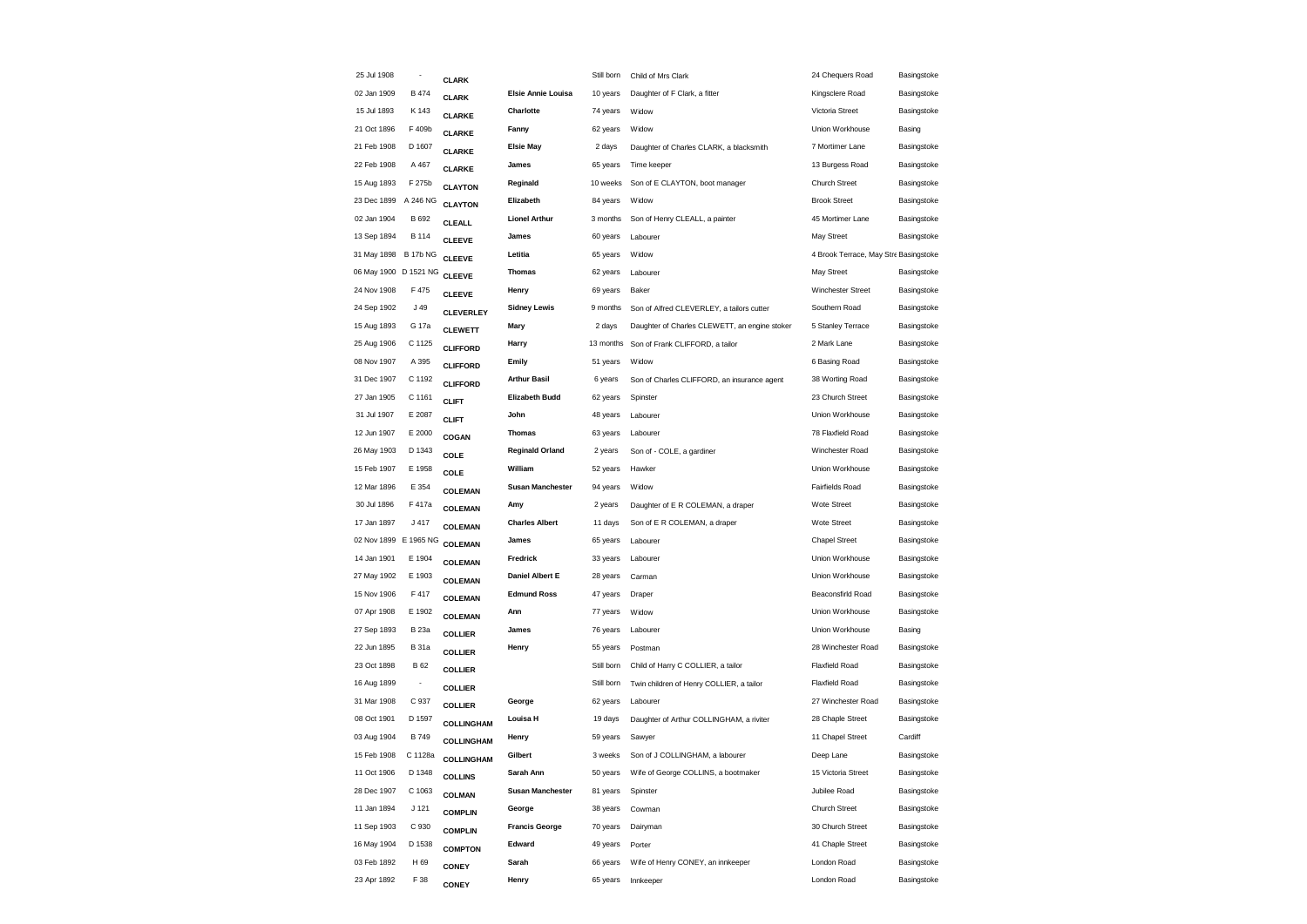| 10 May 1892           | G 202                    | COOK           |                              | Still born | Child of James COOK, a manager                 | Wote Street            | Basingstoke |
|-----------------------|--------------------------|----------------|------------------------------|------------|------------------------------------------------|------------------------|-------------|
| 06 Jun 1893           | J 107                    | COOK           | <b>Gertrude Mary</b>         | 13 days    | Daughter of L COOK, a railway porter           | Henry Place            | Basingstoke |
| 25 Oct 1893           | L 160                    | COOK           | Sarah Ann                    | 57 years   | Widow                                          | 27 Southern Road       | Basingstoke |
| 11 Jun 1898           | <b>B 18b NG</b>          | COOK           | <b>Ada Mary</b>              | 19 years   | Spinster                                       | 169 May Street         | Basingstoke |
| 22 Mar 1901           | C 1039                   | COOK           | Charlotte                    | 80 years   | Widow                                          | Cliddesden Road        | Basingstoke |
| 25 Mar 1901           | E 2104                   | COOK           | Ellen                        | 15 months  |                                                | Union Workhouse        | Basingstoke |
| 12 Oct 1901           | D 1390                   | COOK           | Jane                         | 70 years   | Widow                                          | 20 Gas House Road      | Basingstoke |
| 27 Nov 1902           | A 388a                   | COOK           | <b>Lilian Beatrice</b>       | 10 years   | Daughter of L COOK, a railway porter           | 43 Henry Place         | Basingstoke |
| 05 Jan 1904           | A 311                    | COOK           | <b>Cottleen Cecill Mabel</b> | 6 months   | Daughter of Charles COOK                       | 37 Mortimer Lane       | Basingstoke |
| 15 Oct 1904           | A 41                     | COOK           | <b>Mary Francies</b>         | 52 years   | Wife of Jesse Thomas COOK, a labourer          | 2 Lower Brook Street   | Basingstoke |
| 31 Oct 1905           | C 933                    | COOK           | George Allen                 | 52 years   | Publican                                       | Clidesden Road         | Basingstoke |
| 30 Nov 1905           | AQ 239                   | COOK           | Sarah                        | 88 years   | Widow                                          | Union Workhouse        | Basingstoke |
| 17 Jan 1907           | E 2219                   | COOK           | Mark                         | 61 years   | Labourer                                       | 27 Brook Street        | Basingstoke |
| 31 Jan 1908           | A 447                    | COOK           | Elizabeth                    | 65 years   | Wife of George COOK, a labourer                | 9 Clifton Terrace      | Basingstoke |
| 06 May 1908           | D 1505                   | COOK           | <b>Fredrick George</b>       | 4 years    | Son of George COOK, a labourer                 | 48 May Street          | Basingstoke |
| 15 Oct 1908           | A 255                    | COOK           | George                       | 79 years   | Labourer                                       | 16 Basing Road         | Basingstoke |
| 06 Nov 1908           | C 1257                   | COOK           | George                       | 68 years   | Retired soldier                                | Deep Lane              | Basingstoke |
| 14 Jan 1909           | A 445                    | COOK           | Dorothy                      | 21 years   | Spinster                                       | Clifton Terrace        | Basingstoke |
| 28 Sep 1892           | K 62                     | COOKE          | Sarah                        | 93 years   | Widow                                          | Union Workhouse        | Basing      |
| 02 Aug 1906           | B 481                    | COOKE          | Eliza                        | 68 years   | Wife of George COOKE, a labourer               | 29 Essex Road          | Basingstoke |
| 24 Jul 1896 E 2132 NG |                          | COOKSEY        | Rosa Ellen Mary              | 45 years   | Wife of C F COOKSEY, an auctioneer             | 4 The Marina           | Southampton |
| 28 Mar 1906           | C 1258                   | COOLE          | John                         | 74 years   | Labourer                                       | 59 May Street          | Basingstoke |
| 18 Jun 1908           | E 2152                   | COOLE          | <b>William George</b>        | 7 months   | Son of A COOLE, a soldier                      | 55 Lower Brook Street  | Basingstoke |
| 01 Mar 1892           | F 403b                   | <b>COOPER</b>  | <b>Reginald Frederick</b>    | 21 months  | Son of Henry COOPER, a clerk                   | Essex Road             | Basingstoke |
| 16 Feb 1894           | D 385a                   | <b>COOPER</b>  | Alma                         | 12 months  | daughter of George COOPER, a drayman           | Elbow Corner           | Basingstoke |
| 11 Jul 1896           | D 385c                   | <b>COOPER</b>  | <b>Mabel Ruth</b>            | 17 months  | daughter of George COOPER, a drayman           | <b>Brook Street</b>    | Basingstoke |
| 20 Jul 1896           | D 431a                   | <b>COOPER</b>  | Harry                        | 14 days    | Son of Diana COOPER, a single woman            | 140 May Street         | Basingstoke |
| 14 Sep 1897           | <b>B 256 NG</b>          | <b>COOPER</b>  | <b>Mabel</b>                 | 7 years    | Daughter of Mark COOPER, a labourer            | 17 Goat Lane           | Basingstoke |
| 14 Sep 1897           | L 146                    | <b>COOPER</b>  | Eveline                      | 2 years    | Daughter of Mark COOPER, a labourer            | 17 Goat Lane           | Basingstoke |
| 03 Nov 1899 C 1233 NG |                          | <b>COOPER</b>  | George                       | 63 years   | Nurseryman                                     | Hackwood Road          | Basingstoke |
| 08 Apr 1900           | J 195                    | <b>COOPER</b>  | <b>Frances May</b>           | 10 years   | Daughter of G COOPER, a labourer, and J COOPER | Victoria Street        | Basingstoke |
| 06 Oct 1900           | D 1583                   | <b>COOPER</b>  | Alfred                       | 29 years   | Tailor                                         | <b>Clifton Terrace</b> | Basingstoke |
| 10 Oct 1901           | ÷,                       | <b>COOPER</b>  |                              | Still born | Son of Stephen COOPER, a carter                | Clidesden Road         | Basingstoke |
| 22 Dec 1906           | D 1583                   | <b>COOPER</b>  | Hannah                       | 72 years   | Wife of Jessie COOPER, a labourer              | 4 Clifton Terrace      | Basingstoke |
| 10 Jan 1907           | D 1413                   | <b>COOPER</b>  | Jacob                        | 77 years   | Labourer                                       | May Street             | Basingstoke |
| 28 Jan 1907           | C 1157                   | <b>COOPER</b>  | Fredrick                     | 40 years   | Comercul traveler                              | 145 Lansdown Terrace   | Loughboro   |
| 27 Aug 1907           | $\overline{\phantom{a}}$ | <b>COOPER</b>  |                              | Still born | Child of Stephen COOPER, a labourer            | 18 Southlea            | Basingstoke |
| 11 Aug 1908           | D 1569                   | <b>COOPER</b>  | Samuel                       | 85         | Labourer                                       | Union Workhouse        | Basingstoke |
| 04 Feb 1909           | A 186                    | <b>COOPER</b>  | <b>Robert Charles</b>        | 25 years   | Labourer                                       | 1 Steam Mill Terrace   | Basingstoke |
| 07 Apr 1909           | A 47                     | <b>COOPER</b>  | Susan Jane                   | 59 years   | Wife of George COOPER, a labourer              | Winchester Road        | Basingstoke |
| 04 Feb 1893           | L 49                     | <b>CORBETT</b> | <b>Annie Elizabeth</b>       | 12 years   | Daughter of Cns CORBETT                        | Cliddesden Road        | Basingstoke |
| 31 Oct 1894           | D 52                     | <b>CORDERY</b> | Eliza Beth                   | 75 years   | Widow                                          | Union Workhouse        | Basing      |
| 19 Feb 1892           | F 254a                   | CORDREY        | John                         | 50 years   | Late miller                                    | Winchester Street      | Basingstoke |
| 10 May 1893           | F 296                    | <b>CORDREY</b> | <b>Harriett</b>              | 18 years   | Dress maker                                    | Winchester Street      | Basingstoke |
| 08 Aug 1905           | C 1123                   | <b>CORNISH</b> | <b>William Thomas</b>        | 13 years   | Son of William CORNISH, a labourer             | Richmond Road          | Basingstoke |
| 13 Jul 1895           | C 26a                    | COT            | Joseph Francis               |            | 75 years Late porter                           | Sarum Hill             | Basingstoke |
|                       |                          |                |                              |            |                                                |                        |             |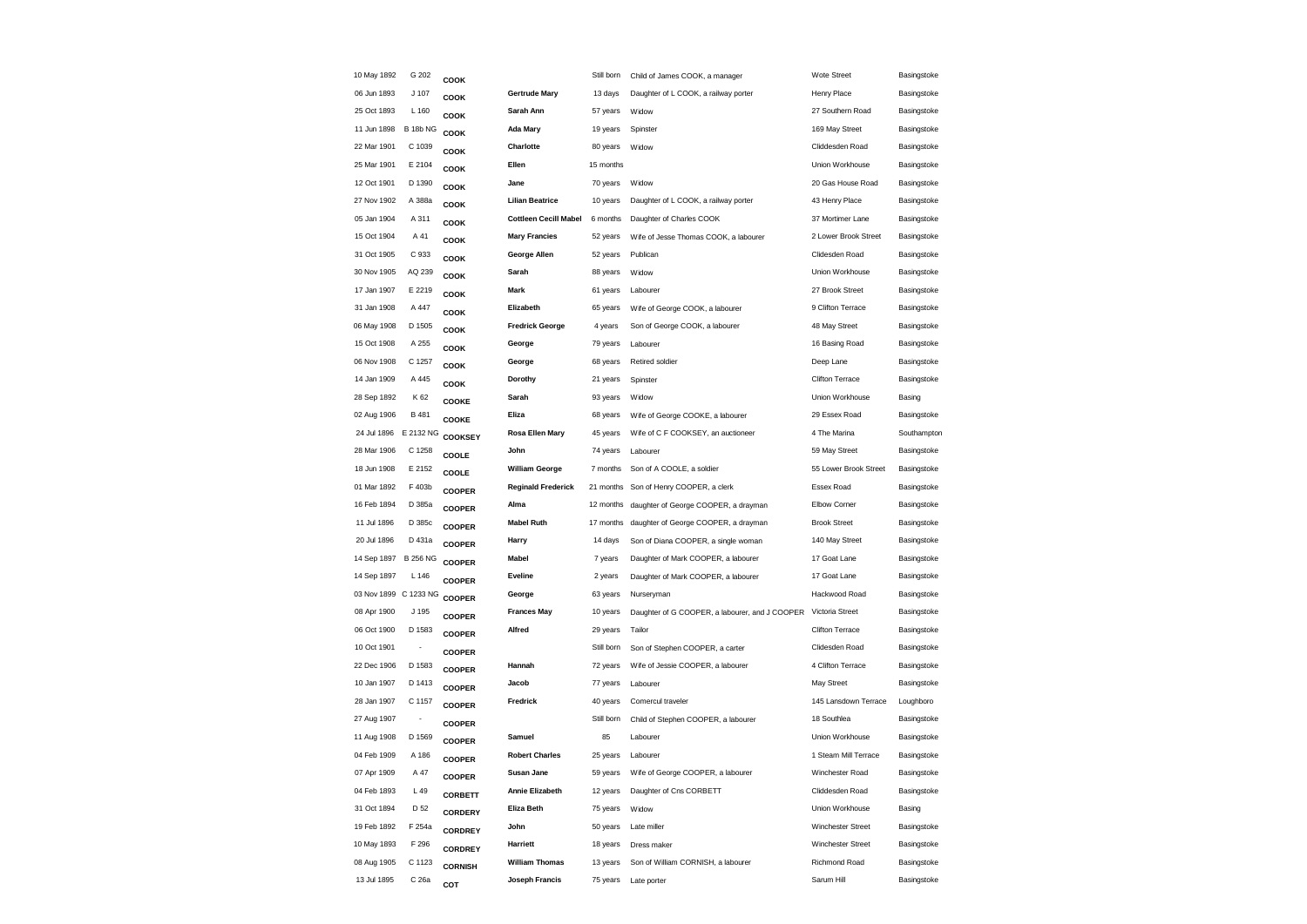| 21 Jul 1903 | D 1600                | COTRELL           | Edmund                     | 56 years         | Timber hauler                                | 9 Essex Road                          | Basingstoke |
|-------------|-----------------------|-------------------|----------------------------|------------------|----------------------------------------------|---------------------------------------|-------------|
| 04 Jul 1897 | C 1c NG               | <b>COTTRELL</b>   | <b>Ethel May</b>           | 15 months        | Daughter of George COTTRELL, a gas fitter    | <b>Bunnian Place</b>                  | Basingstoke |
| 10 Dec 1897 | E 273                 | <b>COTTRELL</b>   | Harriett                   | 76 years         | Widow                                        | Reading Road                          | Basingstoke |
| 25 Aug 1898 | B 7b NG               | <b>COTTRELL</b>   | <b>William Frederick</b>   | 5 years          | Son of F J COTTRELL, a carman                | <b>Bedford Place</b>                  | Basingstoke |
|             | 22 May 1899 E 2035 NG | <b>COTTRELL</b>   | John                       | 61 years         | Labourer                                     | Union                                 | Basing      |
| 10 Nov 1899 | D 129                 | <b>COTTRELL</b>   | Abraham                    | 75 years         | Labourer                                     | Union Workhouse                       | Basing      |
| 28 Jan 1901 | A 57                  | <b>COTTRELL</b>   | Edward                     | 8 months         | Son of single woman                          | Union Workhouse                       | Basingstoke |
| 28 Jan 1903 | A 40                  | <b>COTTRELL</b>   |                            | 7 days           | Male child of Ellin COTTRELL, a single woman | Southlee, 19 Clidesden Rr Basingstoke |             |
| 10 May 1907 | E 874 og              | <b>COUPER</b>     | <b>Charlotte Thomasine</b> | 52 years         | Music teacher                                | Church Square                         | Basingstoke |
| 08 Feb 1901 | D 1402                | <b>COUSSINS</b>   | Anne                       | 21 years         | Single woman                                 | St Thomas Home                        | Basingstoke |
| 31 Jan 1907 | C 1221                | <b>COVERY</b>     | Ann                        | 73 years         | Widow                                        | 11 Reading Road                       | Basingstoke |
| 24 Nov 1904 | D 1638                | COWARD            | George                     | 43 years         | Railway porter                               | 19 Bedford Place                      | Basingstoke |
| 07 Jul 1897 | <b>B 19b NG</b>       | <b>COWDERY</b>    | Laura Ann                  | 51 years         | Wife of George COWDERY                       | Cliddesden Road                       | Basingstoke |
| 11 Aug 1900 | D 19b                 | <b>COWDERY</b>    | Jethro                     | 53 years         | Labourer                                     | Poplar Cottage                        | Basingstoke |
| 16 Jun 1902 | <b>B</b> 68a          | <b>COWDERY</b>    | George                     | 65 years         | Labourer                                     | 15 Gas House Road                     | Basingstoke |
| 27 Mar 1900 | C 912 NG              | <b>COWDREY</b>    | Ann                        | 58 years         | Wife of William COWDRY, a labourer           | Hackwood Road                         | Basingstoke |
| 12 Dec 1893 | C 7a                  | <b>COWDRY</b>     | <b>Charles</b>             | 31 years         | Painter                                      | Union Workhouse                       | Basing      |
| 21 Oct 1894 | J 127                 | <b>COWDRY</b>     | Emily                      | 36 years         | Wife of George COWDRY, a smith               | May Street                            | Basingstoke |
| 10 Aug 1900 |                       | <b>COWDRY</b>     |                            | Still born       | Child of A COWDRY, a discharged soldier      | 9 Lower Brook Street                  | Basingstoke |
| 23 Aug 1905 | E 1910                | <b>COWDRY</b>     | <b>Thomas</b>              | 59 years         | Painter                                      | <b>Basing Union</b>                   | Basingstoke |
| 07 Apr 1908 | D 1520                | <b>COWDRY</b>     |                            | Still born       | Child of - COWDRY, a carman                  | 95 Flaxfield Road                     | Basingstoke |
| 28 Jan 1893 | L6                    | COX               | Elisha                     | 78 years         | Harness maker                                | Junction Road                         | Basingstoke |
| 19 Sep 1900 | D 1465                | COX               | David                      | 57 years         | Labourer                                     | 46 May Street                         | Basingstoke |
| 27 Sep 1900 | H 24                  | COX               | Caroline                   | 54 years         | Wife of - COX, a commercial traveller        | 12 Fairfields Road                    | Basingstoke |
| 21 Jan 1902 | D 1468                | COX               | Emily                      | 47 years         | Widow                                        | 50 May Street                         | Basingstoke |
| 30 Jan 1902 | D 501                 | COX               | <b>Betsy</b>               | 79 years         | Widow                                        | 16 Junstion Road                      | Basingstoke |
| 04 Feb 1907 | H 24                  | COX               | <b>Marcia Violet</b>       | 21 years         | Drapers assistant                            | <b>Burgess Road</b>                   | Basingstoke |
| 23 Mar 1907 | C 26a                 | COX               | Elizabeth Am               | 87 years         | Widow                                        | Park Close Road                       | Alton       |
| 10 Nov 1900 | D 1401                | <b>CRAMFORD</b>   | Mary                       | 51 years         | Widow                                        | 11 Elbow Corner                       | Basingstoke |
| 06 Jan 1894 | C 10b                 | <b>CRIPPS</b>     | Kathleen Ruth              | 25 days          | Daughter of Archibald CRIPPS, a wheelwright  | Goat Lane                             | Basingstoke |
| 14 Oct 1897 | C 10c NG              | <b>CRIPPS</b>     | Dorothy B                  | 25 weeks         | Daughter of A W CRIPPS, a wheelwright        | Goat Lane                             | Basingstoke |
| 19 Oct 1897 | C 10d NG              | <b>CRIPPS</b>     | Elizabeth                  | 35 years         | Wife of A W CRIPPS, a wheelwright            | Goat Lane                             | Basingstoke |
| 31 Oct 1897 | C 10c NG              | <b>CRIPPS</b>     | <b>Arthur George Page</b>  | 2 years          | Son of Alfred CRIPPS, a wheelwright          | Goat Lane                             | Basingstoke |
| 04 Nov 1897 | C 11e NG              | <b>CRIPPS</b>     | <b>Archibald Arlett</b>    | 11 years         | Son of A W CRIPPS, a wheelwright             | Goat Lane                             | Basingstoke |
| 28 Mar 1904 | E 2175                | <b>CRIPPS</b>     | <b>Charles</b>             | 57 years         | Gardiner                                     | 47 Flaxfield Road                     | Basingstoke |
| 19 Nov 1896 | J 278                 | CROOT             | John                       | 56 years         | Railway inspector                            | <b>Bunnian Place</b>                  | Basingstoke |
| 31 Mar 1902 | D 1325                | <b>CROSSMAN</b>   | Jane                       | 63 years         | Wife of W P CROSSMAN, a butcher              | 8 Church Street                       | Basingstoke |
| 22 Oct 1894 | D 86                  | <b>CULLUM</b>     | John                       | 71 years         | Labourer                                     | Union Workhouse                       | Basing      |
| 02 Jul 1897 | F 375                 | <b>CULVERWELL</b> | Jane                       | 24 years         | Wife of Charles CULVERWELL, a labourer       | Union Workhouse                       | Basingstoke |
| 05 Feb 1898 | F 375                 | <b>CULVERWELL</b> | <b>Elizabeth Eveline</b>   | 14 months Orphan |                                              | Union Workhouse                       | Basing      |
| 25 May 1898 | J 352                 | <b>CULVERWELL</b> | <b>Charles</b>             | 30 years         | Labourer                                     | Union Workhouse                       | Basing      |
| 18 Mar 1893 | K 62                  | <b>CUMMINGS</b>   |                            | Still born       | Child of Elizabeth CUMMINGS, a servant       | Union Workhouse                       | Basingstoke |
| 22 Mar 1892 | J 339a                | <b>CURTIS</b>     | Sarah                      | 83 years         | Laundress                                    | Union Workhouse                       | Basing      |
| 30 Mar 1893 | F 118                 | <b>CURTIS</b>     | Mary                       | 84 years         | Widow                                        | <b>Bunnian Place</b>                  | Basingstoke |
| 30 Oct 1894 | D 202                 | <b>CURTIS</b>     | Henry                      | 45 years         | Carpenter                                    | Victoria Street                       | Basingstoke |
| 04 Mar 1897 | C 57                  | <b>CURTIS</b>     | Harriett                   | 73 years         | Spinster                                     | Thatcham                              | Thatcham    |
|             |                       |                   |                            |                  |                                              |                                       |             |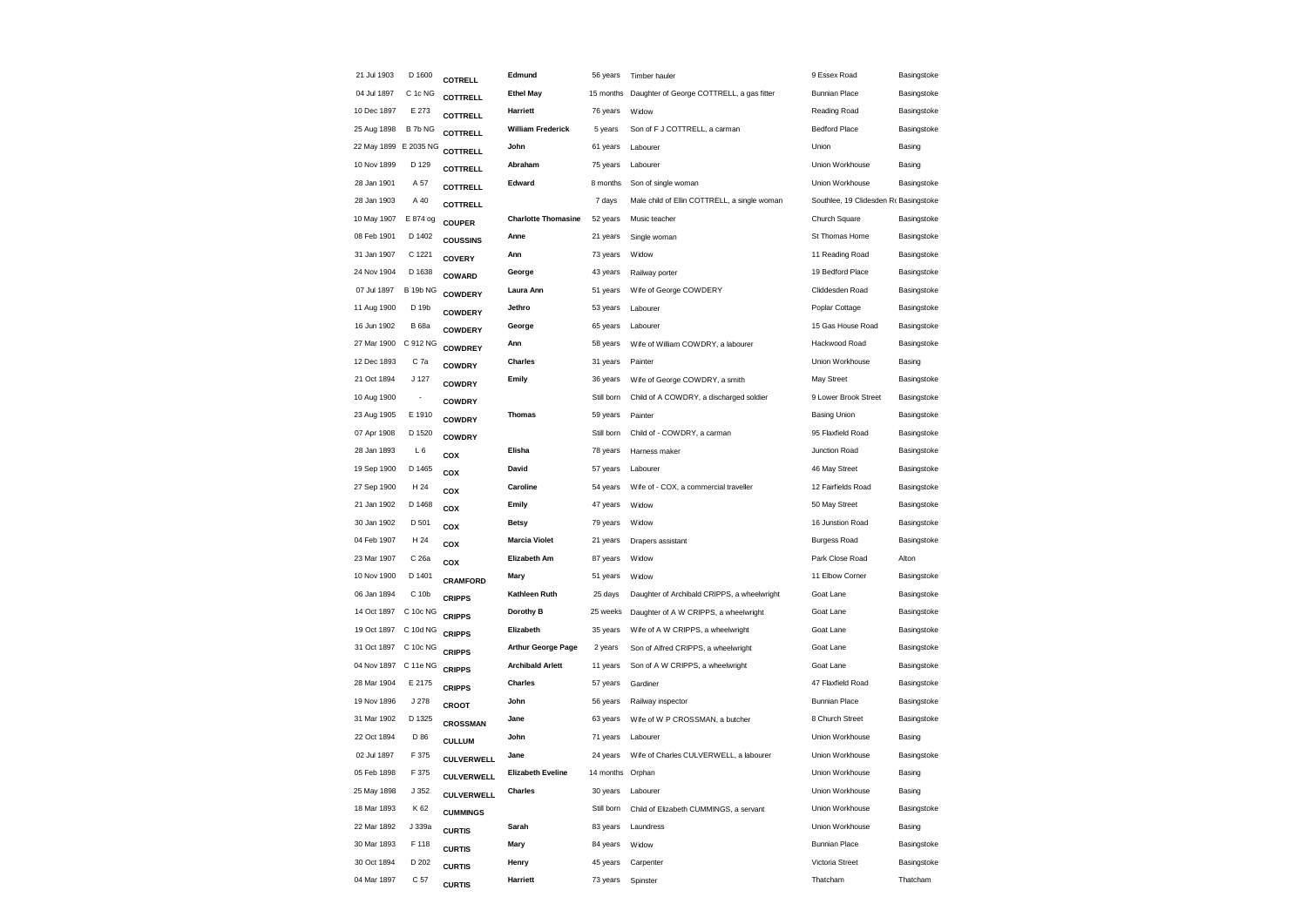| 17 May 1897            | <b>B74</b>               | <b>CURTIS</b>  | <b>Thomas</b>              | 76 years   | Labourer                                   | Union Workhouse                       | Basingstoke |
|------------------------|--------------------------|----------------|----------------------------|------------|--------------------------------------------|---------------------------------------|-------------|
| 12 Jul 1897            | C <sub>1</sub>           | <b>CURTIS</b>  | Susan                      | 65 years   | Widow                                      | 147 May Street                        | Basingstoke |
| 09 May 1898            | FV                       | <b>CURTIS</b>  | <b>William Lord</b>        | 73 years   | Retired reliveing officer                  | Junction Road                         | Basingstoke |
| 25 Sep 1900            | D 1722                   | <b>CURTIS</b>  | George                     | 46 years   | Labourer                                   | 7 Victoria Road                       | Basingstoke |
| 07 Mar 1901            | E 2161                   | <b>CURTIS</b>  | Leonard                    | 25 years   | Labourer                                   | Union Workhouse                       | Basingstoke |
| 08 Mar 1902 K 286 (FV) |                          | <b>CURTIS</b>  | <b>Elizabeth Chivers</b>   | 29 years   | Single woman                               | Downslands                            | Basingstoke |
| 08 Mar 1902            |                          | <b>CURTIS</b>  | <b>Marrian Kinchin</b>     | 22 years   | Single woman                               | Downslands                            | Basingstoke |
| 25 Apr 1903            | A 383                    | <b>CURTIS</b>  | <b>William Robert</b>      | 36 hours   | Son of Arthur CURTIS, a tailor             | 6 Goat Lane                           | Basingstoke |
| 08 Feb 1904            | K 286+307                | <b>CURTIS</b>  | John Charles Pitman        | 76 years   | Farmer                                     | Downslands                            | Basingstoke |
| 22 Oct 1906            | E 2024                   | <b>CURTIS</b>  | Ann                        | 74 years   | Widow                                      | 11 Flaxfield Road                     | Basingstoke |
| 05 Jul 1907            | D 1316                   | <b>DADGE</b>   | <b>Edith Emily</b>         | 6 years    | Daughter of - DADGE, a tailors presser     | Winchester Road                       | Basingstoke |
| 23 Apr 1895            | J 257                    | <b>DAGWELL</b> | Henry                      | 16 years   | Parcel porter                              | 54 May Street                         | Basingstoke |
| 16 Dec 1902            | J 257                    | <b>DAGWELL</b> | Henry                      | 77 years   | Bootmaker                                  | 54 May Street                         | Basingstoke |
| 01 Oct 1902            | $\overline{\phantom{a}}$ | <b>DALE</b>    |                            | Still born | Male child of G DALE, a bricklayer         | 43 Flaxfield Road                     | Basingstoke |
| 25 Jun 1907            |                          | <b>DALE</b>    |                            | Still born | Child of George DALE, a bricklayer         | 5 Flaxfield Road                      | Basingstoke |
| 20 Dec 1902            | E 2093                   | <b>DAVID</b>   | Jeremiah                   | 46 years   | Sawyer                                     | 11 Hollands Grove                     | Basingstoke |
| 09 Nov 1908            | $\frac{1}{2}$            | <b>DAVIES</b>  |                            | Still born | Child of Fredrick DAVIES, a railway porter | May Street                            | Basingstoke |
| 28 Jan 1903            | D 1663                   | <b>DAVIS</b>   | <b>Ada Clarissa Claire</b> | 20 months  | Daughter of C H DAVIS, a tailor            | 18 Worting Road                       | Basingstoke |
| 29 Sep 1906            | $\frac{1}{2}$            | <b>DAVIS</b>   |                            | Still born | Child of Fredrick DAVIS, a shunter         | 5 Deep Lane                           | Basingstoke |
| 26 Jul 1907            | C 944                    | <b>DAVIS</b>   | <b>Henry Charles</b>       | 86 years   | Painter                                    | Union Workhouse                       | Basingstoke |
| 15 Jan 1902            | E 134                    | <b>DAWKINS</b> | Elizabeth                  | 92 years   | Widow                                      | 67 Flaxfield Road                     | Basingstoke |
| 25 Jan 1902            | E 159                    | <b>DAWKINS</b> | John                       | 63 years   | Wheelwright                                | Flaxfield                             | Basingstoke |
| 10 Mar 1909            | $\overline{\phantom{a}}$ | <b>DAWS</b>    |                            | Still born | Schild of Geirge DAWS, an angineer         | 16 Alexandra Road                     | Basingstoke |
| 30 Mar 1897            | C 32a                    | DAY            | John                       | 54 years   | Timber measurer                            | <b>Bedford Place</b>                  | Basingstoke |
| 11 Nov 1897            | L 38                     | DAY            | Mary Ann                   | 40 years   | Wife of Daniel DAY, a labourer             | 16 Bedford Place                      | Basingstoke |
| 02 Aug 1898            | E 330a                   | DAY            | George                     | 69 years   | Late servant                               | <b>Bunnian Place</b>                  | Basingstoke |
| 27 Mar 1907            | <b>B</b> 18              | DAY            | Sarah                      | 66 years   | Widow                                      | 10 Flaxfield Road                     | Basingstoke |
| 31 Aug 1899            | D 394                    | <b>DAZEY</b>   | James                      | 42 years   | Labourer                                   | Union                                 | Basing      |
| 29 Apr 1905            | B 694                    | <b>DEADMAN</b> | <b>Francis C</b>           | 28 years   | Boilermaker                                | 138 May Street                        | Basingstoke |
| 27 Dec 1893            | <b>B</b> 22a             | <b>DEAN</b>    | Ann                        | 70 years   | Wife of William DEAN, a farm bailiff       | 11 Brook Street                       | Basingstoke |
| 12 May 1896            | <b>B</b> 22a             | <b>DEAN</b>    | <b>Mary Ann</b>            | 14 months  | Daughter of John DEAN, a labourer          | <b>Buckskin Farm</b>                  | Basingstoke |
| 14 Sep 1896            | <b>B</b> 55              | <b>DEAN</b>    | Mary Ann                   | 43 years   | Wife of John DEAN, a labourer              | <b>Buckskin Farm</b>                  | Basingstoke |
| 09 Aug 1900            | D 1547                   | <b>DEAN</b>    | John                       | 47 years   | Labourer                                   | Ramsdale                              | Basingstoke |
| 01 May 1909            | <b>B</b> 22a             | <b>DEAN</b>    | William                    | 83 years   | Farm baylif                                | <b>Brook Street</b>                   | Basingstoke |
| 01 May 1897            | J 93                     | DELLAFERA      | Rafaele                    | 12 months  | Son of F DELLAFERA, a lodging house keeper | <b>Flaxfield Road</b>                 | Basingstoke |
| 14 Sep 1903            | C 1056                   | <b>DERRICK</b> | James                      | 65 years   | Publican                                   | Winchester Road                       | Basingstoke |
| 02 Jan 1900            | J 96                     | <b>DEW</b>     | <b>Fanny Alphea</b>        | 75 years   | Wife of John DEW, a gentleman              | <b>Church Street</b>                  | Basingstoke |
| 23 Apr 1900            | K 278                    | <b>DEW</b>     | <b>Rhoda Mary</b>          | 31 years   | Wife of F G Barrberry DEW, a grocer        | East Hogbourne                        | Didcot      |
| 28 May 1900            | J 96                     | <b>DEW</b>     | John                       | 77 years   | Gentleman                                  | <b>Church Street</b>                  | Basingstoke |
| 21 Nov 1907            | A 378                    | <b>DEWEY</b>   | Elizabeth                  | 63 years   | Wife of George DEWEY, a groom              | 55 Brook Street                       | Basingstoke |
| 01 Jul 1896            | E 256                    | <b>DIAPER</b>  | Jane                       | 76 years   | Widow                                      | 11 Bunnian Place                      | Basingstoke |
| 02 Apr 1901            | C 1116                   | <b>DIBBLE</b>  | Douglas                    | 9 weeks    | Son of G DIBBLE, a milkman                 | 59 Southern Road                      | Basingstoke |
| 10 May 1898            | G 221                    | <b>DIBLEY</b>  | Alice                      | 3 hours    | Daughter of John DIBLEY, a sawyer          | 6 Bunnian Place                       | Basingstoke |
| 04 Aug 1900            | C 1113                   | <b>DIBLEY</b>  | Daisy Mary                 | 2 years    | Child of James DIBLEY, a labourer          | 59 Hackwood Road                      | Basingstoke |
| 21 Mar 1901            | D 1594                   | <b>DIBLEY</b>  | <b>Ethel Mildred</b>       | 5 months   | Daughter of J James DIBLEY, a labourer     | Reading Road                          | Basingstoke |
| 14 May 1901            | D 1596                   | <b>DIBLEY</b>  | Percy Fredrick G           | 3 months   | Son of Harry DIBLEY, a fireman             | Railway Cottages, 21 Broc Basingstoke |             |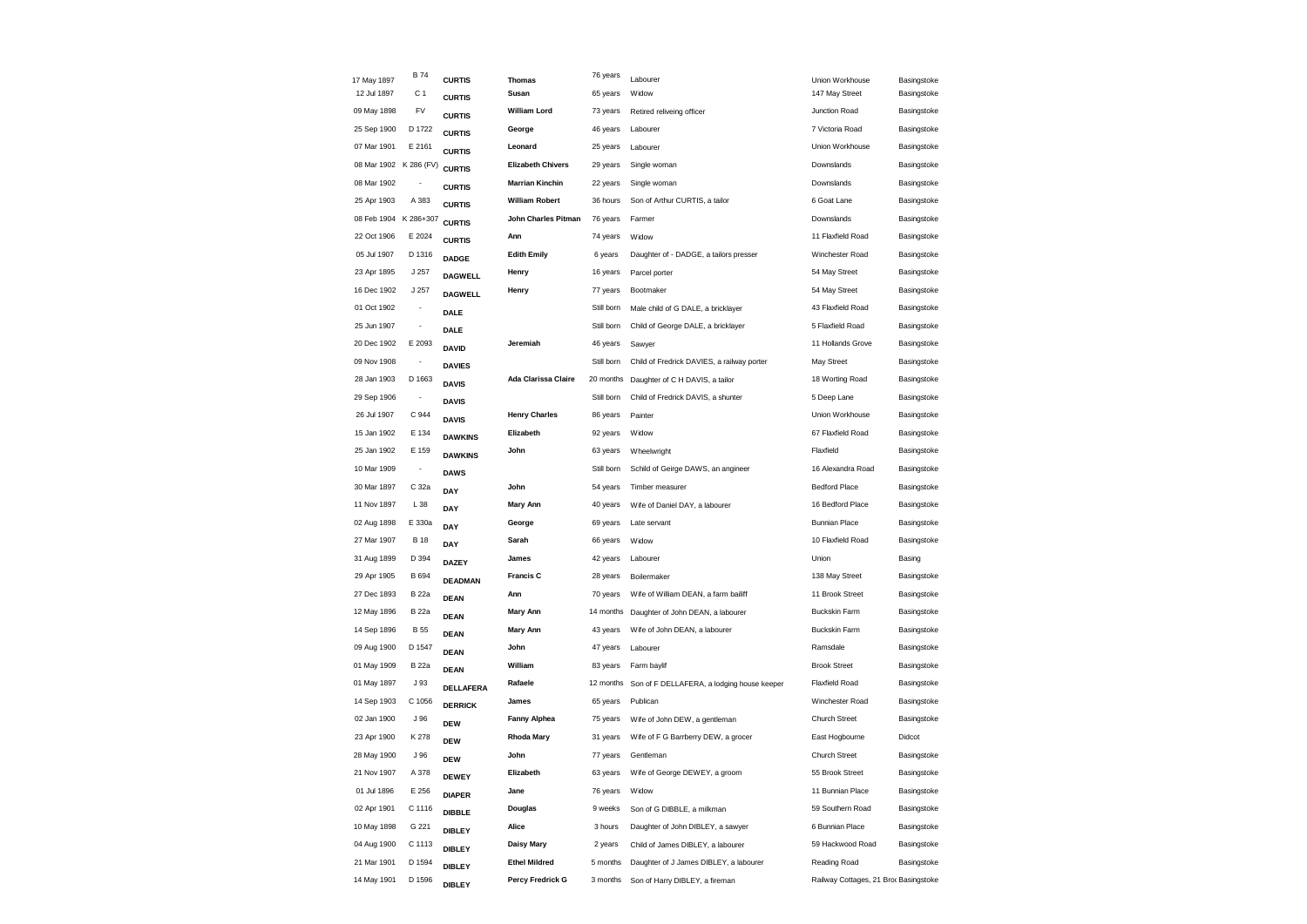| 24 May 1902 | C 1113                   | <b>DIBLEY</b>   | <b>Bertha</b>           | 20 months              | Daughter of james DIBLEY, a labourer        | 59 Hackwood Road                      | Basingstoke  |
|-------------|--------------------------|-----------------|-------------------------|------------------------|---------------------------------------------|---------------------------------------|--------------|
| 07 Sep 1904 | C 1057a                  | <b>DIBLEY</b>   | George Walker           | 57 years               | Joiner                                      | Checkers Road                         | Basingstoke  |
| 17 Oct 1908 | $\overline{\phantom{a}}$ | <b>DIBLEY</b>   |                         | Still born             | Child of John DIBLEY, a labourer            | 6 Bunian Place                        | Basingstoke  |
| 06 Feb 1909 | D 1543                   | <b>DIBLEY</b>   | <b>Robert Edward</b>    | 21/ <sub>2</sub> years | Son of John DIBLEY, a labourer              | 3 Bunian Place                        | Basingstoke  |
| 10 Jan 1893 | E 689                    | <b>DICKS</b>    | Daniel                  | 67 years               | Pensioner                                   | Town End                              | Basingstoke  |
| 19 Mar 1904 | C 1162                   | <b>DICKS</b>    | William                 | 57 years               | Engine driver                               | 4 Sopers Grove                        | Basingstoke  |
| 13 Feb 1896 | C 16a                    | <b>DIDDEMS</b>  |                         | Still born             | Child of J C DIDDEMS, an engine driver      | Essex Road                            | Basingstoke  |
| 25 Nov 1893 | E 21                     | <b>DIGWEED</b>  |                         | Still born             | Child of A DIGWEED, a tailoress             | <b>Flaxfield Road</b>                 | Basingstoke  |
| 23 Jul 1896 | C 14a                    | <b>DIGWEED</b>  | James                   | 76 years               | Gardener                                    | <b>Flaxfield Road</b>                 | Basingstoke  |
| 20 Oct 1893 | K 37                     | <b>DINE</b>     |                         | 30 hours               | Child of John DINE, a plumber               | Hackwood Road                         | Basingstoke  |
| 10 Feb 1892 | E 174                    | <b>DIXON</b>    | Ellen                   | 39 years               | Wife of John DIXON, a platelayer            | <b>Basing Road</b>                    | Basingstoke  |
| 20 Aug 1896 | J 121                    | <b>DIXON</b>    | <b>Frederick Arthur</b> | 7 months               | Son of Richard Arthur DIXON, an engineer    | Loughborough                          | Loughborough |
| ?? Jul 1899 | $\overline{\phantom{a}}$ | <b>DOLDING</b>  |                         | Still born             | Child of Louisa DOLDING, a single woman     | Union Workhouse                       | Basingstoke  |
| 25 Mar 1909 | <b>B872</b>              | <b>DOLDING</b>  | Jane                    | 79 years               | Widow                                       | Fairfields Road                       | Basingstoke  |
| 21 Mar 1899 | L 148                    | <b>DOLING</b>   | <b>Sidney Francis</b>   | 45 years               | Clerk                                       | Bunnian Place (Late Wilto Basingstoke |              |
| 30 Dec 1903 | L67                      | <b>DOLING</b>   | Frederick John          | 57 years               | Railway porter                              | 47 Bunian Place                       | Basingstoke  |
| 07 Mar 1894 | D 162                    | <b>DOLTON</b>   | John                    | 82 years               | Independent                                 | Flaxfield Road                        | Basingstoke  |
| 11 Sep 1897 | D 367                    | <b>DOLTON</b>   | <b>Annie Maria</b>      | 59 years               | Wife of George DOLTON, a labourer           | <b>Chapel Street</b>                  | Basingstoke  |
| 13 Sep 1900 | D 1393                   | <b>DOLTON</b>   | Jane                    | 56 years               | Spinster                                    | Union Workhouse                       | Basingstoke  |
| 23 Jan 1903 | E 2158                   | <b>DOLTON</b>   | Emily                   | 69 years               | Widow                                       | Union Workhouse                       | Basingstoke  |
| 18 Jun 1903 | J 191                    | <b>DOLTON</b>   |                         | Still born             | Female child of Sarah Ann DOLTON, a fireman | 15 Clidesden Road                     | Basingstoke  |
| 26 Jul 1904 | B 814                    | <b>DOLTON</b>   |                         | 4 hours                | Child of John DOLTON, grocers assistant     | Deep Lane                             | Basingstoke  |
| 26 Jul 1905 | D 1733                   | <b>DOLTON</b>   | Elizabeth               | 68 years               | Widow                                       | 15 Clidesden Road                     | Basingstoke  |
| 26 Feb 1906 | C 1124                   | <b>DOLTON</b>   | <b>Dorothy Mary</b>     | 2 days                 | Son of - DOLTON, a labourer                 | 152 May Street                        | Basingstoke  |
| 15 Jul 1893 | F 94                     | <b>DOMAN</b>    | George                  | 69 years               | Carpenter                                   | Western Terrace                       | Basingstoke  |
| 27 Jul 1898 | K 179                    | <b>DOMAN</b>    | Ann                     | 70 years               | Widow                                       | New Road                              | Basingstoke  |
| 11 Sep 1906 | F 94                     | <b>DOMAN</b>    | Jane                    | 83 years               | Widow                                       | New Street                            | Basingstoke  |
| 12 Mar 1898 | L 112                    | <b>DOSWELL</b>  | <b>Florence E</b>       | 8 months               | Daughter of George DOSWELL, a plainer       | Norman Place                          | Basingstoke  |
| 11 Jun 1898 | B 9b NG                  | <b>DOSWELL</b>  | <b>Herbert R</b>        | 6 months               | Son of James DOSWELL, a labourer            | Winchester Road                       | Basingstoke  |
| 27 Jan 1900 | L 152                    | <b>DOSWELL</b>  | William                 | 37 years               | Labourer                                    | Norman Place                          | Basingstoke  |
| 02 May 1908 | <b>B810</b>              | <b>DOSWELL</b>  | James                   | 76 years               | Shepherd                                    | Union Workhouse                       | Basingstoke  |
| 16 Apr 1907 | C 1029                   | <b>DOUNTON</b>  | <b>John Thomas</b>      | 33 years               | Labourer                                    | <b>Flaxfield Road</b>                 | Basingstoke  |
| 24 Mar 1898 | D 218                    | <b>DOWLING</b>  | William                 | 72 years               | Gentleman                                   | Cromwell Road                         | Basingstoke  |
| 04 Feb 1903 | D 262                    | <b>DOWLING</b>  | Alfred                  | 68 years               | Gentleman                                   | Caversham                             | Caversham    |
| 29 Aug 1898 | C 8c NG                  | <b>DREW</b>     | Charles                 | 48 years               | Carman                                      | New Street                            | Basingstoke  |
| 08 Jul 1900 | K 256                    | <b>DREW</b>     | <b>Charlotte Eliza</b>  | 80 years               | Spinster                                    | 6 Flaxfield Road                      | Basingstoke  |
| 18 Jun 1903 | H 66                     | <b>DREW</b>     | <b>Frank Octavius</b>   | 17 years               | Grocers assistant                           | 19 Cambridge Terrace                  | Basingstoke  |
| 08 Nov 1907 | A 25                     | <b>DRUMMOND</b> | Alexandra               | 59 years               | Engineer                                    | <b>Water Works</b>                    | Basingstoke  |
| 14 Nov 1893 | F 128                    | <b>DRY</b>      | <b>Charles Henry</b>    | 5 years                | Son of J DRY, a labourer                    | Norman Place                          | Basingstoke  |
| 21 Mar 1894 | F 392                    | <b>DRY</b>      |                         | Still born             | Child of G DRY, a labourer                  | 125 May Street                        | Basingstoke  |
| 05 Aug 1901 | $\overline{\phantom{a}}$ | <b>DRY</b>      |                         | Still born             | Son of George DRY, a labourer               | 23 Bunian Place                       | Basingstoke  |
| 19 Feb 1902 | C 927                    | <b>DRY</b>      | Jane                    | 62 years               | Wife of Henry DRY                           | 102 May Street                        | Basingstoke  |
| 05 Apr 1902 | C 927                    | <b>DRY</b>      | Henry                   | 67 years               | Bricklayer                                  | 102 May Street                        | Basingstoke  |
| 25 Aug 1904 | E 1995                   | <b>DRY</b>      | John                    | 66 years               | Labourer                                    | Union Workhouse                       | Basingstoke  |
| 07 Oct 1904 | C 968                    | <b>DRY</b>      | Rhoda                   | 20 hours               | Daughter of William DRY, a painter          | 102 May Street                        | Basingstoke  |
| 18 Oct 1904 | E 1960                   | <b>DRY</b>      | <b>Agnes Elizabeth</b>  | 16 hours               | Daughter of - DRY, a labourer               | 46 George Street                      | Basingstoke  |
|             |                          |                 |                         |                        |                                             |                                       |              |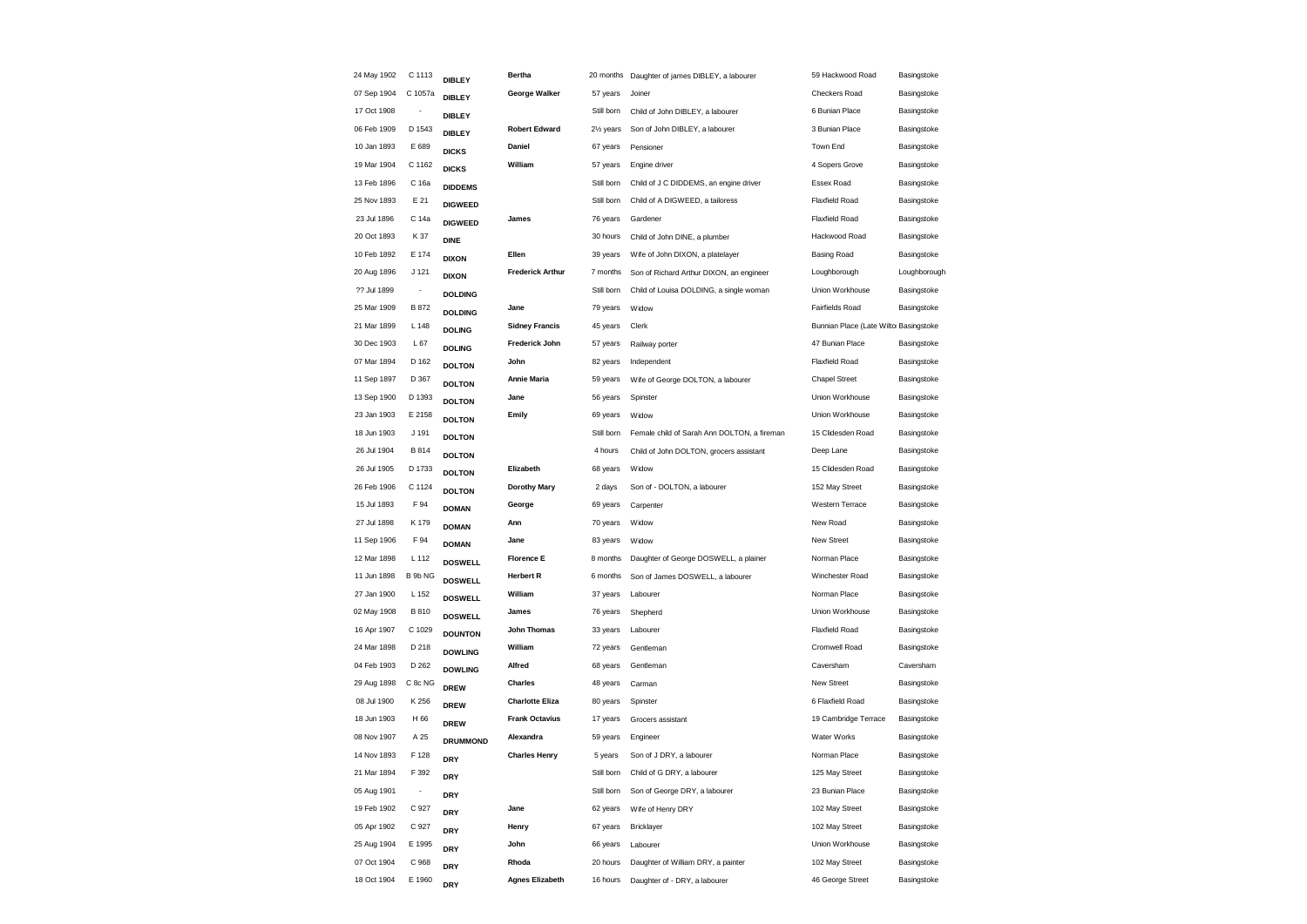| 29 Nov 1906           | <b>B614</b>              | <b>DRY</b>        | Fredrick                | 4 years    | Son of Joseph DRY, a labourer                 | 3 Norman Place         | Basingstoke    |
|-----------------------|--------------------------|-------------------|-------------------------|------------|-----------------------------------------------|------------------------|----------------|
| 19 Feb 1909           | E 2219                   | <b>DRYDEN</b>     | <b>Michael Newman</b>   | 44 years   | Painter                                       | Union Workhouse        | Basingstoke    |
| 23 May 1904           | C 904                    | <b>DUCKETT</b>    | <b>William Henry</b>    | 37 years   | Carman                                        | Albert Terrace         | Basingstoke    |
| 11 Mar 1903           | <b>B</b> 57og            | <b>DUDMAN</b>     | Frank                   | 34 years   | Grocers porter                                | 2 Hackwood Road        | Basingstoke    |
| 12 May 1905           | D 1700                   | <b>DUDMAN</b>     | <b>Jacob Hains</b>      | 46 years   | Labourer                                      | 2 Hackwood Road        | Basingstoke    |
| 17 Aug 1905           | D 391                    | <b>DUDMAN</b>     | George                  | 78 years   | Labourer                                      | Union Workhouse        | Basingstoke    |
| 27 Apr 1908           | B 875                    | <b>DUDMAN</b>     | Robert                  | 56 years   | Retired policeman                             | Solbys Road            | Basingstoke    |
| 28 Nov 1907           | A 525                    | <b>DUFFIN</b>     | <b>Ellen Elizabeth</b>  | 60 years   | Wife of Eli DUFFIN, a carman                  | 55 May Street          | Basingstoke    |
| 12 Nov 1894           | E 296                    | <b>DUKE</b>       | ThomasTucker            | 67 years   | Tailor                                        | 30 Sarum Hill          | Basingstoke    |
| 13 Mar 1895           | E 108                    | <b>DUKE</b>       | William J               | 15 months  | Son of R DUKE, a tailor                       | Sarum Hill             | Basingstoke    |
| 22 Jan 1903           | D 1387                   | <b>DUNFORD</b>    | Fanny                   | 46 years   | Housekeeper                                   | 30 May Street          | Basingstoke    |
| 22 Aug 1897           | F 577a                   | <b>DYKES</b>      | Richard                 | 75 years   | Post boy                                      | 7 Cambridge Terrace    | Basingstoke    |
| 23 Mar 1901           | C 1052                   | <b>DYKES</b>      | <b>Anne Brofey</b>      | 38 years   | Wife of George DYKES, a cab driver            | 21 Southern Road       | Basingstoke    |
| 05 Dec 1902           | F 577a                   | <b>DYKES</b>      | Ann Maria               | 72 years   | Widow                                         | 17 Cambridge Terrace   | Basingstoke    |
| 11 May 1903           | $\overline{\phantom{a}}$ | <b>DYKES</b>      | <b>Thomas</b>           | 72 years   | Groom                                         | 11 Ford's Building     | Basingstoke    |
| 08 Dec 1894           | G 222                    | <b>EATON</b>      |                         | 4 hours    | Male child of E W EATON, a traveller          | Coffee House           | Basingstoke    |
| 16 Feb 1899           | L 148                    | <b>EAVIS</b>      | Jane                    | 52 years   | Wife of Thomas EAVIS, a labourer              | Shotters Lodge         | Monk Sherborne |
| 17 Aug 1894           | G 20                     | <b>ECKETT</b>     | Ada Emma                | 43 years   | Wife of George ECKETT, a bricklayer           | Sopers Grove           | Basingstoke    |
| 07 Apr 1900           | C 911                    | <b>ECKETT</b>     | William                 | 26 years   | Grocer porter                                 | <b>Stanley Terrace</b> | Basingstoke    |
| 23 Apr 1897           | E 242                    | <b>EDGERTON</b>   | Benjamin                | 58 years   | Ostler                                        | Union Workhouse        | Basing         |
| 25 Mar 1905           | C 996                    | <b>EDMUNDS</b>    | Florence                | 9 hours    | Daughter of Francis EDMUNDS, a drayman        | 75 May Street          | Basingstoke    |
| 29 Feb 1896           | E b352                   | <b>EDWARDS</b>    | Rose                    | 10 days    | Daughter of George EDWARDS, a gardener        | Cliddesden Road        | Basingstoke    |
| 05 Nov 1897           | J80                      | <b>EDWARDS</b>    | Annie                   | 44 years   | Wife of Henry EDWARDS, a commercial traveller | Rayleigh Road          | Basingstoke    |
| 02 Jun 1904           | C 1120a                  | <b>EDWARDS</b>    | <b>Ernest Charles</b>   | 5 years    | Son of - EDWARDS, a clerk                     | 11 Coronation Road     | Basingstoke    |
| 10 Nov 1905           | B 878                    | <b>EDWARDS</b>    | Michael                 | 43 years   | Confectioner                                  | Church Street          | Basingstoke    |
| 06 Dec 1905           | $\overline{\phantom{a}}$ | <b>EDWARDS</b>    |                         | Still born | Child of Thomas EDWARDS, an insurance agent   | 16 Castons Road        | Basingstoke    |
| 23 May 1906           | $\overline{\phantom{a}}$ | <b>EDWARDS</b>    |                         | Still born | Child of Mrs T EDWARDS, wife of a carman      | 75 May Street          | Basingstoke    |
| 02 Jun 1901           | D 1454                   | <b>EGERTON</b>    | Charlotte               | 60 years   | Wife of William EGERTON, a cab driver         | 4 Cliddesden Road      | Basingstoke    |
| 11 Aug 1908           | C 1001                   | <b>EGGAR</b>      | Ethel                   | few mins   | Daughter of Alfred EGGARS, a labourer         | 70 Flaxfield Road      | Basingstoke    |
| 12 Jan 1893           | F a318                   | <b>EGGLETON</b>   | John                    | 68 years   | Labourer                                      | Henry Place            | Basingstoke    |
| 28 Aug 1905           | J 318a                   | <b>EGGLETON</b>   | Elizabeth               | 87 years   | Widow                                         | 19 Reading Road        | Basingstoke    |
| 09 Aug 1904           | G 27                     | <b>ELLAWAY</b>    | Sarah                   | 69 years   | Widow                                         | 54 Queens Road         | Basingstoke    |
| 07 Jan 1893           | C 19a                    | <b>ELLIS</b>      | William                 | 78 years   | Labourer                                      | <b>Flaxfield Road</b>  | Basingstoke    |
| 20 Jun 1901           | E 1967                   | <b>ELLIS</b>      | Jane                    | 40 years   | Wife of Henry ELLIS, a bag sorter             | 34 Reading Road        | Basingstoke    |
| 16 Dec 1894           | B <sub>8a</sub>          | <b>ELLWICK</b>    | Henry                   | 87 years   | Labourer                                      | Union Workhouse        | Basing         |
| 13 Aug 1900           | C 1179                   | <b>ELMS</b>       | <b>Charles</b>          | 63 years   | Labourer                                      | Hackwood Road          | Basingstoke    |
| 19 Dec 1896           | <b>B37</b>               | <b>ELTON</b>      | Sarah                   | 59 years   | Widow                                         | Hackwood Road          | Basingstoke    |
| 26 May 1897           | F 191                    | <b>ELTON</b>      | <b>Frederick George</b> | 6 years    | Son of G M ELTON, a driller                   | Cliddesden Road        | Basingstoke    |
| 13 Dec 1899 E 2031 NG |                          | <b>ELTON</b>      | John                    | 59 years   | Chimney sweep                                 | Reading Road           | Basingstoke    |
| 03 Jul 1901           | D 1645                   | <b>ELTON</b>      | <b>Roberts Pretoria</b> |            | 12 months Son of G W ELTON, a labourer        | 9 Goat Lane            | Basingstoke    |
| 10 Jul 1907           | E 2178                   | <b>ELWICK</b>     | John                    | 64 years   | Labourer                                      | 5 Trafalgar Cottage    | Tedington      |
| 26 Sep 1908           | A 377                    | <b>EMMENS</b>     | Ada                     | 44 years   | Wife of Thomas F EMMENS, a drapers assistant  | Worting Road           | Basingstoke    |
| 05 May 1894           | G 108                    | <b>ENGLEFIELD</b> | Elizabeth               | 9 years    | Daughter of - ENGLEFIELD, a labourer          | Union Workhouse        | Basing         |
| 21 Feb 1908           | B 478                    | <b>ENGLEFIELD</b> | Emma                    | 1 year     | Daughter of Henry ENGLEFIELD, a labourer      | 36 Gas House Road      | Basingstoke    |
| 09 Oct 1906           | K 273                    | <b>ENNIS</b>      | Sarah                   | 62 years   | Wife of John ENNIS, a porter                  | Victoria Street        | Basingstoke    |
| 19 Mar 1892           | J 392                    | <b>EVANS</b>      | Genevia                 | 8 months   | Daughter of Thomas EVANS, a labourer          | Worting Town End       | Basingstoke    |
|                       |                          |                   |                         |            |                                               |                        |                |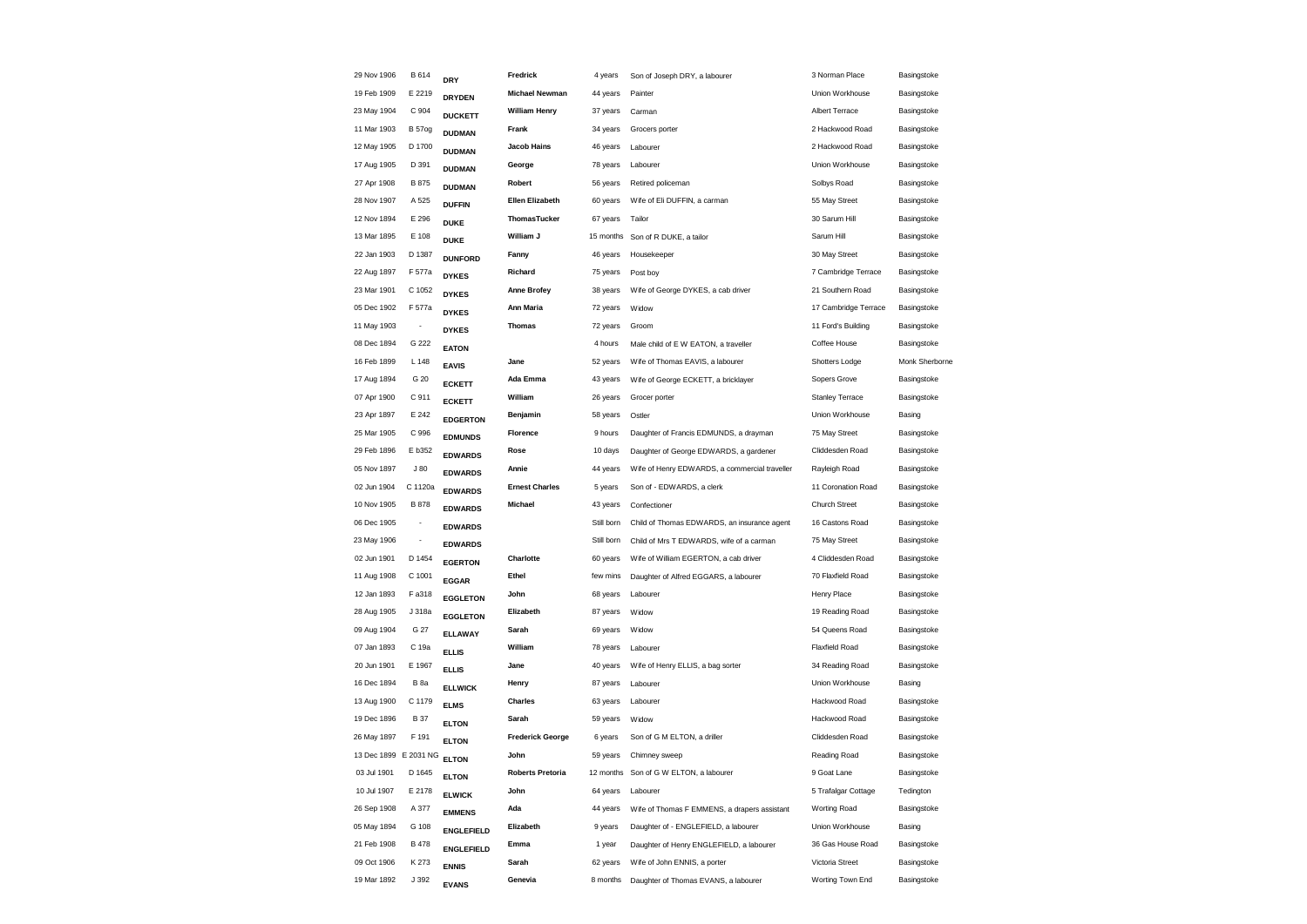| 15 Aug 1892           | <b>B</b> 33b             | <b>EVANS</b>                    | William                        | 64 years               | Woolen draper                                 | <b>Church Street</b>  | Basingstoke |
|-----------------------|--------------------------|---------------------------------|--------------------------------|------------------------|-----------------------------------------------|-----------------------|-------------|
| 19 Apr 1897           | <b>B 26b NG</b>          | <b>EVANS</b>                    | Lawrence A                     | 14 months              | Son of Edward EVANS, a carter                 | Bury Farm             | Basingstoke |
| 10 May 1898           | <b>B 26b NG</b>          | <b>EVANS</b>                    | Joseph Henry Thoma             | 9 months               | Son of Edward EVANS, a carter                 | 7 Victoria Street     | Basingstoke |
| 17 May 1898           | <b>B 26c NG</b>          | <b>EVANS</b>                    | Edward Alfred Sidney 10 months |                        | Son of Edward EVANS, a carter                 | 7 Victoria Street     | Basingstoke |
| 20 Jun 1900           | B 624                    | <b>EVANS</b>                    | Harry                          | 50 years               | Navvy                                         | Cottage Hospital      | Basingstoke |
| 27 Mar 1901           | D 1338                   | <b>EVANS</b>                    | <b>Percy James</b>             | 2 months               | Son of William EVANS, a labourer              | Stone Cottage         | Basingstoke |
| 30 May 1904           | C 1120a                  | <b>EVANS</b>                    | Mary                           | 79 years               | Widow                                         | Union Workhouse       | Basingstoke |
| 31 May 1904           | D 1409                   | <b>EVANS</b>                    | <b>Dorothy Alice</b>           | 1y 11m                 | Daughter of Thomas EVANS, a labourer          | Worting Town End      | Basingstoke |
| 06 Mar 1906           | D 1409                   | <b>EVANS</b>                    | Amelia Martha Rose             | 13 months              | Daughter of William Thomas EVANS, a labourer  | Worting Town End      | Basingstoke |
| 07 Nov 1907           | D 1415                   | <b>EVANS</b>                    | Emma Elizabeth                 | 44 years               | Wife of T W EVANS, a labourer                 | Worting Town End      | Basingstoke |
| 30 Nov 1908           | E 2113                   | <b>EVANS</b>                    | <b>Margret</b>                 | 65 years               | Widow                                         | Union Workhouse       | Basingstoke |
| 14 Aug 1899 E 1970 NG |                          | <b>EYERS</b>                    | Edward                         | 77 years               | Labourer                                      | Cliddesden Road       | Basingstoke |
| 14 Aug 1899 E 1970 NG |                          | <b>EYERS</b>                    | Sarah                          | 77 years               | Wife of Edward EYERS, a labourer              | Cliddesden Road       | Basingstoke |
| 24 Dec 1901           | A 172                    | <b>FARMER</b>                   | Albert John                    | 1 month                | Son of albert FARMER, a painter               | 9 Mortimer Lane       | Basingstoke |
| 23 May 1902           | C 1166a                  | <b>FARMER</b>                   | Jane                           | 79 years               | Wife of J FARMER, a retired farmer            | 1 Phinox Park Terrace | Basingstoke |
| 05 Oct 1898           | <b>B 10b NG</b>          | <b>FAULKNER</b>                 | Harriett                       | 2 days                 | Daughter of Walter FAULKNER, a labourer       | New Road              | Basingstoke |
| 18 Nov 1898           | K 161                    | <b>FELGATE</b>                  | James                          | 64 years               | Stationer                                     | <b>Church Street</b>  | Basingstoke |
| 22 Sep 1904           | E 313 og                 | <b>FENCOTT</b>                  | <b>James Richard</b>           | 53 years               | Gentleman                                     | Unknown               | Eversley    |
| 16 Feb 1907           | D 1508                   | FEREDAY                         | <b>Euralie Monica</b>          | 9 months               | Daughter of - FEREDAY, a taylor               | 1 Jubilee Road        | Basingstoke |
| 14 Dec 1893           | C 7a                     | <b>FERRIER</b>                  | Susan                          | 73 years               | Widow                                         | Union Workhouse       | Basing      |
| 09 Dec 1901           | K 121                    | <b>FEW</b>                      | Alice                          | 17 years               | Daughter of late Thomas FEW                   | 1 May Street          | Basingstoke |
| 04 May 1901           | A 454                    | <b>FIELD</b>                    | Emily                          | 8 months               | Daughter of Jessie FIELD, a labourer          | 21 Hackwood Road      | Basingstoke |
| 17 Oct 1908           | A 454                    | <b>FIELD</b>                    |                                | 11/ <sub>2</sub> hours | Male child of Jesse FIELD, a labourer         | 24 Southlea           | Basingstoke |
| 19 Apr 1896           | C 29a                    | <b>FIGGINS</b>                  | <b>William George</b>          | 9 years                | Son of George Thomas FIGGINS, a porter        | 1 London Street       | Basingstoke |
| 06 Jul 1899           | A 316 NG                 | <b>FIGGINS</b>                  | <b>George Thomas</b>           | 45 years               | Barman                                        | 8 Stanley Terrace     | Basingstoke |
| 31 Mar 1904           | $\overline{\phantom{a}}$ | <b>FINLEY</b>                   |                                | Still born             | Female child of Austin FINLAY, an upholsterer | 10 Western Terrace    | Basingstoke |
| 12 Jan 1905           | $\overline{\phantom{a}}$ | <b>FINLEY</b>                   |                                | Still born             | Child of John FINLEY, an uphpolsterer         | 10 Western Terrace    | Basingstoke |
| 16 Jan 1893           | E 129                    | <b>FISHER</b>                   | James                          | 59 years               | Labourer                                      | New Road              | Basingstoke |
| 16 Feb 1895           | F 108                    | <b>FISHER</b>                   | Jane                           | 62 years               | Wife of William FISHER, an ostler             | 9 Victoria Street     | Basingstoke |
| 18 Oct 1899           | C 921 NG                 | <b>FISHER</b>                   | Ben                            | 2 days                 | Spon of A John FISHER, a civil engineer       | Cliddesden Road       | Basingstoke |
| 19 Jul 1904           |                          | <b>FISHER</b>                   |                                | Still born             | Child of Mrs W FISHER, wife of a carpenter    | Cambridge Terrace     | Basingstoke |
| 05 Feb 1906           | C 966                    | <b>FISHER</b>                   | William                        | 63 years               | Gardiner                                      | 16 Canbridge Terrace  | Basingstoke |
| 14 Jan 1907           | C 1093                   | <b>FISHER</b>                   | Luke                           | 69 years               | Coachman                                      | 33 Beaconsfield Road  | Basingstoke |
| 07 Mar 1907           | C 1190                   | <b>FISHER</b>                   | <b>Mary Ann</b>                | 74 years               | Widow                                         | Union Workhouse       | Basingstoke |
| 04 Sep 1907           | E 1957                   | <b>FISHER</b>                   | James                          | 78 years               | Chimney sweep                                 | Union Workhouse       | Basingstoke |
| 27 May 1893           | K 359                    | <b>FLETCHER</b>                 | <b>William Alfred</b>          | 1 month                | Son of G J FLETCHER, a labourer               | May Street            | Basingstoke |
| 19 Feb 1895           | K 114                    | <b>FLETCHER</b>                 |                                | Still born             | Child of James FLETCHER, a labourer           | 177 May Street        | Basingstoke |
| 07 Feb 1899 D 1331 NG |                          | <b>FLETCHER</b>                 | <b>Edwin Charles</b>           | 9 weeks                | Son of James FLETCHER, a platelayer           | 177 May Street        | Basingstoke |
| 13 Apr 1897           | F 164                    | <b>FLYNN</b>                    | Dennis                         | 43 years               | Gardener                                      | Fleet                 | Fleet       |
| 09 Jan 1899 E 2133 NG |                          | <b>FLYNN</b>                    | Margaret                       | 85 years               | Widow                                         | Deanes Almhouse       | Basingstoke |
| 18 Aug 1906           | A 238                    | <b>FOED</b>                     | Elizabeth                      | 74 years               | Widow                                         | 71 Hackwood Road      | Basingstoke |
| 20 May 1892           | J70                      | <b>FOLLETT</b>                  | <b>Eleanor Beatrice</b>        | 7 years                | Daughter of A FOLLETT, a widow                | Flaxfield Road        | Basingstoke |
| 19 Dec 1896           | E 237                    |                                 | John                           | 59 years               | Coach builder                                 | Sarum Hill            | Basingstoke |
| 11 Jun 1902           | C 928                    | <b>FOLLETT</b><br><b>FORCEY</b> | Elizabeth                      | 57 years               | Wife of J FORCEY, a labourer                  | 18 Bunnian Place      | Basingstoke |
| 30 May 1903           | C 928                    |                                 | Job                            | 67 years               | Labourer                                      | 18 Bunian Place       | Basingstoke |
| 18 Dec 1901           | J66                      | <b>FORCEY</b>                   |                                | Still born             | Child of Ellen FORD                           | Union Workhouse       | Basingstoke |
|                       |                          | <b>FORD</b>                     |                                |                        |                                               |                       |             |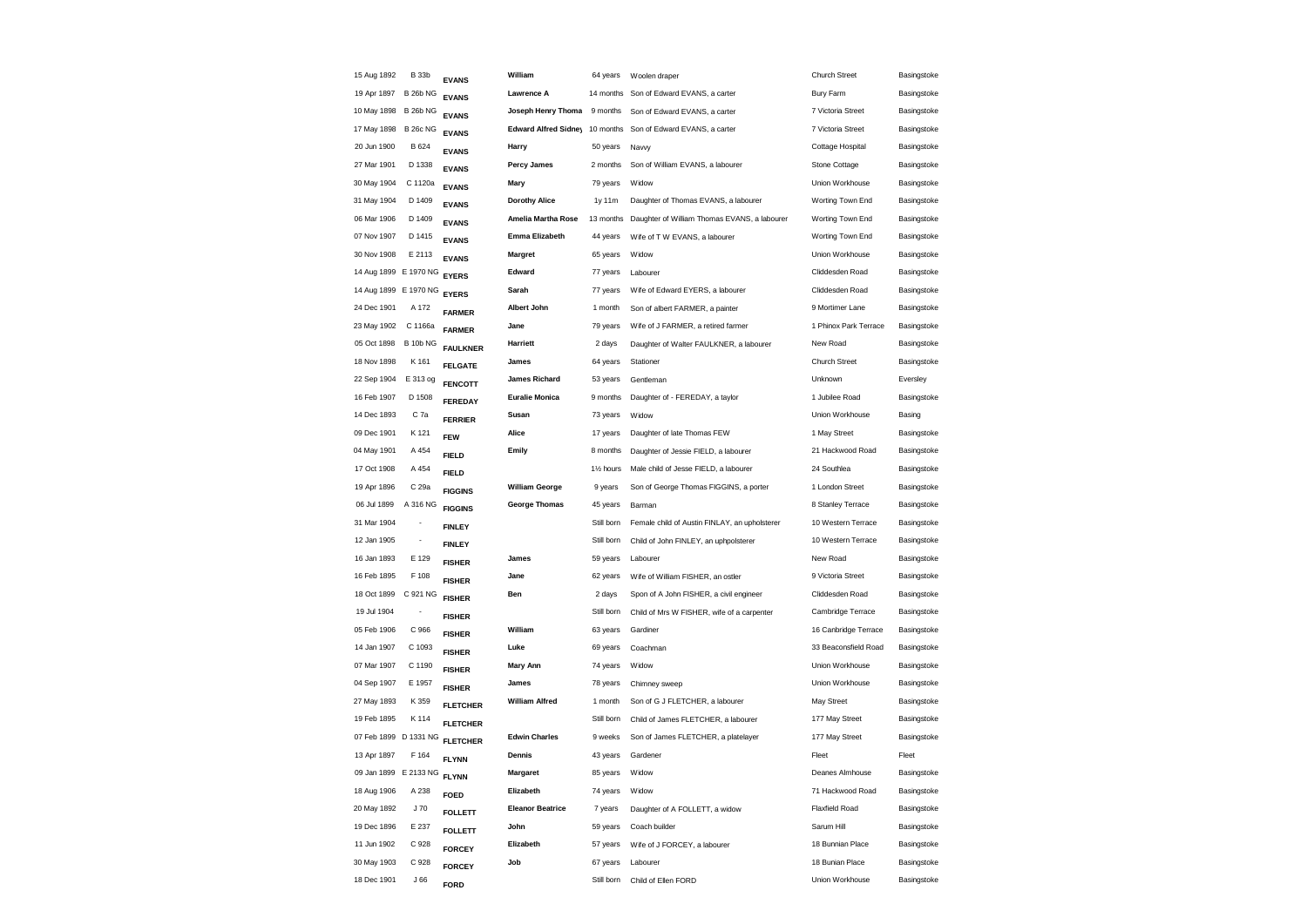| 19 Dec 1902           | D 1760                   | <b>FORD</b>       | George                  | 53 years   | Hawker                                       | <b>Basing Union</b>    | Basingstoke |
|-----------------------|--------------------------|-------------------|-------------------------|------------|----------------------------------------------|------------------------|-------------|
| 16 Sep 1905           |                          | <b>FORD</b>       | Kathleen Winifred B     | 12 weeks   | Son of Alfred FORD, a store keeper           | Deep Lane              | Basingstoke |
| ]14 Nov 1903          | B 486                    | <b>FOSBURY</b>    | <b>Thomas</b>           | 73 years   | Labourer                                     | Southend Road          | Basingstoke |
| 18 Jan 1895           | J 250                    | <b>FOSTER</b>     | Ruth                    | 49 years   | Wife of Charles FOSTER, a sawyer             | <b>Chapel Street</b>   | Basingstoke |
| 13 Mar 1897           | L <sub>25</sub>          | <b>FOSTER</b>     | Marianne                | 78 years   | Widow                                        | Cliddesden Road        | Basingstoke |
| 06 Apr 1898           | J 216                    | <b>FOSTER</b>     | Amy Mary                | 28 years   | Spinster                                     | May Street             | Basingstoke |
| 13 Apr 1898           | F 142                    | <b>FOSTER</b>     | Alfred                  | 50 years   | Clerk                                        | Hanwell Asylum         | Hanwell     |
| 29 Jun 1903           | A 452                    | <b>FOSTER</b>     | Rachil                  | 76 years   | Widow                                        | Winchester Road        | Basingstoke |
| 16 Apr 1908           | $\overline{\phantom{a}}$ | <b>FOSTER</b>     |                         | Still born | Child of Mrs G FOSTER, a signalman           | 29 Alexandra Road      | Basingstoke |
| 20 Oct 1908           | $J$ 171                  | <b>FOSTER</b>     | Hannah                  | 67 years   | Wife of David FOSTER, a sawyer               | 10 Phenox Park Terrace | Basingstoke |
| 19 Apr 1904           | $\overline{\phantom{a}}$ | <b>FOWL</b>       |                         | Still born | Female child of George FOWL, a labourer      | <b>Brook Street</b>    | Basingstoke |
| 17 Nov 1898           | J 167                    | <b>FOWLER</b>     | Sarah                   | 78 years   | Widow                                        | <b>Brook Street</b>    | Basingstoke |
| 06 May 1908           | B 765                    | <b>FOWLER</b>     | William                 | 32 years   | <b>Brick maker</b>                           | Chinham                | Basingstoke |
| 09 Sep 1901           | D 1403                   | <b>FRANCIS</b>    | Ann                     | 72 years   | Widow                                        | 41 Flaxfield Road      | Basingstoke |
| 30 Jul 1896           | F 217                    | <b>FRANKLIN</b>   | Charles                 | 69 years   | Cattle dealer                                | Sarum Hill             | Basingstoke |
| 31 Dec 1898           | K 355                    | <b>FRANKLIN</b>   | William                 | 79 years   | Carpenter                                    | 46 Flaxfield Road      | Basingstoke |
| 19 Feb 1899           | J 78                     | <b>FRANKLIN</b>   | <b>Herbert Arthur</b>   | 6 weeks    | Son of Alfred FRANKLIN, a butcher            | Winchester Street      | Basingstoke |
| 22 Nov 1906           | E 1977                   | <b>FRANKLIN</b>   | George                  | 75 years   | Labourer                                     | Union Workhouse        | Basingstoke |
| 16 Jul 1908           | B 470                    | <b>FRANKLIN</b>   | <b>William Henry</b>    | 66 years   | Labourer                                     | 36 Bunian Place        | Basingstoke |
| 29 Jul 1905           | E 358                    | <b>FRASER</b>     | Simon J Gordon          | 81 years   | Clerk in Holy Orders                         | <b>Bramlys</b>         | Basingstoke |
| 07 Feb 1908           | C 1231                   | <b>FRASER</b>     | <b>Alice Maud</b>       | 4 months   | Daughter of - FRASER, a fettler              | 67 May Street          | Basingstoke |
| 30 Jan 1909           | A 236                    | <b>FREEMAN</b>    | <b>Bertie Edward</b>    | 27 years   | Labourer                                     | Winchester Road        | Basingstoke |
| 08 Dec 1894           | J 233                    | <b>FREEMANTLE</b> | <b>Edwin Noah</b>       | 3 years    | Son of Edward FREEMANTLE, an innkeeper       | Hackwood Road          | Basingstoke |
| 24 Sep 1903           | A 383                    | <b>FREEMANTLE</b> | Matilda                 | 79 years   | Wife of George FREEMANTLE, a timber loader   | 13 Basing Road         | Basingstoke |
| 28 Mar 1904           | A 983                    | <b>FREEMANTLE</b> | George                  | 85 years   | Timber loader                                | 13 Basing Road         | Basingstoke |
| 07 Oct 1898           | G 142                    | <b>FROOME</b>     | Mary                    | 11 months  | Daughter of Ann FROOME, a spinster           | Union                  | Basingstoke |
| 07 May 1894           | D 387                    | <b>FRY</b>        | Charles                 | 61 years   | Labourer                                     | Victoria Street        | Basingstoke |
| 22 Sep 1908           |                          | <b>FULKES</b>     |                         | Still born | Child of H FULKES, a labourer                | 37 May Street          | Basingstoke |
| 27 Sep 1902           |                          | <b>FURGISON</b>   |                         | Still born | Male child of G FURGISON, an engine driver   | Mortimer Lane          | Basingstoke |
| 19 Jul 1904           |                          | <b>FUSERY</b>     |                         | Still born | Child of Mrs FUSERY (Noted as 'not entered') | 27 Solbys Road         | Basingstoke |
| 31 Oct 1892           | J 341                    | GAGE              | <b>Charlotte Wright</b> | 38 years   | Wife of George GAGE, a schoolmaster          | Fairfield              | Basingstoke |
| 31 Oct 1892           | J 341                    | GAGE              |                         | Still born | Child of George GAGE, a schoolmaster         | Fairfield              | Basingstoke |
| 30 Nov 1900           | D 1337                   | <b>GAIGER</b>     | George F                | 2 days     | Son of George GAIGER, a labourer             | 61 May Street          | Basingstoke |
| 05 Nov 1904           | D 1603                   | <b>GAIGER</b>     | George                  | 66 years   | Labourer                                     | 63 May Street          | Basingstoke |
| 17 Dec 1904           | A 170                    | GALE              | <b>Alice Elizabeth</b>  | 24 years   | Domestic                                     | 14 Bunian Place        | Basingstoke |
| 23 Dec 1905           | C 1189                   | <b>GALTON</b>     | William                 | 72 years   | Gardiner                                     | Beaconsfirld Road      | Basingstoke |
| 05 Apr 1904           | B 618                    | <b>GAMLIN</b>     | George James            | 2 years    | Son of William GAMLIN, a tailor              | 41 Coronation Road     | Basingstoke |
| 23 Sep 1897           | F 279                    | <b>GAMMON</b>     | James                   | 82 years   | Pensioner                                    | 42 Bunnian Place       | Basingstoke |
| 04 Dec 1899 D 1593 NG |                          | <b>GANDY</b>      | George                  | 62 years   | Harness maker                                | 50 Church Street       | Basingstoke |
| 15 Dec 1893           | J 212                    | <b>GARDENER</b>   | Eliza                   | 55 years   | Widow                                        | 1 Windover Street      | Basingstoke |
| 10 Jan 1895           | G 187                    | <b>GARRETT</b>    | Charles                 | 63 years   | Labourer                                     | Union Workhouse        | Basing      |
| 23 Sep 1896           | M <sub>3</sub>           | <b>GARRETT</b>    | <b>Emma Elizabeth</b>   | 25 years   | Spinster                                     | Reading Road           | Basingstoke |
| 17 Oct 1905           | A 28                     | <b>GARRETT</b>    | Ellen                   | 63 years   | Spinster                                     | 3 Jubilee Road         | Basingstoke |
| 11 Jun 1907           | A 26                     | <b>GARRETT</b>    | John                    | 59 years   | Labourer                                     | 10 Castons Road        | Basingstoke |
| 27 Mar 1898           | J 273                    | GARY              | John                    | 7 months   | Son of Charles GARY, a labourer              | 32 Flaxfield Road      | Basingstoke |
| 04 Aug 1904           | E 260                    | <b>GASKELL</b>    | Norah Frere (?)         | 22 years   | Wife of Charles GASKELL, a brewer            | Claremont, Pasterton   | Basingstoke |
|                       |                          |                   |                         |            |                                              |                        |             |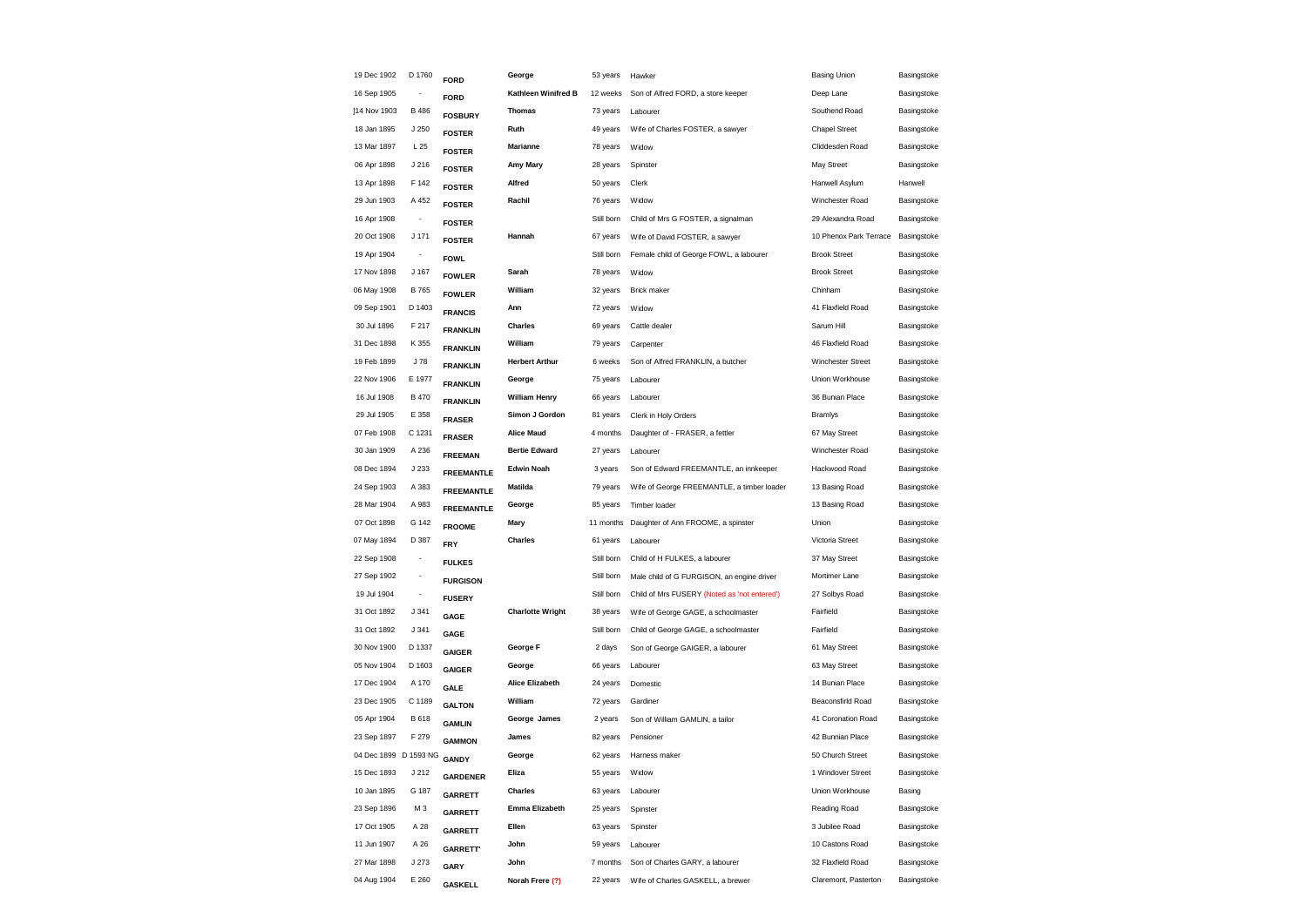| 26 Mar 1907 | C 900           | <b>GATEHOUSE</b>    | George                       | 64 years   | Retired publican                              | <b>Chequers Road</b>  | Basingstoke  |
|-------------|-----------------|---------------------|------------------------------|------------|-----------------------------------------------|-----------------------|--------------|
| 16 Nov 1905 | <b>B</b> 877    | <b>GEAR</b>         | <b>Walter Francis Charli</b> | 15 years   | Son of Samuel GEAR, a dairyman                | Winchester Street     | Basingstoke  |
| 27 Jun 1907 | J 327           | <b>GENNINGS</b>     | Harriet                      | 78 years   | Widow                                         | Goat Lane             | Basingstoke  |
| 09 Aug 1905 | J 327           | <b>GENNINGS (?)</b> | George                       | 78 years   | Builder                                       | Goat Lane             | Basingstoke  |
| 04 Jul 1893 | K 320           | <b>GEORGE</b>       | Mary                         | 50 years   | Widow                                         | Victoria Street       | Basingstoke  |
| 05 Feb 1902 | C 906           | <b>GERRARD</b>      | George                       | 52 years   | Innkeeper                                     | Reading Road          | Basingstoke  |
| 12 Aug 1895 | F 297           | <b>GERRISH</b>      |                              | Still born | Child of W GERRISH, a clothier                | Cliddesden Road       | Basingstoke  |
| 25 Apr 1907 | A 465           | <b>GERRISH</b>      | <b>William Joseph</b>        | 63 years   | Clothier                                      | Park View             | Basingstoke  |
| 31 Jan 1895 | D 427           | <b>GIBBONS</b>      | <b>Frank Richard</b>         | 5 months   | Son of Edwin GIBBONS, a bricklayer            | Gas House Road        | Basingstoke  |
| 20 Sep 1899 | F 326c          | <b>GIBBONS</b>      | James                        | 73 years   | Labourer                                      | 54 Hackwood Road      | Basingstoke  |
| 01 Jan 1902 | A 389           | <b>GIBBONS</b>      | Harriet                      | 80 years   | Wife of Charles GIBBONS                       | 8 Hackwood Road       | Basingstoke  |
| 15 Jul 1902 | A 389           | <b>GIBBONS</b>      | George                       | 83 years   | Keeper                                        | Reading Road          | Basingstoke  |
| 19 Jan 1904 | A 171           | <b>GIBBONS</b>      | Ramond A                     | 8 months   | Son of Charles GIBBONS, a bricklayer          | 9 Reading Road        | Basingstoke  |
| 02 May 1905 | <b>B24b</b>     | <b>GIBBONS</b>      | <b>Lear Winifred</b>         | 18 months  | Daughter of Arthur GIBBONS, a bricklayer      | 2 Flaxfield Road      | Basingstoke  |
| 19 Oct 1907 | A 379           | <b>GIBBONS</b>      | <b>Alice Jessie</b>          | 4 years    | Daughter of Minnie Jessie GIBBONS, a spinster | Reading Road          | Basingstoke  |
| 23 Sep 1897 | F 279           | <b>GIBBS</b>        |                              | Still born | Child of Robert GIBBS, a labourer             | <b>Worting Bottom</b> | Basingstoke  |
| 13 Nov 1899 | J80             | <b>GIBLETT</b>      | Jackson                      | 91 years   | Gentleman                                     | Winchester Road       | Basingstoke  |
| 22 Oct 1900 | J80             | <b>GIBLETT</b>      | Anne                         | 85 years   | Widow                                         | Winchester Road       | Basingstoke  |
| 20 Feb 1906 | D 1411          | <b>GILES</b>        | John                         | 1 year     | Son of John GILES, a labourer                 | 2 Deep Lane           | Basingstoke  |
| 23 Sep 1907 | E 2022          | <b>GILES</b>        | George                       | 84 years   | Tailor                                        | 20 Hackwood Road      | Basingstoke  |
| 03 Aug 1892 | F 116           | <b>GILKES</b>       | Martha                       | 74 years   | Widow                                         | <b>Wote Street</b>    | Basingstoke  |
| 22 Oct 1897 | J 348           | <b>GILLEY</b>       |                              | Still born | Child of R C GILLEY, a policeman              | 24 Victoria Street    | Basingstoke  |
| 19 Jan 1905 | A 462           | <b>GILLINGHAM</b>   | William                      | 71 years   | Rate Collector                                | 5 Sopers Grove        | Basingstoke  |
| 06 May 1905 | A 462           | <b>GILLINGHAM</b>   | Sarah Jane                   | 76 years   | Widow                                         | 5 Sopers Grove        | Basingstoke  |
| 10 Jan 1900 | FV              | <b>GLOVER</b>       | William                      | 89 years   | Gentleman                                     | London Road           | Basingstoke  |
| 10 Oct 1902 | E 2028          | GODDARD             | Gertrude                     | 4 weeks    | Daighter of - GODDARD, a domestic servant     | 18 Cambridge Terrace  | Basingstoke  |
| 02 Feb 1909 | A 307           | GODEAUX (?)         | <b>William Edmund</b>        | 1y 4m      | Son of - GODEAUX, a cheff                     | Wallis Road           | Basingstoke  |
| 15 Apr 1902 | E 2238          | <b>GODLEY</b>       | <b>Mary Ann</b>              | 56 years   | Wife of Henry GODLEY, a painter               | 13 Mount Pleasant     | Basingstoke  |
| 27 Aug 1896 | D 368           | <b>GODWIN</b>       | <b>Violet Ethel</b>          | 2 years    | Daughter of Charles GODWIN, a labourer        | 114 May Street        | Basingstoke  |
| 29 Mar 1898 | D 412           | <b>GODWIN</b>       | John William                 | 15 months  | Son of J E GODWIN, a painter                  | 14 May Street         | Basingstoke  |
| 18 Aug 1899 |                 | <b>GODWIN</b>       |                              | Still born | Child of Frank GODWIN, a labourer             | <b>Brook Street</b>   | Basingstoke  |
| 06 Sep 1904 | D 1447          | <b>GODWIN</b>       | Absolam Neal                 | 64 years   | Carpenter                                     | 173 May Street        | Basingstoke  |
| 01 Apr 1905 | C 1122a         | <b>GOLDEN</b>       | <b>Thomas Frederick</b>      | 13 days    | Son of Thomas GOLDEN, a plasterer             | Queens Road           | Basingstoke  |
| 09 Jan 1901 | D 1568          | <b>GOLDING</b>      | Elizabeth                    | 71 years   | Wife of G GOLDING, a platelayer               | Worting               | Basingstoke  |
| 10 Feb 1903 | D 1664          | <b>GOLDING</b>      | George                       | 78 years   | Platelayer                                    | 5 Flaxfield Road      | Basingstoke  |
| 03 Mar 1903 | D 1665          | <b>GOLDING</b>      | <b>Charles William</b>       | 44 years   | Platelayer                                    | Worting Town End      | Basingstoke  |
| 13 Oct 1897 | K 244           | <b>GOMME</b>        | Julie Ann                    | 64 years   | Spinster                                      | Mapeldurwell          | Mapeldurwell |
| 09 Feb 1892 | J408            | <b>GOODALL</b>      | Martha                       | 79 years   | Wife of James GOODALL, a labourer             | <b>Bunnian Place</b>  | Basingstoke  |
| 24 Jul 1895 | D 89            | <b>GOODALL</b>      | George Wylie                 | 2 years    | Son of John GOODALL, a butler                 | Hackwood Road         | Basingstoke  |
| 02 Feb 1897 | D 204           | GOODALL             | John                         | 49 years   | Late butler                                   | Hackwood Road         | Basingstoke  |
| 03 Oct 1897 | J213            | <b>GOODALL</b>      | Elizabeth                    | 37 years   | Wife of Henry GOODALL, a sawyer               | 151 May Street        | Basingstoke  |
| 10 Aug 1898 | <b>B 16c NG</b> | <b>GOODALL</b>      | Ann                          | 83 years   | Widow                                         | 50 May Street         | Basingstoke  |
| 05 Apr 1899 | C 8d NG         | <b>GOODALL</b>      | William                      | 30 years   | Coal foreman                                  | Junction Road         | Basingstoke  |
| 09 Sep 1901 |                 | <b>GOODALL</b>      |                              | Still born | Child of Albert GOODALL, a postman            | 4 Goat Lane           | Basingstoke  |
| 12 Sep 1901 | <b>B</b> 488    | GOODALL             | Jane                         | 28 years   | Wife of Albert GOODALL, a postman             | 4 Goat Lane           | Basingstoke  |
| 06 Oct 1906 | D 1670          | <b>GOODALL</b>      | <b>John Richard Thinphy</b>  | 2 months   | Son of John GOODALL, a bricklayer             | Castons Road          | Basingstoke  |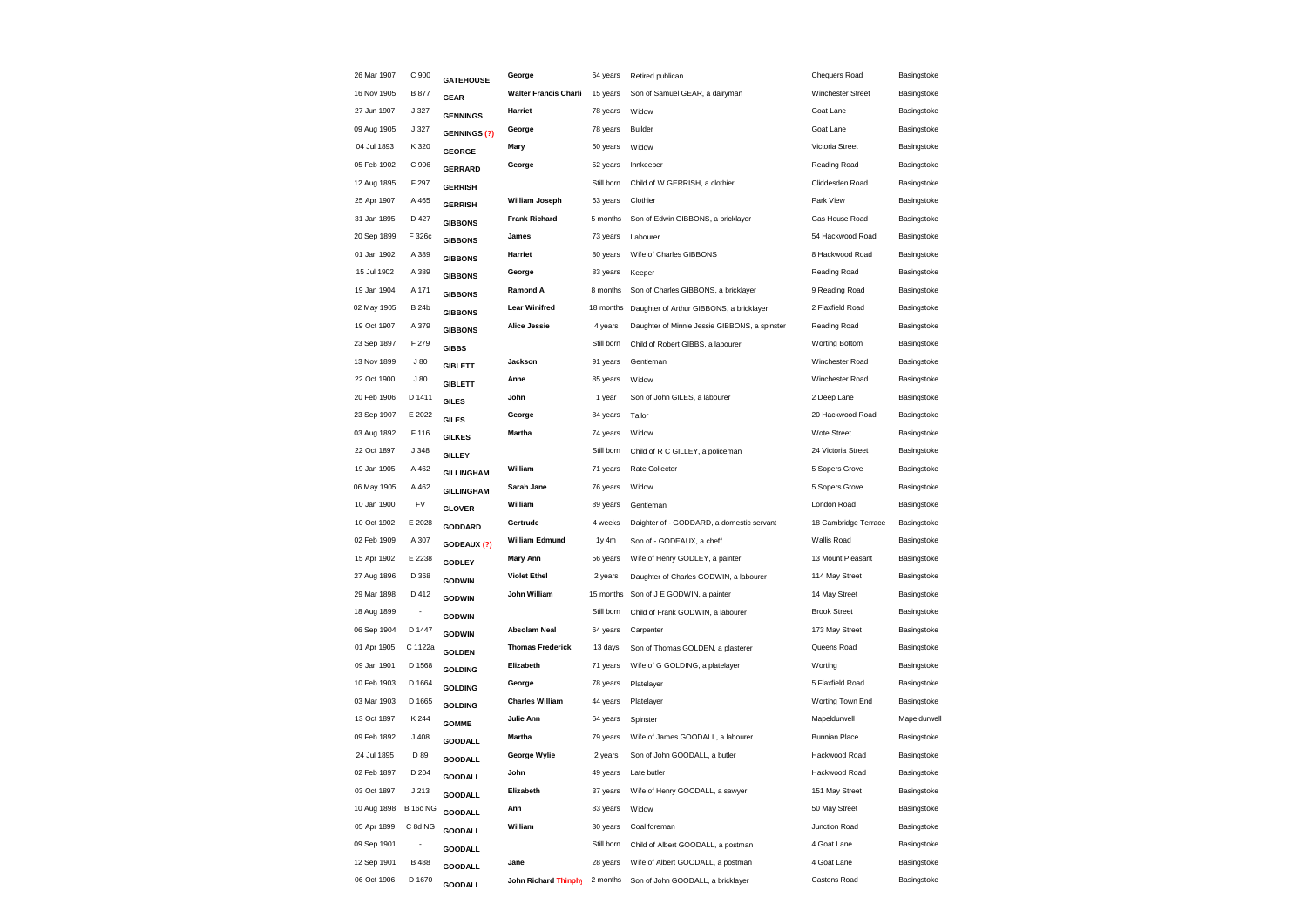| 13 Dec 1906 | K 182           | <b>GOODALL</b>    | James                  | 96 years   | Labourer                                         | <b>Bunian Place</b>   | Basingstoke |
|-------------|-----------------|-------------------|------------------------|------------|--------------------------------------------------|-----------------------|-------------|
| 17 Dec 1906 | D 1795          | <b>GOODCHILD</b>  | Annie Elizabeth        | 60 years   | Wife of - GOODCHILD, a labourer                  | Queens Road           | Basingstoke |
| 24 Jan 1893 | F 66            | <b>GOODMAN</b>    | <b>Lucy Mabel</b>      | 4 years    | Daughter of G T GOODMAN, a clothier              | Market Place          | Basingstoke |
| 08 Feb 1896 | F 66            | <b>GOODMAN</b>    | <b>Lucy Mary</b>       | 45 years   | Wife of T J GOODMAN, a commercial traveller      | <b>Burgess Road</b>   | Basingstoke |
| 22 May 1892 | K 165           | <b>GOODYEAR</b>   | <b>Alice Mary</b>      | 6 years    | Daughter of J T GOODYEAR, a cellarman            | Elbow Corner          | Basingstoke |
| 17 Aug 1898 | <b>B 26d NG</b> | GOODYEAR          | Henry                  | 73 years   | Labourer                                         | Darby Terrace         | Basingstoke |
| 18 Jun 1901 | D 1518          | <b>GOODYEAR</b>   | Harriet                | 85 years   | Widow                                            | <b>Basing Union</b>   | Basingstoke |
| 09 Nov 1901 | D 1389          | <b>GOODYEAR</b>   | Alfred                 | 14 years   | Signal boy                                       | 3 Chaple Street       | Basingstoke |
| 24 Dec 1902 | D 1705          | <b>GOODYEAR</b>   | Albert J               | 13 months  | Son of Eliza GOODYEAR, a single woman            | 3 Chaple Street       | Basingstoke |
| 01 Dec 1906 | A 449           | <b>GOODYEAR</b>   | Benjamin               | 82 years   | Labourer                                         | Union Workhouse       | Basingstoke |
| 08 Oct 1907 | A 309           | <b>GOODYEAR</b>   | George                 | 53 years   | Carman                                           | 72 New Road           | Basingstoke |
| 07 Sep 1908 | D 1377          | <b>GOODYEAR</b>   | Charles                | 63 years   | Drayman                                          | 3 Chapel Street       | Basingstoke |
| 09 Feb 1900 | D 1335 NG       | <b>GORDON</b>     | Ellen                  | 55 years   | Wife of Thomas GORDON, an innkeeper              | <b>Church Street</b>  | Basingstoke |
| 18 Jun 1901 | D 1467          | <b>GORDON</b>     | Jane                   | 65 years   | Widow                                            | <b>Basing Union</b>   | Basingstoke |
| 20 Mar 1902 | D 1335          | <b>GORDON</b>     | <b>Thomas Henry</b>    | 58 years   | Innkeeper                                        | 12 Church Street      | Basingstoke |
| 29 Nov 1892 | F 291           | <b>GOSLING</b>    |                        | Still born | Child of Edward GOSLING, a baker                 | <b>Bedford Place</b>  | Basingstoke |
| 04 Jun 1895 | F 122           | <b>GOSLING</b>    | John                   | 59 years   | Gentleman                                        | Fairfields            | Basingstoke |
| 16 Sep 1898 | F 216b          | <b>GOSLING</b>    | Harry                  | 5 months   | Labourer                                         | Sherbourne Road       | Basingstoke |
| 03 May 1899 | --------        | <b>GOSLING</b>    |                        | Still born | Child of Edwin GOSLING, a baker                  | <b>Bedford Place</b>  | Basingstoke |
| 07 Mar 1904 | D 1666          | <b>GOSLING</b>    | Anne maria             | 16 years   | Machinist                                        | Worting Town End      | Basingstoke |
| 17 Feb 1908 | C 963           | <b>GOSLING</b>    | <b>George Arthur</b>   | 9y 11m     | Son of - GOSLING, a gardiner                     | <b>Burgess Road</b>   | Basingstoke |
| 23 Jun 1898 | B 3b NG         | <b>GRACE</b>      | Sarah Elizabeth        | 64 years   | Wife of George Henry GRACE, a retired draper     | 5 Fairfield           | Basingstoke |
| 21 Nov 1899 | C 1178 NG       | <b>GRACE</b>      | George Henry           | 74 years   | Gentleman                                        | 5 Fairfields Road     | Basingstoke |
| 30 Oct 1901 | G 100           | <b>GRADDEN</b>    |                        | Still born | Child of John GRADDEN, a painter                 | Clidesden Road        | Basingstoke |
| 24 Apr 1909 | F 376           | <b>GRAYSMARSH</b> | Maria                  | 83 years   | Spinster                                         | Fairfields Road       | Basingstoke |
| 15 Nov 1905 | A 43            | <b>GREEN</b>      | Henry                  | 76 years   | Retired farmer                                   | <b>Church Street</b>  | Basingstoke |
| 11 Dec 1908 | K 219           | <b>GREEN</b>      | Amy                    | 28 years   | Spinster                                         | Church Street         | Basingstoke |
| 03 Feb 1909 | A 22            | <b>GREEN</b>      | Alfred                 | 69 years   | China dealer                                     | Church Street         | Basingstoke |
| 06 Feb 1909 | A 43            | <b>GREEN</b>      | <b>Henrietta Amber</b> | 81 years   | Widow                                            | <b>Church Street</b>  | Basingstoke |
| 15 Feb 1893 | E 248           | <b>GREENAWAY</b>  | George                 | 59 years   | Hawker                                           | Lower Brook Street    | Basingstoke |
| 19 Apr 1893 | <b>B</b> b15    | <b>GREENHALL</b>  | Henry                  | 50 years   | Stonemason                                       | Cambridge Terrace     | Basingstoke |
| 23 Jun 1899 | E 377a          | <b>GREGORY</b>    | Stephen                | 77 years   | Innkeeper                                        | <b>Brook Street</b>   | Basingstoke |
| 16 Dec 1901 | G 151           | <b>GREGORY</b>    | Sarah Ann              | 69 years   | Widow                                            | 5 Winchester Street   | Basingstoke |
| 07 Mar 1908 | D 1633          | <b>GREGORY</b>    | Louisa Annie           | 27 years   | Wife of E GREGORY, a labourer                    | 81 Lower Brook Street | Basingstoke |
| 24 Mar 1904 | C 1099a         | <b>GREIG</b>      | Robert                 | 74 years   | Engine driver                                    | 34 New Street         | Basingstoke |
| 10 Mar 1897 | F 430           | <b>GREY</b>       |                        | Still born | Child of Annie GREY, a servant                   | Union Workhouse       | Basing      |
| 11 Oct 1897 | E 91            | <b>GREY</b>       | <b>Henry Guy</b>       | 2 months   | Son of Henry Guy GREY, a labourer                | 19 Victoria Street    | Basingstoke |
| 08 Feb 1894 | E 352a          | <b>GRIFFIN</b>    | Elizabeth              | 69 years   | Widow                                            | Flaxfield             | Basingstoke |
| 10 Jul 1895 | F 402           | <b>GRIFFIN</b>    | <b>Thomas</b>          | 76 years   | Labourer                                         | Union Workhouse       | Basing      |
| 05 Aug 1897 | F 415           | <b>GRIFFIN</b>    | Edward                 | 39 years   | Cabman                                           | Union Workhouse       | Basing      |
| 30 Jan 1898 | J 274           | <b>GRIFFITHS</b>  | George Arthur          | 2 years    | Son of John GRIFFITHS, a Captain, Salvation Army | 36 May Street         | Basingstoke |
| 19 Jul 1892 | K 33a           | <b>GRIGG</b>      | Annie Elizabeth        | 11 months  | Daughter of John GRIGG, a sawyer                 | <b>Brook Street</b>   | Basingstoke |
| 03 Jan 1903 | F 442           | <b>GRIGG</b>      | James John             | 37 years   | Warehouseman                                     | 29 Chaple Street      | Basingstoke |
| 18 Jun 1903 | B 102 og        | GRIGG             | George                 | 73 years   | Sawyer                                           | 29 Chaple Street      | Basingstoke |
| 11 Aug 1903 | B 102 og        | <b>GRIGG</b>      | Elizabeth              | 71 years   | Widow                                            | 29 Chapell Street     | Basingstoke |
| 24 Mar 1906 |                 | <b>GRINDLE</b>    |                        | Still born | Child of Frank GRINDLE, a stoker                 | 41 Lower Brook Street | Basingstoke |
|             |                 |                   |                        |            |                                                  |                       |             |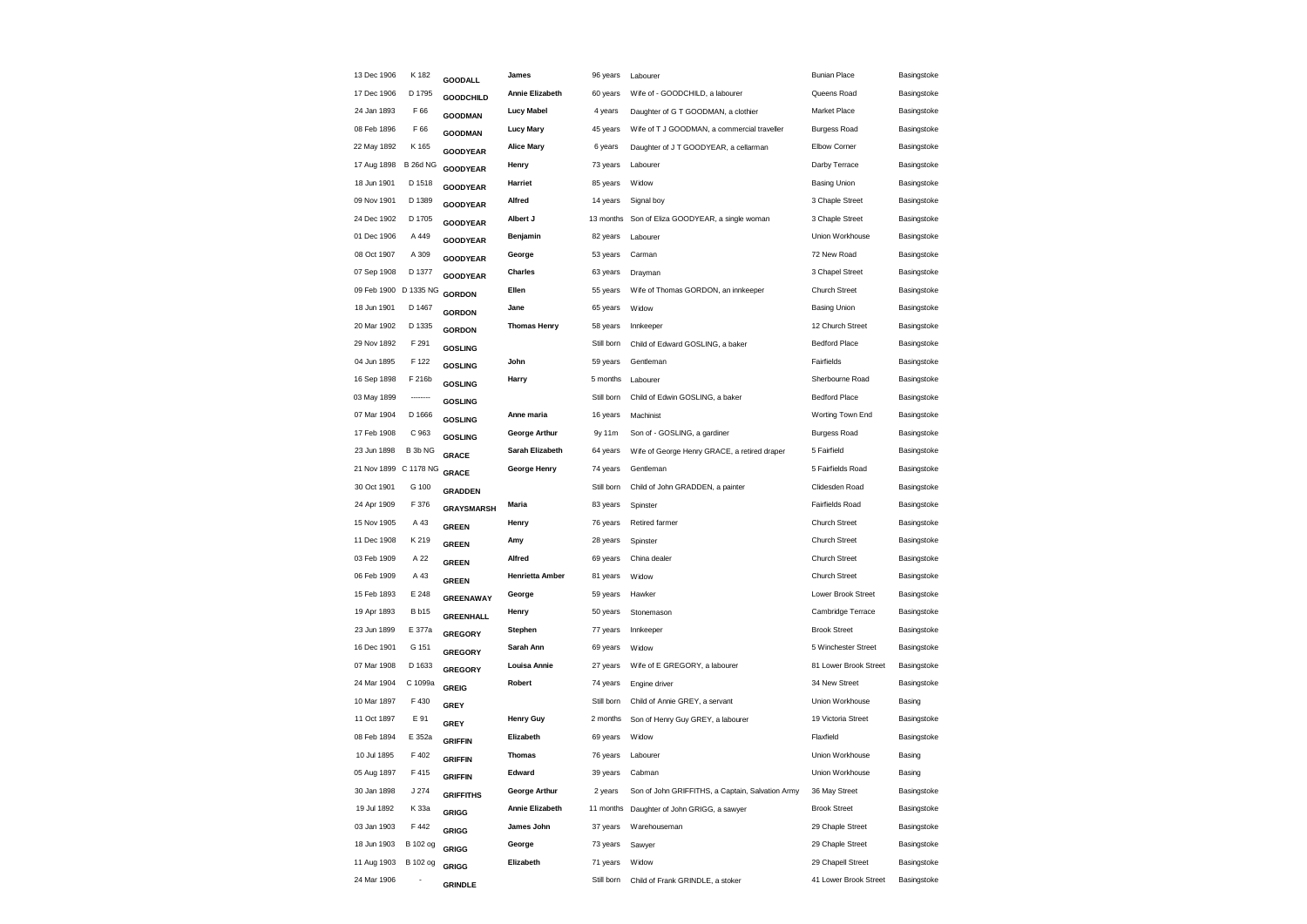| 03 Feb 1904 | D 1537          | <b>GRIST</b>          | <b>Reginald John</b>                                                                                                                                                                                                                                                                                                                                               | 11/ <sub>2</sub> years | Son of Richard (?) GRIST, a railway porter    | 39 Chapel Street                     | Basingstoke |
|-------------|-----------------|-----------------------|--------------------------------------------------------------------------------------------------------------------------------------------------------------------------------------------------------------------------------------------------------------------------------------------------------------------------------------------------------------------|------------------------|-----------------------------------------------|--------------------------------------|-------------|
| 14 Jan 1902 | C 1166          | <b>HACKER</b>         | Henry                                                                                                                                                                                                                                                                                                                                                              | 59 years               | Innkeeper                                     | <b>Flaxfield Road</b>                | Basingstoke |
| 24 Dec 1896 | F 180           | <b>HADLEY</b>         | Samuel                                                                                                                                                                                                                                                                                                                                                             | 85 years               | Labourer                                      | Union Workhouse                      | Basing      |
| 30 Mar 1893 | J 56            | <b>HAILSTONE</b>      | Fanny                                                                                                                                                                                                                                                                                                                                                              | 23 years               | Wife of Charles HAILSTONE, an engineer        | 9 Basing Road                        | Basingstoke |
| 09 Mar 1897 | C 3a            |                       | Henry                                                                                                                                                                                                                                                                                                                                                              | 59 years               | Backsmith                                     | 16 Reading Road                      | Basingstoke |
| 16 Jan 1904 | C 1227          | <b>HAILSTONE</b>      | Vera                                                                                                                                                                                                                                                                                                                                                               | 9 months               | Daughter of Thomas HAILSTONE, a clerk         | 24 Checkers Road                     | Basingstoke |
| 28 Mar 1904 | $J$ 41          | <b>HAILSTONE</b>      | <b>Cornilius</b>                                                                                                                                                                                                                                                                                                                                                   | 75 years               | Wheelwright                                   | 9 Basing Road                        | Basingstoke |
| 15 Dec 1908 | C 1194          |                       | Kate                                                                                                                                                                                                                                                                                                                                                               | 44 years               | Widow                                         | Wherwell                             | Andover     |
| 29 Apr 1909 | <b>B</b> 809    |                       | Sarah                                                                                                                                                                                                                                                                                                                                                              | 78 years               | Wife of - HAILSTONE, a bootmaker              | <b>Bunian Place</b>                  | Basingstoke |
| 09 Oct 1893 | M 32            |                       | Robert                                                                                                                                                                                                                                                                                                                                                             | 74 years               | Blacksmith                                    | Union Workhouse                      | Basing      |
| 29 Mar 1906 | B 483           |                       | Emily                                                                                                                                                                                                                                                                                                                                                              | 33 years               | Wife of William HALFACRE, a stone mason       | Reading Road                         | Basingstoke |
| 02 Apr 1907 | C 1156          |                       | <b>Edith May</b>                                                                                                                                                                                                                                                                                                                                                   | 4 months               | Daughter of Alfred HALFACRE, a porter         | 11 Stanley Terrace                   | Basingstoke |
| 30 Apr 1892 | L 159           |                       | George Henry                                                                                                                                                                                                                                                                                                                                                       | 14 months              |                                               | Goat Lane                            | Basingstoke |
| 09 Feb 1893 | C 6a            |                       | Jane                                                                                                                                                                                                                                                                                                                                                               | 70 years               | Wife of John HALL, a pensioner                | <b>Church Street</b>                 | Basingstoke |
| 28 Jan 1895 | D 425b          |                       | Daisy Zillah                                                                                                                                                                                                                                                                                                                                                       | 19 months              | Daughter of William HALL, a plumber           | 1 Mount Pleasant                     | Basingstoke |
| 13 Sep 1895 | J <sub>52</sub> |                       |                                                                                                                                                                                                                                                                                                                                                                    | Foetus                 | Child of William HALL, a plumber              | Southern Road                        | Basingstoke |
| 18 Jul 1896 | E 576d          |                       | Jane                                                                                                                                                                                                                                                                                                                                                               | 80 years               | Widow                                         | <b>Chapel Street</b>                 | Basingstoke |
| 13 Feb 1903 | D 1590          |                       | <b>Frank Leonard</b>                                                                                                                                                                                                                                                                                                                                               | 27 years               | Hotell boots                                  | Hackwood Road                        | Basingstoke |
| 13 Jan 1904 | A 101           |                       | <b>Harriet Jane</b>                                                                                                                                                                                                                                                                                                                                                | 80 years               | Widow                                         | 9 Western Terrace                    | Basingstoke |
| 29 Sep 1904 | <b>B</b> 627    |                       | <b>Thomas</b>                                                                                                                                                                                                                                                                                                                                                      | 69 years               | Labourer                                      | 17 Alexandra Road                    | Basingstoke |
| 04 Feb 1907 | <b>B</b> 500    |                       | <b>Herbert Yule</b>                                                                                                                                                                                                                                                                                                                                                | 14 days                | Son of - HALL, an engine driver               | Unknown                              | Basingstoke |
| 09 Nov 1908 | A 23            |                       | George                                                                                                                                                                                                                                                                                                                                                             | 85 years               | Retired soldier                               | Queens Road                          | Basingstoke |
| 22 Aug 1899 | J63             |                       | <b>Lilian Evelyn</b>                                                                                                                                                                                                                                                                                                                                               | 11 weeks               | Daughter of James HALLETT, a porter           | <b>Church Street</b>                 | Basingstoke |
| 21 Apr 1896 | L 74            |                       | Arthur                                                                                                                                                                                                                                                                                                                                                             | 2 years                | Son of F E HALLSWORTH, an agent               | 27 Essex Road                        | Basingstoke |
| 15 Sep 1900 | B 819           | <b>HAMBLIN</b>        | <b>Herbert James</b>                                                                                                                                                                                                                                                                                                                                               | 23 years               | Printer                                       | 104 May Street                       | Basingstoke |
| 19 May 1901 | B 818           |                       | Edith                                                                                                                                                                                                                                                                                                                                                              | 14 years               | Daughter of James HAMBLIN, an insurance agent | 104 May Street                       | Basingstoke |
| 14 Oct 1903 | <b>B816</b>     |                       | Ethel                                                                                                                                                                                                                                                                                                                                                              | 22 years               | Tailoress                                     | 104 May Street                       | Basingstoke |
| 31 Mar 1905 | <b>B813</b>     |                       | Arthur                                                                                                                                                                                                                                                                                                                                                             | 20 years               | Labourer                                      | Worting Road                         | Basingstoke |
| 27 Jan 1893 | D 511           | <b>HAMILTON</b>       | Agnes                                                                                                                                                                                                                                                                                                                                                              | 4 years                | Daughter of William HAMILTON, a labourer      | Phoenix Park Terrace                 | Basingstoke |
|             |                 | <b>HANKIN</b>         | Emma Amelia                                                                                                                                                                                                                                                                                                                                                        | 13 years               | Daughter of James HANKIN, a labourer          | 38 Chapel Street                     | Basingstoke |
| 27 Sep 1900 | E 2169          | <b>HANKIN</b>         | <b>Patience Eliza</b>                                                                                                                                                                                                                                                                                                                                              | 51 years               | Wife of James HANKIN                          | 38 Chaple Street                     | Basingstoke |
| 31 Dec 1906 | <b>B</b> 498    | <b>HANKIN</b>         | James                                                                                                                                                                                                                                                                                                                                                              | 56 years               | Labourer                                      | Worting Town End                     | Basingstoke |
| 24 Mar 1908 | D 1520          | <b>HANKIN</b>         | James                                                                                                                                                                                                                                                                                                                                                              | 68 years               | Labourer                                      | 38 Chapel Street                     | Basingstoke |
| 04 Mar 1909 | C 1090          | <b>HANKIN</b>         | Jessie                                                                                                                                                                                                                                                                                                                                                             | 3 weeks                | Daughter of - HANKIN, a tobaconist            | <b>Church Street</b>                 | Basingstoke |
| 06 Sep 1894 | J 320           | <b>HARDEN</b>         | <b>Walter Edward</b>                                                                                                                                                                                                                                                                                                                                               | 20 years               | Labourer                                      | Sarum Hill                           | Basingstoke |
| 21 Dec 1893 | F 275b          | <b>HARDING</b>        | James                                                                                                                                                                                                                                                                                                                                                              | 62 years               | Gentleman                                     | Chequers Road                        | Basingstoke |
| 15 Jul 1907 | E 2112          | <b>HARDING</b>        | William                                                                                                                                                                                                                                                                                                                                                            | 60 years               | Labourer                                      | Union Workhouse                      | Basingstoke |
| 06 Jul 1908 | B 832           | <b>HARDING</b>        | Joseph                                                                                                                                                                                                                                                                                                                                                             | 76 years               | Hawker                                        | Hackwood Road                        | Basingstoke |
| 18 Oct 1899 | J48             | <b>HARMAN</b>         | <b>Charles</b>                                                                                                                                                                                                                                                                                                                                                     | 65 years               | Labourer                                      | <b>Bedford Place</b>                 | Basingstoke |
| 21 Mar 1892 | D 230           | <b>HARMSWORTH</b>     | Sarah R                                                                                                                                                                                                                                                                                                                                                            | 4 years                | Daughter of M HARMSWORTH, a harness maker     | <b>Flaxfield Road</b>                | Basingstoke |
| 22 Jan 1898 | J 199           | <b>HARMSWORTH</b>     | Henry                                                                                                                                                                                                                                                                                                                                                              | 74 years               | Gentleman                                     | Reading Road                         | Basingstoke |
| 12 Mar 1903 | D 1642          | <b>HARMSWORTH</b>     | Ellen                                                                                                                                                                                                                                                                                                                                                              | 65 years               | Wife of John HARMSWORTH, a Town Crier         | 14 Goat Lane                         | Basingstoke |
| 22 Mar 1892 | D 170           | <b>HARRIS</b>         | Rose Elizabeth                                                                                                                                                                                                                                                                                                                                                     | 3 years                | Daughter of John HARRIS, a builder            | <b>Basing Road</b>                   | Basingstoke |
| 23 Dec 1893 | C 10a           | <b>HARRIS</b>         | <b>Thomas</b>                                                                                                                                                                                                                                                                                                                                                      | 74 years               | Late farmer                                   | May Place                            | Basingstoke |
| 20 Jul 1894 | F 210           | <b>HARRIS</b>         | Henry                                                                                                                                                                                                                                                                                                                                                              | 69 years               | Labourer                                      | Cliddesden Road                      | Basingstoke |
| 24 Dec 1894 | K 360           | <b>HARRIS</b>         |                                                                                                                                                                                                                                                                                                                                                                    | Still born             | Child of Hy HARRIS, a Je agent                | 32 Southern Road                     | Basingstoke |
|             |                 | 24 Nov 1899 D 1522 NG | <b>HAILSTONE</b><br><b>HAILSTONE</b><br><b>HAILSTONE</b><br><b>HAINES</b><br><b>HALFACRE</b><br><b>HALFACRE</b><br><b>HALL</b><br><b>HALL</b><br><b>HALL</b><br><b>HALL</b><br><b>HALL</b><br><b>HALL</b><br><b>HALL</b><br><b>HALL</b><br><b>HALL</b><br><b>HALL</b><br><b>HALLETT</b><br><b>HALLSWORTH</b><br><b>HAMBLIN</b><br><b>HAMBLIN</b><br><b>HAMBLIN</b> |                        |                                               | Son of William HALL, a timber loader |             |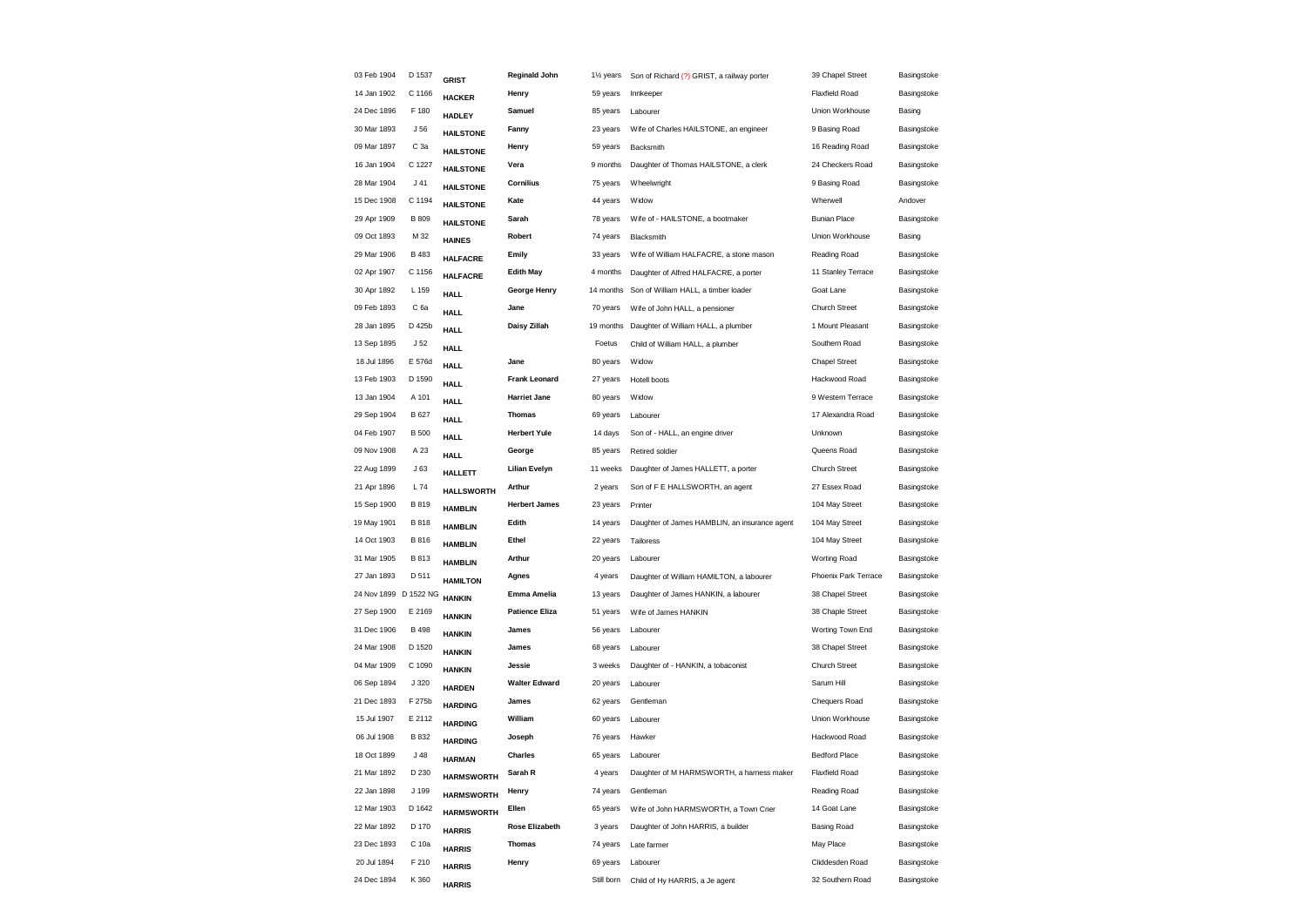| 06 Mar 1895           | E 90             | <b>HARRIS</b>    | Louisa                  | 35 years   | Wife of J G W HARRIS, an inspector P.CC        | <b>Church Street</b>     | Basingstoke |
|-----------------------|------------------|------------------|-------------------------|------------|------------------------------------------------|--------------------------|-------------|
| 07 Dec 1897           | K 300            | <b>HARRIS</b>    | <b>Albert Samuel</b>    | 13 years   | Son of John HARRIS, a builder                  | <b>Basing Road</b>       | Basingstoke |
| 18 May 1898           | <b>B 33c NG</b>  | <b>HARRIS</b>    | <b>Mabel</b>            | 18 months  | Daughter of L John HARRIS, a coachman          | Deep Lane                | Basingstoke |
| 10 Apr 1901           | C 336            | <b>HARRIS</b>    | John                    | 16 months  | Son of Luke HARRIS, a coachman                 | <b>Highfield Cottage</b> | Basingstoke |
| 15 May 1901           | D 1725           | <b>HARRIS</b>    | <b>Henry Sprague</b>    | 59 years   | Blacksmith                                     | 15 Reading Road          | Basingstoke |
| 10 Jun 1901           | A 388            | <b>HARRIS</b>    | <b>Thomas</b>           | 67 years   | Sawyer                                         | 124 May Street           | Basingstoke |
| 27 Mar 1902           | C 1118           | <b>HARRIS</b>    | Sarah                   | 70 years   | Widow                                          | <b>Basing Union</b>      | Basingstoke |
| 10 Sep 1908           | E 1416           | <b>HARRIS</b>    | James                   | 74 years   | Labourer                                       | Union Workhouse          | Basingstoke |
| 28 Aug 1893           | D 183            | <b>HARRISON</b>  | Elizabeth               | 64 years   | Wife of William HARRISON, a labourer           | Worting Town End         | Basingstoke |
| 27 Apr 1908           | B 831            | <b>HARRISON</b>  | <b>Evlyn Ellen</b>      | 8 years    | Daughter of James HARRISON, a carman           | 29 Hackwood Road         | Basingstoke |
| 25 Jun 1908           | B 634            | <b>HARRISON</b>  | William                 | 78 years   | Labourer                                       | Worting Town End         | Basingstoke |
| 17 Apr 1902           | <b>B817</b>      | <b>HART</b>      | <b>Henry Hastings</b>   | 59 years   | Dairyman                                       | Phenox Park Terrace      | Basingstoke |
| 24 Jul 1895           | E 376b           | <b>HARTGILL</b>  | Elizabeth               | 47 years   | Wife of Henry HARTGILL, a carpenter            | 116 May Street           | Basingstoke |
| 25 Apr 1899           | E 220            | <b>HARTGILL</b>  | Hellen                  | 14y 11m    | Daughter of Henry HARTGILL, a carpenter        | 116 May Street           | Basingstoke |
| 02 Sep 1899           | C 985 NG         | <b>HARTLEY</b>   | <b>Charles</b>          | 10 weeks   | Son of Charles HARTLEY, an upholsterer         | 9 Oxford Terrace         | Basingstoke |
| 19 Jan 1906           | C 997            | <b>HARTLEY</b>   | Eliza                   | 79 years   | Wife of Joseph HARTLEY, a labourer             | 44 New Road              | Basingstoke |
| 29 Aug 1906           | <b>B820</b>      | <b>HARWOOD</b>   | <b>Margaret Helen</b>   | 3 years    | Daughter of Fredrick HARWOOD, a fitter         | 5 Southlea               | Basingstoke |
| 14 Jan 1901           | D 1392           | <b>HASLE</b>     | <b>Fredrick William</b> | 4 years    | Son of William HASLE, a railway porter         | 7 Phoenix Park Terrace   | Basingstoke |
| 03 Apr 1907           | D 1979           | <b>HASLER</b>    | Elizabeth               | 37 years   | Wife of William HASLER, a railway porter       | 7 Phoenix Park Terrace   | Basingstoke |
| 28 Sep 1900           | D 1520           | <b>HATCH</b>     | Samuel                  | 58 years   | Labourer                                       | No Mans Land             | Kidlington  |
| 18 Oct 1898           | <b>B 21b NG</b>  | <b>HATTEN</b>    | <b>Mary Ann</b>         | 44 years   | Wife of W M HATTEN, an innkeeper               | <b>Bunnian Place</b>     | Basingstoke |
| 09 Feb 1892           | E 59             | <b>HATTON</b>    | <b>Olive Mabel</b>      | 8 months   | Daughter of Eli HATTON, a pensioner            | May Street               | Basingstoke |
| 25 Jan 1900 C 1296 NG |                  | <b>HATTON</b>    | Clara Ann               | 33 years   | Wife of Daniel HATTON, a carman                | 7 Potters Lane           | Basingstoke |
| 31 Aug 1906           | B 681            | <b>HATTON</b>    | <b>William Marshal</b>  | 55 years   | Cellarman                                      | <b>Brook Street</b>      | Basingstoke |
| 21 Jul 1893           | FV               | <b>HAWKINS</b>   | Ann                     | 84 years   | Wife of Eli HAWKINS, a retired builder         | <b>Station Hill</b>      | Basingstoke |
| 02 Aug 1895           | F 408f           | <b>HAWKINS</b>   | Eli                     | 86 years   | Retired builder                                | <b>Station Hill</b>      | Basingstoke |
| 21 May 1896           | C 25a            | <b>HAWKINS</b>   | Margaret                | 70 years   | Widow                                          | Union Workhouse          | Basingstoke |
| 29 Mar 1905           | J <sub>161</sub> | <b>HAWKINS</b>   | <b>Thomas</b>           | 76 years   | Gardiner                                       | 4 Hollands Grove         | Basingstoke |
| 25 Jan 1908           | J 365x391        | <b>HAWKINS</b>   | Elizabeth Jane          | 73 years   | Widow                                          | Ibworth                  | Basingstoke |
| 24 Apr 1909           | D 1610           | <b>HAWKINS</b>   | Alexandra               | 58 years   | Labourer                                       | 11 Clifton Terrace       | Basingstoke |
| 07 Mar 1902           | K 307 (FV)       | <b>HAYDEN</b>    |                         | Still born | Child of Ada J HAYDEN, a single woman          | 23 Flaxfield Road        | Basingstoke |
| ?? Jul 1899           |                  | <b>HAYLES</b>    |                         | Still born | Twin children of M A HAYLES, a gardener        | 2 Bedford Place          | Basingstoke |
| 01 May 1906           | E 1895           | <b>HAYNES</b>    | <b>Charles</b>          | 78 years   | Labourer                                       | Union Workhouse          | Basingstoke |
| 14 Jan 1897           | D 514            | <b>HAYWARD</b>   | Harriett                | 73 years   | Widow                                          | New Road                 | Basingstoke |
| 21 Nov 1896           | F 394            | <b>HAZEL</b>     | caroline                | 72 years   | Wife of James HAZEL, a hawker                  | Union Workhouse          | Basing      |
| 09 Aug 1899           | C 1177           | <b>HAZELL</b>    | James                   | 78 years   | Labourer                                       | Union                    | Basing      |
| 12 Apr 1907           | C 998            | <b>HAZELL</b>    | George                  | 72 years   | Labourer                                       | 20 Bunian Place          | Basingstoke |
| 16 Feb 1907           | A 464            | <b>HEADERLEY</b> | <b>Adaline Sarah</b>    | 26 years   | Wife of William HEADERLEY, a carpenter         | 41 Alexandra Road        | Basingstoke |
| 19 Dec 1900           | E 2198           | <b>HEALEY</b>    | William J               | 60 years   | Labourer                                       | 3 Basing Road            | Basingstoke |
| 01 Apr 1905           | A 463            | HEDDERLEY        | William John Wallace    | 1 year     | Son of William HEDDERLEY, a carpenter          | 41 Alexandra Road        | Basingstoke |
| 10 Feb 1894           | J24              | HEDDERLY         | Sidney                  | 3 days     | Son of William HEDDERLY, a carpenter           | <b>Bedford Place</b>     | Basingstoke |
| 29 Jan 1907           | A 463            | HEDERLEY         |                         | Still born | Child of Thomas William HEADERLEY, a carpenter | 41 Alexandra Road        | Basingstoke |
| 06 Apr 1896           | L 60             | <b>HEDGES</b>    | Alfred                  | 7 weeks    | Son of John HEDGES, a labourer                 | Fords Building           | Basingstoke |
| 08 Nov 1897           | E 151            | <b>HEDGES</b>    | Eliza                   | 13 days    | Daughter of Thomas HEDGES, a carter            | Ford's Building          | Basingstoke |
| 25 Nov 1897           | E 151            | <b>HEDGES</b>    | Caroline                | 30 days    | Daughter of Thomas HEDGES, a carter            | Ford's Building          | Basingstoke |
| 17 Nov 1899           | L60              | <b>HEDGES</b>    | <b>Ethel Kate</b>       | 9 months   | Daughter of John HEDGES, a labourer            | 28 May Street            | Basingstoke |
|                       |                  |                  |                         |            |                                                |                          |             |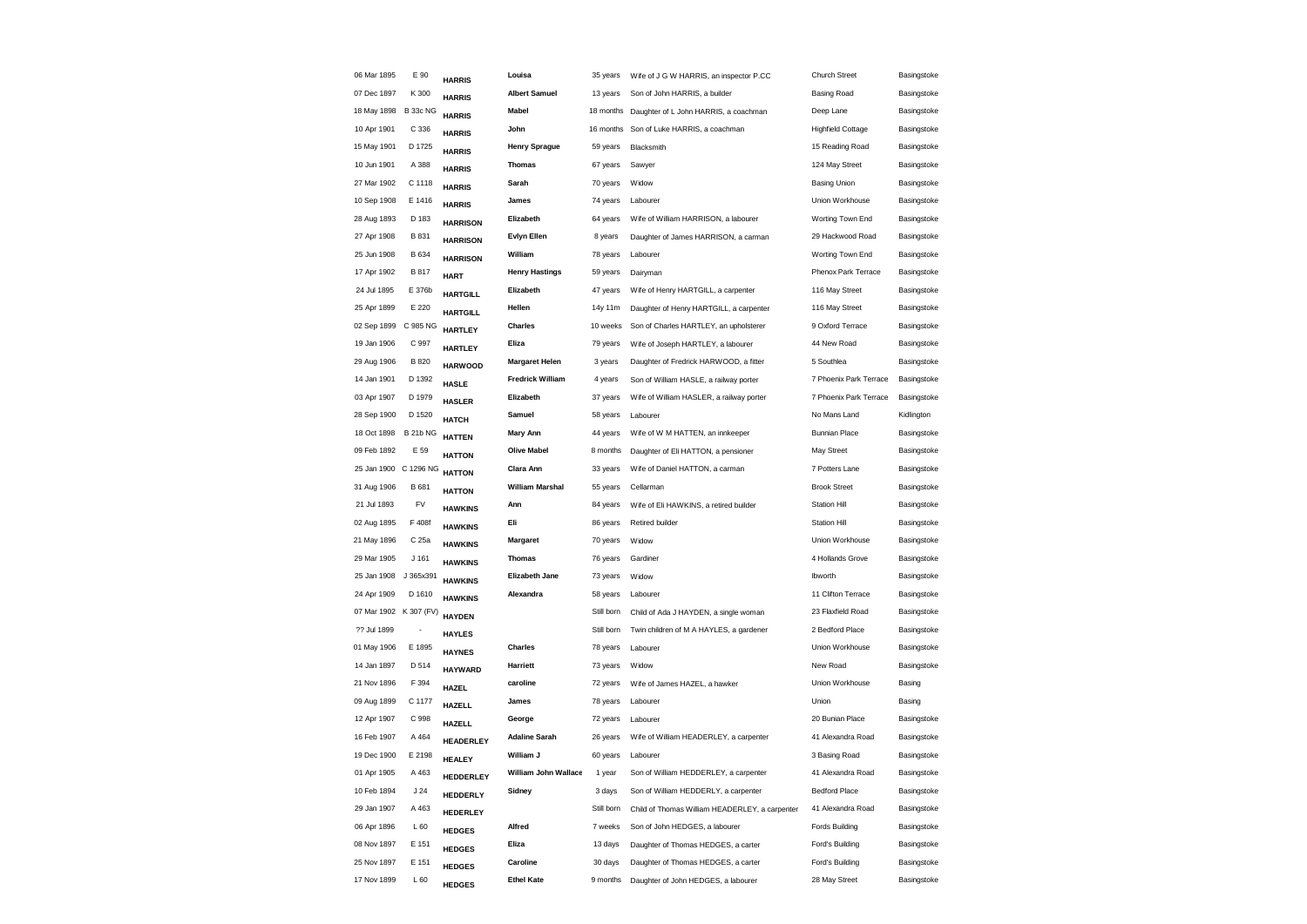| 18 Apr 1900 D 1585 NG |                          | <b>HEDGES</b>    | <b>Betsy</b>            | 7 months               | Daughter of Thomas HEDGES, a carter        | Ford's Building       | Basingstoke |
|-----------------------|--------------------------|------------------|-------------------------|------------------------|--------------------------------------------|-----------------------|-------------|
| 17 Dec 1903           | A 382                    | <b>HEDGES</b>    | <b>Dorothy Kate</b>     | 2 years                | Daughter of Frank HEDGES, a greengrocer    | 55 Wote Street        | Basingstoke |
| 23 Jan 1904           | A 181                    | <b>HEDGES</b>    | Elizabeth               | 1y 11m                 | Daughter of John HEDGES, a carter          | 28 May Street         | Basingstoke |
| 19 Feb 1907           | E 1911                   | <b>HEDGES</b>    | John                    | 46 years               | Labourer                                   | Union Workhouse       | Basingstoke |
| 12 Feb 1908           | E 1956                   | <b>HEDGES</b>    | <b>Alfred Frank</b>     | 1y 4m                  | Son of late John HEDGES, a labourer        | 6 Fencott Place       | Basingstoke |
| 02 Jan 1909           |                          | <b>HEDGES</b>    |                         | Still born             | Child of Annie HEDGES, a spinster          | Union Workhouse       | Basingstoke |
| 10 Aug 1894           | D 417a                   | <b>HENBEST</b>   | <b>Richard James</b>    | 54 years               | Telegraphist                               | <b>Bunnian Place</b>  | Basingstoke |
| 18 Mar 1897           | C 1a                     | <b>HENDERSON</b> | Sophia                  | 83 years               | Widow                                      | <b>Bunnian Place</b>  | Basingstoke |
| 02 Apr 1892           | J210                     | <b>HENWOOD</b>   | Elizabeth               | 13 months              | Daughter of Henry HENWOOD, a labourer      | Flaxfield Road        | Basingstoke |
| 27 May 1893           | J210                     | <b>HENWOOD</b>   | <b>Ernest David</b>     | 3 months               | Son of Henry HENWOOD, a labourer           | <b>Flaxfield Road</b> | Basingstoke |
| 01 Sep 1900           | D 335                    | <b>HENWOOD</b>   | Cecill                  | 5 months               | Son of Henry HENWOOD, a labourer           | 22 Gas House Road     | Basingstoke |
| 29 Jan 1908           | D 320 og                 | <b>HENWOOD</b>   | Henry                   | 43 years               | Labourer                                   | Reading Road          | Basingstoke |
| 18 Apr 1908           | D 1506                   | <b>HERBERT</b>   | <b>Annie Rose</b>       | 1 month                | Unknown                                    | Lower Brook Street    | Basingstoke |
| 01 Nov 1898           | B 2b NG                  | <b>HERRIDGE</b>  |                         | Still born             | Child of Charles HERRIDGE, a platelayer    | 178 May Street        | Basingstoke |
| 10 Oct 1904           | E 2042                   | <b>HESKELL</b>   | George                  | 82 years               | Labourer                                   | Union Workhouse       | Basingstoke |
| 22 Mar 1906           | $\overline{\phantom{a}}$ | <b>HESS</b>      |                         | Still born             | Son of Mrs H HESS, wife of a tailor        | 16 Hackwood Road      | Basingstoke |
| 14 Apr 1906           | E 2001                   | <b>HESS</b>      | <b>Bertha Blanche</b>   | 3 weeks                | Daughter of Percy HESS, a tailor           | 16 Hackwood Road      | Basingstoke |
| 22 Feb 1908           | E 2001                   | <b>HESS</b>      | <b>Edith Ellen</b>      | 3 months               | Daughter of Percy HESS, a tailor           | 30 Victoria Street    | Basingstoke |
| 28 Oct 1893           | J <sub>53</sub>          | <b>HEWITT</b>    | James Leonard           | 9 months               | Son of James HEWITT, a coal merchant       | 1 Bunnian Place       | Basingstoke |
| 11 Jun 1901           | D 1708                   | <b>HEWITT</b>    | William John Douglas    | 6 months               | Son of W J HEWITT, a tailor                | 24 Castons Road       | Basingstoke |
| 23 Sep 1899           | J 228                    | <b>HEWSON</b>    | <b>Victor Louis</b>     | 9 weeks                | Son of Victor HEWSON, a traveller          | Cliddesden Road       | Basingstoke |
| 27 Nov 1902           | C 905                    | <b>HIBBARD</b>   | Mark                    | 67 years               | Retired Police Superintendent              | 1 Hackwood Road       | Basingstoke |
| 05 Dec 1902           | C 905                    | <b>HIBBARD</b>   | Mary                    | 71 years               | Widow                                      | 1 Hackwood Road       | Basingstoke |
| 20 Mar 1903           | D 1406                   | <b>HIBBARD</b>   |                         | Still born             | Child of Morice HIBBARD, a labourer        | 59 Wote Street        | Basingstoke |
| 30 Jan 1904           | E 2172                   | <b>HIBBARD</b>   | Walter                  | $\frac{1}{2}$ hour     | Son of Morice HIBBARD, a labourer          | 51 Wote Street        | Basingstoke |
| 06 Feb 1904           | E 2172                   | <b>HIBBARD</b>   | <b>Edward Hector</b>    | 11/ <sub>2</sub> years | Son of Joseph Alfred HIBBARD, a blacksmith | 2 Brook Terrace       | Basingstoke |
| 13 May 1905           | E 2155                   | <b>HIBBARD</b>   | <b>Frederick Ernest</b> | 12 hours               | Son of Maurice HIBBARD, a labourer         | 59 Wote Street        | Basingstoke |
| 17 Aug 1905           | K 55                     | <b>HIBBARD</b>   | <b>Thomas</b>           | 79 years               | Machine proprietor                         | Winchester Road       | Basingstoke |
| 21 Nov 1905           | <b>B747</b>              | <b>HIBBARD</b>   | Annie H                 | 56 years               | Spinster                                   | Winchester Road       | Basingstoke |
| 09 Mar 1892           | D 279                    | <b>HIBBERD</b>   | Joseph Albert           | 8 months               | Son of Henry HIBBERD, a labourer           | Reading Road          | Basingstoke |
| 29 Dec 1892           | <b>B</b> 5a              | <b>HIBBERD</b>   | <b>Walter Gorden</b>    | 15 years               | Apprentice                                 | <b>Bunnian Place</b>  | Basingstoke |
| 12 Apr 1893           | E 128                    | <b>HIBBERD</b>   | Richard                 | 66 years               | Gardiner                                   | Potters Lane          | Basingstoke |
| 10 Sep 1896           | K 206a                   | <b>HIBBERD</b>   |                         | Still born             | Child of Thomas HIBBERD, a machinist       | Solby Road            | Basingstoke |
| 31 Oct 1897           | C 10e NG                 | <b>HIBBERD</b>   |                         | Still born             | Child of George HIBBERD, a machinst        | Solby Road            | Basingstoke |
| 13 May 1899           | K 61                     | <b>HIBBERD</b>   | Joshua                  | 40 years               | Machinist                                  | Solby Road            | Basingstoke |
| 20 May 1902           | E 2172                   | <b>HIBBERD</b>   | Annie                   | 1/ <sub>2</sub> hour   | Daughter of Morice HIBBERD, a labourer     | Kingsclere Road       | Basingstoke |
| 21 Aug 1900           | C 988                    | <b>HIBBIRD</b>   | <b>Margret</b>          | 65 years               | Widow                                      | bunnian Place         | Basingstoke |
| 26 Oct 1893           | J <sub>162</sub>         | <b>HICKS</b>     | Rachael                 | 58 years               | Wife of A HICKS, a signalman               | 9 Hollands Grove      | Basingstoke |
| 20 Jun 1892           | J 384                    | <b>HIGGS</b>     | <b>William N</b>        | 11 years               | Son of W HIGGS, a gas manager              | <b>Basing Road</b>    | Basingstoke |
| 27 Jun 1904           | J 384                    | <b>HIGGS</b>     | <b>Sidney Jarvis</b>    | 16 years               | Son of William HIGGS, a gas manager        | <b>Basing Road</b>    | Basingstoke |
| 12 Feb 1908           | E 2021                   | <b>HILL</b>      | <b>Thomas John</b>      | 2y 9m                  | Son of - HILL, a labourer                  | 87 Lower Brook Street | Basingstoke |
| 01 Dec 1900           |                          | <b>HILLIER</b>   |                         | Still born             | Child of Henry HILLIER, a labourer         | 131 May Street        | Basingstoke |
| 02 Jan 1904           | E 2222                   | <b>HILLIER</b>   | Cicel                   | 7 months               | Son of Harry HILLIER                       | 131 May Street        | Basingstoke |
| 14 Dec 1898           | <b>B 14a NG</b>          | <b>HILLS</b>     | George Edward           | 50 years               | Cabinet maker                              | 13 New Road           | Basingstoke |
| 24 Nov 1892           | F 381                    | <b>HINE</b>      |                         | Still born             | Child of George HINE, a labourer           | Flaxfield Road        | Basingstoke |
| 24 Jan 1893           | F 312                    | <b>HINE</b>      | <b>Hilda May</b>        | 2 years                | Daughter of Charles HINE, a bricklayer     | Lower Brook Street    | Basingstoke |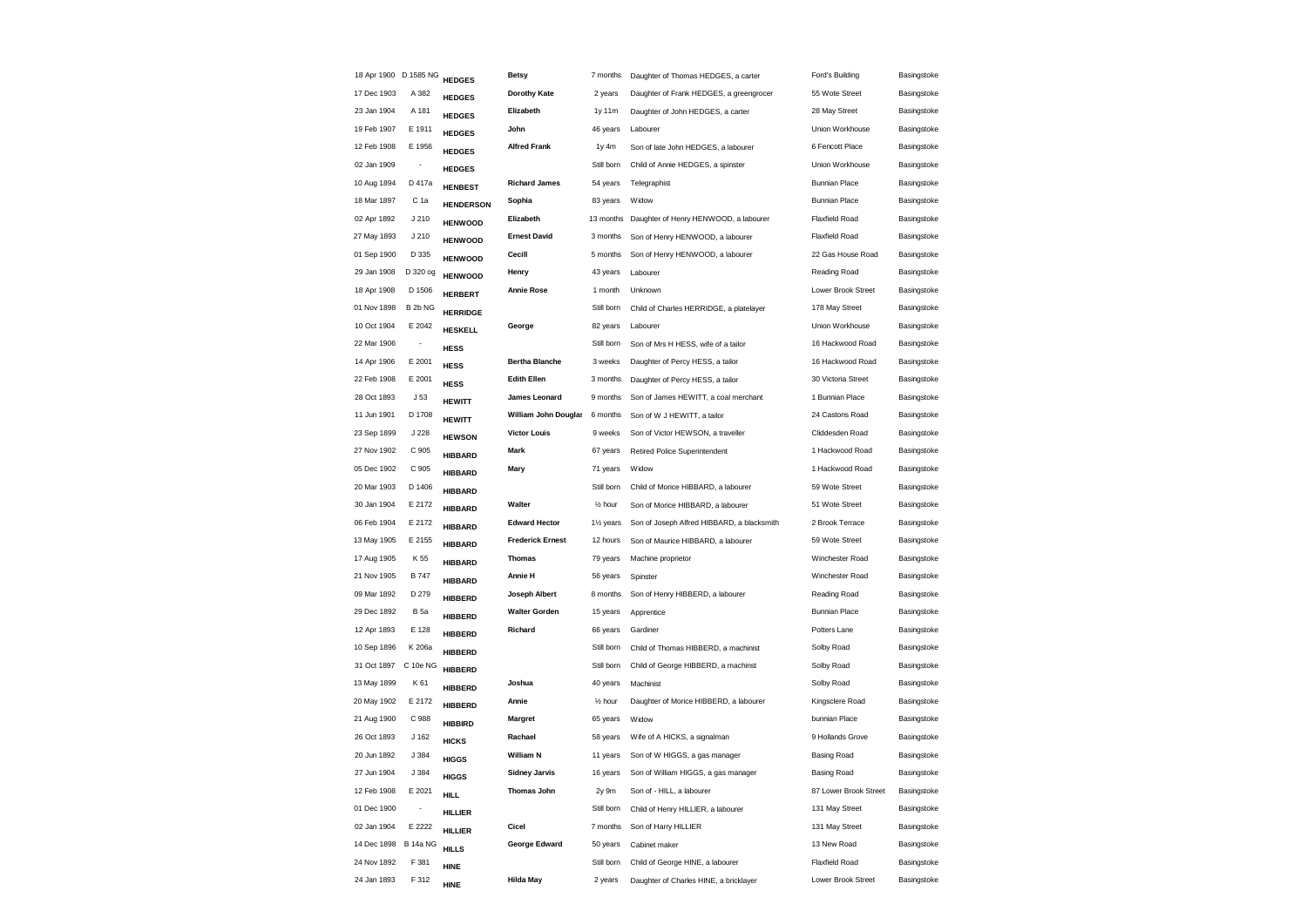| 13 Aug 1897 B 32d NG |                          | <b>HINE</b>       |                             | Still born | Child of George HINES, a labourer                 | Winchester Road           | Basingstoke |
|----------------------|--------------------------|-------------------|-----------------------------|------------|---------------------------------------------------|---------------------------|-------------|
| 14 Jun 1900          |                          | <b>HINE</b>       |                             | Still born | Child of George HINE, a labourer                  | Winchester Road           | Basingstoke |
| 15 Jul 1902          | D 1770                   | <b>HINE</b>       | Charles                     | 45 years   | Bricklayer                                        | <b>Brook Street</b>       | Basingstoke |
| 26 Feb 1892          | J <sub>25</sub>          | <b>HISCOCK</b>    | <b>Alfred William</b>       |            | 22 months Son of William HISCOCK, a groom         | New Road                  | Basingstoke |
| 16 Apr 1901          | D 1646                   | <b>HISCOCK</b>    | William                     | 39 years   | Stableman                                         | 57 New Road               | Basingstoke |
| 17 Feb 1898          | <b>B</b> 3a              | <b>HISSEY</b>     | John                        | 74 years   | Labourer                                          | Union Workhouse           | Basing      |
| 11 Feb 1895          | F 393                    | <b>НІТСНСОСК</b>  | <b>Eveline May</b>          | 9 months   | Daughter of Thomas HITCHCOCK, a rivetter          | Gas House Road            | Basingstoke |
| 06 Mar 1900          | C 913 NG                 | <b>НІТСНСОСК</b>  | Mary Ann                    | 48 years   | Widow                                             | 19 Basing Road            | Basingstoke |
| 28 Sep 1901          | D 1581                   | <b>НІТСНСОСК</b>  | Harriet                     | 90 years   | Widow                                             | <b>Basing Union</b>       | Basingstoke |
| 23 Jan 1909          | A 398                    | <b>НІТСНСОСК</b>  | Jack                        | 1 year     | Son of Thomas HITCHCOCK, a labourer               | 10 Clifton Terrace        | Basingstoke |
| 02 Dec 1905          | C 1188                   | <b>HOARE</b>      | Alfred                      | 52 years   | Engine driver                                     | 8 Southend Road           | Basingstoke |
| 02 Mar 1894          | J 123                    | <b>HOBBS</b>      | <b>Raymond A</b>            | 3 months   | Son of J D HOBBS, a farmer                        | Ibworth                   | Basingstoke |
| 26 Jul 1897          | J 123                    | <b>HOBBS</b>      | Vera Grace                  | 13 months  | Daughter of J D HOBBS, a farmer                   | <b>Buckskin Farm</b>      | Basingstoke |
| 28 Jan 1892          | F404                     | <b>HOCKEY</b>     | <b>Reginald Charles</b>     | 5 weeks    | Son of Frederick Henry HOCKEY, an engine driver   | South End Road            | Basingstoke |
| 08 Dec 1894          | K a224                   | <b>HOCKEY</b>     | John                        | 30 hours   | Son of Henry HOCKEY, an engine driver             | Reading Road              | Basingstoke |
| 08 Dec 1894          | K a224                   | <b>HOCKEY</b>     | Mary                        | 30 hours   | Daughter of Henry HOCKEY, an engine driver        | Reading Road              | Basingstoke |
| 10 Aug 1897          | K 232                    | <b>HOCKEY</b>     | <b>Bessie Ellen Grace</b>   | 7 months   | Daughter of T H HOCKEY, an engine driver          | Mortimer Lane             | Basingstoke |
| 22 Jan 1892          | F 254                    | <b>HOCKLEY</b>    | Mary                        | 74 years   | Wife of George HOCKLEY, a labourer                | Winchester Road           | Basingstoke |
| 16 Dec 1892          | K 218a                   | <b>HOCKLEY</b>    |                             | Still born | Child of Thomas Henry HOCKLEY, an engine driver   | 16 South End Road         | Basingstoke |
| 08 Mar 1894          | F 137                    | <b>HOCKLEY</b>    | George                      | 79 years   | Labourer                                          | Winchester Road           | Basingstoke |
| 24 Dec 1904          | D 1510                   | <b>HODDER</b>     |                             | 1 day      | Child of A HODDER, a machine fitter               | 5 Cambridge Terrace       | Basingstoke |
| 24 Jul 1893          | E 332                    | <b>HOLDAWAY</b>   |                             | Still born | Child of E HOLDAWAY, a gardener                   | Sarum Hill                | Basingstoke |
| 05 Nov 1896          | J 323                    | <b>HOLDAWAY</b>   |                             | 19 hours   | Male child of Lily HOLDAWAY, a PO clerk           | <b>Chapel Street</b>      | Basingstoke |
| 26 Sep 1898          | E 374                    | <b>HOLDAWAY</b>   | <b>Elsie Elizabeth</b>      | 9 months   | Daughter of Edward Thomas HOLDAWAY, a<br>gardener | Sarum Hill                | Basingstoke |
| 07 Feb 1900          | J <sub>126</sub>         | <b>HOLDAWAY</b>   | Eliza                       | 59 years   | Wife of J HOLDAWAY, a labourer                    | Phoenix Park Terrace      | Basingstoke |
| 29 Jul 1903          | D 1577                   | <b>HOLDAWAY</b>   | <b>Albert George Spicer</b> | 14 months  | Son of Louise HOLDAWAY                            | 9 Ford's Building         | Basingstoke |
| 31 Oct 1904          | D 1574                   | <b>HOLDAWAY</b>   | <b>Alfred Frederick</b>     | 9 months   | Son of Louisa HOLDAWAY                            | 9 Ford's Building         | Basingstoke |
| 09 Jan 1905          | C 932                    | <b>HOLDAWAY</b>   | Rachel                      | 74 years   | Wife of Thomas HOLDAWAY, a gardiner               | 24 Rochford Road          | Basingstoke |
| 24 Dec 1907          | D 1696                   | <b>HOLDAWAY</b>   | Alice                       | 38 years   | Wife of C HOLDAWAY, a tailors presser             | 25 Southern Road          | Basingstoke |
| 27 Nov 1908          | D 1739                   | <b>HOLDAWAY</b>   | <b>Elsie Adalade</b>        | 3 years    | Daughter of - HOLDAWAY                            | Lower Brook Street        | Basingstoke |
| 06 May 1909          | D 236a                   | <b>HOLDAWAY</b>   | George                      | 68 years   | Painter                                           | <b>Chapel Street</b>      | Basingstoke |
| 06 Mar 1909          | $\overline{\phantom{a}}$ | <b>HOLDSWORTH</b> |                             | Still born | Child of J E HOLDSWORTH, a machinist              | Poters Lane               | Basingstoke |
| 06 Mar 1906          | $\overline{\phantom{a}}$ | <b>HOLLAND</b>    |                             | Still born | Child of John F HOLLAND, a carpenter              | 3 Mortimer Lane           | Basingstoke |
| 02 Jan 1895          | J248                     | <b>HOLLEY</b>     | George William              | 7 months   | Son of George HOLLEY, a fitter                    | 5 Stanley Terrace         | Basingstoke |
| 15 Jan 1900          | J 2682                   | <b>HOLLEY</b>     | Henry                       | 56 years   | Shop keeper                                       | New Street                | Basingstoke |
| 20 Oct 1892          | <b>B</b> 24a             | <b>HOLLIS</b>     |                             | Still born | Child of E HOLLIS, a butcher                      | Southern Road             | Basingstoke |
| 20 Apr 1898          | L 72                     | <b>HOLLIS</b>     |                             | Still born | Child of Edward Hollis, a butcher                 | 36 Southern Road          | Basingstoke |
| 13 May 1907          | D 1736                   | <b>HOLLIS</b>     | Edward                      | 55 years   | Butcher                                           | 48 Southern Road          | Basingstoke |
| 01 Jun 1905          | $\overline{\phantom{a}}$ | <b>HOLLMAN</b>    |                             | Still born | Child of Joseph HOLLMAN, a waiter                 | 4 Junction Road           | Basingstoke |
| 13 Feb 1892          | J 217                    | <b>HOLLOWAY</b>   | John William                |            | 14 months Son of Charles HOLLOWAY, a gardener     | Down Grange               | Basingstoke |
| 23 Mar 1892          | K 321                    | <b>HOLLOWAY</b>   | Henry                       | 51 years   | Grocers assistant                                 | Eastrop                   | Basingstoke |
| 19 Feb 1895          | K 114                    | <b>HOLLOWAY</b>   | Elizabeth                   | 81 years   | Widow                                             | Union Workhouse           | Basing      |
| 30 May 1896          | <b>B</b> 12a             | <b>HOLLOWAY</b>   | <b>Thomas</b>               | 58 years   | Tailor                                            | Union Workhouse           | Basing      |
| 02 Mar 1907          | D 1698                   | <b>HOLLOWAY</b>   | <b>Percival Harry</b>       | 1 year     | Son of Mary HOLLOWAY, a laundress                 | 17 Elbow Corner           | Basingstoke |
| 01 Oct 1898          | L 126                    | <b>HOLMANS</b>    |                             | Still born | Child of Joseph HOLMANS, a waiter                 | 4 Junction Road           | Basingstoke |
| 01 Aug 1892          | F 385                    | <b>HOLMES</b>     | James                       | 70 years   | Labourer                                          | <b>Cranborne Cottages</b> | Basingstoke |
|                      |                          |                   |                             |            |                                                   |                           |             |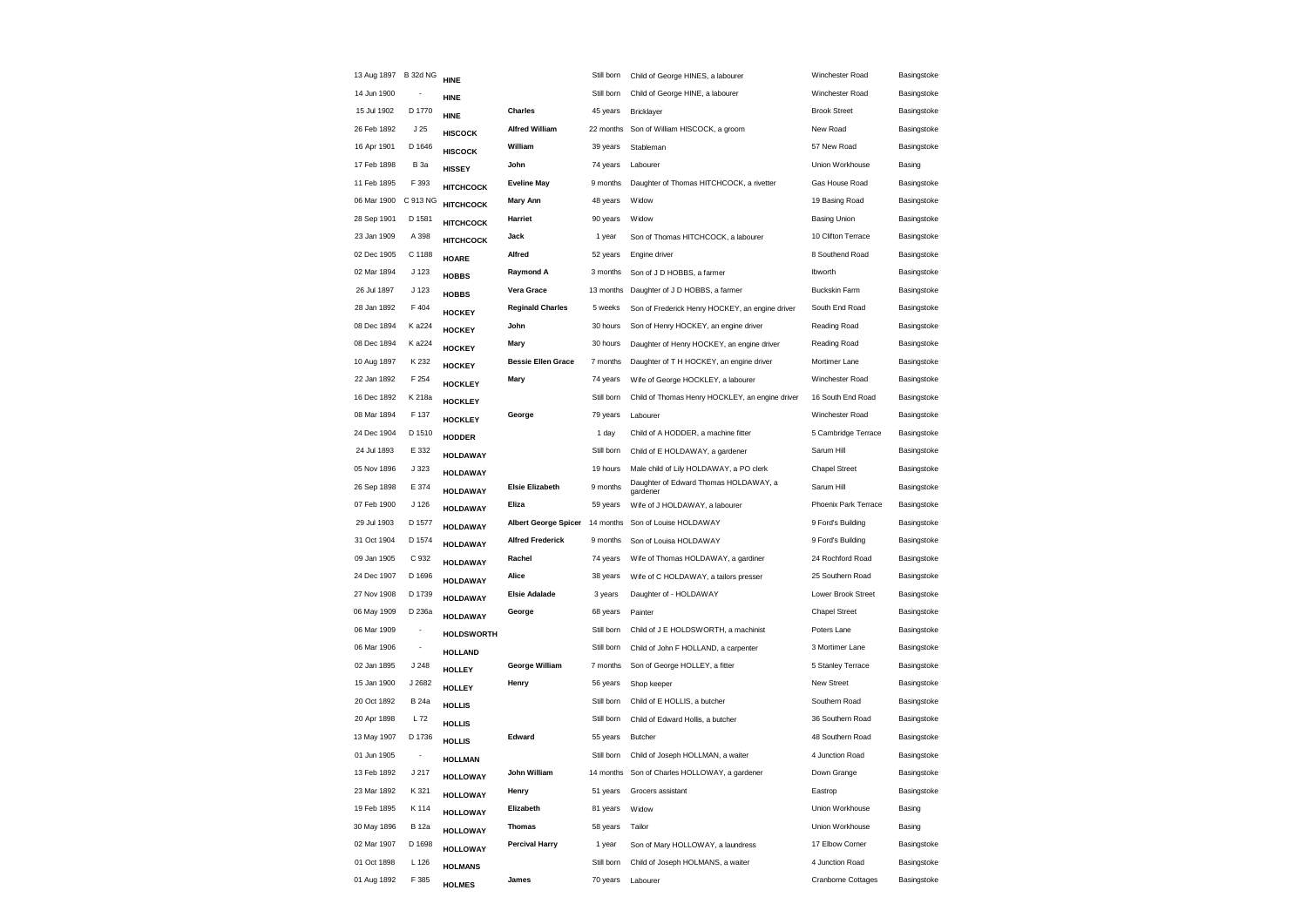| 09 May 1907 | D 198h                   | HOLYUNE (?)      | Dora Mary               | 3 months   | Daughter of - HOLYUNE, a Police Constable                | 153 May Street           | Basingstoke       |
|-------------|--------------------------|------------------|-------------------------|------------|----------------------------------------------------------|--------------------------|-------------------|
| 31 Oct 1907 | <b>B</b> 502             | <b>HOPE</b>      | <b>Ellen Florence</b>   | 35 years   | Wife of Thomas HOPE, a draper                            | Essex Road               | Basingstoke       |
| 10 Feb 1909 | D 1354                   | HOPE             | <b>James Henry</b>      | 16 years   | Son of George HOPE, a labourer                           | 155 May Street           | Basingstoke       |
| 07 Jan 1899 | J200                     | <b>HOPGOOD</b>   | <b>Frederick George</b> | 2 months   | Son of Walter Henry HOPGOOD, a labourer                  | <b>Flaxfield Road</b>    | Basingstoke       |
| 11 Mar 1899 | C 984 NG                 | <b>HOPGOOD</b>   | Daisy                   | 2 months   | Daughter of John G HOPGOOD, a baker                      | 43 Hackwood Road         | Basingstoke       |
| 03 Dec 1902 |                          | <b>HOPGOOD</b>   |                         | Still born | Child of William HOPGOOD, a boilermaker                  | 110 May Street           | Basingstoke       |
| 01 Dec 1904 | A 99                     | <b>HOPGOOD</b>   | <b>Edward H</b>         | 1 month    | Son of W HOPGOOD, a boiler maker                         | 110 May Street           | Basingstoke       |
| 18 Nov 1908 | B 475                    | <b>HOPGOOD</b>   | Sarah                   | 63 years   | Widow                                                    | 49 Flaxfield Road        | Basingstoke       |
| 28 Sep 1894 | C 6a                     | <b>HOPKINS</b>   |                         | Still born | Child of Me HOPKINS, a single woman                      | Union Workhouse          | Basing            |
| 05 Jan 1899 | F 124                    | <b>HOPKINS</b>   | <b>Edward Alfred</b>    | 69 years   | Verger                                                   | 8 London Street          | Basingstoke       |
|             | 20 Feb 1899 D 1398 NG    | <b>HOPKINS</b>   |                         | 7 hrs      | Son of William HOPKINS, a baker                          | 5 Cross Street           | Basingstoke       |
| 08 Jan 1904 | ÷                        | <b>HOPKINS</b>   |                         | Still born | Male twin children of Percy F HOPKINS, a<br>confectioner | 8 London Street          | Basingstoke       |
| 26 Jul 1905 | $\overline{\phantom{a}}$ | <b>HOPKINS</b>   |                         | Still born | Female child of Percy HOPKINS, a confectioner            | London Street            | Basingstoke       |
| 27 Feb 1907 |                          | <b>HOPKINS</b>   |                         | Still born | Female child of Percy HOPKINS, a confectioner            | Chequers Road            | Basingstoke       |
| 06 Aug 1895 | F 297                    | <b>HORNE</b>     | Joseph                  | 37 years   | Labourer                                                 | Union Workhouse          | Basing            |
| 02 Mar 1892 | K 212a                   | <b>HORNER</b>    | Robert                  | 42 years   | Hawker                                                   | Junction Road            | Basingstoke       |
| 09 Feb 1899 | L 102                    | <b>HORNER</b>    | <b>William Gordon</b>   | 20 years   | Draper assistant                                         | Wote Street              | Basingstoke       |
| 25 Mar 1895 | G 105                    | <b>HORNSBY</b>   | <b>Mary Ann</b>         | 77 years   | Widow                                                    | London Street            | Basingstoke       |
| 15 Apr 1904 | E 288 og                 | <b>HORNYCE</b>   | Elizabeth               | 63 years   | Spinster                                                 | 17 Rochford Road         | Basingstoke       |
|             | 04 Feb 1899 D 1586 NG    | <b>HOSKINS</b>   | <b>Thomas Henry</b>     | 44 years   | Postman                                                  | 58 Flaxfield Road        | Basingstoke       |
| 21 Nov 1903 | <b>B759</b>              | <b>HOSKINS</b>   | Florence                | 6 months   | Daughter of William HOSKINS, a dairyman                  | 1 Brook Street           | Basingstoke       |
| 18 Feb 1892 | E 288                    | <b>HOUGHTON</b>  | Louisa                  | 74 years   | Spinster                                                 | Foyle Lodge              | Alton             |
| 24 Oct 1900 | B 765                    | <b>HOUGHTON</b>  | <b>Alice Emily</b>      | 26 years   | Wife of Alfred HOUGHTON, a fitter                        | 14 Rockford Road         | Basingstoke       |
| 04 Nov 1893 | F 135a                   | <b>HOWARD</b>    | Elizabeth               | 73 years   | Widow                                                    | Thatcham                 | Thatcham          |
| 09 Jul 1906 | C 1124a                  | <b>HOWARD</b>    | Jane                    | 54 years   | Wife of H G HOWARD                                       | 20 Junction Road         | Basingstoke       |
| 11 Dec 1903 | E 2026                   | <b>HOWE</b>      | Henry                   | 49 years   | Groom                                                    | Union Workhouse          | Basingstoke       |
| 30 Mar 1898 | D 403                    | <b>HOWELL</b>    | Frederick               | 54 years   | Baker                                                    | Rogate                   | Petersfield       |
| 14 Dec 1906 | E 2111                   | <b>HUBBARD</b>   | Cherles                 | 14 days    | Son of Charles HUBBARD, a fitter                         | 84 May Street            | Basingstoke       |
| 24 Aug 1896 | E 62                     | <b>HUDSON</b>    | <b>William Reed</b>     | 47 years   | Agent                                                    | <b>Beaconsfield Road</b> | Basingstoke       |
| 16 Feb 1909 | D 1417                   | <b>HUDSON</b>    | <b>Barnard</b>          | 1 day      | Son of - HUDSON, an engine driver                        | South View               | Basingstoke       |
| 27 Jan 1894 | F 103                    | <b>HUMPHRIES</b> | <b>Florence May</b>     | 6 months   | Daughter of Alfred HUMPHRIES, a signalman                | Chapel Road              | Bittern, Southamp |
| 12 Sep 1899 | J64                      | <b>HUNT</b>      | Louisa W                | 59 years   | Spinster                                                 | Peckham Road             | Peckham           |
| 10 Oct 1900 | H 11                     | <b>HUNT</b>      | Elizabeth               | 70 years   | Spinster                                                 |                          | Odiham            |
| 31 Jul 1903 | D1471                    | <b>HUNT</b>      | <b>Charles Albert</b>   | 4 days     | Son of Charles HUNT, a labourer                          | 36 Hackwood Road         | Basingstoke       |
| 04 Oct 1905 | B 496                    | <b>HUNT</b>      | Percy                   | 21 years   | Labourer                                                 | Southend Road            | Basingstoke       |
| 29 May 1894 | L 23                     | <b>HUNTLEY</b>   | Louisa                  | 85 years   | Widow                                                    | Southern Road            | Basingstoke       |
| 18 Sep 1900 | E 2037                   | <b>HUNTLEY</b>   | <b>Thomas</b>           | 58 years   | Labourer                                                 | No abode                 |                   |
| 01 Oct 1900 | K 308                    | <b>HUSSEY</b>    | <b>Francis</b>          | 89 years   | Widow                                                    | Worting Road             | Basingstoke       |
| 28 Sep 1905 | L 142                    | <b>HUTCHING</b>  | <b>Rosa Beatrice</b>    | 19 years   | Clerk                                                    | Wote Street              | Basingstoke       |
| 25 Aug 1896 | D 418                    | <b>HUTCHINGS</b> | <b>Henry Charles</b>    | 9 months   | Son of William HIUTCHINGS, a labourer                    | Flaxfield                | Basingstoke       |
| 05 Apr 1900 | L 101                    | <b>HUTCHINGS</b> | Emma Jane               | 28 years   | Spinster                                                 | Wote Street              | Basingstoke       |
| 04 Feb 1901 | D 1455                   | <b>HUTCHINGS</b> | Charles                 | 7 days     | Son of Ernest HUTCHINGS, a labourer                      | Cliddesden Road          | Basingstoke       |
| 02 Dec 1901 | L 129                    | <b>HUTCHINGS</b> | <b>Elenor M</b>         | 26 years   | Domestic                                                 | 13 Wote Street           | Basingstoke       |
| 07 Nov 1902 | D 1455                   | <b>HUTCHINGS</b> | Dorothy                 | 1 month    | Daughter of Ernest HUTCHINGS, a gardiner                 | Clidesden Road           | Basingstoke       |
| 02 Feb 1906 |                          | <b>HUTCHINGS</b> |                         | Still born | Child of William HUTCHINGS, a labourer                   | <b>Flaxfield Road</b>    | Basingstoke       |
| 18 Oct 1907 | E 43 og                  | <b>HUTCHINGS</b> | Fredrick                | 64 years   | Labourer                                                 | Union Workhouse          | Basingstoke       |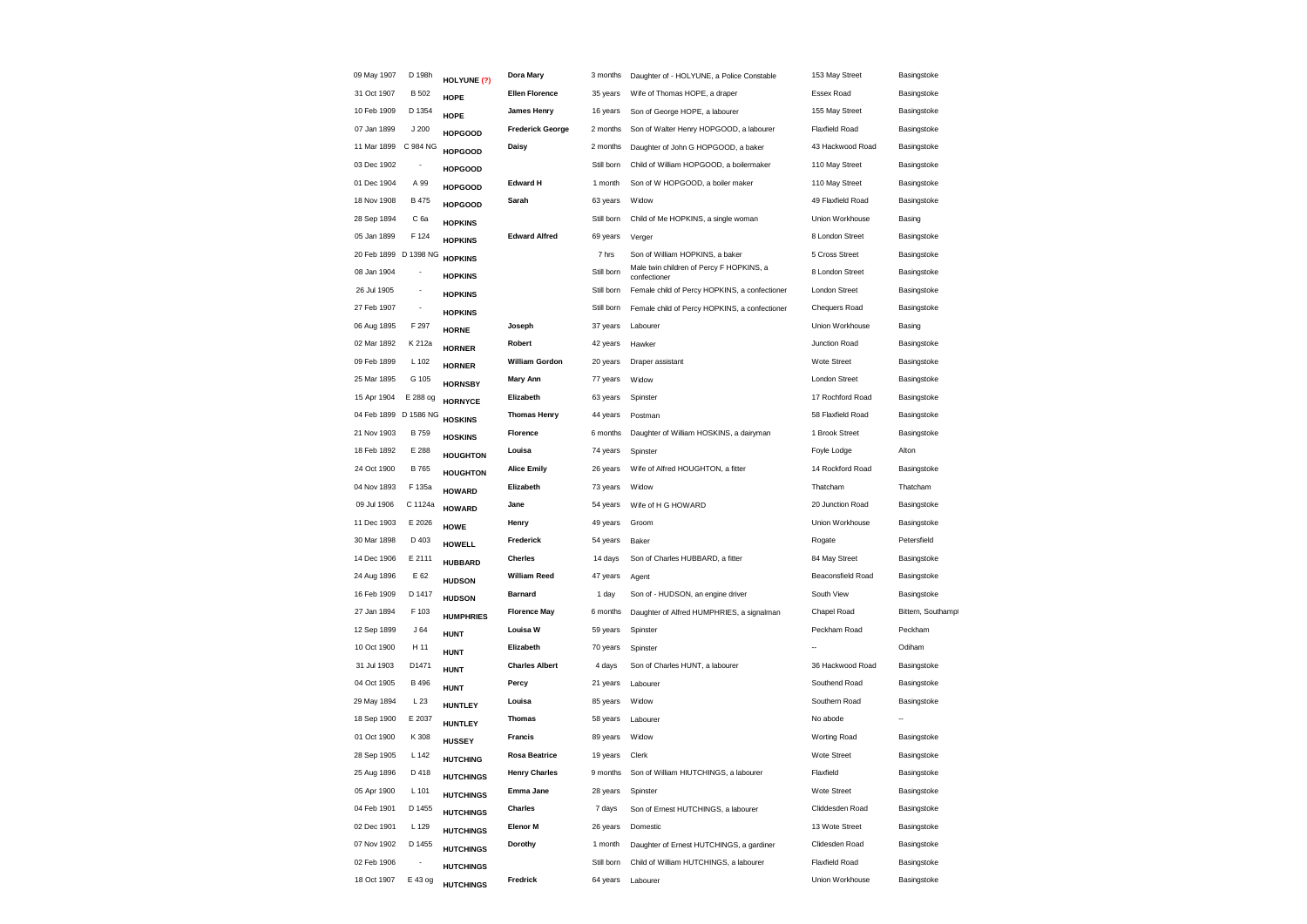| 06 Dec 1907           | A 308           | <b>HUTCHINGS</b> | <b>Rose Muretta</b>   | 19 years   | Daughter of Robert HUTCHINGS, a hawker           | 15 Flaxfield Road     | Basingstoke |
|-----------------------|-----------------|------------------|-----------------------|------------|--------------------------------------------------|-----------------------|-------------|
| 12 Jan 1900           | J <sub>65</sub> | <b>HUTCHINS</b>  | Reginald J            | 11 months  | Son of Robert HUTCHINS, a labourer               | Reading Road          | Basingstoke |
| 05 Apr 1899           | E 88            | <b>HUTT</b>      | Maria                 | 52 years   | Dressmaker                                       | 11 Station Hill       | Basingstoke |
| 16 Dec 1902           | E 13            | <b>HUTT</b>      | Jane Elizabeth        | 84 years   | Widow                                            | <b>Station Hill</b>   | Basingstoke |
| 12 Feb 1907           | J 235           | HUTT             | John                  | 5 years    | Son of John HUTT, a labourer                     | 29 Chapel Street      | Basingstoke |
| 27 Mar 1907           | J 265           | <b>HUTT</b>      | <b>David Charles</b>  | 3 years    | Son of John HUTT, a labourer                     | 28 Chapel Street      | Basingstoke |
| 05 Jan 1899           | H <sub>53</sub> | <b>IFOULD</b>    | Samuel Job            | 45 years   | Labourer                                         | Hackwood Road         | Basingstoke |
| 15 Aug 1899           | J69             | <b>IFOULD</b>    | Olivia                | 92 years   | Widow                                            | Hackwood Road         | Basingstoke |
| 17 Jun 1902           | C 1119a         | <b>IFOULD</b>    | <b>Francis Job</b>    | 52 years   | Carpenter                                        | 65 Hackwood Road      | Basingstoke |
| 18 Jul 1892           | F 106           | <b>ILSLEY</b>    | Elizabeth             | 75 years   | Widow                                            | <b>Chapel Street</b>  | Basingstoke |
| 11 Dec 1892           | F 105           | <b>ILSLEY</b>    | <b>George Ernest</b>  | 14 days    | Son of William ILSLEY, a labourer                | 3 Brook Street        | Basingstoke |
| 18 Mar 1895           | K 46            | <b>ILSLEY</b>    | <b>William George</b> | 19 years   | Railway servant                                  | 16 Wimbledon Road     | Wimbledon   |
| 03 Jun 1897           | C 91            | <b>ILSLEY</b>    | Charlotte             | 71 years   | Widow                                            | Union Workhouse       | Basingstoke |
| 28 Jan 1900           | K 42            | <b>ILSLEY</b>    | Mary                  | 52 years   | Wife of Henry ILSLEY, a carman                   | 31 Bunnian Place      | Basingstoke |
| 08 Mar 1900           | K 38            | <b>ILSLEY</b>    | Henry                 | 54 years   | Labourer                                         | 31 Bunnian Place      | Basingstoke |
| 17 Oct 1902           | <b>B</b> 520    | <b>INGHAM</b>    |                       | Still born | Child of A INGHAM, a fitter                      | Sarum Hill            | Basingstoke |
| 11 Feb 1898           | C 5b NG         | <b>INKLEY</b>    | John                  | 92 years   | Late farm bailiff                                | <b>Wote Street</b>    | Basingstoke |
| 15 Jul 1903           | C 1035          | <b>INMAN</b>     | John                  | 55 years   | Fitter                                           | 10 Station Hill       | Basingstoke |
| 02 Sep 1899 E 2234 NG |                 | <b>IRELAND</b>   | Albert John           | 7 months   | Son of John IRELAND, a labourer                  | Sherborne Road        | Basingstoke |
| 15 Sep 1897           | L 146           | <b>ISEMONGER</b> | <b>Ethel May</b>      | 4 months   | Daughter of Benjamin ISEMONGER, a labourer       | 8 Fencott Place       | Basingstoke |
| 17 Jul 1898           | <b>B 14c NG</b> | <b>ISLEY</b>     | George                | 37 years   | Labourer                                         | <b>Chapel Street</b>  | Basingstoke |
| 19 Mar 1898           | <b>B 23c NG</b> | <b>IZZARD</b>    | Charles               | 60 years   | Labourer                                         | Worting Town End      | Basingstoke |
| 10 May 1900           | <b>B 673 NG</b> | <b>JACKMAN</b>   | Jennie                | 7 months   | Daughter of Arthur JACKMAN, a fitter             | Essex Road            | Basingstoke |
| 19 May 1892           | J 275a          | <b>JACKSON</b>   | John                  | 4 years    | Son of John JACKSON, a shoe finisher             | Winchester Road       | Basingstoke |
| 25 Sep 1902           | D 1769          | <b>JACKSON</b>   | <b>James Edward</b>   | 53 years   | Marine store dealer                              | 17 Reading Road       | Basingstoke |
| 23 Oct 1903           | D 1601          | <b>JACKSON</b>   | <b>Edward James</b>   | 1 year     | Son of late James JACKSON, a marine store dealer | 17 Reading Road       | Basingstoke |
| 07 May 1907           | D 1760          | <b>JACKSON</b>   | Ellen                 | 34 years   | Wife of James JACKSON, a siore dealer            | 17 Reading Road       | Basingstoke |
| 09 Mar 1908           | G 50            | <b>JACOBS</b>    | <b>Doris Lois</b>     | 3 months   | Daughter of Gertie JACOBS, a spinster            | 9 Sopers Grove        | Basingstoke |
| 30 Jan 1893           | F 133           | <b>JAMES</b>     | Annie                 | 70 years   | Widow                                            | <b>Bunnian Place</b>  | Basingstoke |
| 14 Aug 1901           | D 1661          | <b>JAMES</b>     | Frank                 | 64 years   | Platelayer                                       | <b>Flaxfield Road</b> | Basingstoke |
| 31 Jul 1905           | E 2110          | <b>JAMES</b>     | George                | 70 years   | Gardiner                                         | Union Workhouse       | Basingstoke |
| 09 Jul 1895           | G 190b          | <b>JANES</b>     | <b>Eliza Soper</b>    | 39 years   | Wife of Albert JANES, a drapers assistant        | Chesham               | Chesham     |
| 21 Nov 1902           | D 1728          | <b>JARRETT</b>   | <b>Charles</b>        | 45 years   | Innkeeper                                        | Winchester Street     | Basingstoke |
| 13 Sep 1900           | E 2168          | <b>JARVIS</b>    | Sophia                | 78 years   | Widow                                            | 66 Hackwood Road      | Basingstoke |
| 24 Feb 1904           | C 994           | <b>JEFFERD</b>   | Hannah                | 74 years   | Widow                                            | 10 Church Square      | Basingstoke |
| 15 Jan 1902           | D 1580          | <b>JEFFERY</b>   | <b>Frank W</b>        | 10 months  | Son of H JEFFERY, a tailor                       | 4 Oxford Terrace      | Basingstoke |
| 05 Apr 1895           | J302            | <b>JEFFREY</b>   | <b>Edith Dora</b>     | 3 years    | Daughter of - JEFFREY, a shoemaker               | 7 Oxford Terrace      | Basingstoke |
| 12 Mar 1908           | E 1913          | <b>JEFFREYS</b>  | Harry                 | 66 years   | Bootmaker                                        | Union Workhouse       | Basingstoke |
| 05 Feb 1897           | J 272           | <b>JENKING</b>   | Hanna                 | 83 years   | Widow                                            | Raleigh Road          | Basingstoke |
| 02 Jul 1892           | F 158           | <b>JENNINGS</b>  | Edith                 | 1 month    | Daughter of M JENNINGS, a single woman           | Union Workhouse       | Basing      |
| 14 Jun 1893           | M 33            | <b>JENNINGS</b>  | Fred                  | 20 hours   | Son of Charles JENNINGS, a carpenter             | Gas House Road        | Basingstoke |
| 02 Jul 1895           | J254            | <b>JENNINGS</b>  | <b>Winifred Maud</b>  | 3 weeks    | Daughter of Gh JENNINGS, a painter               | 12 Stanley Terrace    | Basingstoke |
| 16 Apr 1896           | L88             | <b>JENNINGS</b>  | Amelia                | 48 years   | Wife of George JENNINGS, a labourer              | <b>Bedford Place</b>  | Basingstoke |
| 06 Aug 1896           | F 282           | <b>JENNINGS</b>  | Charles               | 64 years   | Carpenter                                        | <b>Church Street</b>  | Basingstoke |
| 23 Dec 1896           | J 327           | <b>JENNINGS</b>  | <b>Albert George</b>  | 30 years   | Grocers assistant                                | Goat Lane             | Basingstoke |
| 27 Apr 1898           | <b>B 25d NG</b> | <b>JENNINGS</b>  | Jane                  | 62 years   | Wife of Edward JENNINGS, a bricklayer            | 33 Flaxfield Road     | Basingstoke |
|                       |                 |                  |                       |            |                                                  |                       |             |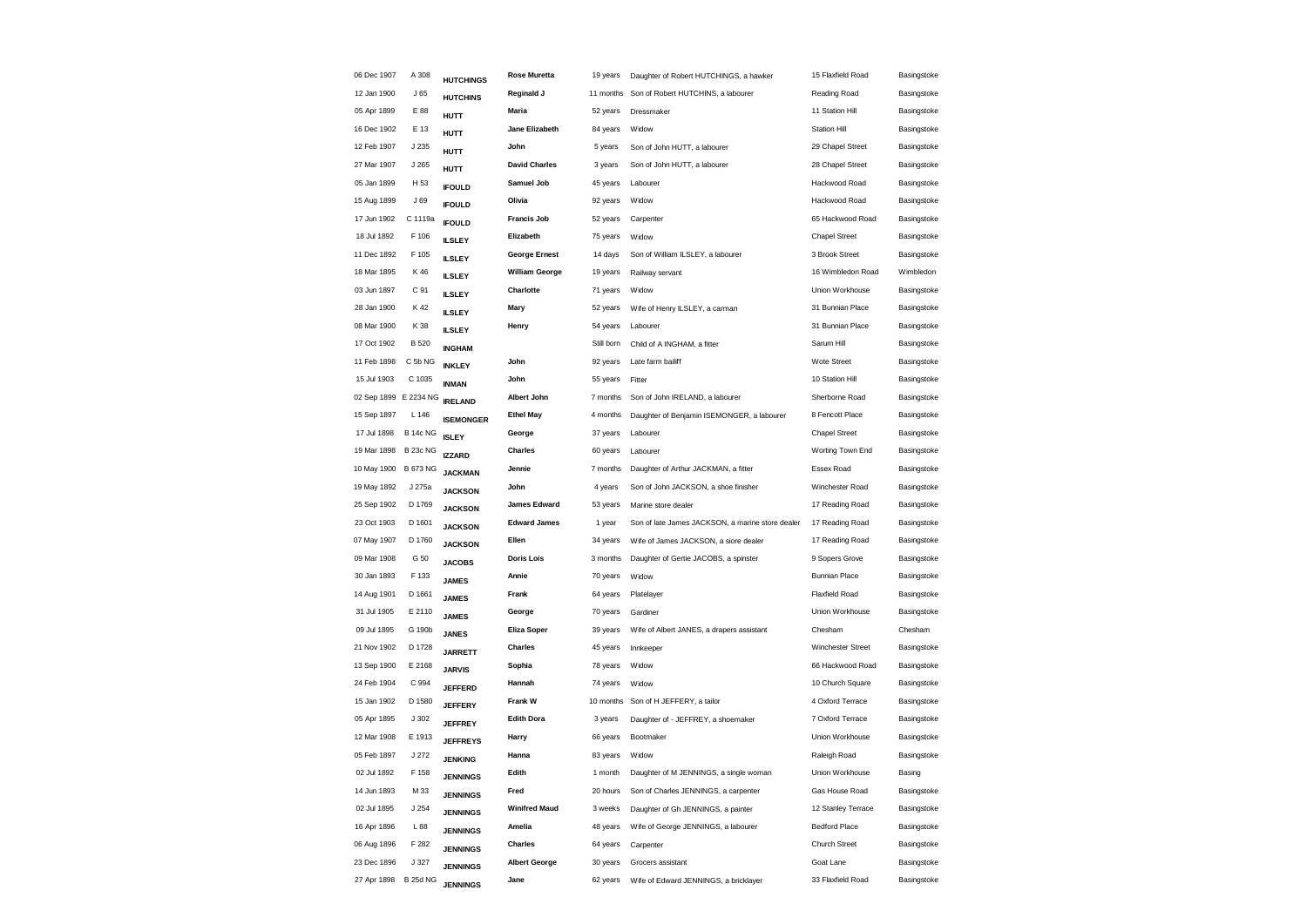| 04 Nov 1898 B 25d NG  |                          | <b>JENNINGS</b> | Edward                 | 62 years   | Bricklayer                                 | 33 Flaxfield Road     | Basingstoke |
|-----------------------|--------------------------|-----------------|------------------------|------------|--------------------------------------------|-----------------------|-------------|
| 02 Mar 1900 D 1721 NG |                          | <b>JENNINGS</b> | Charles                | 41 years   | Labourer                                   | Union Workhouse       | Basing      |
| 09 May 1901           | D 1709                   | <b>JENNINGS</b> | Louisa                 | 21 years   | Wife of George JENNINGS, a haytier         | 39 Church Lane        | Basingstoke |
| 21 Dec 1901           | D 1532                   | <b>JENNINGS</b> | <b>Charles</b>         | 41 years   | Carpenter                                  | 4 Gas House Road      | Basingstoke |
| 09 Dec 1904           | C 1165                   | <b>JENNINGS</b> | Annie                  | 28 years   | Wife of Albert JENNINGS, a hairdresser     | Church Street         | Basingstoke |
| 16 Sep 1905           | J314                     | <b>JENNINGS</b> | Harry                  | 46 years   | Carpenter                                  | Goat Lane             | Basingstoke |
| 08 Mar 1906           | A 167                    | <b>JENNINGS</b> | James                  | 77 years   | Labourer                                   | 45 Hackwood Road      | Basingstoke |
| 11 Nov 1902           | C 1183                   | <b>JEWELL</b>   | <b>Emily Jane</b>      | 37 years   | Wife of Albert JEWELL, a iailor            | 14 Essex Road         | Basingstoke |
| 07 Aug 1903           | ÷,                       | <b>JOHNS</b>    |                        | Still born | Female child of H JOHNS, a signalman       | 16 Sopers Grove       | Basingstoke |
| 26 Aug 1896           | E 57                     | <b>JOHNSON</b>  | <b>Charles</b>         | 60 years   | Labourer                                   | Hackwood Road         | Basingstoke |
| 21 Jul 1900           | C 1168 NG                | <b>JOHNSON</b>  | Olive                  | 38 years   | Wife of H Johnson, a painter               | <b>Bedford Place</b>  | Basingstoke |
| 03 Jul 1900           | B 822                    | <b>JONES</b>    | <b>Henry Edward</b>    | 25 years   | Fireman                                    | Lambeth Road          | Lambeth     |
| 04 Feb 1901           | D 1466                   | <b>JONES</b>    | <b>Riginald T</b>      | 6 weeks    | Son of George JONES, a cowman              | 12 Soper Grove        | Basingstoke |
| 03 Apr 1905           | D 1573                   | <b>JONES</b>    | George H               | 54 years   | Blacksmith                                 | 46 Alexandra Road     | Basingstoke |
| 31 Aug 1905           | A 318                    | <b>JONES</b>    | <b>William Keith</b>   |            | 11 months Son of William JONES, a turner   | Deep Lane             | Basingstoke |
| 19 May 1906           | D 1382                   | <b>JONES</b>    | Aimee                  | 1 day      | Daughter of - JONES, a porter              | 10 Cambridge Terrace  | Basingstoke |
| 25 Jan 1909           | D 1376                   | <b>JONES</b>    | Dora Kathleen          | 4 months   | Daughter of - JONES, a porter              | 148 May Street        | Basingstoke |
| 28 Feb 1903           | K 189                    | <b>JOYCE</b>    | Rebbeca                | 80 years   | Widow                                      | 47 Church Street      | Basingstoke |
| 06 Jun 1892           | D 322                    | JUDD            | <b>William Charles</b> | 3 months   | Son of John JUDD, a painter                | Southern Road         | Basingstoke |
| 08 Jan 1903           | D 322                    | JUDD            | Hilda                  | 1 month    | Daughter of John JUDD, a painter           | 34 Southern Road      | Basingstoke |
| 31 Oct 1903           | E 1974                   | JUDD            | Sarah Ann              | 69 years   | Widow                                      | <b>Basing Union</b>   | Basingstoke |
| 03 Dec 1907           | F 111                    | <b>JUKES</b>    | <b>Reginald George</b> | 1 year     | Son of John JUKES, a fourlist (jounalist?) | 5 Oliver Road         | Leyton      |
| 17 Apr 1900           | E 140                    | <b>JULAIN</b>   | <b>Henry Matthew</b>   | 64 years   | Ironmonger                                 | <b>Church Street</b>  | Basingstoke |
| 03 Nov 1908           | <b>B</b> 504             | <b>JUSTICE</b>  | Charles                | 57 years   | Engine driver                              | Kingsclere Road       | Basingstoke |
| 09 Jan 1898           | L 53                     | KEEL            | William                | 52 years   | Labourer                                   | <b>Chapel Street</b>  | Basingstoke |
| 21 Nov 1893           | D 477                    | <b>KEENAN</b>   | John                   | 3 days     | Son of Edmund KEENAN, a signal linesman    | 42 Bunnian Place      | Basingstoke |
| 23 Jan 1894           | D 477                    | <b>KEENAN</b>   | Edmund                 | 9 weeks    | Son of Edmund KEENAN, a signal linesman    | <b>Bunnian Place</b>  | Basingstoke |
| 13 Jun 1893           | E 230                    | <b>KELLY</b>    | Sarah                  | 47 years   | Widow                                      | Cottage Hospital      | Basingstoke |
| 18 Apr 1900           | K 303                    | <b>KELLY</b>    | <b>Walter Haines</b>   | 5 years    | Son of W C KELLY, a tailor                 | Basing Road           | Basingstoke |
| 07 Jul 1902           | M 35                     | <b>KELLY</b>    |                        | Still born | Male child of W KELLY, a tailor            | <b>Basing Road</b>    | Basingstoke |
| 29 Mar 1894           | L 164                    | <b>KEMP</b>     | <b>Thomas</b>          | 33 years   | Shepherd                                   | Town End              | Basingstoke |
| 05 Apr 1901           | D 1659                   | <b>KEMP</b>     | David                  | 79 years   | Labourer                                   | Town End              | Basingstoke |
| 11 May 1904           | D 1667                   | <b>KEMP</b>     | <b>William George</b>  | 17 days    | Son of Francis KEMP, a platelayer          | 11 Railway Cottages   | Basingstoke |
| 22 Oct 1904           | <b>B</b> 638             | <b>KENDALL</b>  | Victir William James   | 10 days    | Son of William Kendall, an insurance agent | Potters Lane          | Basingstoke |
| 31 May 1906           | D 1572                   | <b>KERCHER</b>  | Harriet                | 40 years   | Spinster                                   | 5 Goat Lane           | Basingstoke |
| 28 May 1908           | A 96                     | <b>KERRIDGE</b> | Harriet                | 61 years   | Wife of James KERRIDGE, a carman           | 114 Flaxfield Road    | Basingstoke |
| 20 Jul 1894           | J 436                    | <b>KERSLEY</b>  | Mary                   | 71 years   | Wife of Richard KERSLEY, a wheelwright     | <b>Hollands Grove</b> | Basingstoke |
| 07 Oct 1902           | J346                     | <b>KERSLEY</b>  | Richard                | 76 years   | Carpenter                                  | Union Workhouse       | Basingstoke |
| 15 Feb 1904           | C 1185                   | <b>KERSLEY</b>  | Emma                   | 78 years   | Widow                                      | 39 London Street      | Basingstoke |
| 27 Aug 1895           | F 221                    | KETTLE          | Annie Elizabeth        | 53 years   | Wife of William KETTLE, an engineer        | <b>Brook Street</b>   | Basingstoke |
| 07 Oct 1905           | B 484                    | KETTLE          | William                | 21 years   | Labourer                                   | 41 May Street         | Basingstoke |
| 10 Nov 1906           | B 615                    | KETTLE          | James                  | 57 years   | Railway porter                             | 41 May Street         | Basingstoke |
| 02 Oct 1899           | C 7e NG                  | <b>KEY</b>      | Sarah                  | 80 years   | Single women                               | Union                 | Basing      |
| 03 Sep 1896           | E 267                    | KICK            | Alice                  | 33 years   | Spinster                                   | Beaconsfield Road     | Basingstoke |
| 19 May 1908           | E 2245                   | <b>KIMBER</b>   | <b>Gertrude Mabel</b>  | 1 month    | Daughter of James KIMBER, a labourer       | 10 Victoria Street    | Basingstoke |
| 19 Dec 1904           | $\overline{\phantom{a}}$ | <b>KIMLUS</b>   |                        | Still born | Child of James KIMLUS, a blacksmith        | 1 Brook Terrace       | Basingstoke |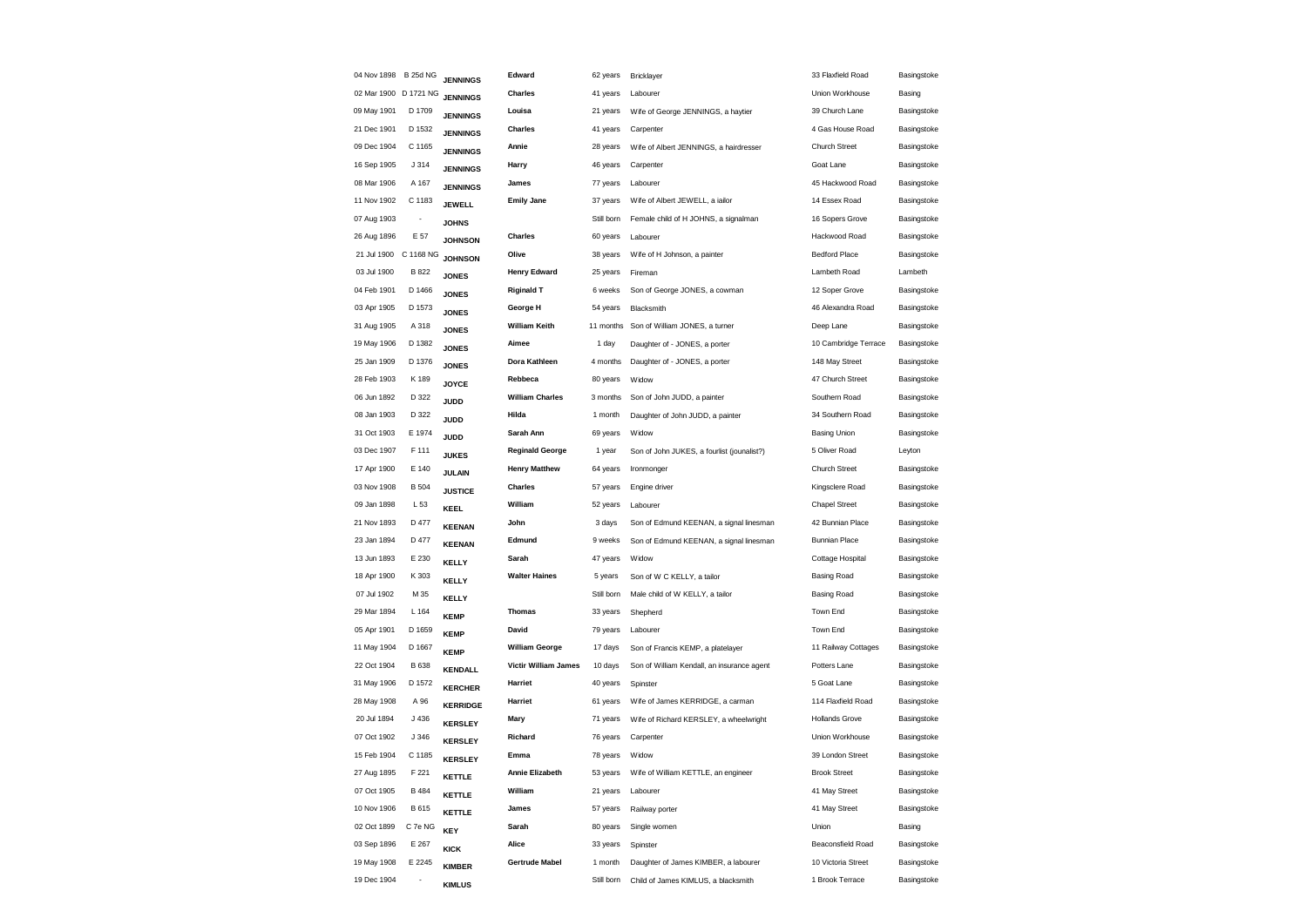| 19 Sep 1907           | C 999                    | <b>KINCHETT</b> | Aaron                    | 52 years   | Tailors presser                           | Knowle Asylum                        | Fareham          |
|-----------------------|--------------------------|-----------------|--------------------------|------------|-------------------------------------------|--------------------------------------|------------------|
| 22 Jan 1901           | D 1711                   | <b>KINCHIN</b>  | William                  | 87 years   | Labourer                                  | 10 Lower Brook Street                | Basingstoke      |
| 31 Jan 1903           | D 135                    | <b>KINCHIN</b>  | <b>Albert Edward</b>     | 15 months  | Son of William KINCHIN, a labourer        | 19 Lower Brook Street                | Basingstoke      |
| 23 Feb 1892           | J 408                    | <b>KING</b>     | William                  | 70 years   | Currier                                   | Church Lane                          | Basingstoke      |
| 16 Nov 1892           | J 4                      | <b>KING</b>     | Mary Ann                 | 68 years   | Widow                                     | 48 Queens Road                       | <b>Baiswater</b> |
| 27 Jun 1893           | J 386b                   | <b>KING</b>     | Ann                      | 50 years   | Wife of W J KING, a cabinet maker         | 11 Castons Road                      | Basingstoke      |
| 18 Aug 1894           | D 349                    | <b>KING</b>     | Amy Mary                 | 9 years    | Daughter of Hannah KING, a widow          | 6 Cambridge Terrace                  | Basingstoke      |
| 26 Jan 1898           | <b>B</b> 3a              | <b>KING</b>     | William                  | 33 years   | Labourer                                  | Union Workhouse                      | Basing           |
| 02 Sep 1902           | C 1247                   | <b>KING</b>     | Esther                   | 81 years   | Wife of Thomas KING, a labourer           | 40 Winchester Road                   | Basingstoke      |
| 24 Jun 1904           | <b>B815</b>              | <b>KING</b>     | <b>William James</b>     | 57 years   | Cabinet maker                             | Southend Road                        | Basingstoke      |
| 20 May 1905           | C 1247                   | <b>KING</b>     | <b>Thomas</b>            | 82 years   | Keeper                                    | Union Workhouse                      | Basingstoke      |
| 28 Mar 1909           | E 338 og                 | <b>KING</b>     | Emma                     | 87 years   | Widow                                     | <b>Farley House</b>                  | Surbiton         |
| 14 Aug 1908           | $\overline{\phantom{a}}$ | <b>KINGDOM</b>  |                          | Still born | Male child of H M KINGDOM, an ironmonger  | Clidesden Road                       | Basingstoke      |
| 28 Oct 1901           | J 396e                   | <b>KINGDON</b>  | <b>Thomas M</b>          | 67 years   | Gentleman                                 | Mapeldurwell                         | Basingstoke      |
| 03 Aug 1896           | D 417b                   | <b>KINGE</b>    | <b>William Victor</b>    | 17 months  | Son of George KINGE, a labourer           | 24 Brook Street                      | Basingstoke      |
| 16 Oct 1898           | D 402a                   | <b>KINGE</b>    | <b>Emily Elizabeth</b>   | 13 days    | Daughter of G KINGE, a labourer           | 24 Brook Street                      | Basingstoke      |
| 18 Nov 1900           | A 37                     | <b>KINGE</b>    | <b>Frank Robert</b>      | 9 months   | Son of G KINGE, a labourer                | 2 Lower Brook Street                 | Basingstoke      |
| 23 Feb 1892           | K 201                    | <b>KINGHAM</b>  | Josiah                   | 14 months  | Son of A KINGHAM, a carpenter             | Mortimer Lane                        | Basingstoke      |
| 23 Feb 1892           | K 201                    | <b>KINGHAM</b>  | Fred                     | 14 months  | Son of A KINGHAM, a carpenter             | Mortimer Lane                        | Basingstoke      |
| 03 Mar 1894           | F 318                    | <b>KINGHAM</b>  | <b>Arthur Charles</b>    | 1 year     | Son of George KINGHAM, a tailor           | 1 Jubilee Road                       | Basingstoke      |
| 12 Apr 1900           | J 318                    | <b>KINGHAM</b>  | Ida Nora                 | 2 years    | Daughter of G KINGHAM, a tailor           | Southern Road                        | Basingstoke      |
| 25 May 1892           | G 31                     | <b>KIRBY</b>    | Henry                    | 2 days     | Son of William KIRBY, an examiner         | 14 May Street                        | Basingstoke      |
| 08 Dec 1897           | f 68                     | <b>KIRBY</b>    | <b>Thomas</b>            | 79 years   | Warehouseman                              | Winchester Road                      | Basingstoke      |
| 29 Dec 1894           | M 35                     | KITE            | Joseph                   | 42 years   | Painter                                   | May Street                           | Basingstoke      |
| 18 Mar 1894           | J34                      | <b>KNELLER</b>  | <b>Thomas Henry</b>      | 57 years   | Labourer                                  | Winchester Road                      | Basingstoke      |
| 01 Mar 1892           | F 364                    | <b>KNIGHT</b>   |                          | Still born | Child of Thomas KNIGHT, a carter          | North Ham                            | Basingstoke      |
| 14 Aug 1893           | K 322                    | <b>KNIGHT</b>   | Henry                    | 72 years   | Coachman                                  | Cliddesden Road                      | Basingstoke      |
| 22 Jun 1895           | L a3                     | <b>KNIGHT</b>   | William                  | 72 years   | Turner                                    | Flaxfield Road                       | Basingstoke      |
| 06 May 1896           | F 371                    | <b>KNIGHT</b>   | Eliza                    | 53 years   | Widow                                     | <b>Tottenham Court Road</b>          | St Pancras       |
| 13 Feb 1897 B 207b NG |                          | <b>KNIGHT</b>   | <b>Richard James</b>     | 62 years   | Gentleman                                 | 59 Pier Esplanade                    | Deal             |
| 04 Jun 1901           | E 2162                   | <b>KNIGHT</b>   |                          | Still born | Child of W KNIGHT, a bricklayer           | 170 May Street                       | Basingstoke      |
| 23 Jul 1901           | A 108                    | <b>KNIGHT</b>   | Jane                     | 81 years   | Widow                                     | Alms Houses, Hackwood I Basingstoke  |                  |
| 05 Sep 1902           | E 2106                   | <b>KNIGHT</b>   | Henry                    | 52 years   | Labourer                                  | Union Workhouse                      | Basingstoke      |
| 29 Nov 1904           | C 1186                   | <b>KNIGHT</b>   | Edward                   | 60 years   | Plumber                                   | 40 Hackwood Road                     | Basingstoke      |
| 18 May 1905           | C 1187                   | <b>KNIGHT</b>   | John Godfrey             | 15 months  | Son of Frederick KNIGHT, a railway porter | Winchester Road                      | Basingstoke      |
| 22 Dec 1903           | C 1034                   | <b>KNOWLES</b>  | <b>Martha</b>            |            | Wife of James KNOWLES, a bricklayer       | Sherborne Road                       | Basingstoke      |
| 07 Nov 1908           | C 1026                   | <b>KNOWLES</b>  | Emma                     | 60 years   | Wife of James KNOWLES, a bricklayer       | Sherborne Road                       | Basingstoke      |
| 27 Jul 1896           | E 376b                   | LACEY           | <b>Walter Frederick</b>  | 18 months  | Son of Henry LACEY, a carman              | <b>Flaxfield Road</b>                | Basingstoke      |
| 30 Dec 1908           | B 610                    | LACY            | <b>Thomas Mastyn</b>     | 89 years   | Laborer (Labourer)                        | Castons Road                         | Basingstoke      |
| 19 Jul 1906           | E 300                    | <b>LAMB</b>     | Sophia                   | 74 years   | Widow                                     | 12 New Street                        | Basingstoke      |
| 20 Oct 1892           | J277                     | <b>LAMBDEN</b>  | <b>Thomas</b>            | 66 years   | Late currier                              | <b>Chapel Street</b>                 | Basingstoke      |
| 20 Jul 1901           | J 248                    | <b>LAMBDEN</b>  | Sarah                    | 76 years   | Widow                                     | Alms Houses, Chaple Stre Basingstoke |                  |
| 23 Oct 1907           | F 249                    | <b>LAMBDEN</b>  | Hannah                   | 85 years   | Widow                                     | 72 Church Street                     | Basingstoke      |
| 09 Feb 1897           | F 125                    | <b>LAMBERT</b>  | Harriett                 | 49 years   | Wife of Frederick LAMBERT, an innkeeper   | Pear Tree Inn                        | Basingstoke      |
| 30 Jun 1897           | F 125                    | <b>LAMBERT</b>  | <b>Frederick William</b> | 54 years   | Innkeeper                                 | Pear Tree Inn                        | Basingstoke      |
| 10 Nov 1908           | C 1218                   | <b>LAMBERT</b>  | <b>Thomas William</b>    | 30 years   | Porter                                    | Union Workhouse                      | Basingstoke      |
|                       |                          |                 |                          |            |                                           |                                      |                  |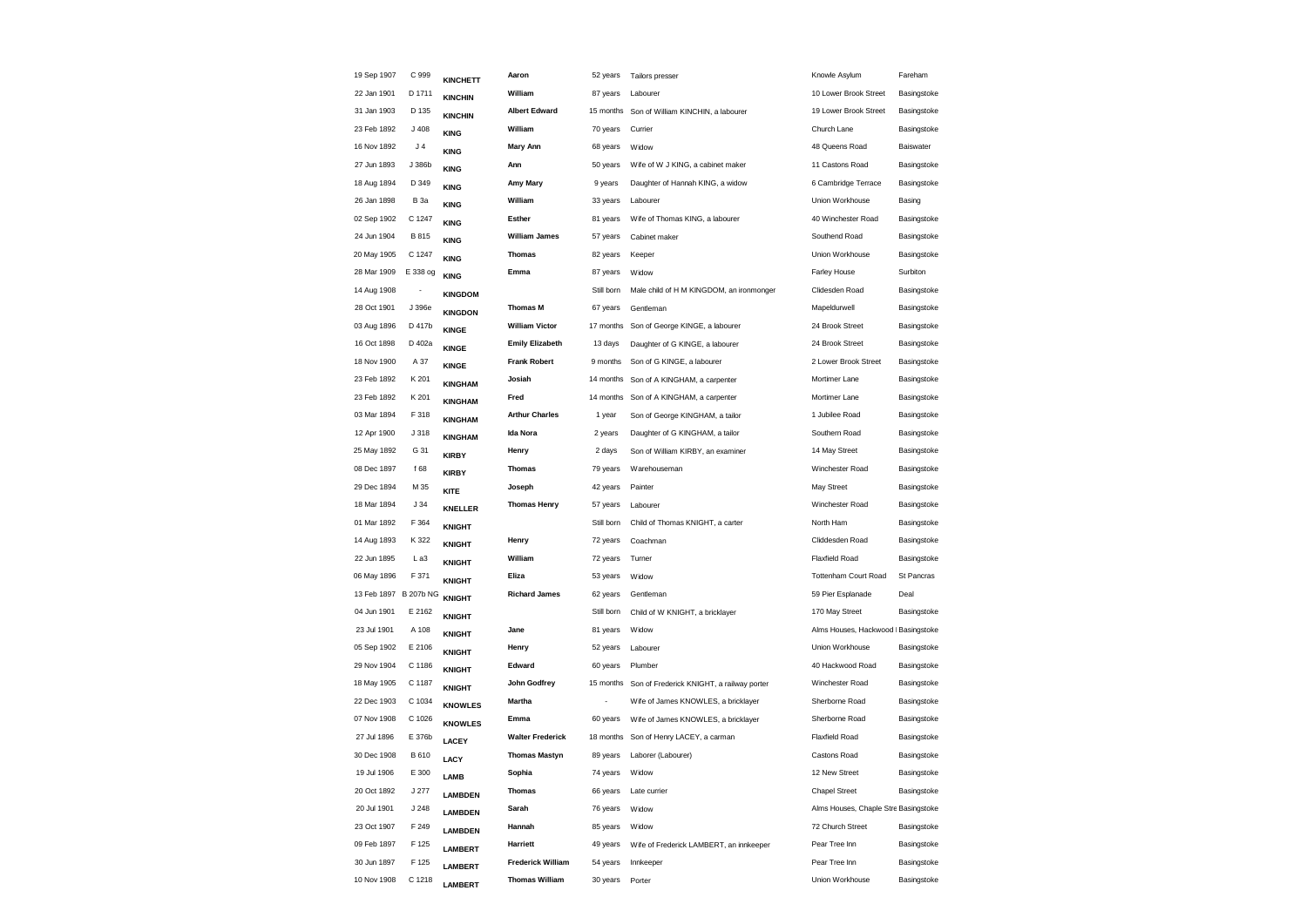| 25 Jul 1897           | <b>B 25c NG</b>          | LANE               | James                  | 7 years    | Son of - LANE, a widow                     | <b>Infectious Hospital</b> | Basingstoke |
|-----------------------|--------------------------|--------------------|------------------------|------------|--------------------------------------------|----------------------------|-------------|
| 14 Jan 1904           | A 100                    | <b>LANGHAM</b>     | Nellie L E             | 9 months   | Daughter of - LANGHAM                      | 11 Queens Road             | Basingstoke |
| 17 Jan 1903           | B 619                    | <b>LANSDOWN</b>    | Edith                  | 5 months   | Daughter of Kate LANSDOWN, single          | 50 May Street              | Basingstoke |
| 04 Nov 1905           | A 310                    | <b>LANSDOWN</b>    | Dorah                  | 9 weeks    | Daughter of - LANSDOWN, a baker            | 2 Western Terrace          | Basingstoke |
| 16 May 1893           | F 296a                   | LANSLEY            | Harry                  | 31 years   | Railway clerk                              | <b>Burgess Road</b>        | Basingstoke |
| 20 Feb 1902           | B 882                    | LANSLEY            | William G E            | 9 months   | Son of George LANSLEY, a butcher           | 25 Winchester Street       | Basingstoke |
| 16 Jan 1903           | E 2173                   | LANSLEY            | Herbert                | 30 years   | Labourer                                   | Union Workhouse            | Basingstoke |
| 06 Aug 1907           | B 613                    | <b>LAPPER</b>      | <b>Agnes Mary</b>      | 29 years   | Wife of - LAPPER, a fitter                 | Ludlow Road                | Basingstoke |
| 24 Dec 1893           | E 295                    | <b>LAWES</b>       | <b>Hephzibah Fe</b>    | 19 years   | Domestic servant                           | 18 Hackwood Road           | Basingstoke |
| 16 Oct 1897           | E 179                    | <b>LAWES</b>       | Charlotte              | 49 years   | Wife of Edward LAWES, an innkeeper         | Hare and Hounds            | Basingstoke |
| 18 Nov 1897           | E 371                    | <b>LAWES</b>       | Noah                   | 2 years    | Son of Gilbert LAWES, a coal merchant      | 1 Cliddesden Road          | Basingstoke |
| 21 Apr 1900 C 1114 NG |                          | <b>LAWES</b>       | <b>Mary Ann</b>        | 4 months   | Daughter of Gilbert LAWES, a coal merchant | 1 Cliddesden Road          | Basingstoke |
| 01 Sep 1908           | C 1025                   | <b>LAWES</b>       | Elizabeth              | 41 years   | Wife of Gilbert LAWES, a wood dealer       | 1 Clidesden Road           | Basingstoke |
| 20 Jan 1902           | $\overline{\phantom{a}}$ | LAWKIN             |                        | Still born | Child of W LAWKIN, a boot finisher         | 4 New Road                 | Basingstoke |
| 12 Mar 1895           | F 64                     | <b>LAWRENCE</b>    | Frederick A W          | 5 days     | Son of Alfred LAWRENCE, an innkeeper       | London Street              | Basingstoke |
| 16 Nov 1896           | F 76                     | <b>LAWRENCE</b>    | William                | 79 years   | Late Inland Revenue officer                | 8 Essex Road               | Basingstoke |
| 02 Dec 1904           | C 1058                   | <b>LAWRENCE</b>    | Sarah                  | 74 years   | Wife of James LAWRENCE, a sawyer           | 30 Chapel Street           | Basingstoke |
| 16 Feb 1905           | C 1058                   | <b>LAWRENCE</b>    | James                  | 70 years   | Sawyer                                     | 30 Chapel Street           | Basingstoke |
| 08 Jun 1903           |                          | <b>LAWSON</b>      |                        | Still born | Femaile child of Mrs H LAWSON, a clerk     | 36 Victoria Street         | Basingstoke |
| 21 Dec 1907           | C 1165                   | LAZENBY            | <b>Francis</b>         | 65 years   | Late bank manager                          | Clidesden Road             | Basingstoke |
| 15 Feb 1898           | J a318                   | LEACH              | Charlotte              | 66 years   | Widow                                      | Chequers Road              | Eastrop     |
| 02 Jan 1909           | D 1694                   | <b>LEADBETTER</b>  | <b>Albert W</b>        | 5 years    | Son of A LEADBETTER, a fettler             | 3 Sopers Grove             | Basingstoke |
| 08 Oct 1894           | E 315                    | LEAR               | George                 | 46 years   | Solicitor                                  | <b>Cross Street</b>        | Basingstoke |
| 11 Jan 1908           | $\overline{\phantom{a}}$ | LEAR               |                        | Still born | Child of Bertrum C LEAR, a clerk           | Clidesden Road             | Basingstoke |
| 13 Mar 1898           | E 378a                   | <b>LEAVER</b>      | Edwin                  | 57 years   | Ticket collector                           | <b>Church Street</b>       | Basingstoke |
| 29 Apr 1900           | J 139                    | <b>LEAVER</b>      | <b>Thomas Henry</b>    | 53 years   | Head shunter                               | 44 Bunnian Place           | Basingstoke |
| 27 Oct 1892           | E 37                     | LEAVEY             | <b>Henry Heath</b>     | 57 years   | Timber loader                              | Flaxfield Road             | Basingstoke |
| 18 Jul 1902           | D 1451                   | LEAVEY             | <b>Rupert Josie</b>    | 29 years   | Carpenter                                  | 3 Southern Road            | Basingstoke |
| 26 Apr 1904           | D 1575                   | LEAVEY             | <b>Lily Madeline</b>   | 7 months   | Daughter of - LEAVEY, a baker              | Queens Road                | Basingstoke |
| 04 May 1907           | <b>B</b> 444 og          | LEAVEY             | William                | 77 years   | Carpenter                                  | 7 Southend Road            | Basingstoke |
| 08 Nov 1905           | D 1446                   | LEAVY              | Albert                 | 36 years   | Railway clerk                              | 65 Coronation Road         | Basingstoke |
| 06 Sep 1894           | D 277                    | LEE                | <b>Thomas</b>          | 73 years   | Pensioner                                  | May Street                 | Basingstoke |
| 05 Nov 1896           | D 425                    | LEE                | Elizabeth              | 60 years   | Wife of Thomas LEE, a bricklayer           | <b>Bath Terrace</b>        | Basingstoke |
| 04 Mar 1898           | D 277                    | LEE                | Elizabeth              | 68 years   | Widow                                      | Knowle Asylum              | Fareham     |
| 12 Mar 1900 D 1400 NG |                          | LEE                | <b>Thomas</b>          | 64 years   | Bricklayer                                 | Union Workhouse            | Basing      |
| 04 Apr 1905           | C 1251                   | LEE                | Joseph William         | 58 years   | Tabacconist                                | <b>London Street</b>       | Basingstoke |
| 23 Oct 1906           | D 1380                   | LEE                | <b>William Maurice</b> | 1 month    | Son of William Edward LEE, a clerk         | Winchester Street          | Basingstoke |
| 09 Oct 1902           | D 1768                   | LEEKE              | <b>Maria Caroline</b>  | 76 years   | Widow                                      | 8 Cromwell Road            | Basingstoke |
| 11 Jan 1908           | D 1378                   | LEETE              | <b>Winifred Rose</b>   | 6 months   | Daughter of Simeon Paul LEETE, a grocer    | May Street                 | Basingstoke |
| 19 Apr 1909           | D 1398                   | LEETE              | Edith                  | 9 days     | Daughter of Simeon Paul LEETE, a grocer    | May Street                 | Basingstoke |
| 02 Sep 1899           |                          | <b>LENENBERGER</b> |                        | Still born | Child of A LENENBERGER, a waiter           | 6 Chapel Street            | Basingstoke |
| 03 Aug 1904           | E 310                    | <b>LEWES</b>       | Seth                   | 67 years   | Painter                                    | 5 Bedford Place            | Basingstoke |
| 07 Jan 1899           | E 61                     | <b>LEWIS</b>       | <b>Reginald George</b> | 28 days    | Son of Harry Walter LEWIS, a plumber       | 8 Phoenix Park Terrace     | Basingstoke |
| 03 Jun 1907           | D 1671                   | LEWIS              | Edward                 | 24 years   | Carman                                     | 6 New Road                 | Basingstoke |
| 12 Jul 1907           | M 37                     | <b>LEWIS</b>       | John                   | 3 days     | Insurance Agent                            | 49 Mortimer Lane           | Basingstoke |
| 21 Jul 1894           | F 216b                   | LILLEY             | Samuel                 | 8 months   | Son of Thomas LILLEY, a turner             | Fencott Place              | Basingstoke |
|                       |                          |                    |                        |            |                                            |                            |             |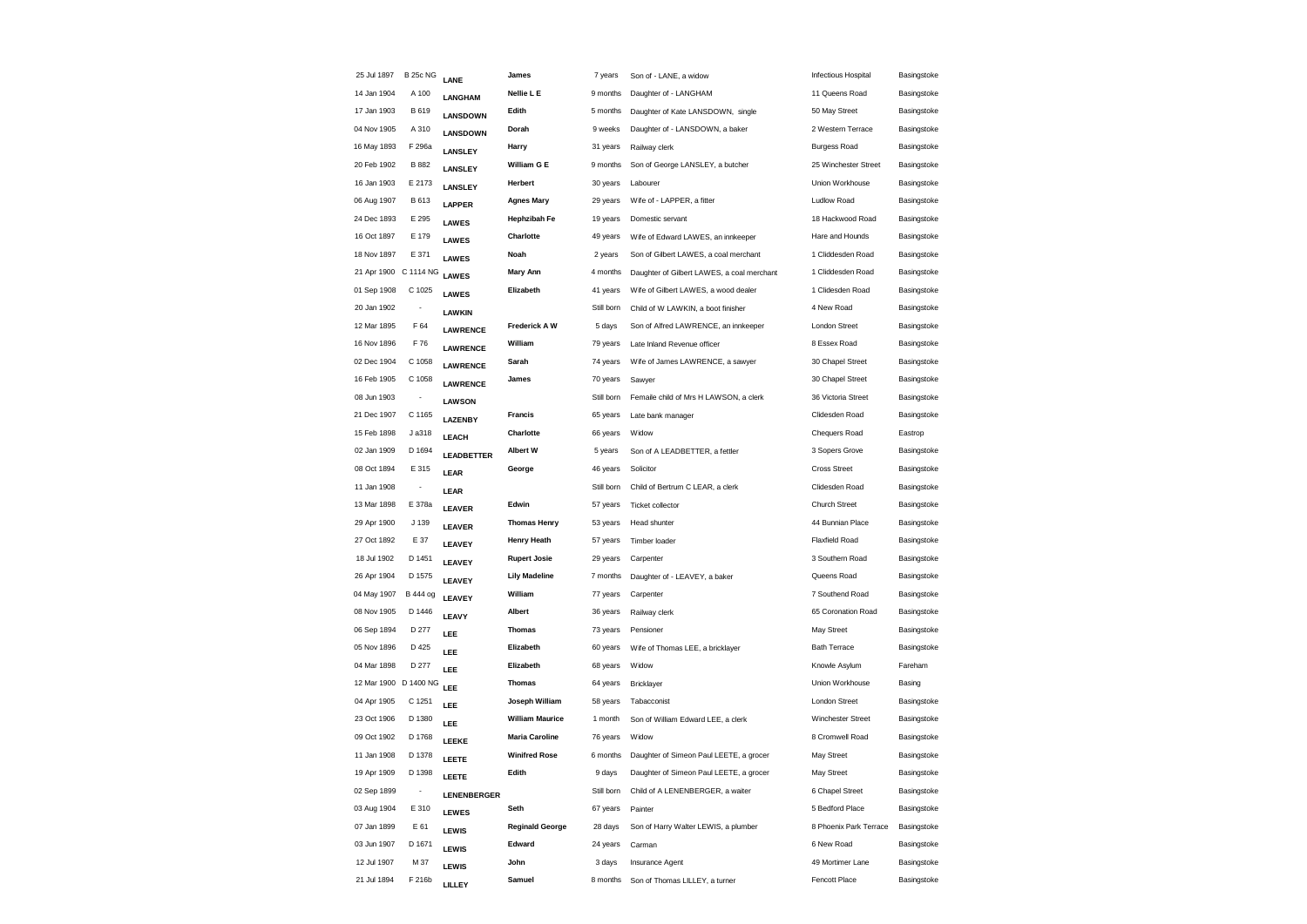| 10 Oct 1903           | <b>B825</b>              | LILYWHITE       | Elizabeth L R            | 9 months   | Daughter of Elija LILYWHITE, a sawyer         | 5 Gas House Road         | Basingstoke |
|-----------------------|--------------------------|-----------------|--------------------------|------------|-----------------------------------------------|--------------------------|-------------|
| 13 Nov 1902           | S 2239                   | <b>LIPSCOMB</b> | William John             | 23 years   | Labourer                                      | 32 Gas House Road        | Basingstoke |
| 17 Mar 1892           | F 436b                   | LITCHFIELD      | William                  | 61 years   | Carpenter                                     | Union Workhouse          | Basing      |
| 10 Dec 1900           | C 1127                   | LITCHFIELD      | <b>Thomas</b>            | 12 years   | Butcher                                       | 3 Beaconsfield Road      | Basingstoke |
| 15 Apr 1898           | F 192                    | LITTLE          | <b>Edward Bayliffe</b>   | 57 years   | Retired farmer                                | <b>Station Hill</b>      | Basingstoke |
| 10 Mar 1909           | $\overline{\phantom{a}}$ | LITTLE          |                          | Still born | Child of - LITTLE, in theatricial (an actor?) | 46 Alexandra Road        | Basingstoke |
| 17 Oct 1894           | C 4a                     | LLOYD           | Samuel                   | 55 years   | Labourer                                      | <b>Bunnian Place</b>     | Basingstoke |
| 29 Sep 1898           | C 64 NG                  | LLOYD           | Elizabeth                | 57 years   | Widow                                         | <b>Bunnian Place</b>     | Basingstoke |
| 22 Jul 1908           | C 1156                   | LLOYD           | William Edwin Georg      | 3 years    | Son of Anthoney LLOYD, a labourer             | <b>Flaxfield Road</b>    | Basingstoke |
| 10 Nov 1906           | FV OL                    | LOADER          | Emma Louisa              | 68 years   | Spinster                                      | Archers Road             | Southampton |
| 21 Jan 1909           | D 1553                   | LOBB            | Eliza                    | 62 years   | Widow                                         | Bedford Place            | Basingstoke |
| 02 Aug 1892           | D 333                    | <b>LOCK</b>     | Dora                     | 5 months   | Daughter of George LOCK, a labourer           | Worting Town End         | Basingstoke |
| 17 Mar 1902           | E 2237                   | <b>LOCK</b>     | Percy                    | 1 day      | Son of Elizabeth LOCK, a single woman         | Union Workhouse          | Basingstoke |
| 27 Jun 1904           | D 1476                   | <b>LOCK</b>     | <b>Alfred Ernest</b>     | 1y 10m     | Son of John LOCK, a labourer                  | 67 Flaxfield Road        | Basingstoke |
| 30 Mar 1903           | D 1534                   | LOCKE           | David William Henry      | 9 years    | Son of John LOCKE, a labourer                 | 67 Flaxfield Road        | Basingstoke |
| 01 Feb 1907           | D 1474                   | LOCKE           | <b>Evylyn Grace</b>      | 2 years    | Daughter of John LOCKE, a labourer            | <b>Flaxfield Road</b>    | Basingstoke |
| 10 Jan 1902           | F 384a                   | <b>LODWIDGE</b> | <b>Mary Ann</b>          | 82 years   | Widow of late John W LODWIDGE                 | Winchester Road          | Basingstoke |
| 14 Feb 1892           | K 356                    | <b>LONG</b>     | <b>Maude Charlotte</b>   | 3 years    | Daughter of Frederick LONG                    | Solby's Road             | Basingstoke |
| 07 Mar 1899 E 1966 NG |                          | LONG            | John                     | 4 hrs      | Son of John LONG, a fettler                   | 17 Chapel Street         | Basingstoke |
| 07 Mar 1899 E 1966 NG |                          | LONG            | James                    | 12 hrs     | Son of John LONG, a fettler                   | 17 Chapel Street         | Basingstoke |
| 05 Jun 1897           | J 153                    | <b>LONGMAN</b>  | Ernest                   | 13 months  | Son of Stephen LONGMAN, a driller             | 85 May Street            | Basingstoke |
| 29 Mar 1902           | <b>B756</b>              | <b>LONGMAN</b>  | <b>Hilda May</b>         | 3 years    | Daughter of Stephen LONGMAN, a turner         | 95 May Street            | Basingstoke |
| 27 Mar 1907           | E 1892                   | LOVE            | David                    | 74 years   | Gardiner                                      | Union Workhouse          | Basingstoke |
| 29 Sep 1895           | F 148                    | LOVEGROVE       | Adam                     | 37 years   | Labourer                                      | 9 Lower Brook Street     | Basingstoke |
| 06 Jan 1897           | F 148                    | LOVEGROVE       | <b>Nelly</b>             | 5 years    | Daughter of M LOVEGROVE, a widow              | 9 Lower Brook Street     | Basingstoke |
| 14 Apr 1897           | C 32b NG                 | LOVEGROVE       | <b>Mary Ann</b>          | 37 years   | Widow                                         | <b>Brook Street</b>      | Basingstoke |
| 27 Dec 1901           | E 2171                   | LOVEGROVE       | Rebecca                  | 82 years   | Widow                                         | <b>Basing Union</b>      | Basingstoke |
| 02 Jan 1909           | E 2086                   | LOVEGROVE       | Arthur                   | 9 weeks    |                                               | Union Workhouse          | Basingstoke |
| 27 Mar 1903           | D 1323                   | LOVELL          | <b>Albert Edward</b>     | 4 months   | Son of Willam LOVELL, a labourer              | 15 Lower Brook Street    | Basingstoke |
| 03 Apr 1903           | D 1323                   | LOVELL          | <b>Ellen Louise</b>      | 2 years    | Daughter of William LOVELL, a labourer        | 15 Lower Brook Street    | Basingstoke |
| 31 Mar 1904           | D 1345                   | <b>LOVELL</b>   | Fanny                    | 30 years   | Wife of William LOVELL, a labourer            | Newnham                  | Basingstoke |
| 28 Jun 1902           | C 1120a                  | LOVELOCK        | <b>Maria</b>             | 66 years   | Widow                                         | Union Workhouse          | Basingstoke |
| 12 Mar 1897           | J 152                    | LOVERIDGE       | Ida Evelyn               | 14 months  | Daughter of J LOVERIDGE, an umbrella maker    | Wote Street              | Basingstoke |
| 21 Apr 1900 E 2228 NG |                          | LOWE            | Henry                    | 80 years   | Retired coach builder                         | 3 Reading Road           | Basingstoke |
| 18 May 1901           | E 2228                   | LOWE            | Jane                     | 82 years   | Widow                                         | <b>Belmont Park Road</b> |             |
| 26 Oct 1908           | A 165                    | LOWE            | Percy                    | 10 months  | Son of James LOWE, a painter                  | Wallis Road              | Basingstoke |
| 21 Oct 1899 C 1242 NG |                          | <b>LUCAS</b>    | Eliza                    | 75 years   | Widow                                         | Cromwell Road            | Basingstoke |
| 12 May 1900 D 1399 NG |                          | <b>LUCAS</b>    | <b>Percy Frank</b>       | 2 years    | Son of William Lucas, a labourer              | Southern Road            | Basingstoke |
| 14 Mar 1908           | D 1442                   | <b>LUCAS</b>    | <b>Fredrick</b>          | 18 years   | Labourer                                      | 33 Southern Road         | Basingstoke |
| 06 Dec 1906           | J <sub>45</sub>          | LUNDBURY (?)    | Emma                     | 71 years   | Widow                                         | 14 Castons Road          | Basingstoke |
| 19 Jan 1893           | F <sub>5</sub>           | <b>LUNN</b>     | <b>Grace Fe Emmeline</b> | 6 years    | Daughter of James LUNN, a painter             | Church Path              | Basingstoke |
| 15 Jun 1893           | J 392                    | LUNN            | Susannah                 | 77 years   | Spinster                                      | Worting Road             | Basingstoke |
| 02 Jul 1903           | C 46                     | <b>LUNN</b>     | <b>Frederick Charles</b> | 2 years    | Son of Albert LUNN, a labourer                | 2 Bunian Place           | Basingstoke |
| 30 Jan 1906           | C 46                     | <b>LUNN</b>     | <b>Reginald Frank</b>    | 5 years    | Son of Albert LUNN, a labourer                | 2 Bunian Place           | Basingstoke |
| 23 Jan 1903           | G 99                     | LUXFORD         | John Mervyn              | 85 years   | Late Town Crier                               | Union Workhouse          | Basingstoke |
| 23 Jun 1903           | E 2041                   | LYDFORD         | Richard                  | 87 years   | Labourer                                      | Union Workhouse          | Basingstoke |
|                       |                          |                 |                          |            |                                               |                          |             |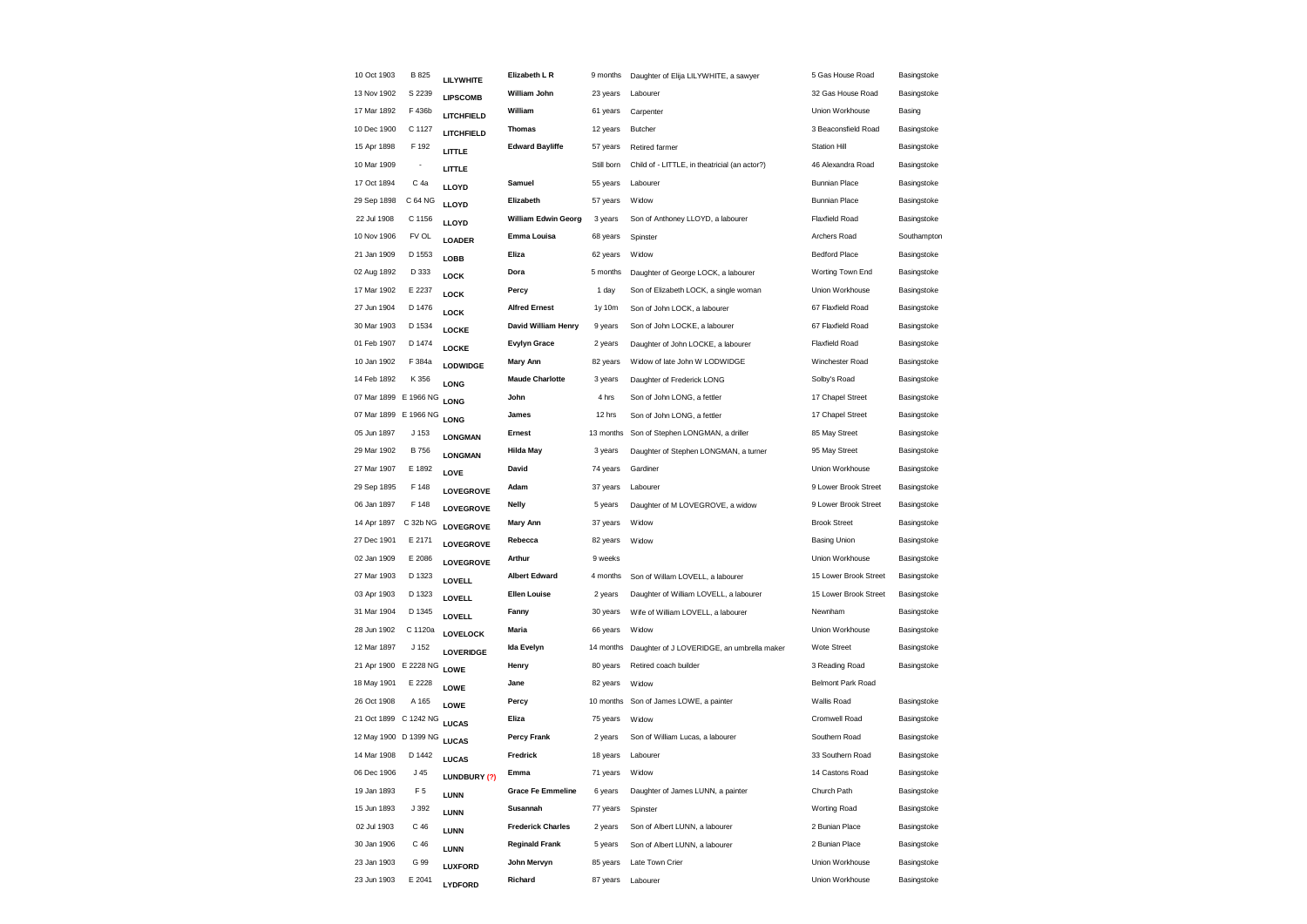| 01 Feb 1892           | L 109                    | <b>MACCABEE</b>      | William                   | 56 years   | Landlord                                           | Half Moon Inn        | Basingstoke   |
|-----------------------|--------------------------|----------------------|---------------------------|------------|----------------------------------------------------|----------------------|---------------|
| 17 Feb 1906           | A 168                    | <b>MACCABEE</b>      | <b>Mary Ellen</b>         | 73 years   | Wife of Thomas MACCABEE, a cooper                  | 39 New Road          | Basingstoke   |
| 16 Jan 1909           | A 164                    | <b>MACCABEE</b>      | <b>Thomas</b>             | 80 years   | Cooper                                             | Union Workhouse      | Basingstoke   |
| 27 Apr 1892           | E 114                    | <b>MACKELROY</b>     | Mary                      | 70 years   | Spinster                                           | Solby's Road         | Basingstoke   |
| 04 Feb 1905           | C 903                    | <b>MACKLY</b>        | William J                 | 58 years   | Caretaker                                          | 18 New Street        | Basingstoke   |
| 19 Jan 1900           | L 120                    | <b>MAJOR</b>         | <b>Lucy Mary</b>          | 80 years   | Wife of George MAJOR, a tailor                     | Jubilee Road         | Basingstoke   |
| 27 Oct 1900           | L 92                     | <b>MAJOR</b>         | George                    | 81 years   | Tailor                                             | 2 Jublee Road        | Basingstoke   |
| 14 Jan 1904           | J 308                    | <b>MANN</b>          | Samuel                    | 66 years   | Porter                                             | 27 Bunian Place      | Basingstoke   |
| 14 May 1906           | E 1874                   | <b>MANN</b>          | George                    | 70 years   | Labourer                                           | 21 Flaxfield Road    | Basingstoke   |
| 09 Feb 1895           | D 496                    | <b>MANSBRIDGE</b>    | <b>Charles</b>            | 72 years   | Pensioner                                          | <b>Chapel Street</b> | Basingstoke   |
| 15 Mar 1895           | L 121                    | <b>MANSBRIDGE</b>    | <b>Florence E M</b>       | 1 year     | Daughter of H A MANSBRIDGE, a single woman         | 3 Fencott Place      | Basingstoke   |
| 11 Mar 1896           | F 195                    | <b>MANSBRIDGE</b>    | William                   | 74 years   | Labourer                                           | Union Workhouse      | Basing        |
| 11 Mar 1897           | L 121                    | <b>MANSBRIDGE</b>    | Edith                     | 1 day      | Daughter of H A MANSBRIDGE, a single woman         | Union Workhouse      | Basing        |
| 21 Mar 1904           | D 1703                   | <b>MANSBRIDGE</b>    | <b>Ernest George</b>      | 10 weeks   | Son of Thomas MANSBRIDGE, a labourer               | 4 Clidesden Road     | Basingstoke   |
| 12 Nov 1906           | D 1635                   | <b>MANSBRIDGE</b>    | Jane                      | 62 years   | Wife of Henry MANSBRIDGE, a labourer               | 3 Fencott Place      | Basingstoke   |
| 30 May 1907           | $\overline{\phantom{a}}$ | <b>MANSBRIDGE</b>    |                           | Still born | Child of Ellen MANSBRIDGE, a spinster              | Union Workhouse      | Basingstoke   |
| 09 Jul 1908           | <b>B700</b>              | <b>MARCHINGTON</b>   | ΑR                        |            | Abt 65 years Board foreman                         | 70 Church Street     | Basingstoke   |
| 20 Sep 1905 B 856x857 |                          | <b>MARES</b>         | <b>Francis John Evans</b> | 26 years   | Clothier                                           | Manor House          | Basingstoke   |
| 20 Jul 1900           |                          | <b>MARKS</b>         |                           | Still born | Child of George MARKS, a railway clerk             | 14 Burgess Road      | Basingstoke   |
| 14 Dec 1893           | E 91                     | <b>MARLOW</b>        | Charlotte                 | 52 years   | Charwoman                                          | 14 Victoria Street   | Basingstoke   |
| 24 Dec 1897           | D 402b                   | <b>MARLOW</b>        | John                      | 60 years   | Gardener                                           | Flaxfield Road       | Basingstoke   |
| 19 Jan 1903           | A 30                     | <b>MARLOW</b>        | Ann                       | 87 years   | Widow                                              | 48 Flaxfield Road    | Basingstoke   |
| 29 Jun 1907           | A 448                    | <b>MARSHAL</b>       | Albert                    | 20 years   | Fitter                                             | 2 Alexandra Road     | Basingstoke   |
| 03 Mar 1892           | K 225                    | <b>MARSHALL</b>      | <b>Frederick William</b>  | 8 months   | Son of Henry Frederick MARSHALL, a<br>warehouseman | <b>Bedford Place</b> | Basingstoke   |
| 08 Jan 1907           | E 2045                   | <b>MARSHALL</b>      | <b>Kate Mary</b>          | 36 years   | Wife of - MARSHALL, a clothiers assistant          | 1 Sydnom Place       | Basingstoke   |
| 08 May 1907           | C 935                    | <b>MARSKOLSAY</b>    | <b>Elizabeth Dugdale</b>  | 94 years   | Widow                                              | Caversham            | Oxford        |
| 05 Aug 1892           | G 17a                    | (?)<br><b>MARTIN</b> | Elizabeth                 | 14 months  | Daughter of E MARTIN. A cook                       | <b>Brook Street</b>  | Basingstoke   |
| 25 Sep 1892           | M 42                     | <b>MARTIN</b>        | Mary                      | 83 years   | Widow                                              | <b>Brook Street</b>  | Basingstoke   |
| 31 Mar 1898           | J 94                     | <b>MARTIN</b>        | <b>Henry Winter</b>       | 17 months  | Son of Caroline MARTIN, a widow                    | Flaxfield Road       | Basingstoke   |
| 11 Jan 1899           | <b>B3</b>                | <b>MARTIN</b>        |                           | Still born | Child of Henry M MARTIN, a fitter                  | 137 May Street       | Basingstoke   |
| 03 Apr 1899 C 1241 NG |                          | <b>MARTIN</b>        | Harriett                  | 63 years   | Wife of John MARTIN, a labourer                    | Elbow Corner         | Basingstoke   |
| 11 Dec 1899 C 1243 NG |                          | <b>MARTIN</b>        | John                      | 69 years   | Labourer                                           | 17 Elbow Corner      | Basingstoke   |
| 22 Jun 1901           | E 2038                   | <b>MARTIN</b>        | <b>Amelia Mable</b>       | 6 months   | Daughter of Bertha MARTIN, a single woman          | 18 Railway Cottages  | Basingstoke   |
| 10 Nov 1904           | D 1702                   | <b>MARTIN</b>        | Mary                      | 43 years   | Wife of William MARTIN, a labourer                 | 19 Deep Lane         | Basingstoke   |
| 21 Nov 1906           | D 1412                   | <b>MASLIN</b>        | Rose                      | 9 days     | Daughter of - MASLIN, a fitter                     | Queens Road          | Basingstoke   |
| 26 Jun 1908           | D 1480                   | <b>MASLIN</b>        |                           | 1 day      | Female child of H MASLIN, a clerk                  | <b>Essex Road</b>    | Basingstoke   |
| 28 Dec 1901           | A 31                     |                      | <b>Standon James</b>      | 6 months   | Son of James MASON, an engineer                    | 10 Castons Road      | Basingstoke   |
| 06 Nov 1903           | E 1962                   | <b>MASON</b>         | Anna                      | 80 years   | Wife of John MASON, a hawker                       | 9 Flazfield Road     | Basingstoke   |
| 21 Apr 1909           | F 235                    | <b>MASON</b>         | <b>Emily Jane</b>         | 62 years   | Spinster                                           | <b>Wilton Road</b>   | Hackney North |
| 07 Nov 1899           | J 339a                   | <b>MASON</b>         | <b>George Thomas</b>      | 4 years    | Son of Edwin Charles MASTERS, a bricklayer         | 7 Mortimer Lane      | Basingstoke   |
| 20 Nov 1901           | A 32                     | <b>MASTERS</b>       | <b>Alfred William</b>     | 7 months   | Son of Charles Masters, a bricklayer               | 7 Mortimer Lane      | Basingstoke   |
| 09 Sep 1892           | C <sub>4</sub>           | <b>MASTERS</b>       | Joseph                    | 83 years   | Addman                                             | Victoria Street      | Basingstoke   |
| 10 Sep 1899           | C 8e NG                  | <b>MATTHEWS</b>      | Edward                    | 50 years   | Gardner                                            | 67 May Street        | Basingstoke   |
| 11 Jul 1901           | D 1660                   | <b>MATTHEWS</b>      | Harriet                   | 72 years   | Widow                                              | <b>Basing Union</b>  | Basingstoke   |
| 11 Mar 1904           | D 1767                   | <b>MAWHOOD</b>       | John                      | 59 years   | Publican                                           | Wote Street          | Basingstoke   |
| 09 Mar 1907           | C 901                    | MAY                  | <b>William Charles</b>    | 47 years   | Wine merchants assistant                           | Palmerston Hotell    | Bournemouth   |
|                       |                          | <b>McLENNON</b>      |                           |            |                                                    |                      |               |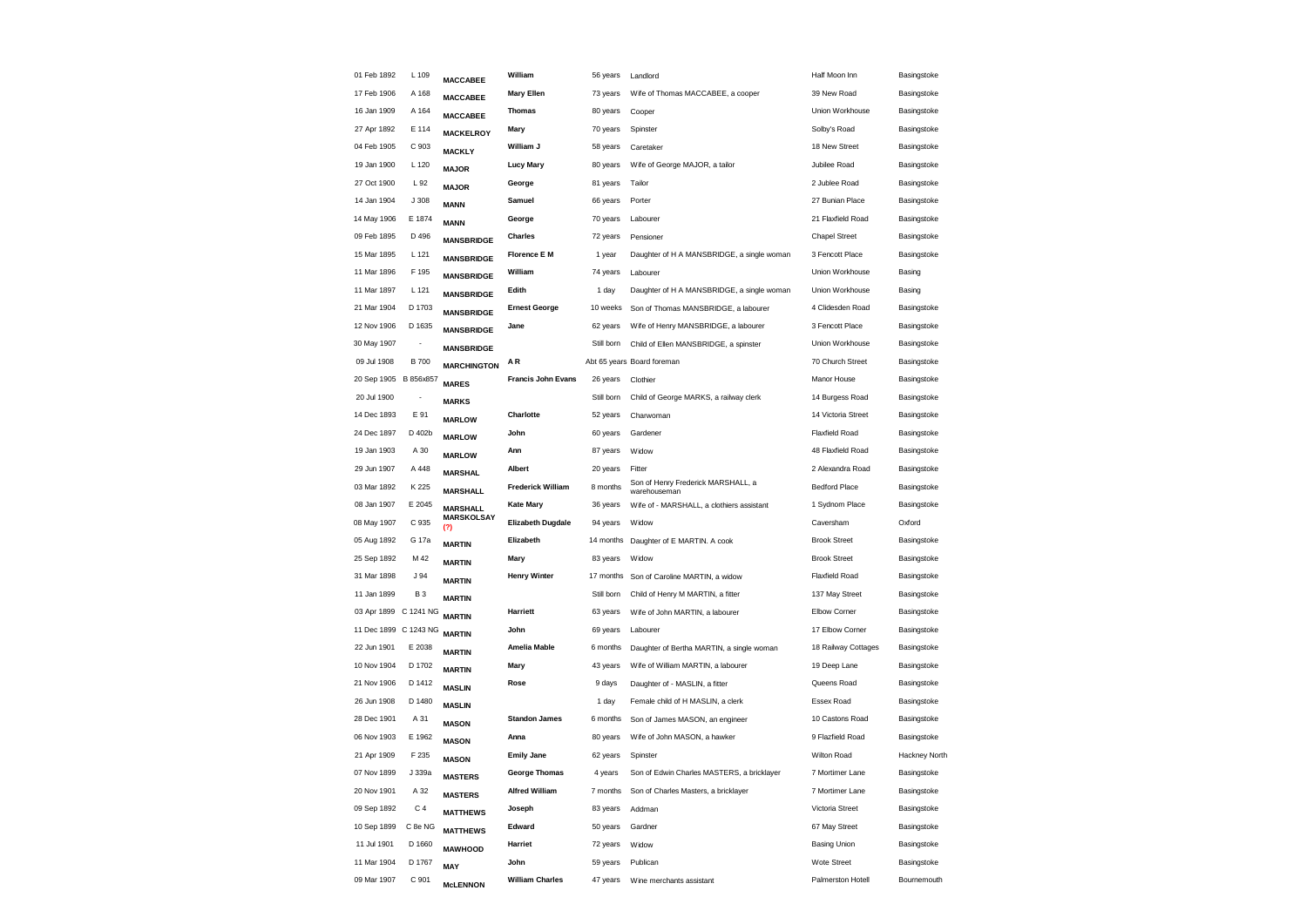| 11 Nov 1896            | J 168                    | <b>MEEK</b>      | Kate                    | 7 years    | Daughter of - MEEK, an agent                   | Flaxfield            | Basingstoke |
|------------------------|--------------------------|------------------|-------------------------|------------|------------------------------------------------|----------------------|-------------|
| 23 Oct 1892            | H 74                     | <b>MEER</b>      | Martha                  | 55 years   | Wife of John Stoke MEER, Late platelayer (GWR) | <b>Chapel Street</b> | Basingstoke |
| 23 Oct 1892            | H 74                     | <b>MEER</b>      | John Stoke              | 70 years   | Late platelayer (GWR)                          | <b>Chapel Street</b> | Basingstoke |
| 12 Sep 1895            | E 344b                   | <b>MEES</b>      | John James              | 18 months  | Son of John MEES, a tailor                     | Beaconsfield Road    | Basingstoke |
| 02 May 1892            | J 75                     | <b>MERCER</b>    | Selina                  | 42 years   | Widow                                          | Southern Road        | Basingstoke |
| 17 Jan 1901            | B 621                    | <b>MERCER</b>    | Jane                    | 61 years   | Widow                                          | 36 Bunnian Place     | Basingstoke |
| 23 Apr 1902            | D 1726                   | <b>MERCER</b>    | Maria                   | 87 years   | Widow                                          | 41 Hackwood Road     | Basingstoke |
| 06 Sep 1904            | E 2091                   | <b>MESLIN</b>    | <b>Esther</b>           | 57 years   | Spinster                                       | Union Workhouse      | Basingstoke |
| 27 May 1899            | A 47                     | <b>MESSENGER</b> | Jane                    | 74 years   | Widow                                          | Union                | Basing      |
| 07 May 1894            | G 108                    | <b>MESSER</b>    | Lottie                  | 7 hours    | Daughter of John MESSER, a carter              | Deep Lane            | Basingstoke |
| 24 Jul 1894            | J303                     | <b>MESSER</b>    | Elizabeth               | 11 years   | Daughter of John MESSER, a carter              | Deep Lane            | Basingstoke |
| 21 Oct 1897            | J 339a                   | <b>MESSER</b>    | Ada Amy                 | 18 days    | Daughter of John MESSER, a carter              | Viables              | Basingstoke |
| 30 Jan 1899            | J 339a                   | <b>MESSER</b>    | <b>Alice Francis</b>    | 9 days     | Daughter of John MESSER, a carter              | Viables              | Basingstoke |
| 20 May 1901            | A 314                    | <b>MESSER</b>    | Helena                  | 21 years   | Domestic servant                               | Oakley Manor         | Basingstoke |
| 30 Sep 1895            | E 576d                   | <b>MIDDLETON</b> | Emma                    | 63 years   | Wife of - MIDDLETON, an innkeeper              | <b>London Street</b> | Basingstoke |
| 02 Apr 1896            | K 249                    | <b>MIDDLETON</b> | <b>Florence Gill</b>    | 14 years   | Orphan                                         | <b>Wote Street</b>   | Basingstoke |
| 14 Nov 1901            | C 908                    | <b>MIDDLETON</b> | <b>William M</b>        | 68 years   | Innkeeper                                      | London Street        | Basingstoke |
| 15 Jan 1892            | E 313                    | <b>MILAM</b>     | Alice                   | 29 years   | Servant                                        | May Street           | Basingstoke |
| 31 Dec 1905            | E 196                    | <b>MILAM</b>     | Daniel                  | 67 years   | Labourer                                       | 189 May Street       | Basingstoke |
| 24 Dec 1894            | K 360                    | <b>MILAN</b>     | <b>Frances Edith</b>    | 7 months   | Daughter of E MILAN, a presser                 | 177 May Street       | Basingstoke |
| 20 Nov 1900            | E 2103                   | <b>MILAND</b>    | Benjamin                | 1 day      | Son of Ada MILAND                              | 8 May Street         | Basingstoke |
| 15 Jul 1894            | M 29                     | <b>MILEHAM</b>   | James                   | 66 years   | Labourer                                       | Worting Town End     | Basingstoke |
| 25 Nov 1897            | J 197                    | <b>MILES</b>     | Benjiman                | 14 days    | Son of George Frank MILES, a shoemaker         | <b>Chapel Street</b> | Basingstoke |
| 21 Aug 1902            | C 1164a                  | <b>MILES</b>     | <b>William Henry</b>    | 72 years   | Tailors cutter                                 | 11 New Street        | Basingstoke |
| 06 Jul 1904            | $\overline{\phantom{a}}$ | <b>MILES</b>     |                         | Still born | Child of Mrs MILES                             | 18 Bunian Place      | Basingstoke |
| 17 Aug 1893            | J 398a                   | <b>MILLARD</b>   | Leslie B                | 2 months   | Son of A MILLARD, house furnisher              | Wote Street          | Basingstoke |
| 15 Jan 1892 FV J 27x40 |                          | <b>MILLER</b>    | Sarah Maria             | 63 years   | Wife of Charles MILLER, an engine driver       | <b>Chapel Street</b> | Basingstoke |
| 10 Dec 1892            | D 128                    | <b>MILLER</b>    | George William          | 11 years   | Son of G W MILLER, an upholster                | 9 Southern Road      | Basingstoke |
| 02 Jul 1899            | F 309                    | <b>MILLER</b>    | Emily                   | 63 years   | Widow                                          | Ford's Building      | Basingstoke |
| 29 Oct 1900            | E 2231                   | <b>MILLER</b>    | John                    | 66 years   | Hawker                                         | Flaxfield Road       | Basingstoke |
| 23 Jul 1904            | D 1766                   | <b>MILLER</b>    | Elizabeth Ann           | 46 years   | Wife of William MILLER, a hotell keeper        | London Street        | Basingstoke |
| 16 Sep 1904            | D 1765                   | <b>MILLER</b>    | <b>Frederick Daniel</b> | 52 years   | Surgeon                                        | Church Square        | Basingstoke |
| 15 Dec 1906            | D 1762                   | <b>MILLER</b>    | <b>William Deverell</b> | 58 years   | Hotell keeper                                  | London Street        | Basingstoke |
| 12 Jun 1908            | D 1738                   | <b>MILLER</b>    | <b>Arthur Charles</b>   | 38 years   | Cab driver                                     | Clidesden Road       | Basingstoke |
| 22 Feb 1909            | B 701                    | <b>MILLER</b>    | Harriet                 | 93 years   | Widow                                          | Clidesden Road       | Basingstoke |
| 15 Apr 1905            | A 450                    | <b>MILLIGAN</b>  | Agnes                   | 65 years   | Wife of A MILLIGAN, a coal merchant            | 14 Chequers Road     | Basingstoke |
| 18 Jul 1895            | M 21                     | <b>MILLS</b>     | Alexander               | 32 years   | Jewellers assistant                            | Victoria Street      | Basingstoke |
| 15 Sep 1896            | L 138                    | <b>MILLS</b>     | George                  | 45 years   | Bricklayer                                     | Solby Road           | Basingstoke |
| 14 Jul 1901            | M 40                     | <b>MILLS</b>     | <b>James Middleton</b>  | 54 years   | Painter                                        | 8 Oxford Terrace     | Basingstoke |
| 23 Jul 1904            | C 1098a                  | <b>MILLS</b>     | Sarah                   | 56 years   | Spinster                                       | Unknown              | Basingstoke |
| 06 Dec 1904            | M 38                     | <b>MILLS</b>     | Kathleen Elsie          | 10 years   | Daughter of late James MILLS, a painter        | 58 Southern Road     | Basingstoke |
| 30 Aug 1905            | C 1123                   | <b>MILLS</b>     | Sarah                   | 56 years   | Spinster                                       | 25 Sarum Hill        | Basingstoke |
| 21 Oct 1898            | F 111                    | <b>MILSOM</b>    | William G               | 8 months   | Son of George Henry MILSOM, a painter          | Hackwood Road        | Basingstoke |
| 18 Sep 1902            | $\sf J$ 42               | <b>MILSOM</b>    | Ann                     | 85 years   | Wife of Charles MILSOM, a retired ironmonger   | 4 Solby Road         | Basingstoke |
| 21 Sep 1903            | C 1291                   | <b>MILSOM</b>    | George H                | 34 years   | House decorator                                | 5 Hackwood Road      | Basingstoke |
| 03 Feb 1903            | E 2107                   | <b>MITCHELL</b>  | Joseph                  | 1 month    | Son of William MITCHEL, a traveler             | No Abode             |             |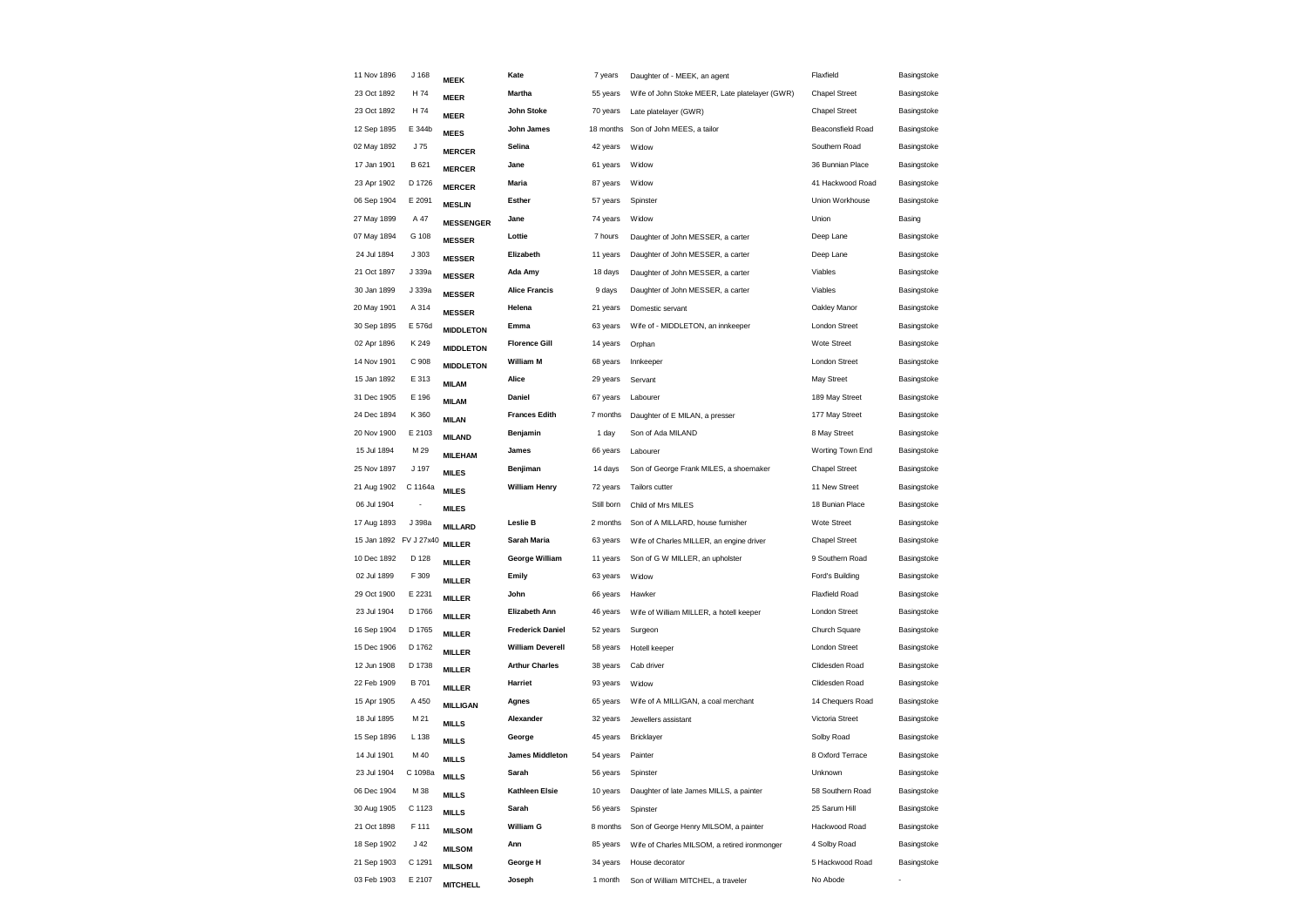| 30 Sep 1905 | C 1180                | <b>MONGER</b>  | <b>Maurice Eric</b>       | 13 months              | Son of C A MONGER, a wheelwright             | Deep Lane                             | Basingstoke |
|-------------|-----------------------|----------------|---------------------------|------------------------|----------------------------------------------|---------------------------------------|-------------|
| 03 Mar 1892 | D 174a                | <b>MOODY</b>   | William                   | 81 years               | Cabinet maker                                | Church Street                         | Basingstoke |
|             | 04 Jul 1900 C 1105 NG | <b>MOODY</b>   | William                   | 68 years               | Confectioner                                 | Victoria Street                       | Basingstoke |
| 31 Oct 1901 | L76                   | <b>MOODY</b>   | <b>Ann Harriet</b>        | 19 years               | Single woman                                 | 6 Bunian Place                        | Basingstoke |
| 21 Jan 1903 | K 176                 | <b>MOODY</b>   | Mary                      | 81 years               | Widow                                        | 6 Stanley Terrace                     | Basingstoke |
| 28 Jan 1905 | E 1909                | <b>MOODY</b>   | Charles                   | 74 years               | Labourer                                     | Union Workhouse                       | Basingstoke |
| 26 Sep 1908 | A 95                  | <b>MOODY</b>   | James                     | 53 years               | Carter                                       | <b>Burgess Road</b>                   | Basingstoke |
|             | 18 Feb 1899 C 1171 NG | <b>MOORE</b>   | Robert                    | 87 years               | Labourer                                     | Union Workhouse                       | Basing      |
| 08 Oct 1900 | D 1336                | <b>MOORE</b>   | Lloyd William             | 9 months               | Son of William MOORE, a labourer             | 13 Victoria Street                    | Basingstoke |
| 21 Jan 1903 | D 1342                | <b>MOORE</b>   | <b>Percy Charles</b>      | 15 months              | Son of James MOORE, a labourer               | 10 Bedford Place                      | Basingstoke |
| 14 Apr 1906 | E 2177                | <b>MOORE</b>   | John                      | 85 years               | Labourer                                     | Union Workhouse                       | Basingstoke |
| 01 Jan 1908 | C 2179                | <b>MOORE</b>   | Martha                    | 86 years               | Widow                                        | Deep Lane                             | Basingstoke |
| 29 Jan 1909 | E 2047                | <b>MOORE</b>   | George                    | 79 years               | Labourer                                     | Union Workhouse                       | Basingstoke |
| 18 Mar 1909 | A 235                 | <b>MOORE</b>   | Zoa (Zoe)                 | 78 years               | Widow                                        | Worting Town End                      | Basingstoke |
| 19 May 1897 | J <sub>108</sub>      | <b>MORANDI</b> | Joseph Peter              | 2 years                | Son of Antonil MORANDI, a waiter             | 72 Winchester Street                  | Pimlico SW  |
| 31 Aug 1900 | <b>B754</b>           | <b>MORIS</b>   |                           | 11/ <sub>2</sub> hours | Child of G MORIS, a railway porter           | <b>Basing Road</b>                    | Basingstoke |
| 05 Aug 1892 | G 17a                 | <b>MORRIS</b>  | Leonard                   | 2 days                 | Son of Elizabeth MORRIS, a parlour maid      | Basing                                | Basing      |
| 11 Oct 1905 | D 1383                | <b>MORRIS</b>  | Jane                      | 19 years               | Machinist                                    | 6 Clidesden Road                      | Basingstoke |
| 05 Sep 1904 | D 1731                | <b>MOSDELL</b> | Joseph Edward             | 24 years               | Butcher                                      | Hackwood Road                         | Basingstoke |
| 25 Jan 1892 | D 172                 | <b>MOSS</b>    | Ann                       | 71 years               | Widow                                        | <b>Chapel Street</b>                  | Basingstoke |
| 20 Oct 1893 | K 37                  | <b>MOSS</b>    |                           | Still born             | Child of William MOSS, a labourer            | <b>Station Hill</b>                   | Basingstoke |
| 06 Jun 1895 | F 272                 | <b>MOTH</b>    |                           | Still born             | Child of Hr MOTH, a machinist                | Western Terrace                       | Basingstoke |
| 09 Dec 1899 | F 188                 | <b>MOTH</b>    | Elizabeth                 | 64 years               | Wife of Francis MOTH, a bricklayer           | 10 Western Terrace, Flaxf Basingstoke |             |
| 19 Dec 1906 | F 171                 | <b>MOTH</b>    | Jonas                     | 74 years               | Bricklayer                                   | Union Workhouse                       | Basingstoke |
| 21 Dec 1898 | <b>B 176 NG</b>       | <b>MOULD</b>   | <b>Harriett Elizabeth</b> | 69 years               | Widow                                        | Alms House, Flaxfield Roa Basingstoke |             |
| 02 Oct 1894 | F 408c                | <b>MOULE</b>   |                           | Still born             | Child of Thomas MOULE, a clothiers assistant | May Street                            | Basingstoke |
| 20 Jul 1897 | G <sub>3a</sub>       | <b>MOULE</b>   |                           | Still born             | Child of Thomas MOULE, a clothiers assistant | May Street                            | Basingstoke |
| 19 Oct 1903 | D 1772                | <b>MOURANT</b> | Henri P                   | 19 years               | Bank clerk                                   | Worting Road                          | Basingstoke |
|             | 29 Oct 1899 C 1106 NG | <b>MUDKINS</b> | <b>Frederick George</b>   | 32 years               | Painter                                      | Hackwood Road                         | Basingstoke |
| 02 Jun 1904 | $\overline{a}$        | <b>MUMBAY</b>  |                           | Still born             | Child of George MUMBAY, a coach builder      | 26 George Street                      | Basingstoke |
| 04 Mar 1905 | C <sub>5c</sub>       | <b>MUMFORD</b> | Annie                     | 6 months               | Daughter of Charles MUMFORD, a painter       | 7 Southern Road                       | Basingstoke |
| 08 Dec 1894 | L 122                 | <b>MUNDAY</b>  | Isaac                     | 77 years               | Pensioner                                    | 1 Solby Road                          | Basingstoke |
| 28 Sep 1895 | J 233                 | <b>MUNDAY</b>  | Jane                      | 65 years               | Widow                                        | Solby Road                            | Basingstoke |
| 22 Apr 1897 | <b>B 25b NG</b>       | <b>MUNDAY</b>  | David                     | 73 years               | Farmer                                       | Jay's Farm                            | Basingstoke |
| 03 Feb 1899 | L 59                  | <b>MUNDAY</b>  | Elizabeth                 | 42 years               | Domestic servant                             | Cliddesden Road                       | Basingstoke |
|             | 15 Sep 1899 D 1776 NG | <b>MUNDAY</b>  | <b>Lily Annie</b>         | 10 weeks               | Daughter of Lloyd MUNDAY, a butcher          | <b>Brook Street</b>                   | Basingstoke |
|             | 05 Apr 1900 E 2229 NG | <b>MUNDAY</b>  | Joseph                    | 32 years               | Groom                                        | South End Road                        | Basingstoke |
| 17 May 1900 | L 166                 | <b>MUNDAY</b>  | <b>Helen Amelia</b>       | 27 years               | Shop assistant                               | <b>Church Street</b>                  | Basingstoke |
| 09 Jul 1902 | J 387a                | <b>MUNDEN</b>  |                           | Still born             | Child of Samuel MUNDEN an engine driver      | 55 Brook Street                       | Basingstoke |
| 23 Aug 1898 | F 360                 | <b>MUNDY</b>   | Elizabeth A E             | 4 months               | Daughter of Leonard MUNDY, a butcher         | May Street                            | Basingstoke |
| 09 Mar 1899 | L87                   | <b>MUNDY</b>   | James                     | 82 years               | Retired farmer                               | Cliddesden Road                       | Basingstoke |
| 13 Sep 1906 | C 1124a               | <b>MUNDY</b>   | John                      | 11 months              | Son of E MUNDY, an engine driver             | Old Down Farm                         | Basingstoke |
| 13 Oct 1898 | C 5c NG               | <b>MUNFORD</b> | Harold G John             | 8 months               | Son of Charles MUNFORD, a painter            | 4 Southern Road                       | Basingstoke |
| 19 Oct 1900 |                       | <b>MUNTON</b>  |                           | Still born             | Child of Ellen MUNTON, a married woman       | 6 Hollings Grove                      | Basingstoke |
| 03 Sep 1892 | J <sub>24</sub>       | <b>MURPHY</b>  | Edward                    | 5 months               | Son of My MURPHY, a servant                  | 9 Tichbourne Street                   | London      |
| 10 Jul 1900 | A 53                  | <b>MURPHY</b>  | James                     | 43 years               | Labourer                                     | Union Workhouse                       | Basing      |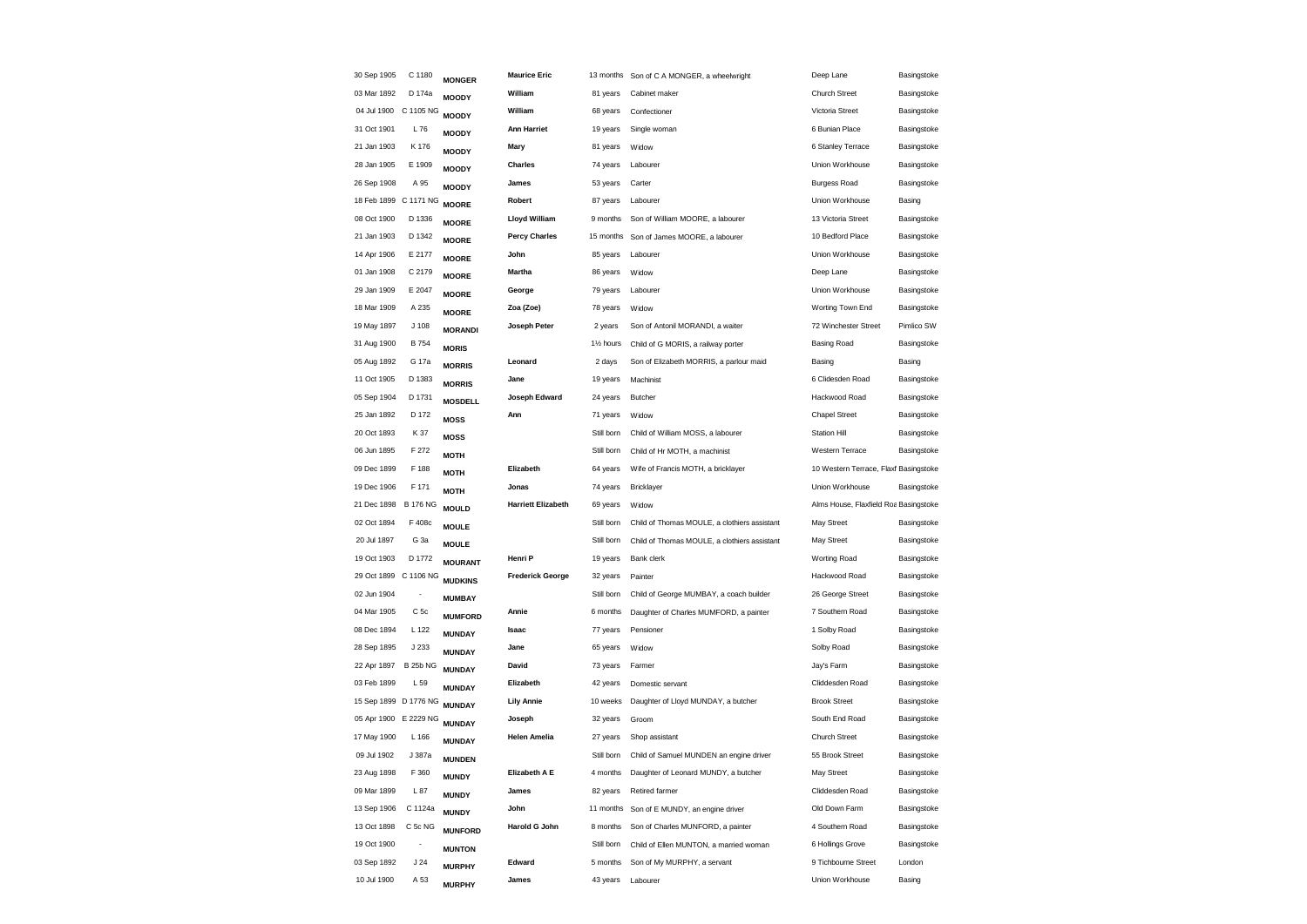| 19 Apr 1893 | J 151                    | <b>MUSSELLWHITE</b> | Constance              | 28 years                | Spinster                                               | North Fleet          | Gravesend   |
|-------------|--------------------------|---------------------|------------------------|-------------------------|--------------------------------------------------------|----------------------|-------------|
| 22 Jul 1902 | A 109                    | <b>MUSSELLWHITE</b> | William G              | 31/ <sub>2</sub> months | Son of G MUSSELLWHITE, a bricklayer                    | 71 Hackwood Road     | Basingstoke |
| 10 Jan 1903 | L 154                    | <b>MUSSELLWHITE</b> | John Mervyn            | 10 months               | Son of John MUSSELLWHITE                               | Clidesden Road       | Basingstoke |
| 19 Feb 1903 | J 166                    | <b>MUSSELLWHITE</b> | William                | 73 years                | Builder                                                | <b>Cross Street</b>  | Basingstoke |
| 15 Aug 1892 | E 69                     | <b>MYLAND</b>       | Katie                  | 7 years                 | Daughter of George MYLAND, a railway porter            | <b>Bunnian Place</b> | Basingstoke |
| 12 Mar 1894 | K 115                    | <b>MYLAND</b>       |                        | Still born              | Child of G MYLAND, a wheelwright                       | Hackwood Road        | Basingstoke |
| 21 Aug 1895 | E 65                     | <b>MYLAND</b>       | Jane                   | 54 years                | Wife of George MYLAND, a railway porter                | <b>Bunnian Place</b> | Basingstoke |
| 19 Apr 1897 | K 114                    | <b>MYLAND</b>       |                        | Still born              | Son of John MYLAND, a wheeler                          | Hackwood Road        | Basingstoke |
| 10 May 1900 | J 177                    | <b>MYLAND</b>       | Mary                   | 83 years                | Wife of Charles MYLAND. A gardener                     | Church Lane          | Basingstoke |
| 05 Apr 1901 | F 177                    | <b>MYLAND</b>       | Charles                | 76 years                | Gardiner                                               | 4 Church Lane        | Basingstoke |
| 17 Jun 1902 | <b>B</b> 487             | <b>MYLAND</b>       | <b>Mary Elizabeth</b>  | 46 years                | Wife of Charles MYLAND, a postman                      | Church Lane          | Basingstoke |
| 21 Jan 1903 | D 1450                   | <b>MYLAND</b>       | Henry                  | 56 years                | Corn porter                                            | 37 Bunian Place      | Basingstoke |
| 15 Aug 1903 | J 176 og                 | <b>MYLAND</b>       | <b>William Henry</b>   | 41 years                | Traveler                                               | 2 Brighton Road      | Southampton |
| 21 Mar 1904 | A 241                    | <b>MYLAND</b>       | George                 | 66 years                | Labourer                                               | 8 May Street         | Basingstoke |
| 28 Aug 1901 | C 1038                   | <b>NASH</b>         | <b>Harriet Louisa</b>  | 25 years                | Domestic                                               | 30 Gas House Road    | Basingstoke |
| 15 Feb 1902 | D 1453                   | <b>NASH</b>         | <b>Ernest William</b>  | 1y 8m                   | Son of Henry NASH, a carman                            | Sopers Grove         | Basingstoke |
| 15 Mar 1902 | C 1036                   | <b>NASH</b>         | <b>Edward C W</b>      | 7 weeks                 | Son of Frank NASH, a labourer                          | 101 May Street       | Basingstoke |
| 10 Sep 1903 | D 1386                   | <b>NASH</b>         | <b>Emily May</b>       | 15 months               | Daughter of William NASH, a labourer                   | 7 Hackwood Road      | Basingstoke |
| 26 Aug 1898 | B <sub>2b</sub> NG       | <b>NATION</b>       | Mary                   | 82 years                | Widow                                                  | Union Workhouse      | Basingstoke |
| 11 Jan 1893 | <b>B</b> 26a             | <b>NEILL</b>        | Patrick                | 53 years                | Pensioner                                              | Solby's Road         | Basingstoke |
| 19 Jan 1904 | C 1184                   | <b>NELDER</b>       | Anne maria             | 80 years                | Widow                                                  | <b>Basing Road</b>   | Basingstoke |
| 09 May 1895 | F 272                    | <b>NEVILLE</b>      | Daniel                 | 40 years                | Labourer                                               | Union Workhouse      | Basing      |
| 31 Jan 1897 | E 252                    | <b>NEVILLE</b>      | Emily                  | 48 years                | Wife of James NEVILLE, a clerk                         | Sarum Hill           | Basingstoke |
| 28 Jul 1900 | A 56                     | <b>NEVILLE</b>      | Jane                   | 83 years                | Widow                                                  | <b>Basing Union</b>  | Basingstoke |
| 17 Sep 1904 | C 931                    | <b>NEVILLE</b>      | James Allee            | 58 years                | Clerk                                                  | 28 Worting Road      | Basingstoke |
| 12 Mar 1907 | D 1349                   | <b>NEVILLE</b>      | <b>Edward William</b>  | 18 hours                | Son of L NEVILLE, a yardman                            | 166 May Street       | Basingstoke |
| 12 Mar 1907 | D 1349                   | <b>NEVILLE</b>      | <b>Arthur Charles</b>  | 14 hours                | Son of L NEVILLE, a yardman                            | 166 May Street       | Basingstoke |
| 18 Jun 1908 | C 1193                   | <b>NEVILLE</b>      | <b>Charles</b>         | 67 years                | Engineer                                               | Reading Road         | Basingstoke |
| 24 Nov 1899 | ÷                        | <b>NEW</b>          |                        | Still born              | Child of Henry J NEW, a signalman                      | 115 May Street       | Basingstoke |
| 26 Aug 1902 | $\overline{\phantom{a}}$ | <b>NEW</b>          |                        | Still born              | Male child of Henry NEW, a signalman                   | 115 May Street       | Basingstoke |
| 14 Oct 1902 | E 30                     | <b>NEWBY</b>        | Ann                    | 78 years                | Widow                                                  | 37 London Street     | Basingstoke |
| 19 Mar 1898 | D 146                    | <b>NEWELL</b>       | James                  | 53 years                | Blacksmith                                             | Union Workhouse      | Basing      |
| 25 Jan 1892 | K 210                    | <b>NEWLAND</b>      | Sarah Ann              | 75 years                | Widow                                                  | Winchester Road      | Basingstoke |
| 09 Mar 1892 | E b289                   | <b>NEWMAN</b>       | <b>William Henry</b>   | 14 months               | Son of Alfred NEWMAN, a bootmaker                      | Cambridge Terrace    | Basingstoke |
| 24 Nov 1892 | F 381                    | <b>NEWMAN</b>       |                        | Still born              | Child of Henry NEWMAN, a labourer                      | Hackwood Road        | Basingstoke |
| 07 Nov 1893 | L 72                     | <b>NEWMAN</b>       | Sarah                  | 86 years                | Widow                                                  | Winchfield Union     | Winchfield  |
| 04 Oct 1896 | K 159                    | <b>NEWMAN</b>       | Susan                  | 53 years                | Widow                                                  | <b>May Street</b>    | Basingstoke |
| 17 Apr 1901 | Ε                        | <b>NEWMAN</b>       |                        | Still born              | Child of Mrs NEWMAN, wife of Henry NEWMAN, a<br>carter | 58 Cliddesden Road   | Basingstoke |
| 13 Feb 1903 | C 1100a                  | <b>NEWMAN</b>       | Frank                  | 46 years                | Mineral water manufacturer                             | <b>Basing Road</b>   | Basingstoke |
| 20 Jul 1905 | D 1764                   | <b>NEWMAN</b>       | Fredrick               | 31 years                | Tailor                                                 | Alum Chines Road     | Bournemouth |
| 13 Aug 1907 | E 1998                   | <b>NEWMAN</b>       | William                | 87 years                | Labourer                                               | Union Workhouse      | Basingstoke |
| 02 Sep 1900 | C 1040                   | <b>NICHOLLS</b>     | William                | 33 years                | Platelayer                                             | 38 Gas House Road    | Basingstoke |
| 22 May 1902 | C 1118a                  | <b>NORIDGE</b>      | <b>Campbell Gordon</b> | 4y 11m                  | Son of J G NORIDGE, a machine agent                    | 15 Church Street     | Basingstoke |
| 03 Mar 1903 | D 1579                   | <b>NORMAN</b>       | <b>Walter James</b>    | 5 years                 | Son of Joseph NORMAN, an engine driver                 | 1 Burgess Road       | Basingstoke |
| 21 Jul 1906 |                          | <b>NORMAN</b>       |                        | Still born              | Child of R V NORMAN, wife of a cashier                 | Wallis Road          | Basingstoke |
| 08 Feb 1902 | D 1402                   | <b>NORTH</b>        | <b>Edith Mary</b>      | 23 months               | Daughter of Leonard NORTH, a railway porter            | 29 Basing Road       | Basingstoke |
|             |                          |                     |                        |                         |                                                        |                      |             |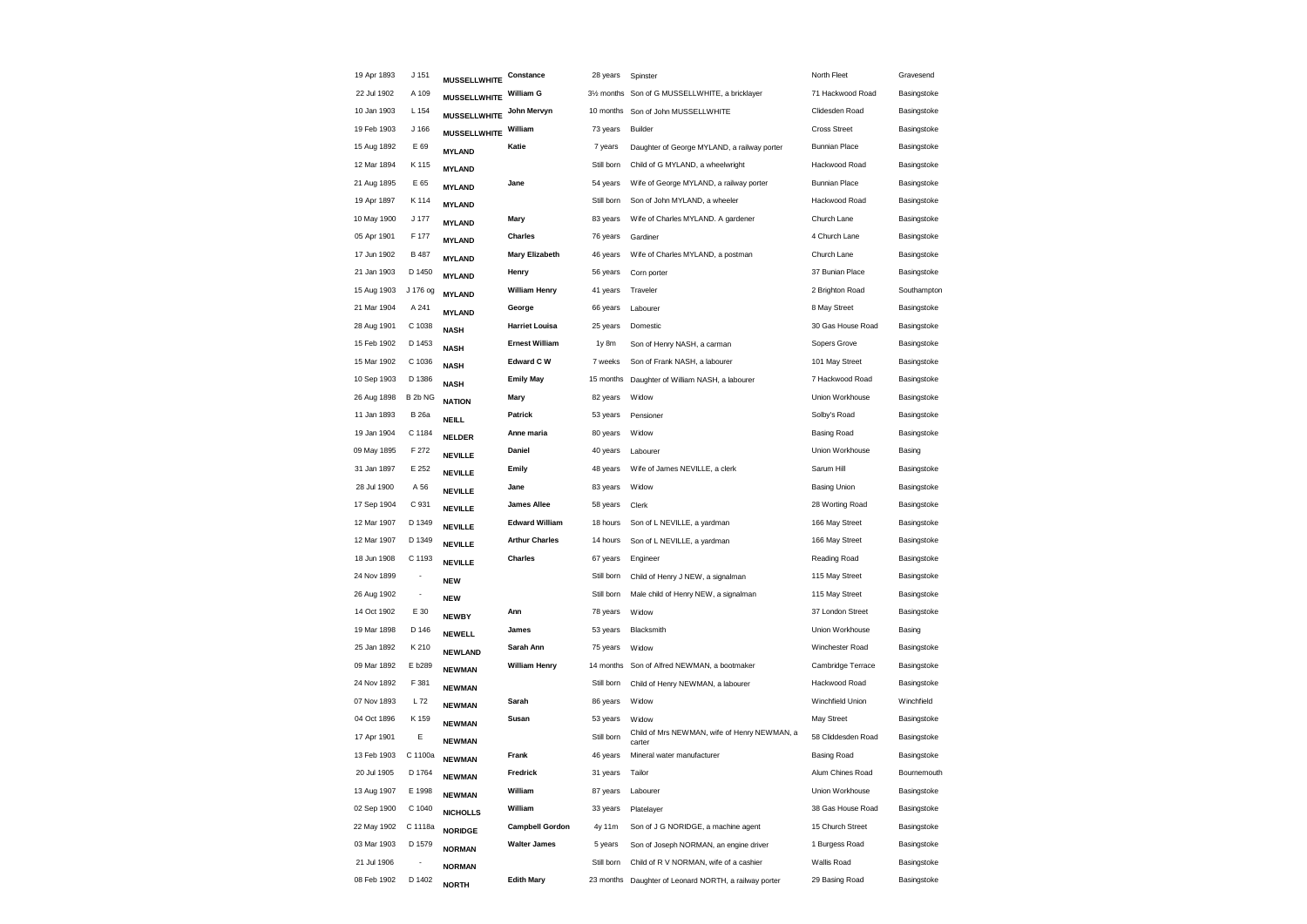| 17 Nov 1906           | <b>B</b> 680             | <b>NORTH</b>     | <b>Hezekiah James</b>   | 22 years   | Turner                                              | Milksham                              | Bath        |
|-----------------------|--------------------------|------------------|-------------------------|------------|-----------------------------------------------------|---------------------------------------|-------------|
| 17 Jan 1907           | F 83                     | <b>NORTH</b>     | Mary Ann June           | 46 years   | Wife of James NORTH, a carpenter                    | 2 Sarum Hill                          | Basingstoke |
| 18 Jun 1903           |                          | <b>NORTHCOTT</b> |                         | Still born | Female child of George NORTHCOTT, a<br>schoolmaster | Clidesden Road                        | Basingstoke |
| 24 Nov 1900           | E 2227                   | <b>NOTTIN</b>    | Richard                 | 36 years   | Painter                                             | <b>Burgess Road</b>                   | Basingstoke |
| 24 Dec 1901           | A 178                    | <b>OATES</b>     | Eliza                   | 23 years   | Wife of Benjamin OATES, a carman                    | Springfield Terrace                   | Basingstoke |
| 08 Feb 1893           | C <sub>20</sub>          | <b>OATLEY</b>    | Daniel                  | 53 years   | Bricklayer                                          | <b>Flaxfield Road</b>                 | Basingstoke |
| 14 Feb 1902           | E 2105                   | <b>O'KEEFE</b>   | Elizabeth               | 65 years   | Widow                                               | 42 Winchester Road                    | Basingstoke |
| 17 Sep 1893           | J 236                    | <b>OLIVER</b>    | Maria                   | 77 years   | Widow                                               | Union Workhouse                       | Basing      |
| 16 Jul 1896           | E 64                     | <b>OLIVER</b>    | Catherine               | 52 years   | Wife of J OLIVER, a labourer                        | Essex Road                            | Basingstoke |
| 20 Apr 1897           | L 97                     | <b>OLIVER</b>    | Eliza                   | 77 years   | Widow                                               | Union Workhouse                       | Basing      |
| 16 Nov 1897           | <b>B 22d NG</b>          | <b>OLIVER</b>    | Albert                  | 31 years   | Baker                                               | <b>Church Street</b>                  | Basingstoke |
| 14 Mar 1898           | <b>B 21d NG</b>          | <b>OLIVER</b>    | <b>Beatrice</b>         | 2 years    | Daughter of George OLIVER, a shoemaker              | Victoria Street                       | Basingstoke |
| 16 May 1901           | C 1117                   | <b>OLIVER</b>    | George William          | 9 months   | Son of George OLIVER, a bricklayer                  | 44 May Street                         | Basingstoke |
| 17 Jul 1905           | G 45                     | <b>OLIVER</b>    | Lena                    | 15 months  | Daughter of Percy OLIVER, a coach builder           | 69 Flaxfield Road                     | Basingstoke |
| 21 Oct 1905           | D 1637                   | <b>OLIVER</b>    | <b>George Silas</b>     | 37 years   | Bootmaker                                           | 31 Sarum Hill                         | Basingstoke |
| 23 Mar 1908           | D 1570                   | <b>OLIVER</b>    | Thirzya                 | 40 years   | Wife of E OLIVER, a bricklayer                      | 185 May Street                        | Basingstoke |
| 05 May 1909           | C 1002                   | <b>OLIVER</b>    | Stephen                 | 65 years   | Painter                                             | 81 May Street                         | Basingstoke |
| 10 May 1897           | J 258                    | <b>OSWALD</b>    | John                    | 43 years   | Wesleyan Minister                                   | Church Square                         | Basingstoke |
| 01 May 1899           | A 46                     | <b>OTHEN</b>     | John                    | 89 years   | Labourer                                            | Union Workhouse                       | Basing      |
| 14 Apr 1903           | D 1323                   | <b>OVENDEN</b>   | <b>Norah Elizabeth</b>  | 2 years    | Daughter of - OVENDEN, a tailor                     | 16 Bedford Place                      | Basingstoke |
| 12 Sep 1893           | J 361                    | <b>OWEN</b>      | Henrietta               | 73 years   | Wife of John OWEN, a confectioner                   | <b>High Street</b>                    | Basingstoke |
| 14 Jan 1896           | J 363a                   | <b>OWEN</b>      | Henry                   | 48 years   | Baker                                               | Southern Road                         | Basingstoke |
| 16 Jun 1899           | J361                     | <b>OWEN</b>      | John                    | 78 years   | Gentleman                                           | Essex Road                            | Basingstoke |
| 05 Feb 1903           | C 1100                   | <b>OWEN</b>      | <b>Albert Edward</b>    | 29 years   | Caretaker                                           | 12 Wote Street                        | Basingstoke |
| 30 Mar 1909           | C 961                    | <b>OWEN</b>      | <b>Margary Florence</b> | 3 years    | Daughter of H J OWEN                                | 9 Alexandra Road                      | Basingstoke |
| 28 Dec 1898           | J 77                     | PACE             |                         | Still born | Child of Edmund PACE, a drayman                     | <b>Chapel Street</b>                  | Basingstoke |
| 06 Nov 1899           | <b>B</b> 68              | PACE             | Harriett                | 80 years   | Widow                                               | 11 May Street                         | Basingstoke |
| 23 Nov 1907 C 1092 og |                          | PACE             | Richard                 | 57 years   | ex Police Sergant                                   | 46 Queens Road                        | Basingstoke |
| 16 Jun 1903           | D 1641                   | <b>PADDON</b>    | <b>May Ann Windiatt</b> | 44 years   | Wife of Frederick PADDON, a painter                 | 42 Mortimer Lane                      | Basingstoke |
| 18 May 1903           | D 1535                   | <b>PADINGTON</b> | Amelia Jane             | 40 years   | Wife of George PADINGTON, a railway porter          | 17 Junction Road                      | Basingstoke |
| 03 Jun 1893           | F 266                    | PAICE            | <b>William Hamblin</b>  | 52 years   | Head clerk                                          | 212 Shaftebury Avenue                 | London WC   |
| 28 Feb 1895           | F 287                    | <b>PAICE</b>     | Nancy                   | 92 years   | Widow                                               | Highclere Villa, Amyand P. Twickenham |             |
| 31 Jul 1896           | <b>B</b> 9a              | <b>PAICE</b>     | Reginald                |            | 13 months Son of William Paice, a labourer          | 166 May Street                        | Basingstoke |
| 31 Jul 1896           | B <sub>9a</sub>          | PAICE            | Leonard                 |            | 13 months Son of William Paice, a labourer          | 166 May Street                        | Basingstoke |
| 17 Aug 1907           | E 2318                   | <b>PAICE</b>     | <b>Edith Mable</b>      | 2 years    | Daughter of Nathaniel PAICE, a labourer             | <b>Brook Street</b>                   | Basingstoke |
| 18 Sep 1907           | $\overline{\phantom{a}}$ | <b>PAICE</b>     |                         | Still born | Child of Charles PAICE, a postman                   | 5 Bath Terrace                        | Basingstoke |
| 03 Mar 1909           | B 473                    | PAICE            | Elizabeth               | 53 years   | Wife of Charles PAICE, a postman                    | May Street                            | Basingstoke |
| 16 Mar 1894           | FV                       | PAIN             | <b>Mary Ann</b>         | 51 years   | Wife of F H PAIN, a gentleman                       | Medstead                              | Medstead    |
| 20 Oct 1898           | D 147                    | <b>PAINTER</b>   | Mary                    | 84 years   | Widow                                               | Union                                 | Basingstoke |
| 14 Apr 1906           | E 2220                   | <b>PAINTER</b>   | James                   | 61 years   | Retired solicitor                                   | Union Workhouse                       | Basingstoke |
| 02 Feb 1892           | C 9a                     | <b>PALMER</b>    | Maria                   | 73 years   | Widow                                               | New Street                            | Basingstoke |
| 16 Apr 1901           | J66                      | <b>PALMER</b>    | Martha                  | 70 years   | Wife of William PALMER, a confectioner              | 41 Church Street                      | Basingstoke |
| 19 Dec 1901           | $\overline{\phantom{a}}$ | <b>PALMER</b>    | William                 | 79 years   | Confectioner                                        | 41 Church Street                      | Basingstoke |
| 12 Mar 1904           | <b>B</b> 826             | <b>PALMER</b>    | <b>William George</b>   | 5 months   | Son of Edith PALMER, a machinist                    | 14 Reading Road                       | Basingstoke |
| 18 Apr 1907           | <b>B</b> 480             | <b>PALMER</b>    | John                    | 41 years   | Labourer                                            | <b>Foxes Cottages</b>                 | Basingstoke |
| 22 Jan 1908           | E 2244                   | <b>PALMER</b>    | Julia                   | 47 years   | Widow                                               | 55 Hackwood Road                      | Basingstoke |
|                       |                          |                  |                         |            |                                                     |                                       |             |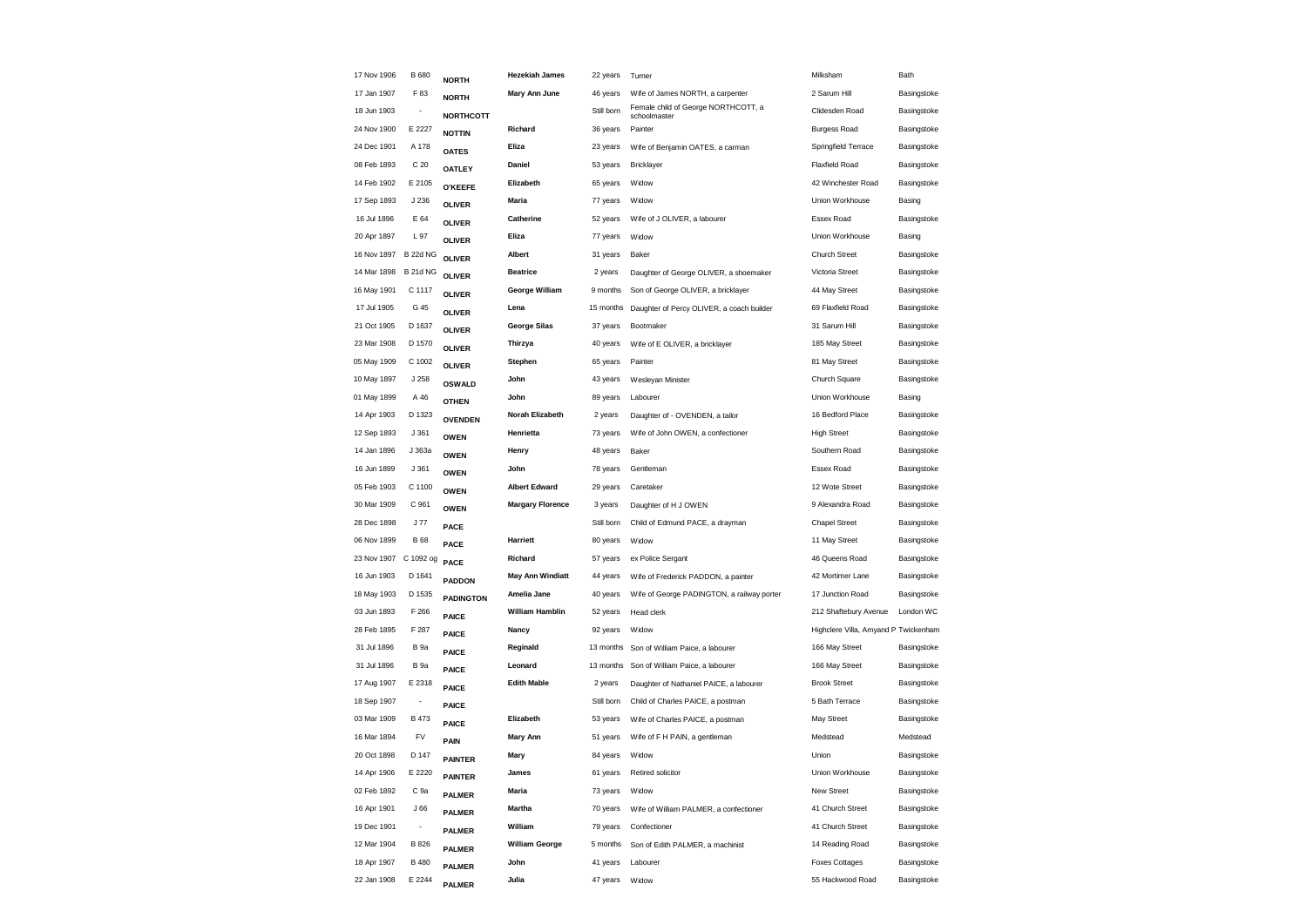| 25 Jun 1892           | J <sub>17</sub>              | <b>PARIS</b>   | <b>Alfred Harlow</b>        | 11 months            | Son of Emily Paris, a servant                             | Reading Road           | Basingstoke  |
|-----------------------|------------------------------|----------------|-----------------------------|----------------------|-----------------------------------------------------------|------------------------|--------------|
| 26 Feb 1906           | D 1605                       | <b>PARIS</b>   | <b>Albert Walter</b>        | 12 weeks             | Son of - PARIS                                            | 8 Bath Terrace         | Basingstoke  |
| 07 May 1898           | B 33d NG                     | <b>PARKER</b>  | <b>Elsie Violet</b>         | 5 months             | Daughter of George PARKER, a labourer                     | 126 May Street         | Basingstoke  |
| 22 Jan 1903           | C 929                        | <b>PARRETT</b> | James                       | 86 years             | Farm bayliff                                              | 157 May Street         | Basingstoke  |
| 16 Jan 1900 D 1399 NG |                              | <b>PARRIS</b>  | Olive                       | 55 years             | Wife of William PARRIS, a labourer                        | 13 Reading Road        | Basingstoke  |
| 08 Aug 1905           |                              | <b>PARRIS</b>  |                             | Still born           | Child of George PARRIS, a labourer                        | Phinox Park Terrace    | Basingstoke  |
| 04 Jun 1892           | D 340b                       | <b>PARSONS</b> | Daisy F                     | 4 months             | Daughter of H PARSONS, a private soldier                  | 31 May Street          | Basingstoke  |
| 05 Jun 1899           |                              | <b>PARSONS</b> |                             | Still born           | Child of Horace PARSONS, a C C bailiff                    | 12 Rayleigh Road       | Basingstoke  |
| 21 Jul 1902           | E 1905                       | <b>PARSONS</b> | <b>Ellen Gertrude</b>       | 30 years             | Wife of Horace Elliot PARSONS, a sadler                   | 12 Rayleigh Road       | Basingstoke  |
| 24 Aug 1905           | A 393                        | PASH           | Jane                        | 79 years             | Widow                                                     | Clidesden Road         | Basingstoke  |
| 29 Apr 1899           | J 38ba                       | <b>PAVEY</b>   | <b>Edith Jane</b>           | 10 years             | Daughter of Jane PAVEY                                    | 5 Norman Place         | Basingstoke  |
| 12 Feb 1898           | J 49                         | <b>PAYNE</b>   | Eliza                       | 55 years             | Wife of Thomas PAYNE, a labourer                          | Solby Road             | Basingstoke  |
| 07 Jan 1905           | A 29                         | <b>PAYNE</b>   | James                       | 51 years             | Bricklayer                                                | 15 Lower Brook Street  | Basingstoke  |
| 17 Feb 1899           | A 42                         | <b>PEACH</b>   | <b>Thomas</b>               | 54 years             | Navvy                                                     | Union Workhouse        | Basingstoke  |
| 06 Mar 1896           | <b>B</b> 25a                 | <b>PEARCE</b>  | Avice                       | 14 years             | Servant                                                   | <b>Burgess Road</b>    | Basingstoke  |
| 23 Dec 1899 C 1232 NG |                              | <b>PEARCE</b>  | Charles                     | 54 years             | Horse keeper                                              | Victoria Street        | Basingstoke  |
| 01 Jul 1905           |                              | <b>PEARCE</b>  |                             | Still born           | Child of Kate Ada PEARCE, a machinist                     | 34 Victoria Road       | Basingstoke  |
| 23 Sep 1905           | A 182                        | <b>PEARSE</b>  | Ann                         | 79 years             | Widow                                                     | 17 Western Terrace     | Basingstoke  |
| 07 Jan 1894           | J 19                         | <b>PECK</b>    | William                     | 48 years             | Labourer                                                  | 4 May Street           | Basingstoke  |
| 28 Mar 1898           | <b>B 32d NG</b>              | <b>PELLETT</b> | John                        | 61 years             | Coachman                                                  | <b>Stanley Terrace</b> | Basingstoke  |
| 24 Mar 1901           | A 315                        | <b>PENNEY</b>  | <b>Arthur H</b>             | 11 years             | Son of Alfred PENNEY, a gardiner                          | 5 Flaxfield Road       | Basingstoke  |
| 09 Dec 1894           | K a224                       | <b>PENNY</b>   | Matilda                     | 62 years             | Wife of George PENNY, a gardener                          | Phoenix Park Terrace   | Basingstoke  |
| 13 Jan 1903           | A 312                        | <b>PENNY</b>   | George                      | 67 years             | Gardiner                                                  | 6 Phennix Park Terrace | Basingstoke  |
| 04 Nov 1907           | $\overline{\phantom{a}}$     | <b>PENNY</b>   |                             | Still born           | Child of Mrs PENNY, wife of H PENNY, a tailor             | 51 Coronation Road     | Basingstoke  |
| 09 May 1908           | D 1357                       | <b>PENNY</b>   | <b>George Christopher</b>   | 31 years             | Machine fitter                                            | <b>Hadleigh Place</b>  | Basingstoke  |
| 28 Jan 1908           | A 466                        | <b>PENTON</b>  | Arthur                      | 11 years             | Son of H PENTON, a linesman                               | Reading Road           | Basingstoke  |
| 05 Jan 1898           | D 371                        | <b>PERDUE</b>  | <b>Alice Beatrice</b>       | 4 months             | Daughter of Alfred PERDUE, a painter                      | 8 Victoria Street      | Basingstoke  |
| 15 Aug 1892           | FV                           | <b>PERIE</b>   | <b>Ernest Lionel Thomas</b> | 22 years             | Midshipman                                                | Mapledurwell           | Mapledurwell |
| 30 Nov 1905           | B 828                        | <b>PERKINS</b> | Ellen                       | 45 years             | Spinster                                                  | London Street          | Basingstoke  |
| 20 May 1894           | B <sub>5</sub> b             | <b>PERKS</b>   | <b>Thomas Charles</b>       | 30 years             | Ostler                                                    | Cliddesden Road        | Basingstoke  |
| 13 Dec 1894           | <b>B</b> 29a                 | <b>PESTER</b>  | Joseph Francis              | 25 years             | Groom                                                     | Goat Lane              | Basingstoke  |
| 08 May 1896           | F 419a                       | <b>PETERS</b>  | Caroline                    | 3 months             | Daughter of Lavinia PETERS, a single woman                | Union Workhouse        | Basing       |
| 03 Mar 1908           |                              | <b>PHILIPS</b> |                             | Still born           | Male child of John PHILIPS, a railway porter              | 4 Norman Place         | Basingstoke  |
| 20 Jun 1908           | <b>B</b> 503                 | PHILIPS        | Marion                      | 52 years             | Wife of George PHILIPS, an engine driver                  | 3 Reading Road         | Basingstoke  |
| 15 Jan 1895           | M 44                         | PHILLIMORE     | George                      | 72 years             | Labourer                                                  | 22 Southern Road       | Basingstoke  |
| 29 Sep 1904           | C 1225                       | <b>PIGDEN</b>  | Robert                      | 76 years             | Grocers porter                                            | Cambridge Terrace      | Basingstoke  |
| 02 Apr 1895           | <b>B21a</b>                  | <b>PIKE</b>    | Harry                       | 43 years             | Builder                                                   | <b>Chapel Street</b>   | Basingstoke  |
| 19 Jul 1905           | E 1959                       | <b>PINCHER</b> | "Horse Driver"              | abt 30 years Unknown |                                                           | Unknown                | Basingstoke  |
| 01 Apr 1905           | D 1668                       | <b>PINFOLD</b> | <b>Harriet Esther Mary</b>  | 15 months            | Son of Jonothon PINFOLD, a fitter                         | 40 Alexandra Road      | Basingstoke  |
| 25 Apr 1905           | $\qquad \qquad \blacksquare$ | <b>PINFOLD</b> |                             | Still born           | Child of Mrs PINFOLD, wife of John W PINFOLD, a<br>fitter | 40 Alexandra Road      | Basingstoke  |
| 16 Sep 1905           | D 1669                       | <b>PINFOLD</b> | Jonothan                    | 53 years             | Fitter                                                    | Potters Lane           | Basingstoke  |
| 13 Jan 1894           | A <sub>3</sub>               | <b>PINK</b>    | Alice                       | 43 years             | Wife of - PINK, a sawyer                                  | Union Workhouse        | Basing       |
| 11 Jul 1895           | E 253                        | <b>PINK</b>    | John                        | 68 years             | Late carrier                                              | Reading Road           | Basingstoke  |
| 04 Sep 1894           | C 6a                         | <b>PIPER</b>   | Henry                       | 46 years             | Labourer                                                  | Union Workhouse        | Basing       |
| 28 Oct 1899           | C 1044 NG                    | <b>PIPER</b>   | <b>Mary Ann</b>             | 2 months             | Daughter of James PIPER, a fettler                        | Reading Road           | Basingstoke  |
| 21 Nov 1901           | E 1964                       | <b>PIPER</b>   | William                     | 83 years             | Labourer                                                  | Union Workhouse        | Basingstoke  |
|                       |                              |                |                             |                      |                                                           |                        |              |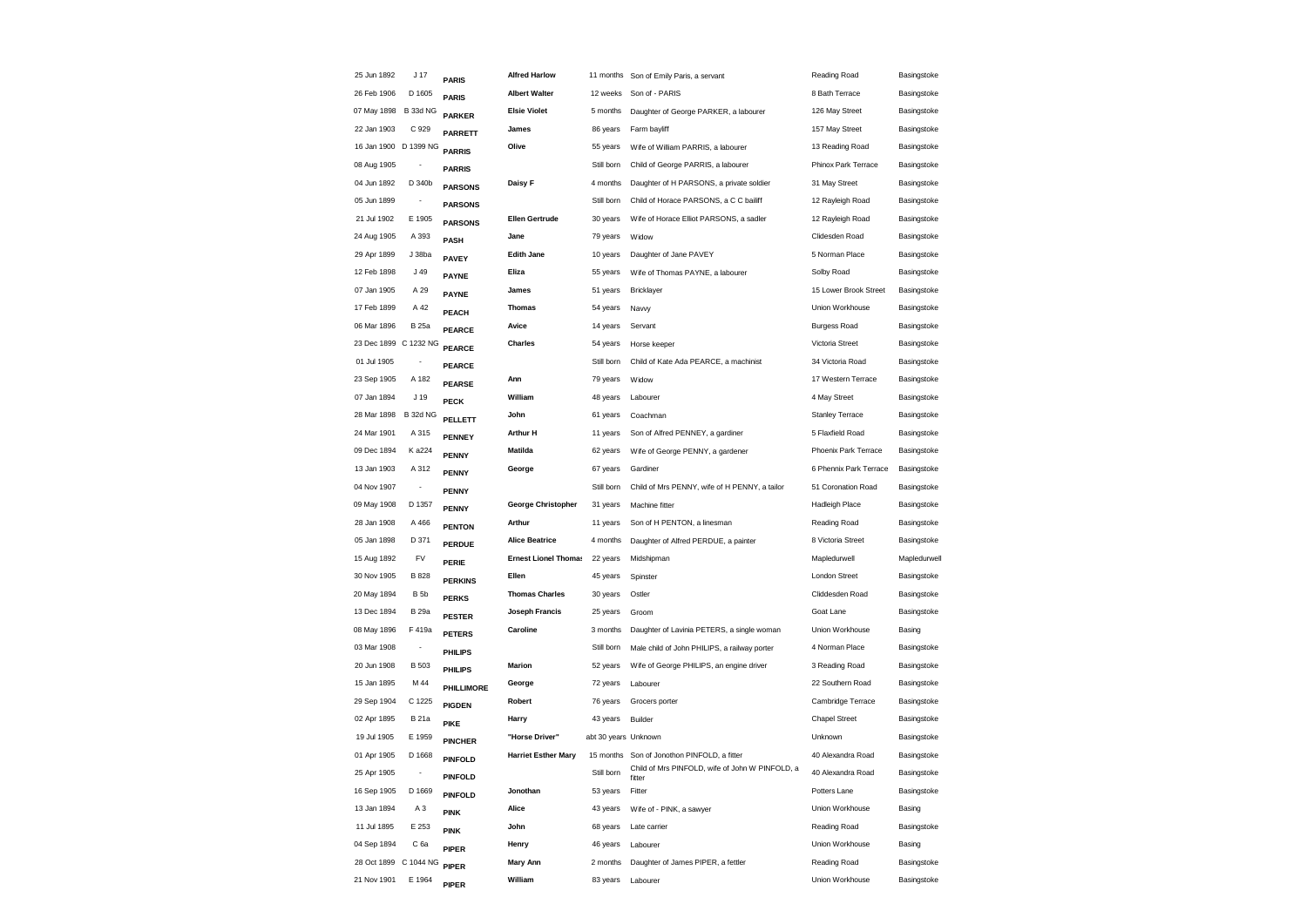| 05 Jan 1903 | E 2040          | <b>PIPER</b>      | <b>William David</b>       | 12 months  | Son of Robert PIPER, a labourer              | <b>Worting Bottom</b>                  | Basingstoke |
|-------------|-----------------|-------------------|----------------------------|------------|----------------------------------------------|----------------------------------------|-------------|
| 25 Mar 1903 | D 1516          | <b>PIPER</b>      | Frederick                  | 24 hours   | Son of Robert PIPER, a labourer              | Hackwood Road                          | Basingstoke |
| 06 Aug 1903 | A 391           | <b>PIPER</b>      | William                    | 69 years   | Labourer                                     | 10 Hackwood Road                       | Basingstoke |
| 21 Dec 1905 | A 44            | <b>PIPER</b>      | George Henry               | 1 year     | Son of Robert PIPER, a labourer              | Hackwood Road                          | Basingstoke |
| 11 Sep 1907 | C 1093a         | PIPER             | James                      | 57 years   | Foreman fettler                              | 27 Railway Cottages                    | Basingstoke |
| 09 Jan 1908 | B 611           | <b>PIPER</b>      | Elizabeth                  | 41 years   | Wife of George PIPER, a grocers assistant    | Queens Road                            | Basingstoke |
| 03 Mar 1909 | <b>B</b> 833    | <b>PIPER</b>      | George                     | 57 years   | Painter                                      |                                        | Basingstoke |
| 06 Jun 1906 | D 1476          | PITHER            | <b>Elizabeth Alice</b>     | 13 years   | Daughter of S PITHER, a groom                | Clidesden Road                         | Basingstoke |
| 26 May 1892 | K 149           | <b>POINTER</b>    | Arthur                     | 4 years    | Son of William POINTER, a labourer           | Potters Lane                           | Basingstoke |
| 28 Jul 1895 | J 150           | <b>POINTER</b>    | William                    | 40 years   | Labourer                                     | Victoria Street                        | Basingstoke |
| 26 Sep 1903 | D 1449          | <b>POINTER</b>    | <b>Gladys Daisey</b>       | 15 months  | Daughter of W POINTER, a wheelwright         | Sopers Grove                           | Basingstoke |
| 30 May 1901 | A 33            | <b>POLLARD</b>    | Dorothy lvy May            | 4 years    | Daughter of Thomas POLLARD, a cab driver     | 10 Castons Road                        | Basingstoke |
| 18 Nov 1901 | J33             | POLLARD           | <b>Thomas W</b>            | 39 years   | Cab driver                                   | Castons Road                           | Basingstoke |
| 27 Nov 1892 | D490b           | <b>PONTING</b>    | Eliza                      | 54 years   | Wife of Henry PONTING, a smith               | New Road                               | Basingstoke |
| 22 Jun 1904 | C 1121          | <b>PONTING</b>    | William                    | 42 years   | Painter                                      | 10 Bunian Place                        | Basingstoke |
| 04 Nov 1905 | C 1095          | <b>PONTING</b>    | Dorothy Ada                | 7 weeks    | Daughter of Frank PONTING, a painter         | 7 Bunian Place                         | Basingstoke |
| 30 May 1907 |                 | <b>POOLE</b>      |                            | Still born | Child of Mrs W J POOLE, wife of a labourer   | 1 Clifton Terrace                      | Basingstoke |
| 02 Jun 1897 | <b>B 22b NG</b> | POPE              | Francis                    | 2 months   | Son of Thomas POPE, a Royal Engineer         | Rochford Road                          | Basingstoke |
| 09 Apr 1892 | M 34            | <b>PORTER</b>     | Emma                       | 69 years   | Wife of Thomas PORTER, a retired grocer      | 154 May Street                         | Basingstoke |
| 06 May 1892 | F 417b          | <b>PORTER</b>     | <b>Earle Vernon</b>        | 8 months   | Son of Charles PORTER, a jeweller            | <b>Church Street</b>                   | Basingstoke |
| 15 Aug 1897 | F 417c          | <b>PORTER</b>     | <b>Lucille Irene Emily</b> | 5 months   | Daughter of Charles PORTER, a jeweller       | <b>Church Street</b>                   | Basingstoke |
| 26 Jan 1903 | C 1248          | <b>PORTER</b>     | Alfred                     | 46 years   | Bricklayer                                   | 26 Gas House Road                      | Basingstoke |
| 08 Jan 1908 | <b>B</b> 479    | <b>PORTER</b>     | <b>Alfred William</b>      | 5 years    | Son of A E PORTER, a fettler                 | 49 Lower Brook Street                  | Basingstoke |
| 26 Apr 1907 | B 129 og        | <b>PORTSMOUTH</b> | Albert Kearsey (?)         | 29 years   | No occupation                                | 4 Rochford Road                        | Basingstoke |
| 02 Jan 1908 | D 1478          | <b>POSTLE</b>     | <b>Violet Edith Mary</b>   | 1 month    | Daughter of W POSTLE, an engine driver       | Coronation Road                        | Basingstoke |
| 05 Apr 1904 | C 1033          | <b>POTTS</b>      | <b>Harry Bruce</b>         | 3 weeks    | Son of Harry POTTS, a tailor                 | 60 George Street                       | Basingstoke |
| 21 Mar 1895 | F 200           | <b>POULTER</b>    | Sarah Ann                  | 64 years   | Wife of J PORTER, an upholsterer             | Winchester Road                        | Basingstoke |
| 28 Oct 1897 | F 200           | <b>POULTER</b>    | James                      | 76 years   | Upholster                                    | Winchester Road                        | Basingstoke |
| 16 Nov 1896 | C 30a           | <b>POUND</b>      | Eliza                      | 48 years   | Wife of David POUND, a labourer              | <b>Basingstoke Mill</b>                | Basingstoke |
| 21 Sep 1901 |                 | <b>POUND</b>      | Arthur                     | 3 months   | Son of Robert POUND, a carter                | Mill Farm                              | Basingstoke |
| 03 Jan 1903 | C 30A og        | <b>POUND</b>      | Edward                     | 18 months  | Son of Robert POUND, a labourer              | Mill Farm                              | Basingstoke |
| 07 Dec 1903 | D 356 og        | <b>POUND</b>      | <b>Mary Ann</b>            | 90 years   | Widow                                        | 10 May Street                          | Basingstoke |
| 18 Jan 1898 | F 415           | <b>POWELL</b>     |                            | Still born | Child of Charles POWELL, a stoker, gas works | 57 May Street                          | Basingstoke |
| 20 Dec 1905 | A 98            | <b>POWELL</b>     | <b>William Henry</b>       | 1 day      | Son of - POWELL, a bricklayer                | Hackwood Road                          | Basingstoke |
| 01 Oct 1907 | C 1191          | <b>POWELL</b>     | <b>Francis</b>             | 54 years   | Bricklayer                                   | 37 Hackwood Road                       | Basingstoke |
| 18 Feb 1892 | D 242           | <b>POWERS</b>     | Reginald                   | 10 months  | Son of George POWERS, a bricklayer           | 43 Flaxfield Road                      | Basingstoke |
| 02 Jan 1897 | <b>B</b> 7a     | <b>POWERS</b>     | George                     | 38 years   | Bricklayer                                   | Flaxfield                              | Basingstoke |
| 16 Sep 1901 | E 2110          | <b>POWERS</b>     | <b>Violet Emily</b>        | 8 years    | Daughter of late Thomas POWERS               | 43 Flaxfield Road                      | Basingstoke |
| 27 Oct 1906 | E 2154          | <b>POWERS</b>     | George                     | 25 years   | Seaman                                       | 43 Flaxfield Road                      | Basingstoke |
| 11 Feb 1897 | F 158           | PRESSLEY          | <b>Florence Eh</b>         | 16 years   | Domestic servant                             | Wote Street                            | Basingstoke |
| 13 Mar 1906 | E 2024          | <b>PRICKET</b>    | <b>Kate Mary</b>           | 52 years   | Wife of Thomas PRICKET, a tailors cutter     | Worting Road                           | Basingstoke |
| 24 Aug 1895 | K 322           | <b>PRICKTHORN</b> | <b>Elizabeth Harriett</b>  | 51 years   | Wife of Oliver PRICKTHORN, a draper          | Winchester Street (late of Basingstoke |             |
| 31 Jul 1908 | D 1758          | <b>PRIDMORE</b>   | Winifred                   | 18 years   | Schoolteacher                                | 21 Winchester Street                   | Basingstoke |
| 05 May 1908 | C 1282          | <b>PRINCE</b>     | William                    | 61 years   | Horse dealer                                 | Vine Roads                             | Basingstoke |
| 11 Feb 1895 | L <sub>7a</sub> | <b>PRIOR</b>      | <b>Florence En</b>         | 3 years    | Daughter of William PRIOR, a labourer        | Hackwood Road                          | Basingstoke |
| 07 Jul 1896 | F 217           | PRITCHARD         |                            | Still born | Child of T PRITCHARD, a labourer             | 33 Sarum Hill                          | Basingstoke |
|             |                 |                   |                            |            |                                              |                                        |             |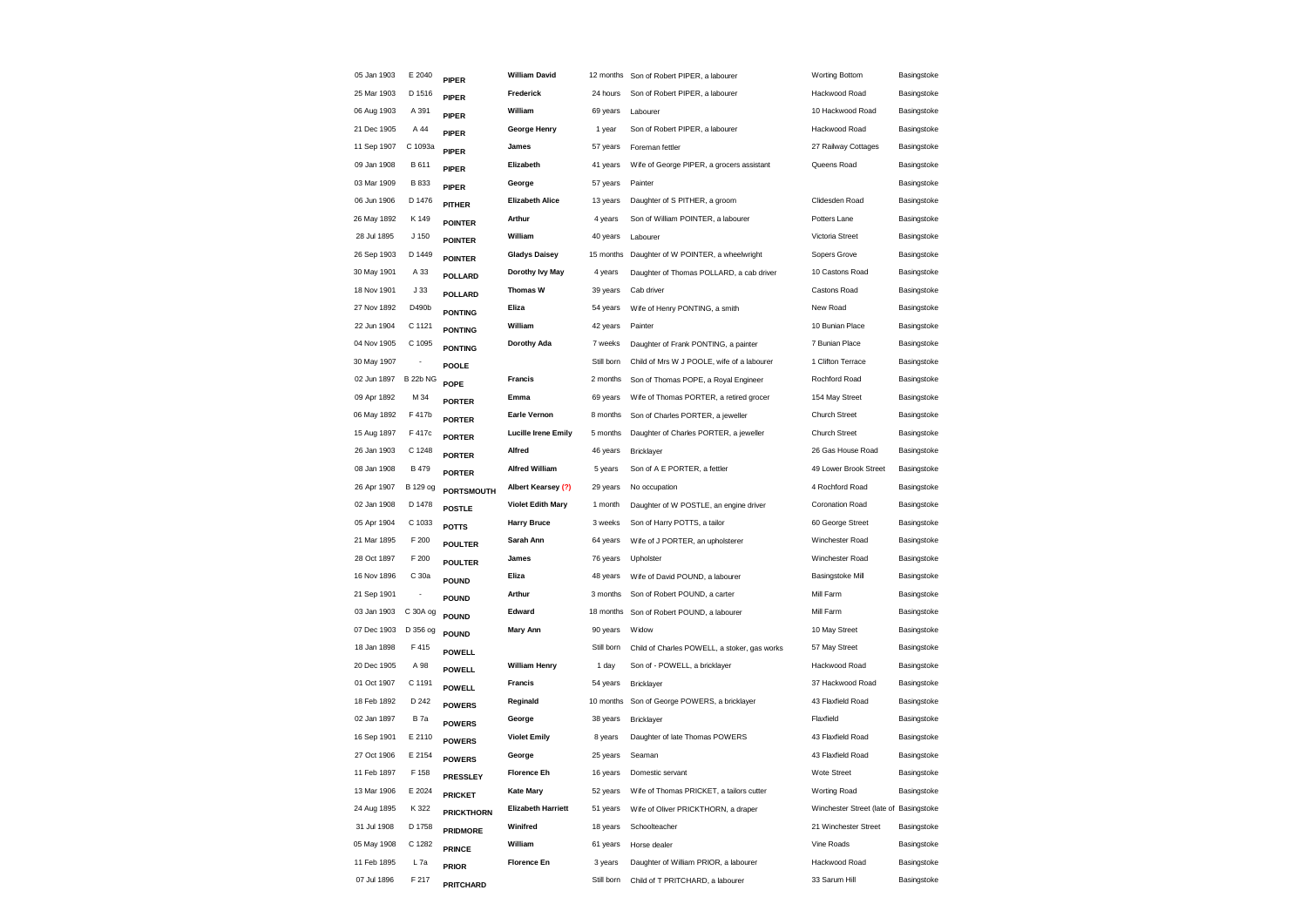| 31 Jul 1898 | E 346                    | PRITCHARD        | Ann Maria                                                                                                                                                                                                                                                                                                                | 67 years               | Spinster                                         | Hackwood Road        | Basingstoke |
|-------------|--------------------------|------------------|--------------------------------------------------------------------------------------------------------------------------------------------------------------------------------------------------------------------------------------------------------------------------------------------------------------------------|------------------------|--------------------------------------------------|----------------------|-------------|
| 29 Jan 1900 | E 336                    | <b>PRITCHARD</b> | <b>Charles</b>                                                                                                                                                                                                                                                                                                           | 65 years               | Town Hall caretaker                              | <b>Church Street</b> | Basingstoke |
| 04 Feb 1908 | C 1219                   | PRITCHARD        | Harriet                                                                                                                                                                                                                                                                                                                  | 55 years               | Spinster                                         | Clidesden Road       | Basingstoke |
| 03 Aug 1895 | J FV                     |                  | <b>Alfred Charles</b>                                                                                                                                                                                                                                                                                                    | 3 months               | Son of William PROUTEN, a labourer               | 34 May Street        | Basingstoke |
| 17 Feb 1897 | F 408f                   | <b>PROUTEN</b>   | <b>Sidney Victor</b>                                                                                                                                                                                                                                                                                                     | 8 months               | Son of William PROUTEN, a labourer               | 34 May Street        | Basingstoke |
| 19 Feb 1903 | A 250                    | <b>PROUTON</b>   | <b>Henry Richard</b>                                                                                                                                                                                                                                                                                                     | 4 years                | Son of Samuel PROUTON, a labourer                | 34 May Street        | Basingstoke |
| 31 Mar 1904 |                          |                  |                                                                                                                                                                                                                                                                                                                          | Still born             | Male child of William PROWLIS, a clerk           | 16 Junction Road     | Basingstoke |
| 11 Jan 1904 | D 1285                   |                  | Ethel may                                                                                                                                                                                                                                                                                                                | 31/ <sub>2</sub> years | Daughter of - PROWTING, a tailor                 | Clidesden Road       | Basingstoke |
| 07 Dec 1908 | D 1313                   |                  | Fanny                                                                                                                                                                                                                                                                                                                    | 54 years               | Spinster                                         | St Thomas Hospital   | Basingstoke |
| 30 Oct 1908 | F 403a                   |                  | Susan                                                                                                                                                                                                                                                                                                                    | 68 years               | Widow                                            | Chelsea Road         | Southsea    |
| 24 Mar 1893 | D 255                    |                  | William                                                                                                                                                                                                                                                                                                                  | 19 months              | Son of Robert PURDUE, a bricklayer               | 2 Brook Street       | Basingstoke |
| 26 Apr 1893 | K 336                    |                  |                                                                                                                                                                                                                                                                                                                          | 20 hours               | Daughter of Robert PURDUE, a labourer            | 2 May Street         | Basingstoke |
| 17 Jun 1895 | L 24a                    |                  | <b>Frederick George</b>                                                                                                                                                                                                                                                                                                  | 1 year                 | Son of George PURDUE, a bricklayer               | Richmond Road        | Basingstoke |
| 10 Jul 1900 | <b>B</b> 688             |                  | Frank                                                                                                                                                                                                                                                                                                                    | 1 month                | Son of Frank PURDUE, a drayman                   | 62 May Street        | Basingstoke |
| 24 Sep 1904 | D 371 og                 |                  | <b>Arthur Henry</b>                                                                                                                                                                                                                                                                                                      | 8 months               | Son of Alfred PURDUE, a painter                  | 35 Southern Road     | Basingstoke |
| 15 Mar 1905 | A 451                    |                  | <b>Maurice Sidney</b>                                                                                                                                                                                                                                                                                                    | 3 years                | Son of George PURDUE, a bricklayer               | 19 Hackwood Road     | Basingstoke |
| 30 Jun 1905 | <b>B748</b>              |                  | Sarah Jane                                                                                                                                                                                                                                                                                                               | 33 years               | Wife of George PURDUE, a blacksmith              | Lower Brook Street   | Basingstoke |
| 03 Jul 1905 | <b>B748</b>              |                  | <b>Elsie Francis</b>                                                                                                                                                                                                                                                                                                     | 14 months              | Daughter of George PURDUE, a blacksmith          | Lower Brook Street   | Basingstoke |
| 21 Jul 1905 | <b>B748</b>              |                  | <b>Mollie Florence</b>                                                                                                                                                                                                                                                                                                   | 3y 8m                  | Daughter of George PURDUE, a blacksmith          | Deep Lane            | Basingstoke |
| 02 Oct 1901 | C 1246                   |                  | <b>Frances</b>                                                                                                                                                                                                                                                                                                           | 65 years               | Wife of John PURSEY, a bricklayer                | 36 Hackwood Road     | Basingstoke |
| 27 Apr 1901 | D 1582                   |                  | <b>Ada Elizabeth</b>                                                                                                                                                                                                                                                                                                     | 4 years                | Daughter of R PYE, a fettler                     | 6 May Street         | Basingstoke |
| 18 Mar 1903 | D 1578                   |                  | <b>Beatrice Maud</b>                                                                                                                                                                                                                                                                                                     | 3 years                | Daughter of Robert PYE, a labourer               | 6 May Street         | Basingstoke |
| 07 Apr 1909 | D 1567                   |                  | <b>Elizabeth Lora</b>                                                                                                                                                                                                                                                                                                    | 50 years               | Wife of Robert PYE, a labourer                   | May Street           | Basingstoke |
| 16 May 1907 | D 1350                   |                  | William                                                                                                                                                                                                                                                                                                                  | 72 years               | Gasfitter                                        | 6 Windover Street    | Basingstoke |
| 05 Jul 1902 | C 1058                   | <b>RAINDLE</b>   | William                                                                                                                                                                                                                                                                                                                  | 29 years               | Gas fitter                                       | 136 Cranbury Road    | Eastleigh   |
| 04 Feb 1905 | C 1099                   |                  | Ann                                                                                                                                                                                                                                                                                                                      | 63 years               | Wife of Matthew RAINDLE, an inspector            | 1 Jubilee Road       | Basingstoke |
| 24 Nov 1900 | C 1295                   |                  | <b>William P Day</b>                                                                                                                                                                                                                                                                                                     | 73 years               | Photographer                                     | 37 Church Street     | Basingstoke |
| 12 Jan 1895 | E 44                     | RANDALL          | Lily Ann                                                                                                                                                                                                                                                                                                                 | 8 years                | Daughter of - RANDALL, a widow                   | <b>Bunnian Place</b> | Basingstoke |
| 24 Apr 1898 | J <sub>54</sub>          | RANDALL          | Hannah                                                                                                                                                                                                                                                                                                                   | 58 years               | Wife of George RANDALL, a packer                 | 97 May Street        | Basingstoke |
| 03 May 1900 | K 142                    | RANDALL          | Peter                                                                                                                                                                                                                                                                                                                    | 84 years               | Platelayer                                       | May Street           | Basingstoke |
| 05 Mar 1904 | B 495                    | <b>RANDALL</b>   | <b>Emily Esther</b>                                                                                                                                                                                                                                                                                                      | 8 months               | Daughter of A RANDALL, a railway porter          | 7 Deep Lane          | Basingstoke |
| 24 Jun 1902 | <b>B823</b>              | RANDELL          | George William                                                                                                                                                                                                                                                                                                           | 3 days                 | Son of Jossie RANDELL, a packer                  | 97 May Street        | Basingstoke |
| 04 Aug 1904 | $\overline{\phantom{a}}$ | RANDELL          |                                                                                                                                                                                                                                                                                                                          | Still born             | Child of Jesse RANDELL, a packer                 | 56 George Street     | Basingstoke |
| 16 Mar 1906 | $\overline{\phantom{a}}$ | RANDELL          |                                                                                                                                                                                                                                                                                                                          | Still born             | Female child of A RANDELL, a porter              | 39 George Street     | Basingstoke |
| 06 Dec 1907 | $\overline{\phantom{a}}$ | RANDELL          |                                                                                                                                                                                                                                                                                                                          | Still born             | Male child of Jessie RANDELL, a packer           | 56 George Street     | Basingstoke |
| 06 Apr 1909 | B 702                    | RANDELL          | Emily                                                                                                                                                                                                                                                                                                                    | 58 years               | Widow                                            | <b>Bunian Place</b>  | Basingstoke |
| 15 Sep 1906 | D 1381                   | RANSLEY          | <b>Elizabeth Ann</b>                                                                                                                                                                                                                                                                                                     | 66 years               | Wife of George RANSLEY, an engine driver         | <b>Chapel Street</b> | Basingstoke |
| 23 Jan 1895 | L 165                    | <b>RAPKINS</b>   | <b>Constance Dorothy</b>                                                                                                                                                                                                                                                                                                 | 9 months               | Daughter of G RAPKINS, a baker                   | Potters Lane         | Basingstoke |
| 08 Jul 1896 | F 419a                   | <b>RAPKINS</b>   |                                                                                                                                                                                                                                                                                                                          | Still born             | Child of W G RAPKINS, a baker                    | Potters Lane         | Basingstoke |
| 11 Jun 1908 | A 766                    | <b>RAWLINGS</b>  | Elizabeth                                                                                                                                                                                                                                                                                                                | 80 years               | Wife of James RAWLINGS, a labourer               | 44 Worting Road      | Basingstoke |
| 19 Feb 1897 | D 475a                   | RAY              | <b>William Percy</b>                                                                                                                                                                                                                                                                                                     | 10 months              | Son of - RAY, a servant                          | Flaxfield Road       | Basingstoke |
| 02 Aug 1902 | A 242                    | RAY              | William                                                                                                                                                                                                                                                                                                                  | 45 years               | Stonemason                                       | 14 Rayleigh Road     | Basingstoke |
| 27 Sep 1904 | C 995                    | RAY              | Charles                                                                                                                                                                                                                                                                                                                  | 44 years               | Labourer                                         | 73 May Street        | Basingstoke |
| 26 Jan 1907 | C 1264                   | RAY              | Ellen Ada                                                                                                                                                                                                                                                                                                                | 39 years               | Wife of Fredrick RAY, a jourolist (journalist ?) | 53 Southern Road     | Basingstoke |
| 13 Sep 1906 | J 342                    | <b>REDGATE</b>   | <b>Francis Robert</b>                                                                                                                                                                                                                                                                                                    | 29 years               | Tailor                                           | 4 Jubilee Road       | Basingstoke |
| 03 Mar 1895 | F 436g                   | <b>REDGROVE</b>  | Mary Ann                                                                                                                                                                                                                                                                                                                 | 74 years               | Widow                                            | Potters Lane         | Basingstoke |
|             |                          |                  | <b>PROUTEN</b><br><b>PROWLIS</b><br><b>PROWTING</b><br>PUGH<br><b>PUNTIS</b><br><b>PURDUE</b><br><b>PURDUE</b><br><b>PURDUE</b><br><b>PURDUE</b><br><b>PURDUE</b><br><b>PURDUE</b><br><b>PURDUE</b><br><b>PURDUE</b><br><b>PURDUE</b><br><b>PURSEY</b><br>PYE<br>PYE<br><b>PYE</b><br>QUILLY<br><b>RAINDLE</b><br>RAMAGE |                        |                                                  |                      |             |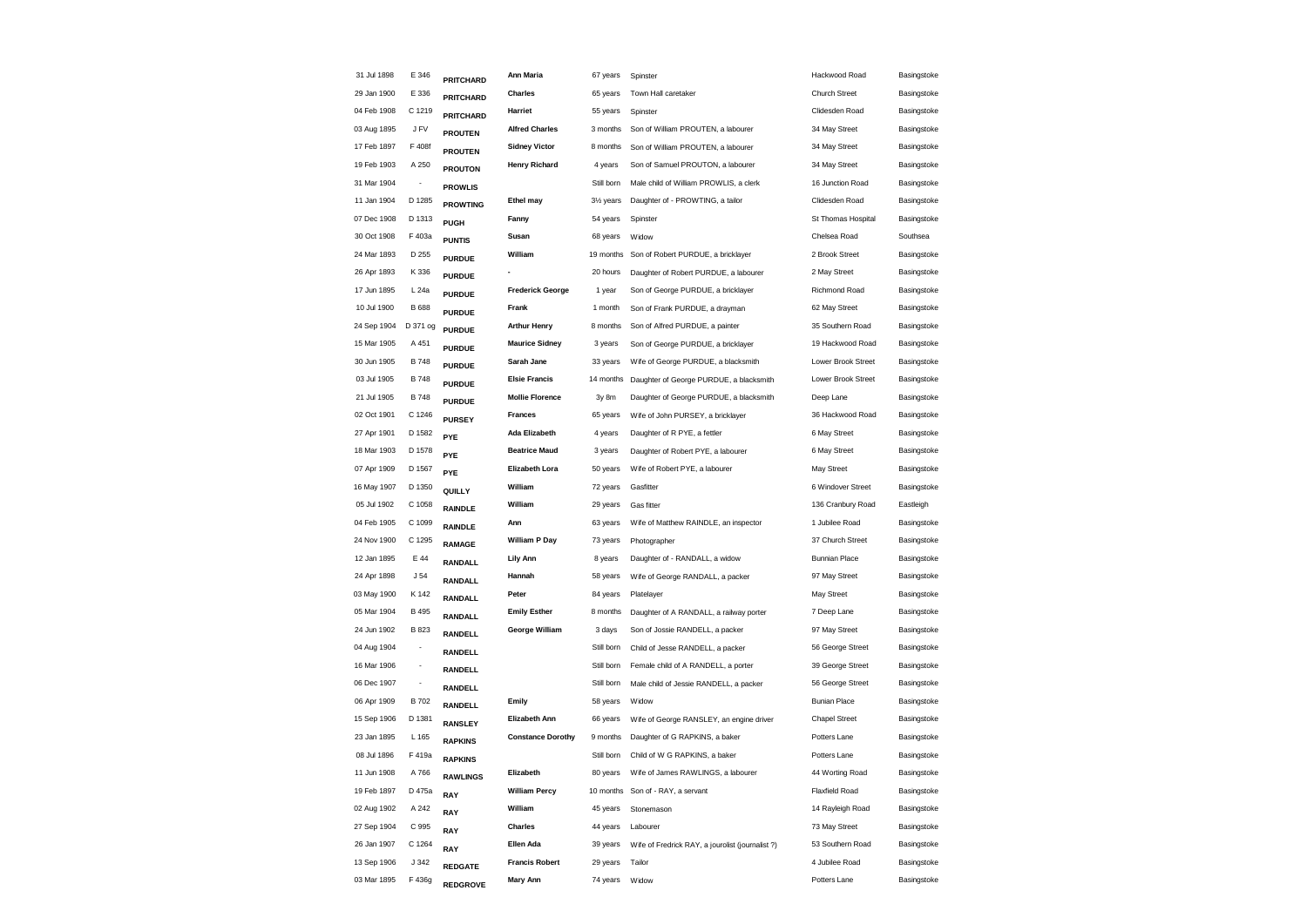| 16 Aug 1902           | F 435b                   | REDGROVE          | Elinor                  | 79 years   | Widow                                        | 35 London Street      | Basingstoke |
|-----------------------|--------------------------|-------------------|-------------------------|------------|----------------------------------------------|-----------------------|-------------|
| 26 Feb 1906           | J 145                    | <b>REDWIN</b>     | Elizabeth               | 70 years   | Widow                                        | <b>Flaxfield Road</b> | Basingstoke |
| 08 Oct 1894           | F 343                    | REED              | Ann                     | 83 years   | Widow                                        | Union Workhouse       | Basing      |
| 25 Feb 1893           | K 196                    | <b>REEVE</b>      | Samuel                  | 70 years   | Telegrah inspector                           | <b>Station Hill</b>   | Basingstoke |
| 27 Sep 1905           | C 1060                   | <b>REEVE</b>      | Sarah Jane              | 56 years   | Wife of Thomas Henry REEVE, a station master |                       | Yeovil      |
| 17 Sep 1903           | D 1640                   | RENDELL           | <b>Constance Leanne</b> | 7 months   | Daughter of Richard RENDELL, a shopwalker    | Worting Road          | Basingstoke |
| 10 May 1905           | C 1032                   | <b>RENOLDS</b>    | Charlotte               | 68 years   | Widow                                        | 61 George Street      | Basingstoke |
| 22 Jul 1899           | $\overline{\phantom{a}}$ | <b>RICE</b>       |                         | Still born | Child of W RICE, a maltster                  | Phoenix Park Terrace  | Basingstoke |
| 28 Mar 1903           | C 971                    | <b>RICHARDS</b>   | Edwin                   | 57 years   | Farmer                                       | South Ham Farm        | Basingstoke |
| 20 Dec 1900           | D 1774                   | <b>RICHARDSON</b> | Mary                    | 84 years   | Widow                                        | Church Square         | Basingstoke |
| 18 Mar 1905           | C 1122a                  | <b>RICHARDSON</b> | George                  | 41 years   | Railway porter                               | Junction Road         | Basingstoke |
| 26 Oct 1895           | F 27X40                  | <b>RICKARDS</b>   | <b>Adelaide Mary</b>    | 60 years   | Spinster                                     | George Street         | Winchester  |
| 23 Mar 1893           | C 18a                    | <b>ROBERTS</b>    | James                   | 58 years   | Inspector (LSWR)                             | 21 Junction Road      | Basingstoke |
| 15 Feb 1896           | C 16a                    | <b>ROBERTS</b>    | Charles                 | 28 years   | Printer                                      | Junction Road         | Basingstoke |
| 02 Feb 1899           | L 136                    | <b>ROBERTS</b>    |                         | Still born | Child of D R H ROBERTS, a gardener           | 138 May Street        | Basingstoke |
| 06 Mar 1900           | $\overline{a}$           | <b>ROBERTS</b>    |                         | Still born | Child of H ROBERTS, a labourer               | Worting Road Huts     | Basingstoke |
| 21 May 1901           |                          | <b>ROBERTS</b>    |                         | Still born | Child (son) of M Roberts, a navvy            | Railway Huts          | Basingstoke |
| 24 Oct 1901           | D 1339                   | <b>ROBERTS</b>    | <b>Alfred Edward</b>    | 7 weeks    | Son of David ROBERTS, a gardner              | 36 George Street      | Basingstoke |
| 04 Aug 1908           | A 399                    | <b>ROBERTS</b>    | <b>Annie Elizabeth</b>  | 71 years   | Wife of A ROBERTS, a gardiner                | 2 Southern Road       | Basingstoke |
| 23 Jul 1894           | J 339a                   | <b>ROGERS</b>     | Elizabeth               | 40 years   | Wife of - ROGERS, a sawyer                   | Union Workhouse       | Basing      |
| 11 Dec 1899           | C 1105 NG                | <b>ROGERS</b>     | Sarah                   | 73 years   | Wife of William Henry ROGERS, a blacksmith   | <b>Worting Road</b>   | Basingstoke |
| 12 Dec 1899           | D 57                     | <b>ROGERS</b>     | John                    | 56 years   | Labourer                                     | Union Workhouse       | Basing      |
| 06 Aug 1903           | C 1105                   | <b>ROGERS</b>     | <b>William Henry</b>    | 75 years   | Blacksmith                                   | 6 Worting Road        | Basingstoke |
| 16 Jul 1902           | A 179                    | <b>ROILIT</b>     | <b>Alfred Robert</b>    | 26 years   | Labourer                                     | 7 Southern Road       | Basingstoke |
| 03 Nov 1900           | D 1530                   | <b>ROLFE</b>      | Joshua                  | 55 years   | Labourer                                     | 9 Fords Building      | Basingstoke |
| 08 Nov 1900           | D 1531                   | <b>ROLFE</b>      | Fanny                   | 49 years   | Widow of Joshua ROLFE                        | 9 Fords Building      | Basingstoke |
| 12 Apr 1906           | C 1091                   | <b>ROLLS</b>      | Emma                    | 74 years   | Wife of - MILLS, a milkman                   | London Road           | Basingstoke |
| 19 Oct 1892           | J 277                    | <b>ROSE</b>       | John                    | 1 hour     | Son of John ROSE, a gardiner                 | Mortimer              | Mortimer    |
| 06 Oct 1894           | J 134                    | <b>ROSE</b>       | <b>William Seaton</b>   | 58 years   | Plumber                                      | <b>Worting Road</b>   | Basingstoke |
| 19 Aug 1897           | J <sub>50</sub>          | <b>ROSE</b>       |                         | Still born | Child of George ROSE, a labourer             | 40 Darby Terrace      | Basingstoke |
| 18 Aug 1898           | D 185                    | <b>ROSE</b>       | Lucy                    | 44 years   | Wife of Henry ROSE, an engine driver         | 11 Solby Road         | Basingstoke |
| 04 Feb 1899           | L 136                    | <b>ROSE</b>       | Henry                   | 69 years   | Labourer                                     | 13 Victoria Street    | Basingstoke |
| 17 Mar 1900           | A 52                     | <b>ROSE</b>       | <b>Trainet</b>          | 3 years    | Daughter of Phoebe ROSE, a hawker            | Union Workhouse       | Basing      |
| 27 Nov 1902           | D 1729                   | <b>ROSE</b>       | <b>Emily Hettie</b>     | 5 months   | Daughter of Frederick ROSE, a labourer       | 15 Hackwood Road      | Basingstoke |
| 19 May 1905           | B 761                    | <b>ROSE</b>       | John Henry              | 51 years   | Publican                                     | Worting Town End      | Basingstoke |
| 16 May 1908           | J 134                    | <b>ROSE</b>       | Clara                   | 69 years   | Widow                                        | 69 Southern Road      | Basingstoke |
| 10 Mar 1909           | B 872                    | <b>ROSS</b>       | John                    | 32 years   | Chemists assistant                           | <b>London Street</b>  | Basingstoke |
| 04 Mar 1904           | D 1576                   | <b>ROUTLEY</b>    | Emma                    | 68 years   | Wife of Edward RUTLEY, a gardiner            | 36 New Road           | Basingstoke |
| 05 Mar 1904           | $\overline{\phantom{a}}$ | <b>ROW</b>        |                         | Still born | Male child of Sidney ROW, a carpenter        | 19 Queens Road        | Basingstoke |
| 28 Oct 1893           | J 255                    | <b>ROWELL</b>     |                         | Still born | Child of John ROWELL, a labourer             | 124 May Street        | Basingstoke |
| 29 Nov 1899 D 1584 NG |                          | <b>ROWELL</b>     | Elizabeth               | 65 years   | Wife of Matthew ROWELL, a labourer           | 6 Clifton Terrace     | Basingstoke |
| 20 Jan 1900           | J <sub>47</sub>          | <b>ROWELL</b>     | Albert John             | 1y 5m      | Son of John ROWELL, a labourer               | May Street            | Basingstoke |
| 05 Apr 1900 E 2163 NG |                          | <b>ROWELL</b>     | Charles                 | 58 years   | Labourer                                     | May Street            | Basingstoke |
| 11 Jul 1905           | B 628                    | <b>ROWELL</b>     | Ernest                  | 18 days    | Son of Alfred ROWELL, a baker                | 1 Cross Street        | Basingstoke |
| 15 Jul 1905           | B 628                    | <b>ROWELL</b>     | <b>Reynold Charles</b>  | 22 days    | Son of Alfred ROWELL, a baker                | 2 Cross Street        | Basingstoke |
| 06 Mar 1908           | D 1584                   | <b>ROWELL</b>     | <b>Mathew</b>           | 76 years   | Labourer                                     | Egham                 | Egham       |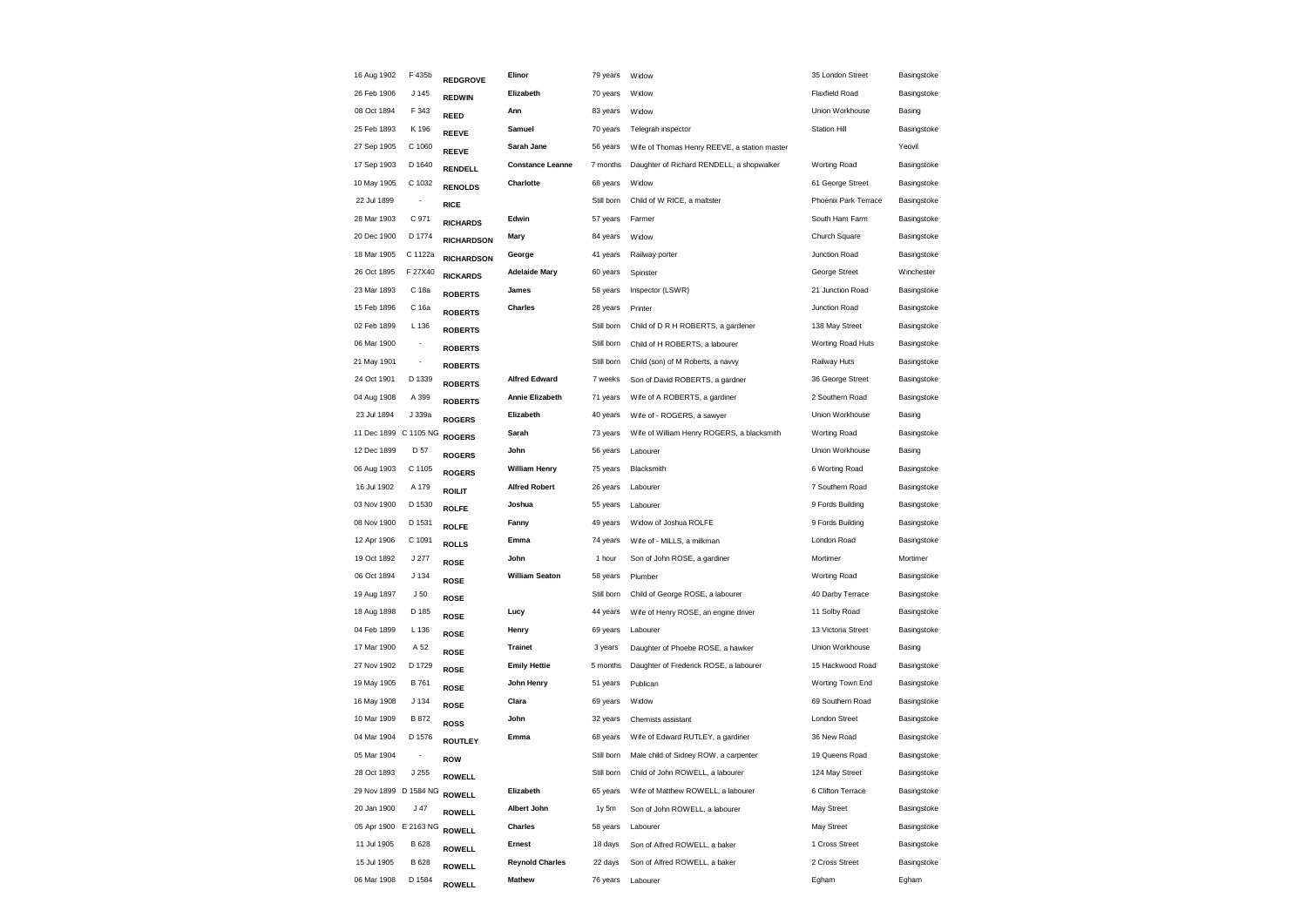| 13 Oct 1908 | D 1632           | <b>ROWELL</b>    | <b>Lilian Bessie</b>       | 5 years    | Daughter of Jonathon ROWELL, a labourer                                | 129 May Street        | Basingstoke    |
|-------------|------------------|------------------|----------------------------|------------|------------------------------------------------------------------------|-----------------------|----------------|
| 14 Jul 1896 | <b>B</b> 12a     | <b>RUFFELL</b>   | Edward                     | 77 years   | Labourer                                                               | Union Workhouse       | Basing         |
| 24 Sep 1896 | D 327            | <b>RUFFELL</b>   |                            | 9 days     | Male child of George RUFFELL, carter                                   | Lower Brook Street    | Basingstoke    |
| 13 Jun 1893 | E 251            | <b>RUMBOLD</b>   | <b>Charles</b>             | 50 years   | Carpenter                                                              | 76 May Street         | Basingstoke    |
| 11 May 1899 | H 139            | <b>RUMBOLD</b>   | Mary Ann                   | 44 years   | Wife of William RUMBOLD, a railway porter                              | May Street            | Basingstoke    |
| 29 Jan 1907 | D 1606           | <b>RUMBOLD</b>   | Margret                    | 64 years   | Wife of Edward RUMBOLD, a labourer                                     | Elbow Corner          | Basingstoke    |
| 19 May 1906 | B 812            | <b>RUMNEY</b>    | Susan                      | 15 years   | Tailoress                                                              | Sopers Grove          | Basingstoke    |
| 16 Jun 1892 | D 476b           | <b>RUSS</b>      | Jesse                      | 6 hours    | Son of Jh RUSS, a railway porter                                       | <b>Brook Terrace</b>  | Basingstoke    |
| 17 Feb 1895 | E 154            | <b>RUSS</b>      |                            | 1 hour     | Twin daughters of J RUSS, an inspector (GWR) (lived<br>1h 1m & 1h 36m) | May Street            | Basingstoke    |
| 08 Feb 1901 | J 112            | <b>RUSSELL</b>   | John                       | 92 years   | Gentleman                                                              | 16 Montreal Road      | Streatham Hill |
| 11 Apr 1904 | F 93a            | <b>RUSSELL</b>   | <b>Edith Maud</b>          | 9 months   | Daughter of William RUSSELL, a labourer                                | 66 May Street         | Basingstoke    |
| 10 Aug 1904 | A 461            | <b>RUSSELL</b>   | Frank                      | 58 years   | Traveler                                                               | 16 Montrell Road      | Streatham      |
| 18 Dec 1906 | C 1094           | <b>RUSSELL</b>   | Sarah                      | 74 years   | Wife of Thomas RUSSELL, a gardiner                                     | Sarum Hill            | Basingstoke    |
| 06 Feb 1909 | C 1217           | <b>RUSSELL</b>   | Winifred                   | 11 weeks   | Daughter of William RUSSELL, a labourer                                | 64 May Dtreet         | Basingstoke    |
| 21 Apr 1897 | D 19             | <b>RUTT</b>      | Wd Sidney John             | 16 months  | Son of John RUTT, a labourer                                           | Fencott Place         | Basingstoke    |
| 12 Mar 1898 | C 7d NG          | <b>RUTT</b>      | John                       | 36 years   | Hawker                                                                 | May Street            | Basingstoke    |
| 05 Nov 1906 | B 697            | <b>RYDER</b>     | Eliza                      | 65 years   | Wife of Walter RYDER, a labourer                                       | 181 May Street        | Basingstoke    |
| 02 Mar 1895 | M 68             | <b>RYDON</b>     | <b>Elizabeth Jane</b>      | 58 years   | Widow                                                                  | <b>New Street</b>     | Basingstoke    |
| 02 Jul 1892 | J 292            | <b>SACKLEY</b>   | Amy                        | 8 months   | Daughter of H SACKLEY, a carter                                        | <b>Bury Farm</b>      | Basingstoke    |
| 19 Sep 1894 | J 332            | <b>SACKLEY</b>   | Alfred                     | 67 years   | Blacksmith                                                             | <b>Chapel Street</b>  | Basingstoke    |
| 13 Jan 1903 | E 3224           | <b>SALLIS</b>    | <b>Mildred Florence</b>    | 21 days    | Daughter of Herbert SALLIS, a groom                                    | 21 Lower Brook Street | Basingstoke    |
| 09 Apr 1896 | <b>B</b> 13a     | <b>SANDAN</b>    | <b>Thomas</b>              | 93 years   | Groom                                                                  | Winchester Road       | Basingstoke    |
| 19 Oct 1892 | J248             | <b>SAUNDERS</b>  |                            | Still born | Child of John SAUNDERS, a foreman                                      | Springfield Villas    | Basingstoke    |
| 24 Jan 1907 | D 1444           | <b>SAUNDERS</b>  | <b>Edith Annie</b>         | 7 years    | Daughter of Edward SAUNDERS, a fitter                                  | 109 May Street        | Basingstoke    |
| 20 Jul 1908 | K 129            | <b>SAUNDERS</b>  | <b>Charlotte Elizabeth</b> | 62 years   | Machine fitter                                                         | 21 Alexandra Road     | Basingstoke    |
| 15 Sep 1908 | D 1314           | <b>SAUNDERS</b>  | <b>Charles Franklin</b>    | 11 weeks   | Son of George Franklin SAUNDERS, an ironmongers<br>assistant           | 7 Sarum Hill          | Basingstoke    |
| 13 May 1909 | C 1130a          | <b>SAUNDERS</b>  | Arthur                     | 31 years   | ex Police Comstable                                                    | 1 Deep Lane           | Basingstoke    |
| 23 Mar 1892 | K 277            | <b>SAVAGE</b>    | Jane                       | 79 years   | Widow                                                                  | Victoria Street       | Basingstoke    |
| 08 Feb 1899 | J 225            | <b>SAVAGE</b>    | Emily                      | 52 years   | Wife of Joseph SAVAGE, a painter                                       | 40 Southern Road      | Basingstoke    |
| 11 Nov 1903 | A 321            | <b>SAVAGE</b>    | Joseph                     | 65 years   | Painter                                                                | 54 Southern Road      | Basingstoke    |
| 28 Jul 1896 | F383             | <b>SAYER</b>     | <b>Mary Ann</b>            | 35 years   | Wife of St SAYERS, a platelayer                                        | 32 May Street         | Basingstoke    |
| 10 Aug 1896 | F 383            | <b>SAYER</b>     | James                      | 14 days    | Son of St SAYER, a platelayer                                          | 32 May Street         | Basingstoke    |
| 19 Feb 1894 | L <sub>1ba</sub> | <b>SCHOFIELD</b> |                            | Still born | Child of Robert SCHOFIELD, a grocer                                    | Worting Town End      | Basingstoke    |
| 31 Dec 1896 | L 108            | <b>SCHOFIELD</b> | Edward                     | 5 hours    | Son of Robert Schofield, a grocer                                      | Worting Town End      | Basingstoke    |
| 21 Feb 1898 | K 283            | <b>SCHOFIELD</b> | Mary                       | 74 years   | Widow                                                                  | Worting Road          | Basingstoke    |
| 22 Jul 1901 | B 620            | <b>SCHOFIELD</b> | <b>Harry Emberson</b>      | 8 months   | Son of Christopher SCHOFIELD, an oil merchant                          | 4 Church Square       | Basingstoke    |
| 24 Feb 1902 | J354             | <b>SCHOFIELD</b> | <b>Jessie Mable</b>        | 6 months   | Daughter of John SCOFIELD, a coal dealer                               | 54 Bunian Place       | Basingstoke    |
| 30 Dec 1901 | C 1229           | <b>SCOTT</b>     | George William             | 55 years   | Labourer                                                               | 156 May Street        | Basingstoke    |
| 02 Sep 1901 | F 63             | <b>SCUTTER</b>   | Richard                    | 55 years   | Butcher                                                                | 13 Brook Street       | Basingstoke    |
| 04 Feb 1903 | A 41             | <b>SCUTTER</b>   | Elsie                      | 1 month    | Daughter of Frederick SCUTTON, a labourer                              | 32 Flaxfield Road     | Basingstoke    |
| 28 Oct 1905 | B 695            | <b>SCUTTER</b>   | Arthur                     | 42 years   | Corn porter                                                            | 1 Hollands Grove      | Basingstoke    |
| 18 Jul 1896 | $J_8$            | <b>SEAL</b>      | Emily                      | 76 years   | Widow                                                                  | Church Street         | Basingstoke    |
| 25 Aug 1902 | C 1292           | <b>SEALEY</b>    | Elizabeth Rollin           | 52 years   | Schoolmistress                                                         | 15 Fairfields Road    | Basingstoke    |
| 03 Nov 1894 | L 37             | <b>SEENEY</b>    | Edith                      | 6 years    | Daughter of George SEENEY, a letter carrier                            | Potters Lane          | Basingstoke    |
| 02 Oct 1905 | D 1604           | <b>SELF</b>      | <b>Bertha Winifred</b>     | 27 years   | Wife of Frederick SELF, a carman                                       | <b>Basing Road</b>    | Basingstoke    |
| 27 Jul 1907 |                  | <b>SELF</b>      |                            | Still born | Child of Alfred SELF, a labourer                                       | <b>Flaxfield Road</b> | Basingstoke    |
|             |                  |                  |                            |            |                                                                        |                       |                |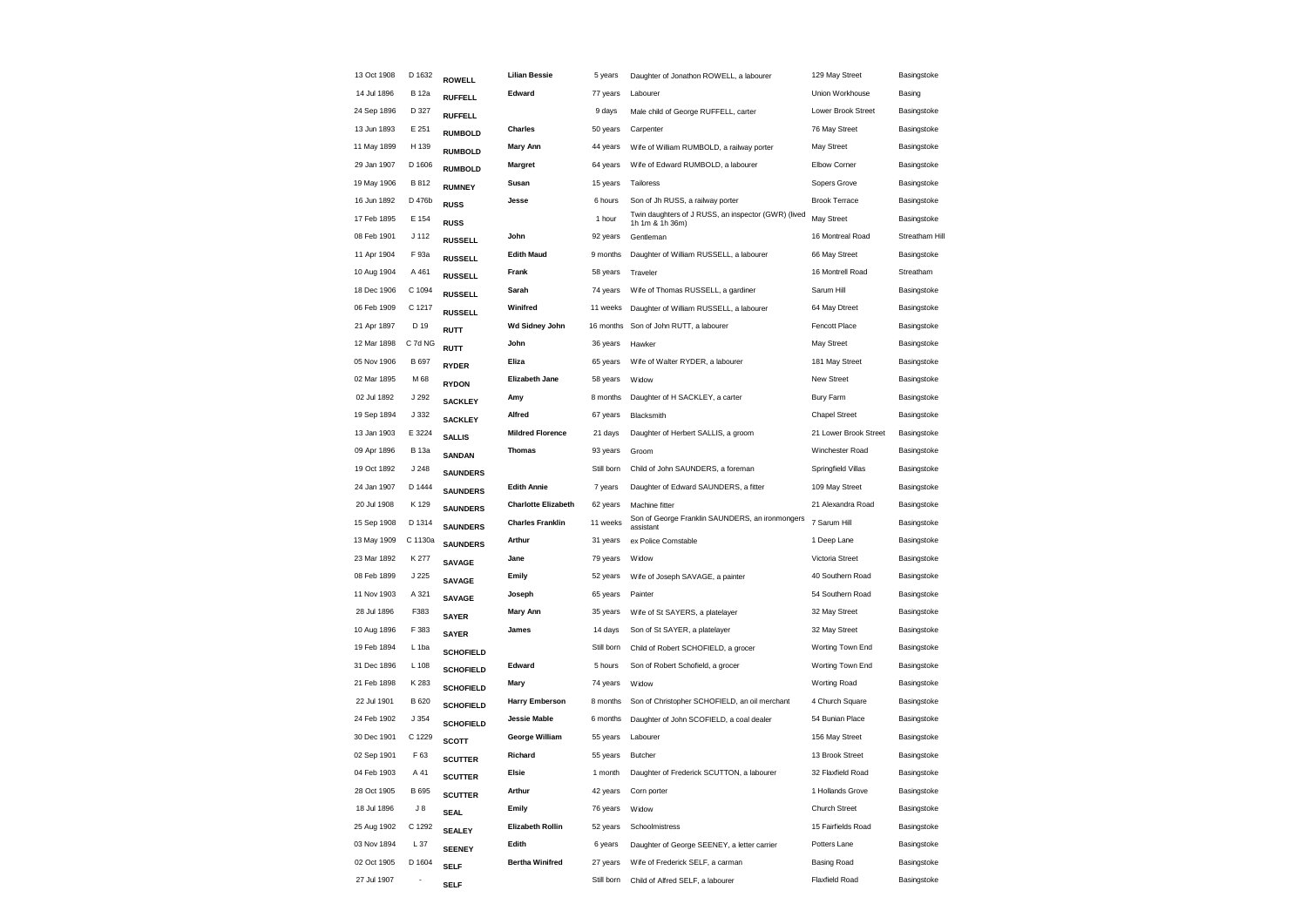| 19 Oct 1898                | F 316           | <b>SELFE</b>      | <b>Florence Emily</b>      | 7 years               | Daughter of John SELFE, a painter                    | 21 Goat Lane                    | Basingstoke |
|----------------------------|-----------------|-------------------|----------------------------|-----------------------|------------------------------------------------------|---------------------------------|-------------|
| 16 Mar 1897                | C 31a           | <b>SELWAY</b>     | George Henry               | 4 months              | Son of George SELWAY, a labourer                     | 21 Brook Street                 | Basingstoke |
| 08 May 1909                | A 94            | <b>SERLE</b>      | <b>Sydney Kenneth</b>      | 15 months             | Son of - SERLE, a dispenser                          | New Street                      | Basingstoke |
| 28 Nov 1896                | G 41            | <b>SEYMOUR</b>    | Mary                       | 81 years              | Widow                                                | <b>London Street</b>            | Basingstoke |
| 28 Dec 1899                | D 1458          | <b>SHARP</b>      | <b>Charles Pilmer</b>      | 62 years              | Railway clerk                                        | Phoenix Park Terrace            | Basingstoke |
| 14 Apr 1906                | <b>B</b> 482    | <b>SHEARING</b>   | Rose                       | 26 years              | Wife of Herbert SHEARING, a bricklayer               | 44 Queens Road                  | Basingstoke |
| 18 Jan 1893                | J <sub>35</sub> | <b>SHEFFORD</b>   | Sarah                      | 82 years              | Widow                                                | Union Workhouse                 | Basing      |
| 16 Jan 1906                | E 2043          | <b>SHEPARD</b>    | Emily & Elizabeth          |                       | 10 d & 13 d Daughters of Herbert SHEPARD, a labourer | 38 Coronation Rad               | Basingstoke |
| 12 Nov 1906                | ÷,              | <b>SHEPARD</b>    |                            | Still born            | Female child of Herbert Shepard, a labourer          | Early Terrace                   | Basingstoke |
| 11 Feb 1901                | F 369           | <b>SHEPHERD</b>   | Eliza                      | 87 years              | Widow                                                | St Stephens Road                | Bournemouth |
| 21 Jan 1904                | C 1226          | <b>SHEPPARD</b>   | Richard                    | 63 years              | Boot maker                                           | 7 Oxford Terrace                | Basingstoke |
| 21 Mar 1907                | C 1255          | <b>SHERVELL</b>   | Charles                    | 72 years              | Farmer                                               | Mertons Farm                    | Basingstoke |
| 10 Nov 1896                | D 203           | <b>SHIELD</b>     | Sarah Annie                | 72 years              | Wife of David SHIELD, a late artist                  | Junction Road                   | Basingstoke |
| 26 Oct 1905                | D 1636          | <b>SHORNEY</b>    | <b>Henry Walter</b>        | 47 years              | Publican                                             | 30 Church Street                | Basingstoke |
| 11 Nov 1893                | J 345           | <b>SHORT</b>      | <b>Arthur Hf</b>           | 19 years              | Tailor                                               | Oxford Terrace                  | Basingstoke |
| 05 Oct 1903                | C 964           | <b>SHRIMPTON</b>  | <b>Frederick Walter</b>    | 2 months              | Son of Arthur SHRIMPTON, a hotell keeper             | Vine Road                       | Basingstoke |
| 11 May 1909                | C 1129a         | SHROSHELL         | <b>Florence Maud</b>       | 17 months             | Daughter of - SHROSHELL, a tailor                    | 3 Drapers Hill Terrace          | Basingstoke |
| 24 Nov 1895                | <b>B</b> 18a    | SHUTTLEWORT<br>н  | <b>Susan Caroline</b>      | 54 years              | Widow                                                | Union Workhouse                 | Basing      |
| 20 Sep 1895                | K 206a          | <b>SILVER</b>     | Mary Ann                   | 60 years              | Wife of John SILVER, a labourer                      | Upton Grey                      | Odiham      |
| 04 Jan 1902                | C 990           | <b>SILVERTON</b>  | Olive                      | 5 months              | Daughter of Edward SILVERTON, an engineer            | 12 Burgiss Road                 | Basingstoke |
| 18 Jul 1897                | <b>B</b> 74     | <b>SIMMONDS</b>   | Thomas J                   | 65 years              | Labourer                                             | 150 May Street                  | Basingstoke |
| 18 Jul 1892                | F 70            | <b>SIMMONS</b>    | <b>Richard Colin Anker</b> | 4 months              | Son of Charles Frederick SIMMONS, a land agent       | Cliddesden Road                 | Basingstoke |
| 08 Aug 1907                | E 2046          | <b>SIMPSON</b>    |                            | Still born            | Child of James SIMPSON, a carman                     | 12 May Street                   | Basingstoke |
| 08 Aug 1907                | E 2046          | <b>SIMPSON</b>    | David                      | 1/ <sub>2</sub> hour  | Son of James SIMPSON, a carman                       | 12 May Street                   | Basingstoke |
| 29 Mar 1899                | L 147           | <b>SIMS</b>       | George                     | 63 years              | Retired policeman                                    | Southern Road                   | Basingstoke |
| 20 Apr 1908                | H 17 og         | <b>SIMS</b>       | Elizabeth                  | 70 years              | Wife of John SIMS, a builder                         | <b>Beaconsfield Road</b>        | Basingstoke |
| 23 Aug 1898                | B 6d NG         |                   | <b>Horace Charles</b>      | 15 days               | Son of Ada SINCLAIR, a servant                       | 21 Brook Street                 | Basingstoke |
| 30 Dec 1899                | D 1648          | <b>SINCLAIR</b>   | Charlotte                  | 71 years              | Wife of Jonathan SKELTON, a labourer                 | 5 Brook Street                  | Basingstoke |
| 04 Apr 1909                | E 2180          | <b>SKELTON</b>    | Johnathan                  | 86 years              | Labourer                                             | 55 Brook Street                 | Basingstoke |
| 29 Jul 1899                | J 109           | <b>SKELTON</b>    | <b>Thomas</b>              | 70 years              | Painter                                              | 7 Basing Road                   | Basingstoke |
| 29 Nov 1900                | C 1180          | <b>SKINNER</b>    | <b>Emily Ellen</b>         | 40 years              | Wif of J SKINNER, a carrage examiner                 | 4 Phoenix Park Terrace          | Basingstoke |
| 10 May 1902                | C 1181a         | <b>SKINNER</b>    | <b>Albert Edward</b>       | 33 years              | Carrage examiner                                     | 9 Elbow Corner                  | Basingstoke |
| 04 Feb 1905                |                 | <b>SKINNER</b>    |                            | Still born            | Child of Mrs J SKINNER, wife of a railway porter     | 4 Phenox Park Terrace           | Basingstoke |
| 30 May 1893                | J 122           | <b>SKINNER</b>    |                            | Still born            | Child of A G SLADE, an engineer                      | Junction Road                   | Basingstoke |
| 04 Mar 1907                | J 122           | <b>SLADE</b>      | <b>Violet Edith Mary</b>   | 6 months              | Daughter of Alfred George SLADE, a greengrocer       | <b>Wote Street</b>              | Basingstoke |
| 27 Aug 1901                | A 103           | <b>SLADE</b>      | <b>Albert Edward</b>       | 6 months              | Son of George SLATER, a relief officer               | Rayleigh Road                   | Basingstoke |
| 21 Oct 1901                | A 102           | <b>SLATER</b>     | Harry                      | 6 years               | Son of George SLATER, a relief officer               | Rayleigh Road                   | Basingstoke |
| 13 Jun 1898                | L 125           | <b>SLATER</b>     | Joseph A                   | 8 years               | Son of J SMALL, a carman                             | Reading Road                    | Basingstoke |
| 10 Dec 1903                | D 1536          | <b>SMALL</b>      | Daniel                     | 77 years              | Labourer                                             | Worting Town End                | Basingstoke |
| 15 Jun 1904                | E 2067          | <b>SMALLBONE</b>  | Alfred                     | 2 days                |                                                      | 2 Stanley Terrace               | Basingstoke |
|                            | J 38ba          | <b>SMALLBONE</b>  | Elizabeth                  |                       | Son of Charles SMALLBONE, a painter                  |                                 |             |
| 16 Apr 1897<br>04 Feb 1892 |                 | <b>SMALLBONES</b> | Emma                       | 53 years<br>21 months | Widow<br>Daughter of David SMITH, a labourer         | 72 Flaxfield<br>Victoria Street | Basingstoke |
|                            | L41             | <b>SMITH</b>      |                            |                       |                                                      |                                 | Basingstoke |
| 11 Feb 1892                | G 101           | <b>SMITH</b>      | William                    | 66 years              | Baker                                                | Reading Road                    | Basingstoke |
| 18 Feb 1892                | F 427a          | <b>SMITH</b>      | Charles                    | 57 years              | Late innkeeper                                       | Westbrook House                 | Basingstoke |
| 21 May 1892                | D 503           | <b>SMITH</b>      | <b>Lily Rose</b>           | 14 months             | Daughter of - SMITH, a late postman                  | May Street                      | Basingstoke |
| 23 May 1892                | F 362a          | <b>SMITH</b>      | <b>Edwin Td Benjamin</b>   | 25 years              | Engineer                                             | <b>Station Hill</b>             | Basingstoke |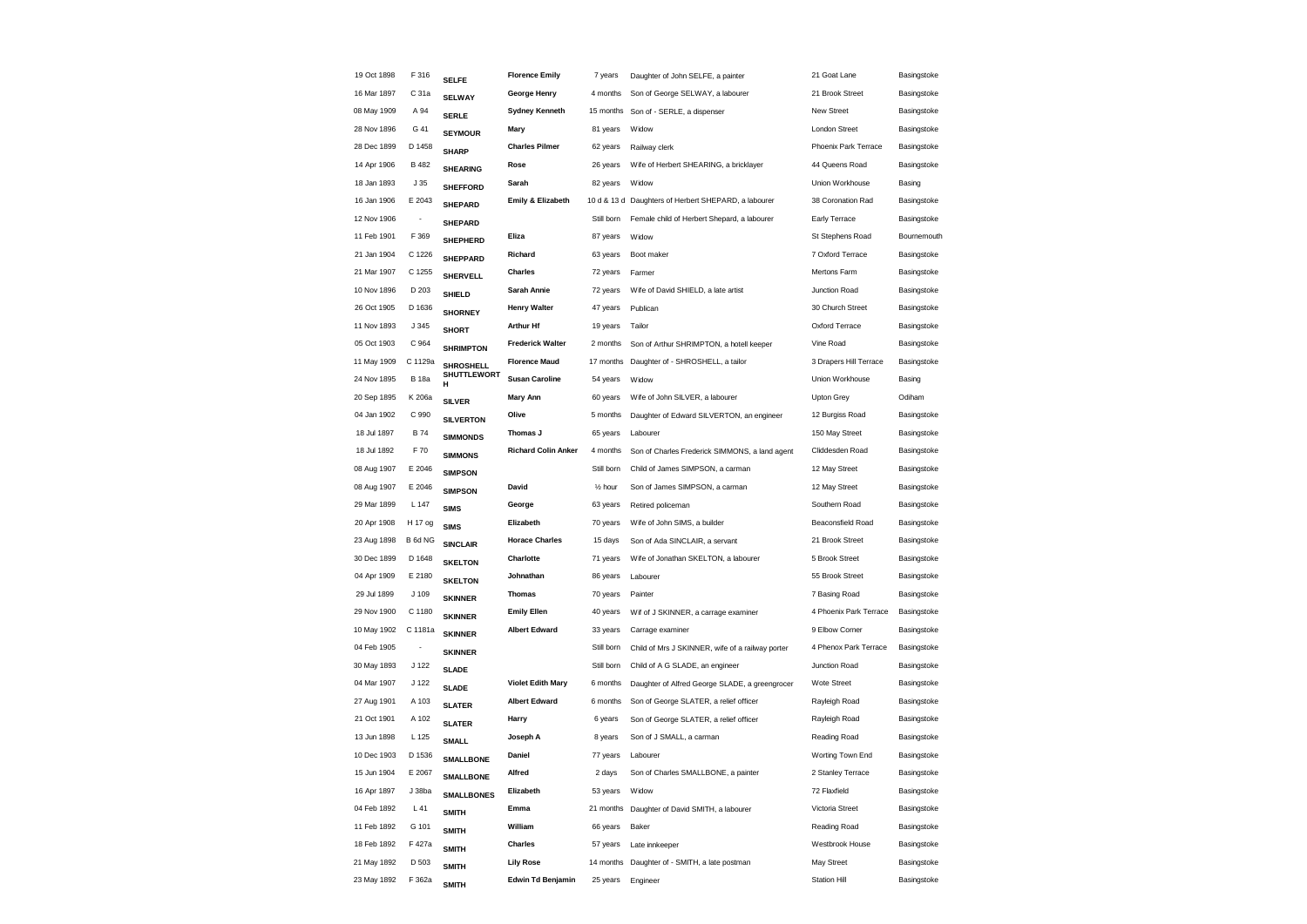| 26 Oct 1892           | J 291           | <b>SMITH</b> | <b>Mary Ann</b>          | 72 years   | Widow                                             | <b>Flaxfield Road</b> | Basingstoke |
|-----------------------|-----------------|--------------|--------------------------|------------|---------------------------------------------------|-----------------------|-------------|
| 27 Dec 1892           | E 111           | <b>SMITH</b> | Ann                      | 59 years   | Spinster                                          | <b>Flaxfield Road</b> | Basingstoke |
| 27 Jan 1893           | J68             | <b>SMITH</b> | <b>Harriett Janett</b>   | 31 years   | Wife of George SMITH, of the telegraph department | 52 Maysoule Road      | Battersea   |
| 01 Oct 1893           | D 165           | <b>SMITH</b> | James                    | 1y7m       | Late postman                                      | Hackwood Road         | Basingstoke |
| 23 Sep 1894           | C 61            | <b>SMITH</b> | Emma Kate                | 9 months   | Daughter of David SMITH, a labourer               | 7 Victoria Street     | Basingstoke |
| 13 Dec 1894           | K 167           | <b>SMITH</b> | Charles                  | 32 years   | Grocers assistant                                 | Sarum Villas          | Basingstoke |
| 12 Mar 1895           | K 41            | <b>SMITH</b> | Ellen                    | 83 years   | Widow                                             | Union Workhouse       | Basing      |
| 12 Dec 1895           | K 154           | <b>SMITH</b> | James                    | 76 years   | Labourer                                          | Union Workhouse       | Basing      |
| 13 Jul 1896           | G 244           | <b>SMITH</b> | Elizabeth                | 78 years   | Widow                                             | Union Workhouse       | Basing      |
| 25 May 1897           | <b>B 23b NG</b> | <b>SMITH</b> | John                     | 4 years    | Son of James SMITH, an ostler                     | 1 Potters Lane        | Basingstoke |
| 03 Jun 1897           | <b>B 23d NG</b> | <b>SMITH</b> | Frank                    | 3 years    | Son of James SMITH, an ostler                     | 1 Potters Lane        | Basingstoke |
| 17 Mar 1898           | K 238           | <b>SMITH</b> | Jane                     | 68 years   | Spinster                                          | <b>Brook Street</b>   | Basingstoke |
| 28 Apr 1898           | B 32e NG        | <b>SMITH</b> | <b>Archibald William</b> | 10 days    | Son of A M SMITH, an innkeeper                    | Wheat Sheef           | Basingstoke |
| 11 Feb 1899           | K 172a          | <b>SMITH</b> | <b>James Webb</b>        | 50 years   | Corn merchant                                     | Mill House            | Old Basing  |
| 30 Mar 1899           | D 1464          | <b>SMITH</b> | John                     | 66 years   | Labourer                                          | <b>Bunnian Place</b>  | Basingstoke |
| 19 May 1899 C 1234 NG |                 | <b>SMITH</b> | Elizabeth                | 62 years   | Wife of George SMITH, a linesman (LSWR)           | May Street            | Basingstoke |
| 04 Sep 1899           | A 49            | <b>SMITH</b> | <b>Charles</b>           | 77 years   | Labourer                                          | Union                 | Basing      |
| 21 Sep 1899           | C 979           | <b>SMITH</b> | <b>Ernest Norman</b>     | 14 weeks   | Son of Albert SMITH, a baker                      | 3 Southern Road       | Basingstoke |
| 01 Jan 1900           | D 1457          | <b>SMITH</b> | Jane                     | 76 years   | Widow                                             | bunnian Place         | Basingstoke |
| 31 Jan 1900 D 1591 NG |                 | <b>SMITH</b> | <b>Edith Emily</b>       | 6 weeks    | Daughter of W SMITH, a labourer                   | <b>Brook Street</b>   | Basingstoke |
| 22 Aug 1900 C 1243 NG |                 | <b>SMITH</b> | William                  | 78 years   | Labourer                                          | Shaftsbury Terrace    | Basingstoke |
| 19 Feb 1901           | K 166           | <b>SMITH</b> | Anne                     | 83 years   | Widow                                             | <b>London Street</b>  | Basingstoke |
| 16 May 1901           | D 1327          | <b>SMITH</b> | George                   | 59 years   | Labourer                                          | Worting Town End      | Basingstoke |
| 09 Jan 1902           | K 187           | <b>SMITH</b> | Grace                    | 80 years   | Widow of late James SMITH                         | Winchester Road       | Basingstoke |
| 02 Dec 1902           | A 249           | <b>SMITH</b> | Gertrude M               | 5 weeks    | Daughter of William SMITH, a carman               | 25 Lower Brook Street | Basingstoke |
| 27 Jan 1903           | <b>B</b> 882    | <b>SMITH</b> | Mary                     | 71 years   | Widow                                             | 6 Ford's Building     | Basingstoke |
| 26 Jan 1904           | A 170           | <b>SMITH</b> | George                   | 68 years   | Tinman                                            | 12 Winchester Road    | Basingstoke |
| 23 May 1904           | D 1984          | <b>SMITH</b> | <b>Elizabeth Kate</b>    | 22 years   | Single woman                                      | 7 Brook Street        | Basingstoke |
| 10 Oct 1904           |                 | <b>SMITH</b> |                          | Still born | Female child of Mrs J SMITH, wife of a labourer   | 4 Bunian Place        | Basingstoke |
| 11 Apr 1905           | E 1976          | <b>SMITH</b> | Harry                    | 10 years   | Son of Harriet SMITH                              | Union Workhouse       | Basingstoke |
| 29 Dec 1905           | D 1318          | <b>SMITH</b> | <b>Lottie Masie</b>      | 3 weeks    | Daughter of - SMITH                               | <b>May Street</b>     | Basingstoke |
| 04 May 1906           | <b>B829</b>     | <b>SMITH</b> | Mary                     | 51 years   | Wife of David SMITH, a labourer                   | 12 Fenct Place        | Basingstoke |
| 15 May 1906           | D 1541          | <b>SMITH</b> | William                  | 6 hours    | Son of Fredrick SMITH, a boilermaker              | Deep Lane             | Basingstoke |
| 04 Aug 1906           | D 1099          | <b>SMITH</b> | Dorothy May              | 14 days    | Daughter of - SMITH, a labourer                   | 6 Phoenix Park        | Basingstoke |
| 25 Sep 1906           | D 1445          | <b>SMITH</b> | <b>Sidney Francis</b>    | 2 months   | Son of Anne SMITH, a domestic                     | 20 Basing Road        | Basingstoke |
| 12 Mar 1907           | B 824           | <b>SMITH</b> | Harry                    | 9 days     | Son of Charles SMITH, a labourer                  | 20 Coronation Road    | Basingstoke |
| 13 Apr 1907           | ÷,              | <b>SMITH</b> |                          | Still born | Male child of Fredrick SMITH, a labourer          | 7 Earley Terrace      | Basingstoke |
| 01 May 1907           | E 1844          | <b>SMITH</b> |                          | 1 hour     | Son of Elizabeth SMITH, a domestic                | 48 Brook Street       | Basingstoke |
| 06 Jun 1907           | A 237           | <b>SMITH</b> | Edwin                    | 15 years   | Son of David (?) SMITH, a labourer                | 10 Victoria Street    | Basingstoke |
| 12 Jul 1907           | E 1843          | <b>SMITH</b> |                          | 1 day      | Male child of Charles SMITH, a labourer           | Southlea              | Basingstoke |
| 10 Aug 1907           | D 1672          | <b>SMITH</b> | Elsie                    | 7 months   | Daughter of Arthur SMITH, a labourer              | 10 Bunian Place       | Basingstoke |
| 05 Sep 1907           | E 1912          | <b>SMITH</b> | James                    | 7 months   | Son of James SMITH, a labourer                    | Coronation Road       | Basingstoke |
| 12 Mar 1908           | <b>B744</b>     | <b>SMITH</b> | <b>Francis</b>           | 63 years   | Carman                                            | 67 Lower Brook Street | Basingstoke |
| 23 Jun 1908           | C 1091a         | <b>SMITH</b> | Charles                  | 49 years   | Cab driver                                        | New Road              | Basingstoke |
| 07 Oct 1908           |                 | <b>SMITH</b> |                          | Still born | Female child of W J SMITH, an innkeeper           | Victoria Street       | Basingstoke |
| 06 Nov 1908           | D 1673          | <b>SMITH</b> | James Ward               | 49 years   | Labourer                                          | Hackwood Road         | Basingstoke |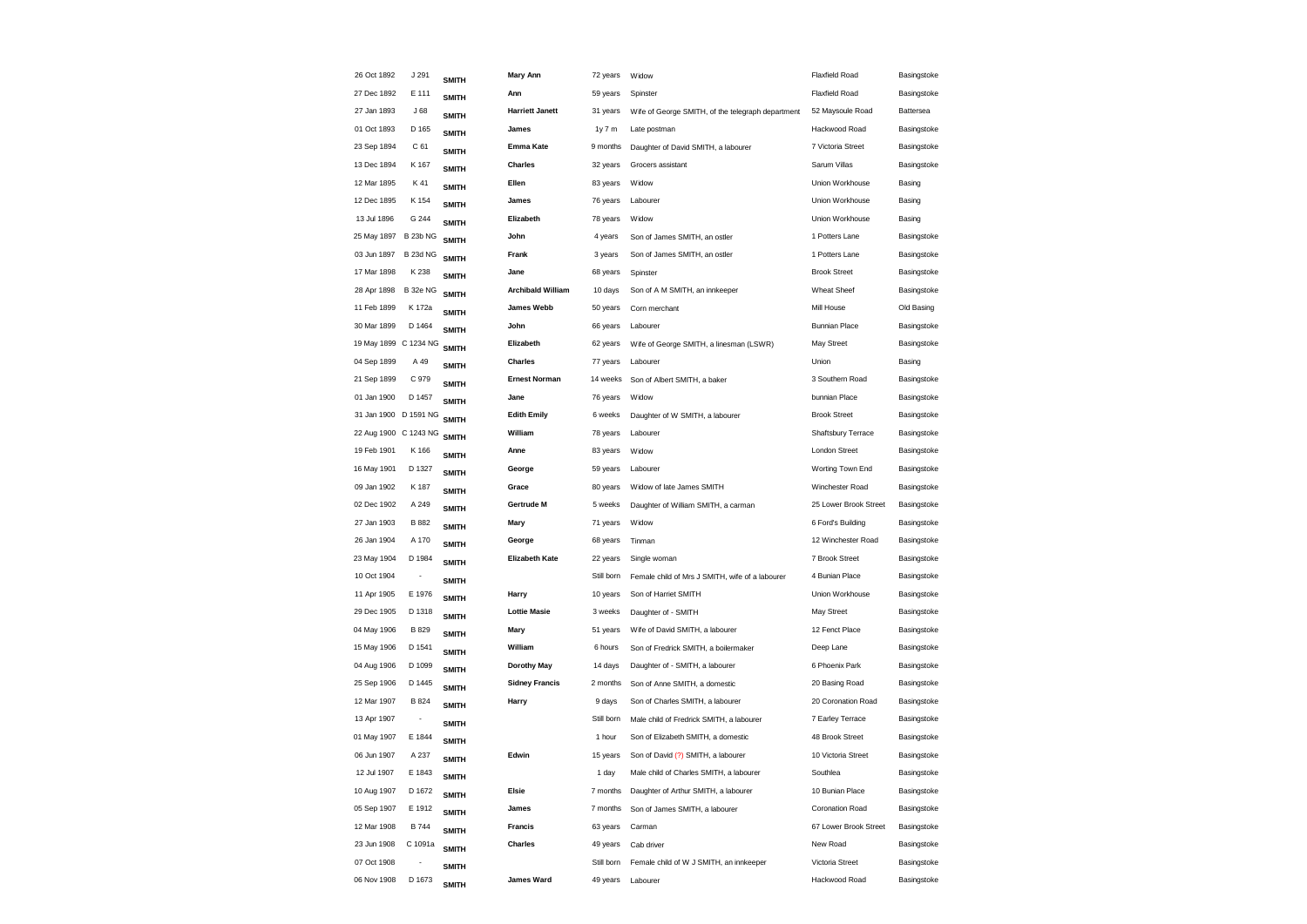| 16 Mar 1909           | D 1481           | <b>SMITH</b>      | <b>Alice Mary</b>        | 3y 11m     | Daughter of Alfred SMITH, a labourer             | 35 Bunian Place                       | Basingstoke |
|-----------------------|------------------|-------------------|--------------------------|------------|--------------------------------------------------|---------------------------------------|-------------|
| 03 Jul 1896           | D 417a           | <b>SNEATH</b>     | Elizabeth                | 76 years   | Widow                                            | Junction Road                         | Basingstoke |
| 08 Jan 1895           | J 227            | SNELL             | <b>Annie May</b>         | 27 years   | Wife of A SNELL, a clothier                      | <b>Guildford Street</b>               | Chertsey    |
| 05 May 1906           | D 1763           | <b>SNELLGROVE</b> | Sarah Annie              | 63 years   | Wife of William SNELLGROVE, a plumber            | 15 Hackwood Road                      | Basingstoke |
| 11 Jan 1902           | B 884            | <b>SNOOK</b>      | <b>Elsie Irene</b>       | 13 days    | Daughter of William SNOOK, a fitter              | Clifton Terrace                       | Basingstoke |
| 09 Dec 1893           | E 42             | <b>SOPER</b>      | Ann                      | 84 years   | Wife of J B SOPER, a gentleman                   | South View House                      | Basingstoke |
| 28 Mar 1895           | E 42             | <b>SOPER</b>      | John Burgess             | 74 years   | Gentleman                                        | South View House                      | Basingstoke |
| 08 Dec 1908           | D 1312           | <b>SOPER</b>      | <b>Mary Ann Warner</b>   | 73 years   | Spinster                                         | <b>Church Street</b>                  | Basingstoke |
| 04 Feb 1904           | D 1408           | <b>SOWKINS</b>    | Julia Ann                | 38 years   | Wife of George SOWKINS, an engine driver         | 32 Sarum Hill                         | Basingstoke |
| 14 Dec 1905           | C 902            | <b>SPENCER</b>    | Fred                     | 50 years   | Vetnerary surgeon                                | <b>Church Street</b>                  | Basingstoke |
| 27 Dec 1902           | D 1405           | <b>SPIERS</b>     | <b>Thomas Henry</b>      | 39 years   | Clerk                                            | Railway Cottages                      | Basingstoke |
| 24 Mar 1903           | E 2040           | <b>SPIERS</b>     |                          | Still born | Female child of Mrs SPIERS                       | 15 Railway Cottages, Broc Basingstoke |             |
| 11 Aug 1903           | D 1513           | <b>SPIERS</b>     | Mary Ann                 | 40 years   | Widow                                            | 15 Deep Lane                          | Basingstoke |
| 21 Jul 1906           | C 1222           | <b>SPIERS</b>     | <b>James Walter</b>      | 40 years   | Riviter                                          | 6 Fencot Place                        | Basingstoke |
| 05 Oct 1899           | H 163            | <b>SPORE</b>      | <b>Hilda Fanny</b>       | 33 years   | Clerk in factory                                 | <b>Church Street</b>                  | Basingstoke |
| 03 Feb 1895           | F 362b           | <b>SPRENT</b>     | Linda Kathleen           | 15 months  | Daughter of W H SPRENT, a coal merchant          | <b>Station Hill</b>                   | Basingstoke |
| 27 Jun 1897           | <b>B 29b NG</b>  | <b>SPRINGER</b>   | Albert                   | 55 years   | Carpenter                                        | <b>Church Street</b>                  | Basingstoke |
| 13 May 1909           | C 1190a          | <b>SQUIB</b>      | Martha                   | 80 years   | Widow                                            | 3 Reading Road                        | Basingstoke |
| 27 Jun 1908           | B 677            | <b>St PERRIE</b>  | William                  | 8 months   | Son of - St PERRIE, an electrician               | Southern Road                         | Basingstoke |
| 15 Oct 1899           |                  | <b>STAGG</b>      |                          | Still born | Child of Robert STAGG, a labourer                | Fencott Place                         | Basingstoke |
| 09 Jun 1900           | C 1104 NG        | <b>STAINER</b>    | Archibald Leo            | 23 years   | Tutor                                            | Winchester Road                       | Basingstoke |
| 26 Jul 1902           | C 1164           | <b>STAMP</b>      | Eliza                    | 48 years   | Wife of David STAMP, a porter                    | 13 Pheonix Park Terrace               | Basingstoke |
| 19 Oct 1900           | C 1244           | <b>STANDON</b>    | Margret                  | 59 years   | Wife of - STANDON                                | 62 Church Street                      | Basingstoke |
| 06 May 1905           | B 829            | <b>STANLEY</b>    | William G C              | 10 weeks   | Son of George STANLEY, a store keeper            | 31 Flaxfield Road                     | Basingstoke |
| 05 Mar 1901           | C 1294           | <b>STAPLEY</b>    | <b>Bessie</b>            | 39 years   | Wife of William STAPELEY                         | Forost Gate                           | London      |
| 10 Feb 1892           | F 278            | <b>STARR</b>      | Faith                    | 2 years    | Daughter of George STARR, a coalman              | <b>Basing Road</b>                    | Basingstoke |
| 07 Sep 1892           | J 408w           | <b>STARR</b>      | Ruth                     | 7 days     | Daughter of George STARR, a coalman              | <b>Basing Road</b>                    | Basingstoke |
| 24 Sep 1903           | D 1472           | <b>STARR</b>      | Ann                      | 75 years   | Widow                                            | 40 Reading Road                       | Basingstoke |
| 14 Feb 1907           | D 1477           | <b>STARR</b>      | Annie                    | 62 years   | Wife of Jonas STARR, a labourer                  | 40 Reading Road                       | Basingstoke |
| 12 Oct 1898           | J 165            | <b>STEELE</b>     | Dora Kathleen            | 13 months  | Daughter of Eliza STEELE                         | 3 Flaxfield Road                      | Basingstoke |
| 24 Aug 1907           | A 185            | <b>STEELE</b>     | <b>Elsie Kate</b>        | 7 years    | Daughter of Elyan OATS, a spinster (?)           | Reading Road                          | Basingstoke |
| 22 Sep 1898           | <b>B 12b NG</b>  | <b>STEEVENS</b>   | William John             | 17 days    | Son of W STEEVENS, a painter                     | Mortimer Lane                         | Basingstoke |
| 16 Jan 1906           | ÷                | <b>STEPHENS</b>   |                          | Still born | Child of Mrs J STEPHENS, wife of a labourer      | 22 Southlea                           | Basingstoke |
| 24 Jun 1901           | A 174            | <b>STERRY</b>     | Ted                      | 4 months   | Son of Ubert STERRY, a fireman                   | 32 Sarum Hill                         | Basingstoke |
| 26 Sep 1902           | A 174            | <b>STERRY</b>     | <b>Harry Edgar</b>       | 9 months   | Son of Hubert STERRY, a fireman                  | 116 Wandsworth Road                   | Lambeth     |
| 25 Feb 1904           | A 181            | <b>STERRY</b>     | <b>Maurice Eustace B</b> | 5 months   | Son of Hubert STERRY, an engine driver           | 112 Crimsworth Road                   | Lambeth     |
| 18 Jan 1898           | F415             | <b>STEVENS</b>    |                          | Still born | Child of Samuel STEVENS, a labourer              | Worting Road                          | Basingstoke |
| 24 Feb 1898           | J <sub>154</sub> | <b>STEVENS</b>    | Mary Ann                 | 46 years   | Wife of Samuel STEVENS, a groom                  | Worting Road                          | Basingstoke |
| 20 Apr 1900 D 1775 NG |                  | <b>STEVENS</b>    | Elizabeth                | 48 years   | Wife of Alexander P STEVENS, a grocers assistant | 129 May Street                        | Basingstoke |
| 06 Apr 1900 E 1971 NG |                  | <b>STOCKER</b>    | Charles                  | 44 years   | Fish hawker                                      | Winchester Street                     | Basingstoke |
| 29 Mar 1902           | E 1963           | <b>STOCKER</b>    | Sarah                    | 50 years   | Widow                                            | Union Workhouse                       | Basingstoke |
| 28 Mar 1903           | B 685            | <b>STOCKWELL</b>  | <b>Eveline Mary</b>      | 7 months   | Daughter of G F STOCKWELL, a clerk               | 40 Worting Road                       | Basingstoke |
| 23 Jan 1895           | L 41a            | <b>STONE</b>      | <b>Annie Ellen</b>       | 9 months   | Daughter of H STONE, a labourer                  | Fords Building                        | Basingstoke |
| 01 Jan 1898           | L61              | <b>STONE</b>      | Emma                     | 47 years   | Wife of Henry STONE, a labourer                  | Ford's Building                       | Basingstoke |
| 08 Aug 1901           | K 250            | <b>STRATFORD</b>  | <b>Thomas</b>            | 55 years   | Butcher                                          | Church Street                         | Basingstoke |
| 27 Oct 1905           | K 251            | <b>STRATFORD</b>  | <b>Mable Jessie</b>      | 26 years   | Spinster                                         | 52 Church Street                      | Basingstoke |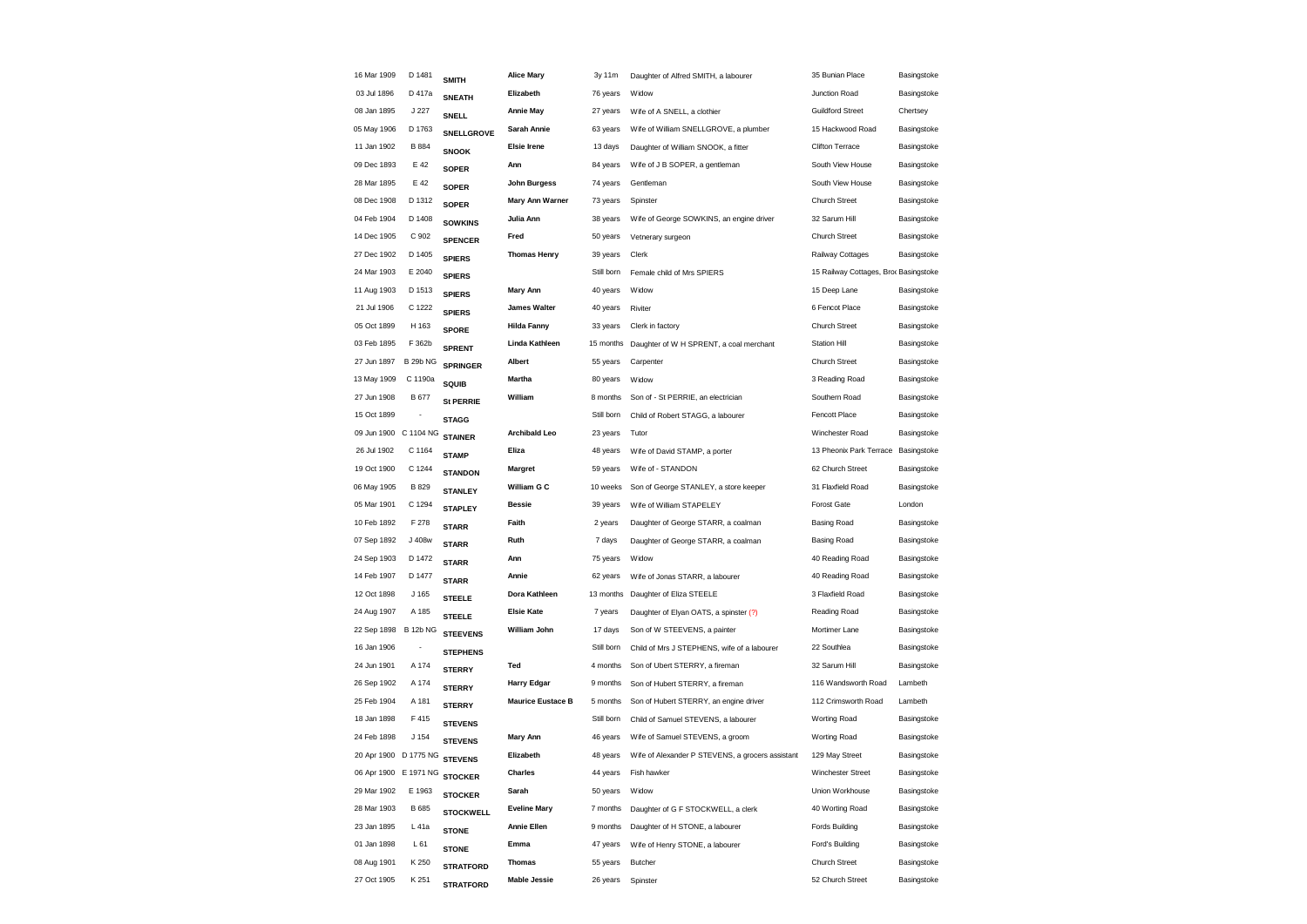| 09 Apr 1907           | K 220                    | <b>STRATFORD</b> | <b>Maurice</b>                | 3 days               | Son of Frank STRATFORD, a butcher                         | Clidesden Road                     | Basingstoke                |
|-----------------------|--------------------------|------------------|-------------------------------|----------------------|-----------------------------------------------------------|------------------------------------|----------------------------|
| 14 May 1909           | K 20                     | <b>STRATFORD</b> | <b>Meuriel Isobel (Muriel</b> | 5 weeks              | Daughter of Frank STRATFORD, a butcher                    | Clidesden Road                     | Basingstoke                |
| 14 Nov 1901           | C 1037                   | <b>STRATTON</b>  | <b>Arthur H Edward</b>        | 4 years              | Son of Thomas Stratton, a labourer                        | 103 May Street                     | Basingstoke                |
| 14 Jul 1906           |                          | <b>STRATTON</b>  |                               | Still born           | Child of Ellen STRATTON                                   | 10 Fencot Place                    | Basingstoke                |
| 21 Aug 1907           | B 612                    | <b>STRATTON</b>  | <b>Thomas</b>                 | 75 years             | Carman                                                    | Union Workhouse                    | Basingstoke                |
| 24 Apr 1909           | D 1675                   | <b>STRATTON</b>  | <b>Rupert James</b>           | 5 years              | Son of William STRATTON, a lamplighter                    | 43 Henry Place                     | Basingstoke                |
| 26 Oct 1899           |                          | <b>STRONG</b>    |                               | Still born           | Child of James STRONG, a labourer                         | <b>Flaxfield Road</b>              | Basingstoke                |
| 21 Dec 1899 E 2098 NG |                          | <b>STRONG</b>    | <b>Albert Horace Victor</b>   | 9 months             | Son of James STRONG, a labourer, & Emily<br><b>STRONG</b> | <b>Flaxfield Road</b>              | Basingstoke                |
| 09 Apr 1908           | A 45                     | <b>STROUD</b>    | <b>Alice Kate</b>             | 32 years             | Wife of Edward STROUD, an engine driver                   | 53 New Road                        | Basingstoke                |
| 17 Oct 1902           | G 19                     | <b>STUART</b>    | <b>Edward Robert</b>          | 1 month              | Son of Robert STUART, a farmer                            | Bramley                            | Basingstoke                |
| 30 Mar 1894           | L 164                    | <b>SUMNER</b>    | <b>Frank Stanley</b>          | 3 months             | Son of S SUMNER. A porter (GWR)                           | 3 Bedford Place                    | Basingstoke                |
| 05 Feb 1895           | E 359c                   | <b>SUMNER</b>    | George                        | 12 hours             | Son of S S SUMNER, a porter (GWR)                         | Southern Road                      | Basingstoke                |
| 12 Jan 1893           | J 262                    | <b>SUMPSTER</b>  | George                        | 80 years             | Retired innkeeper                                         | <b>Windover Street</b>             | Basingstoke                |
| 21 Dec 1899           | J262                     | <b>SUMPSTER</b>  | Sarah                         | 85 years             | Independent widow                                         | Solby Road                         | Basingstoke                |
| <b>Burial Date</b>    | <b>Grave No</b>          | Surname          | <b>Other Names</b>            | Age                  | Occupation, or Relationship                               | <b>Address</b>                     |                            |
| 12 Nov 1895           | F 403b                   | <b>SUTTON</b>    | <b>Thomas</b>                 | 59 years             | Late bailiff                                              | <b>Clifton Terrace</b>             | Basingstoke                |
| 15 Aug 1903           | D 1344                   | <b>SUTTON</b>    | <b>Edward Durose</b>          | 7 years              | Son of William SUTTON, a gardiner                         | New Road                           | Basingstoke                |
| 20 Apr 1909           | E 1955                   | <b>SWANN</b>     | James                         | 1 year               | Unknown                                                   | Union Workhouse                    | Basingstoke                |
| 30 Mar 1909           | C 1153                   | <b>SWAYNE</b>    | <b>Evelyn Helen</b>           | 4 years              | Daughter of Ernest SWAYNE, a clerk                        | 32 Worting Road                    | Basingstoke                |
| 15 Mar 1909           | F 153                    | <b>SWINFORD</b>  | <b>James Smith</b>            | 83 years             | Gentleman                                                 | The Shrubbery                      | Basingstoke                |
| 15 Feb 1896           | D 488a                   | <b>SWITSUR</b>   | Walter                        | 4 hours              | Son of Walter SWITSUR, a carpenter                        | Sherbourne Road                    | Basingstoke                |
| 20 Mar 1897           | D 502                    | <b>SWITSUR</b>   | <b>Mary Jane</b>              | 37 years             | Wife of W SWITSUR, a carpenter                            | Gas House Road                     | Basingstoke                |
| 20 Mar 1897           | D 502                    | <b>SWITSUR</b>   | <b>Thomas</b>                 | 2 days               | Son of W SWITSUR, a carpenter                             | Gas House Road                     | Basingstoke                |
| 24 Dec 1903           | $\overline{\phantom{a}}$ | <b>TALBOT</b>    |                               | Still born           | Female child of Ellen Talbot                              | 9 Winchester Road                  | Basingstoke                |
| 03 Apr 1900           | L 153                    | <b>TANSLEY</b>   | <b>Mary Ann</b>               | 58 years             | Wife of John TANSLEY, an engine driver                    | Sarum Hill                         | Basingstoke                |
| 04 Jul 1893           | K 224                    | <b>TAPLIN</b>    | Hannah                        | 75 years             | Widow                                                     | Wote Street                        | Basingstoke                |
| 23 Mar 1894           | J 247                    | <b>TAPLIN</b>    | Herbert                       | 21 months            | Son of William TAPLIN, a labourer                         | Norman Place                       | Basingstoke                |
| 25 Oct 1894           | <b>B</b> 28a             | <b>TAPLIN</b>    | Charles                       | 66 years             | Gentleman                                                 | Raleigh Road                       | Basingstoke                |
| 04 Aug 1895           | G 173                    | <b>TAPLIN</b>    | William                       | 67 years             | Retired currier                                           | Sarum Hill                         | Basingstoke                |
| 12 Oct 1905           | L 127                    | <b>TAPLIN</b>    | Emily                         | 42 years             | Wife of Charles TAPLIN, a clothiers assistant             | <b>Basing Road</b>                 | Basingstoke                |
| 20 Aug 1892           | F 91                     | <b>TARRANT</b>   | Ann                           | 76 years             | Widow                                                     | 11 Bedford Place                   | Basingstoke                |
| 10 Dec 1892           | J <sub>92</sub>          | <b>TARRANT</b>   | Jane                          | 66 years             | Wife of John TARRANT, a naval pensioner                   | 45 Dale Street                     | Chiswick                   |
| 02 Nov 1895           | F 90                     | <b>TARRANT</b>   | <b>Alfred Williams</b>        | 38 years             | Labourer                                                  | <b>Church Street</b>               | Basingstoke                |
| 07 Jun 1897           | <b>B 22b NG</b>          | <b>TARRANT</b>   | <b>Reginald George</b>        | 1 day                | Son of William Henry TARRANT, planning, iron works        | 89 may Street                      | Basingstoke                |
| 10 Nov 1903           | C 1099                   | <b>TARRANT</b>   | Emma                          | 52 years             | Sawyer                                                    | 4 Lower Brook Street               | Basingstoke                |
| 21 Jan 1905           | E 2241                   | <b>TARRANT</b>   | <b>Hilda Rose</b>             | 1 year               | Daughter of James W TARRANT, a carpenter                  | 16 Victoria Street                 | Basingstoke                |
| 25 Mar 1905           | $\overline{\phantom{a}}$ | <b>TARRANT</b>   |                               | Still born           | Child of H TARRANT, a bootmaker                           | 43 Southern Road                   | Basingstoke                |
| 12 Jun 1906           | E 1873                   | <b>TARRANT</b>   | Laura                         | 52 years             | Wife of John TARRANT, a carpenter                         | <b>Bounty Road</b>                 | Basingstoke                |
| 28 Apr 1893           | J 182                    | <b>TAYLOR</b>    | Stephen                       | 73 years             | Carpenter                                                 | Junction Road                      | Basingstoke                |
| 07 Apr 1894           | <b>B</b> 23a             | <b>TAYLOR</b>    | george                        | 69 years             | Labourer                                                  | Union Workhouse                    | Basing                     |
| 12 Dec 1895           | J 152                    | <b>TAYLOR</b>    | <b>Cecil Hawkins</b>          | 3 years              | Son of William Henry Taylor, a grocer                     | <b>Chapel Street</b>               | Basingstoke                |
| 19 Feb 1896           | F 422                    | <b>TAYLOR</b>    | <b>Raymond George</b>         | 2 months             | Son of Henry TAYLOR, a carter                             | 27 Victoria Street                 | Basingstoke                |
| 25 Jul 1896           | F 422                    | <b>TAYLOR</b>    | Norman Arthur                 | 7 months             | Son of Henry TAYLOR, a carter                             | 27 Victoria Street                 | Basingstoke                |
| 10 Mar 1897           | F 430                    | <b>TAYLOR</b>    | <b>Ellen Caroline</b>         | 3 months<br>65 years | Daughter of Henry TAYLOR, a labourer                      | Victoria Street<br>18 Castons Road | Basingstoke<br>Basingstoke |
| 13 Mar 1898           | L 90                     | <b>TAYLOR</b>    | Rachel                        |                      | Widow                                                     |                                    |                            |
| 26 May 1898           | F411                     | <b>TAYLOR</b>    | Ann                           | 78 years             | Widow                                                     | <b>Chapel Street</b>               | Basingstoke                |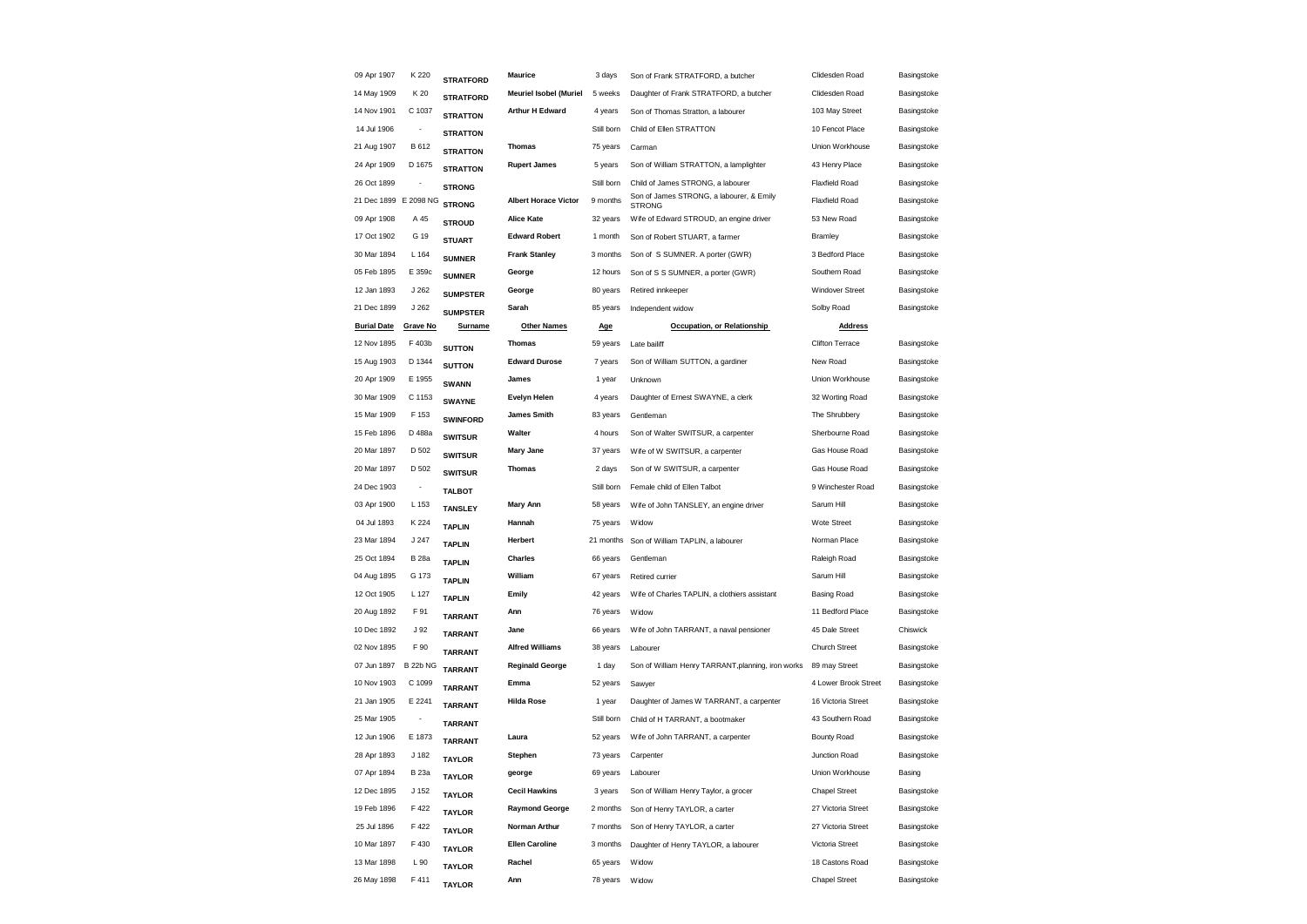| 28 May 1898          | J 183            | <b>TAYLOR</b>                    | <b>Walter Thomas</b>        | 7 months   | Son of S J TAYLOR, a labourer              | 10 Junction Road        | Basingstoke |
|----------------------|------------------|----------------------------------|-----------------------------|------------|--------------------------------------------|-------------------------|-------------|
| 20 Aug 1898          | J <sub>152</sub> | <b>TAYLOR</b>                    |                             | Still born | Child of W H TAYLOR, a grocer              | Junction Road           | Basingstoke |
| 25 Aug 1898          | J77              | <b>TAYLOR</b>                    | Elizabeth                   | 50 years   | Wife of W TAYLOR, a bricklayer             | 21 Victoria Street      | Basingstoke |
| 12 Feb 1899          | L 115a           | <b>TAYLOR</b>                    | <b>Thomas</b>               | 80 years   | Gardener                                   | Winchester Road         | Basingstoke |
| 07 May 1900 C 923 NG |                  | <b>TAYLOR</b>                    | <b>Archibald Tom</b>        | 7y 11m     | Son of Tom TAYLOR, a fitter                | Essex Road              | Basingstoke |
| 12 May 1900 C 924 NG |                  | <b>TAYLOR</b>                    | Tom                         | 39 years   | Fitter                                     | Essex Road              | Basingstoke |
| 12 Mar 1901          | A 318            | <b>TAYLOR</b>                    | <b>Frederick George</b>     | 6 years    | Son of W H TAYLOR, a grocer                | <b>Chaple Street</b>    | Basingstoke |
| 18 Mar 1901          | A 319            | <b>TAYLOR</b>                    | Leslie John                 | 7 years    | Son of W H TAYLOR, a grocer                | <b>Chapel Street</b>    | Basingstoke |
| 24 Feb 1903          | F430             | <b>TAYLOR</b>                    | <b>Alice Dorothy</b>        | 4 months   | Daughter of Henry TAYLOR, a carter         | 27 Victoria Street      | Basingstoke |
| 25 Feb 1905          | C 1097a          | <b>TAYLOR</b>                    | <b>Frederick R</b>          | 8 months   | Son of Henry TAYLOR, a carman              | Winchester Road         | Basingstoke |
| 04 Mar 1905          | E 2221           | <b>TAYLOR</b>                    | Nelson John                 | 6 weeks    | Son of John TAYLOR, a labourer             | 42 Bunian Place         | Basingstoke |
| 16 Mar 1905          | ÷,               | <b>TAYLOR</b>                    |                             | Still born | Child of Mrs A TAYLOR                      | 21 Essex Road           | Basingstoke |
| 27 Nov 1905          | E 253            | <b>TAYLOR</b>                    | Sarah Ann                   | 58 years   | Wife of - TAYLOR, a sawyer                 | Reading Road            | Basingstoke |
| 02 Jan 1907          | C 1094a          | <b>TAYLOR</b>                    | Louisa                      | 52 years   | Wife of George TAYLOR, a gardiner          | Clidesden Road          | Basingstoke |
| 02 Feb 1907          | E 2221           | <b>TAYLOR</b>                    | John                        | 19 hours   | Son of John TAYLOR, a labourer             | 4 Basing Road           | Basingstoke |
| 10 Feb 1908          | C 1128           | <b>TAYLOR</b>                    | Pricilla                    | 77 years   | Wife of John TAYLOR, a coachman            | 23 Hackwood Road        | Basingstoke |
| 27 Feb 1908          | D 1507           | <b>TAYLOR</b>                    | Albert                      | 43 years   | Labourer                                   | Union Workhouse         | Basingstoke |
| 28 Oct 1908          | D 1352           | <b>TAYLOR</b>                    | Lily                        | 5 years    | Daughter of William TAYLOR, a shepherd     | Down Grange Cottage     | Basingstoke |
| 01 Feb 1892          | E 135            | <b>TERRY</b>                     | <b>Charles Alfred Edwin</b> | 16 months  | Son of Nathaniel TERRY, a stonemason       | Goat Lane               | Basingstoke |
| 20 Sep 1906          | A 253            | <b>TERRY</b>                     | <b>Horrace William</b>      | 13 months  | Son of William TERRY, a carpenter          | 5 Victoria Park Terrace | Basingstoke |
| 04 Apr 1898          | J 280            | <b>THATCHER</b>                  | <b>Fanny Isabel</b>         | 54 years   | Wife of H J THATCHER, a clerk              | Goat Lane               | Eastrop     |
| 27 Feb 1900          | L 151            | <b>THATCHER</b>                  | Sophia                      | 78 years   | Wife of A THATCHER, a labourer             | <b>Stanley Terrace</b>  | Basingstoke |
| 19 Jan 1899          | C 920 NG         | <b>THOMPSON</b>                  | Caroline                    | 72 years   | Wife of Thomas THOMPSON, a labourer        | 5 Basing Road           | Basingstoke |
| 30 Jan 1901          | D 1519           |                                  | Gordon W                    | 5 years    | Son of George THOMPSON. A labourer         | 8 Fencott Place         | Basingstoke |
| 24 Feb 1894          | F 136            | <b>THOMPSON</b><br><b>THORNE</b> | Sarah Ann                   | 53 years   | Spinster                                   | Southern Road           | Basingstoke |
| 28 May 1903          | D 1514           | <b>THORNE</b>                    | <b>William Francis</b>      | 15 hours   | Son of George John THORNE, a groom         | Down Grange             | Basingstoke |
| 01 Mar 1904          | <b>B</b> 880     | <b>THORNTON</b>                  | Emma                        | 76 years   | Wife of James THORNTON, a steward          | 57 Wote Street          | Basingstoke |
| 22 Oct 1904          | B 879            | <b>THORNTON</b>                  | James                       | 49 years   | Confectioner                               | <b>Flaxfield Road</b>   | Basingstoke |
| 22 Nov 1905          | D 173            | <b>THUMBWOOD</b>                 | <b>Maud H</b>               | 8 days     | Daughter of William THUMBWOOD, a carpenter | Mortimer Lane           | Basingstoke |
| 08 Apr 1895          | <b>B</b> 20a     | <b>THUMWOOD</b>                  | Charles                     | 33 years   | Pensioner                                  | Worting Town End        | Basingstoke |
| 22 Apr 1895          | <b>B</b> 20a     | <b>THUMWOOD</b>                  | Eliza                       | 26 years   | Widow                                      | Worting Town End        | Basingstoke |
| 05 Feb 1898          | <b>B 33d NG</b>  | <b>THUMWOOD</b>                  | Alice                       | 19 years   | Spinster                                   | Knowle Asylum           | Fareham     |
| 24 Apr 1899          | J 95             | <b>THUMWOOD</b>                  | Jane                        | 74 years   | Domestic servant                           | Oxford Terrace          | Basingstoke |
| 06 Jul 1904          | B 693            | <b>THUMWOOD</b>                  | Esther                      | 66 years   | Wife of Thomas THUMWOOD, an engine driver  | 9 May Street            | Basingstoke |
| 23 Dec 1908          | C 1129           | THURKETTLE                       | Henry J                     | 47 years   | Insurance superintendent                   | Clidesden Road          | Basingstoke |
| 20 Jan 1895          | J 220            | <b>TIBBLE</b>                    | Charlotte                   | 69 years   | Widow                                      | Flaxfield               | Basingstoke |
| 01 Mar 1898          | J 124            | <b>TIBBLE</b>                    | <b>Elizabeth Hester</b>     | 70 years   | Wife of George TIBBLE, a labourer          | Down Farm               | Basingstoke |
| 04 Feb 1895          | E 359c           | <b>TIGWELL</b>                   |                             | Still born | Child of G TIGWELL, a cutter               | 79 May Street           | Basingstoke |
| 19 Nov 1895          | D 267            | <b>TIGWELL</b>                   | Albert                      | 7 years    | Son of - TIGWELL, a widow                  | Union Workhouse         | Basing      |
| 22 Mar 1897          | J 229            | <b>TIGWELL</b>                   | Sarah                       | 53 years   | Wife of Joseph TIGWELL, a builder          | Stoneyhurt              | Basingstoke |
| 14 Sep 1899          | E 914 NG         | <b>TIGWELL</b>                   | <b>Irene Lilian</b>         | 2 years    | Daughter of George TIGWELL, a cutter       | 5 Solby Road            | Basingstoke |
| 07 Jan 1901          | D 1723           | <b>TIGWELL</b>                   | George                      | 4 days     | Son of G TIGWELL, a tailor                 | 5 Solbys Road           | Basingstoke |
| 17 Apr 1901          | E 2095           | <b>TIGWELL</b>                   | Sarah                       | 48 years   | Spinster                                   | Union Workhouse         | Basingstoke |
| 01 Jul 1908          | A 24             | <b>TIMBERLAKE</b>                | <b>Edgar Nash</b>           | 14 years   | Son of Frank TIMBERLAKE, a founder         | <b>Worting Road</b>     | Basingstoke |
| 09 Aug 1893          | K 243            | <b>TOLFREE</b>                   | Elizabeth                   | 71 years   | Wife of W H TOLFREE, a tailor              | Victoria Street         | Basingstoke |
| 20 Sep 1898          | B 3 NG           | <b>TOLFREE</b>                   | Elizabeth                   | 79 years   | Widow                                      | Union                   | Basingstoke |
|                      |                  |                                  |                             |            |                                            |                         |             |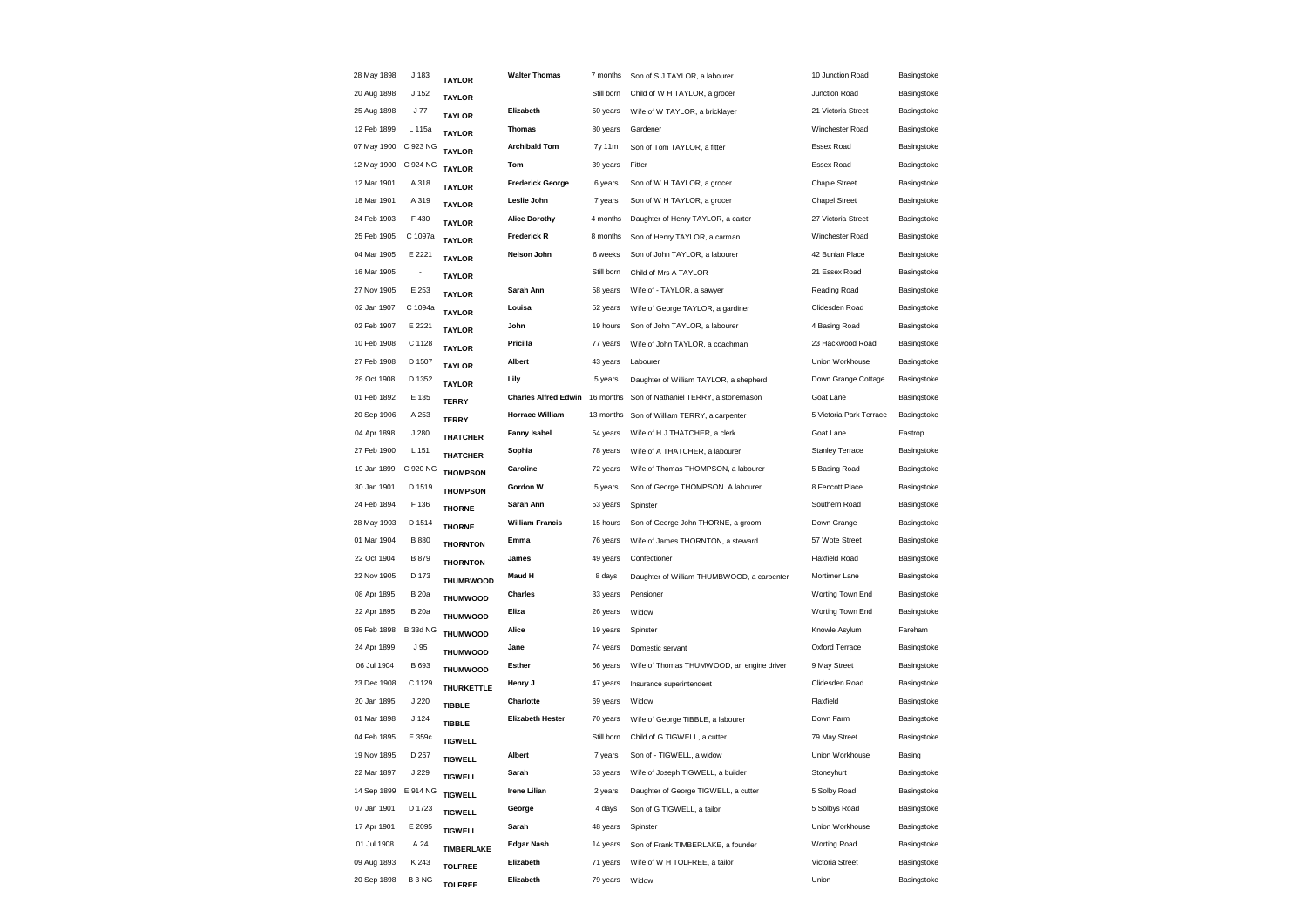| 22 Dec 1904 | K 243                    | <b>TOLFREE</b>  | William                  | 88 years   | Tailor                                            | 31 Victoria Street    | Basingstoke |
|-------------|--------------------------|-----------------|--------------------------|------------|---------------------------------------------------|-----------------------|-------------|
| 14 Apr 1898 | C 22b NG                 | <b>TOLLFREE</b> | Jane                     | 83 years   | Spinster                                          | <b>London Street</b>  | Basingstoke |
| 01 Oct 1904 | C 127 og                 | <b>TOOMER</b>   | Arthur                   | 62 years   | Blacksmith                                        | 12 Sarum Hill         | Basingstoke |
| 03 Sep 1895 | J 198                    | <b>TOOVEY</b>   | Laura Leah               | 11 years   | Daughter of Henry TOOVEY, a labourer              | New Road              | Eastrop     |
| 05 Apr 1901 | A 247                    | <b>TOOVEY</b>   | Elizabeth Ann            | 52 years   | Wife of Henry TOOVEY, a carter                    | New Road              | Basingstoke |
| 13 Feb 1908 | C 899                    | <b>TOTHILL</b>  | <b>William Stanley</b>   | 63 years   | Tailor                                            | <b>Basing Road</b>    | Basingstoke |
| 06 May 1901 | C 1231                   | <b>TRAYER</b>   | <b>Milicent A</b>        | 5 months   | Daughter of William TRAYER, a gardiner            | 69 May Street         | Basingstoke |
| 24 Oct 1908 | E 1961                   | <b>TRIM</b>     | <b>Adaline Eugene</b>    | 2 days     | Daughter of Duglas TRIM, a painter                | 39 Reading Road       | Basingstoke |
| 10 Jan 1900 | J 893a                   | <b>TRIMARCO</b> | Antonino                 | 17 months  | Son of Giuseppo TRIMARCO, a street musician       | 9 Flaxfield Road      | Basingstoke |
| 11 Jun 1900 | J <sub>52</sub>          | <b>TRIMMER</b>  | Edward                   | 54 years   | Engineer in brewery                               | South View            | Basingstoke |
| 01 Mar 1909 | $\overline{\phantom{a}}$ | <b>TRIMMER</b>  | James                    | 65 years   | Painter                                           | 11 New Road           | Basingstoke |
| 07 Oct 1905 | A 323                    | <b>TRIPP</b>    | <b>Mary Rymond</b>       | 78 years   | Wife of B TRIPP, a gardiner                       | 41 Hackwood Road      | Basingstoke |
| 24 Nov 1894 | D 86                     | <b>TRODD</b>    |                          | Still born | Child of William TRODD, a labourer                | Potters Lane          | Basingstoke |
| 31 Oct 1903 | E 2108                   | <b>TRODD</b>    | <b>William Henry</b>     | 42 years   | Labourer                                          | 4 Potters Lane        | Basingstoke |
| 18 Aug 1904 | E 2091                   | <b>TRODD</b>    | <b>Edward Francis</b>    | 30 years   | Barman                                            | 43 Hackwood Road      | Basingstoke |
| 03 Mar 1906 | E 2089                   | <b>TRODD</b>    | <b>William Henry</b>     | 76 years   | Late Police Sargent                               | Hackwood Road         | Basingstoke |
| 13 Jun 1908 | A 46                     | <b>TRODD</b>    | <b>Charles William</b>   | 1 day      | Son of Charles W TRODD, a labourer                | 24 May Street         | Basingstoke |
| 24 Dec 1903 |                          | <b>TROKE</b>    |                          | Still born | Female child of Mrs Nellie TROKE                  | 19 Southlea           | Basingstoke |
| 14 Dec 1904 | D 1539                   | <b>TROKE</b>    | <b>Herbert Edward</b>    | 7 days     | Son of Albert TROKE, a platelayer                 | 19 Southlea           | Basingstoke |
| 28 May 1896 | <b>B</b> 33a             | <b>TUBB</b>     | Mary                     | 30 years   | Wife of William TUBB, a civil servant             | Knowle Asylum         | Fareham     |
| 17 Mar 1900 | C 1231                   | <b>TUBB</b>     | <b>William Charles</b>   | 61 years   | <b>Ticket collector</b>                           | <b>Flaxfield Road</b> | Basingstoke |
| 02 Nov 1901 | C 926                    | <b>TUBB</b>     | Daniel Albert E          | 30 years   | <b>Assistant Steward</b>                          | 14 Bunian Place       | Basingstoke |
| 18 May 1905 | J 53a                    | <b>TUBB</b>     | George                   | 84 years   | Retired publican                                  | Church Lane           | Basingstoke |
| 30 Oct 1906 | C 934                    | <b>TUBB</b>     | David                    | 79 years   | Labourer                                          | 14 Reading Road       | Basingstoke |
| 30 Jun 1900 | E 269                    | <b>TUCKER</b>   |                          | Still born | Child of William TUCKER, a carpenter              | 8 Mortimer Lane       | Basingstoke |
| 07 Mar 1895 | C 22a                    | <b>TURNER</b>   | <b>Norman Aslatt</b>     | 10 weeks   | Son of T TURNER, a chemist                        | London Street         | Basingstoke |
| 12 Mar 1895 | C <sub>2a</sub>          | <b>TURNER</b>   | <b>Stuart Aslatt</b>     | 1y 10m     | Son of T TURNER, a chemist                        | London Street         | Basingstoke |
| 14 Sep 1907 | $\overline{\phantom{a}}$ | <b>TYLEE</b>    |                          | Still born | Child of Mrs TYLEE                                | 26 Flaxfield Road     | Basingstoke |
| 20 Jul 1893 | C c <sub>5a</sub>        | <b>TYRRELL</b>  | <b>Frederick William</b> | 15 years   | Son of W W TYRRELL, a grocer                      | Market Place          | Basingstoke |
| 16 Dec 1897 | M 24                     | <b>TYRRELL</b>  | <b>Frederick Percy</b>   | 10 years   | Son of George TYRRELL, a dent filler              | 179 May Street        | Basingstoke |
| 22 Aug 1900 |                          | <b>TYSON</b>    |                          | Still born | Child of Charles TYSON, a blacksmith              | Essex Road            | Basingstoke |
| 25 Oct 1904 | E 1908                   | <b>UKNOWN</b>   |                          |            | abt 65 years Unknown male                         | Unknown               | Basingstoke |
| 07 Jun 1898 | J 183                    | <b>UNKNOWN</b>  |                          | Still born | Unknown child                                     |                       | Basingstoke |
| 08 Feb 1894 | J 9                      | <b>UPTON</b>    | Elsie                    | 4 years    | Daughter of W UPTON, a labourer                   | 128 May Street        | Basingstoke |
| 02 Jan 1897 | J <sub>32</sub>          | <b>UPTON</b>    | <b>Thomas</b>            | 40 years   | Labourer                                          | Norman Place          | Basingstoke |
| 14 Feb 1898 | C 7b NG                  | <b>USHER</b>    | Mary                     | 82 years   | Wife of Charles USHER, a labourer                 | Gas House Road        | Basingstoke |
| 21 Feb 1898 | C 7c NG                  | <b>USHER</b>    | <b>Charles</b>           | 77 years   | Labourer                                          | Gas House Road        | Basingstoke |
| 15 Feb 1895 | <b>B</b> 30a             | VARNDELL        | <b>Lucy Mabel</b>        | 73 years   | Widow                                             | <b>London Street</b>  | Basingstoke |
| 10 May 1895 | F 272                    | VAUGHAN         |                          | Still born | Child of John P VAUGHAN, an ironmongers assistant | 11 Beaconsfield Road  | Basingstoke |
| 21 Sep 1901 | C 30a                    | <b>VICARS</b>   |                          | Still born | Child of George VICARS, a labourer                | Clidesden Road        | Basingstoke |
| 26 Apr 1904 | E 2156                   | <b>VICARS</b>   | <b>Margaret Maud</b>     | 9 weeks    | Daughter of George VICARS, a labourer             | 23 Southlea           | Basingstoke |
| 02 Jan 1909 | <b>B676</b>              | <b>VICARS</b>   | <b>Robert Henry</b>      | 11 weeks   | Son of G VICARS, a labourer                       | 23 Southlea           | Basingstoke |
| 05 Jan 1895 | G 65                     |                 |                          | Still born | Child of W VICKERS, a labourer                    | 19 Norman Place       | Basingstoke |
| 10 Mar 1895 | C 2a                     | <b>VICKERS</b>  | Elizabeth                | 22 years   | Servant                                           | Union Workhouse       | Basing      |
| 23 Jun 1906 | E 2156                   | <b>VICKERS</b>  | <b>Ruben Alfred</b>      | 15 months  | Son of George VICARS, a labourer                  | 23 Southlea           | Basingstoke |
| 16 Jan 1893 | J 318b                   | <b>VICKERS</b>  | <b>Elizabeth Ellen</b>   | 2 years    | Daughter of Arthur VINCE, a labourer              | 170 May Street        | Basingstoke |
|             |                          | <b>VINCE</b>    |                          |            |                                                   |                       |             |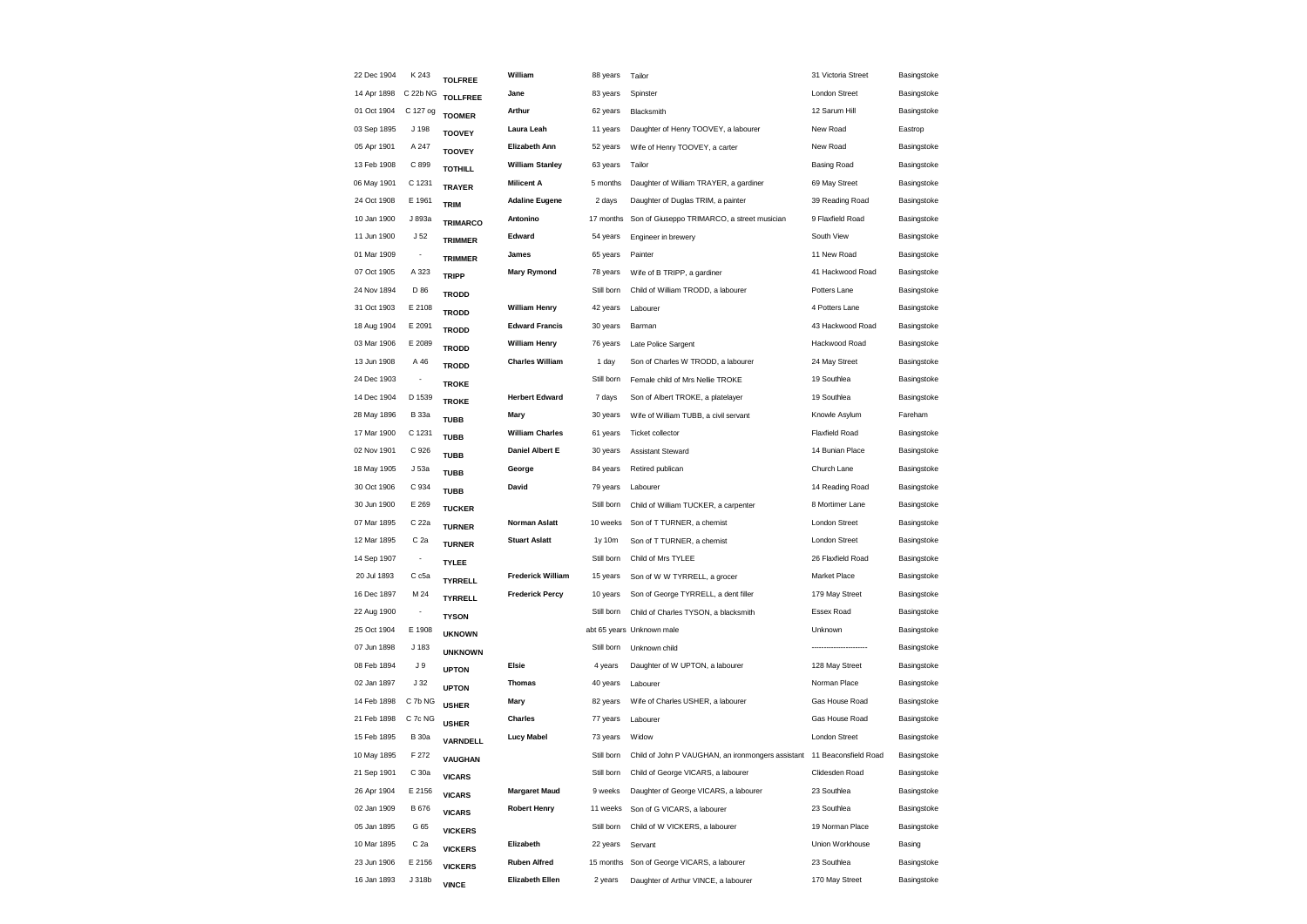| 20 Sep 1906 | B 745            | <b>VINCE</b>     | Harry                   | 1 month              | Son of Arthur VINCE, a sawyer                   | 38 Bunian Place                       | Basingstoke |
|-------------|------------------|------------------|-------------------------|----------------------|-------------------------------------------------|---------------------------------------|-------------|
| 13 Dec 1904 | Litten           | <b>VINE</b>      | <b>Charles</b>          | 83 years             | Gentleman                                       | 46 Church Street                      | Basingstoke |
| 23 Nov 1903 | $\frac{1}{2}$    | <b>VINISON</b>   | George                  | Still born           | Male child of George VIVISON, an engine driver  | Elbow Corner                          | Basingstoke |
| 02 Feb 1909 | D 1568           | <b>WAKE</b>      | Eliza                   | 82 years             | Widow                                           | Worting Town End                      | Basingstoke |
| 14 May 1897 | C 1b NG          | <b>WAKEFIELD</b> | Evelyn                  | 7 days               | Daughter of W R WAKEFIELD, an innkeeper         | <b>Feathers Hotel</b>                 | Basingstoke |
| 14 May 1897 | C 1b NG          | <b>WAKEFIELD</b> | May                     | 8 days               | Daughter of W R WAKEFIELD, an innkeeper         | <b>Feathers Hotel</b>                 | Basingstoke |
| 08 Sep 1898 | C 1b NG          | <b>WAKEFIELD</b> | Sylvia                  | 6 weeks              | Daughter of W R WAKEFIELD, an innkeeper         | Feathers Hotel, Wote Stre Basingstoke |             |
| 10 Apr 1897 | J 243            | WALDREN          | Amelia                  | 73 years             | Wife of Robert WALDREN, a shepherd              | <b>Chapel Street</b>                  | Basingstoke |
| 30 Oct 1893 | J 255            | <b>WALDRON</b>   | Alice                   | 59 years             | Widow                                           | 38 Bunnian Place                      | Basingstoke |
| 21 Jul 1900 | A 54             | <b>WALDRON</b>   | William                 | 57 years             | Cab driver                                      | <b>Basing Union</b>                   | Basingstoke |
| 04 Nov 1905 | B 682            | <b>WALDRON</b>   | Fredrick                | 49 years             | Caretaker                                       | Council School                        | Basingstoke |
| 28 Oct 1908 | C 1065           | <b>WALFORD</b>   | William E E             | 16 months            | Son of William WALFORD, a mussacan (musician ?) | Winchester Road                       | Basingstoke |
| 26 Jan 1893 | D 370a           | <b>WALLIS</b>    | William                 | 70 years             | Shop walker                                     | Jubilee Road                          | Basingstoke |
| 15 Mar 1906 | J 243            | <b>WALRON</b>    | Robert                  | 84 years             | Shepard                                         | Newbury Road                          | Whitchurch  |
| 26 Feb 1892 | J 427b           | <b>WALTER</b>    | <b>Archibald Jessie</b> | 9 weeks              | Son of Henry WALTER, a baker                    | <b>Chapel Street</b>                  | Basingstoke |
| 17 Mar 1895 | F 253            | <b>WALTER</b>    | <b>Charles Henry</b>    | 17 years             | News boy                                        | <b>Chapel Street</b>                  | Basingstoke |
| 08 Aug 1897 | J 215            | <b>WALTERS</b>   | Sidney                  | 27 years             | Labourer                                        | Lower Brook Street                    | Basingstoke |
| 24 May 1898 | C 8b NG          | <b>WALTERS</b>   | Richard                 | 59 years             | Innkeeper                                       | Southern Road                         | Basingstoke |
| 13 Mar 1901 | C 1245           | <b>WALTERS</b>   | Eleanor                 | 24 years             | Wife of William WALTERS, a painter              | 9 Elbow Corner                        | Basingstoke |
| 13 Mar 1901 | C 1245           | <b>WALTERS</b>   |                         | Still born           | Child of William WALTERS, a painter             | 9 Elbow Corner                        | Basingstoke |
| 28 Apr 1900 | C 976 NG         | <b>WANT</b>      | <b>Albert W</b>         | 1 year               | Son of W WANT, a platelayer                     | Lower Brook Street                    | Basingstoke |
| 28 May 1900 | ٠                | <b>WANT</b>      |                         | Still born           | Child of W WANT, a platelayer                   | Lower Brook Street                    | Basingstoke |
| 27 Apr 1903 | <b>B</b> 824     | <b>WANT</b>      |                         | 1 hour               | Female child of William WANT, a boilermaker     | 4 Southlea                            | Basingstoke |
| 24 May 1907 | D 1414           | <b>WANT</b>      |                         | 1/ <sub>2</sub> hour | Female child of Ernest WANT, a carman           | 1 Basing Road                         | Basingstoke |
| 10 Mar 1909 | D 1414           | <b>WANT</b>      | <b>Sidney George</b>    | 6 days               | Son of Sidney WANT, a labourer                  | 4 Hollands Park                       | Basingstoke |
| 17 Oct 1904 | D 1340           | <b>WARD</b>      |                         | 19 hours             | Male child of John WARD, a clerk                | 42 Southern Road                      | Basingstoke |
| 25 Sep 1907 | E 1634           | <b>WARD</b>      | <b>Thomas Arthur</b>    | 3 months             | Son of William WARD, a fitter                   | 4 Sopers Grove                        | Basingstoke |
| 24 Sep 1908 | D 1634           | <b>WARD</b>      | Alice                   | 10 hours             | Daughter of William WARD, a fitter              | 30 Reading Road                       | Basingstoke |
| 21 Jan 1894 | J <sub>110</sub> | WARDALE          | <b>William George</b>   | 43 years             | Railway porter                                  | Basing Road                           | Basingstoke |
| 23 May 1899 | J 244            | WARDLE           | Anne Eliza              | 57 years             | Widow                                           | Hackwood Road                         | Basingstoke |
| 12 Mar 1907 | D 1761           | WARDLEY          | Henry                   | 92 years             | Unknown                                         | Cromwell Road                         | Basingstoke |
| 29 Mar 1897 | C 25a            | <b>WAREHAM</b>   | <b>Winifred A</b>       | 2 days               | Daughter of E C WAREHAM, a tailor               | 8 Mortimer Lane                       | Basingstoke |
| 30 May 1901 | C 1245           | <b>WAREHAM</b>   | <b>Mary Ann</b>         | 76 years             | Wife of Henry WAREHAM, a barman                 | 15 Castons Road                       | Basingstoke |
| 20 Apr 1905 | C 1245           | <b>WAREHAM</b>   | Henry                   | 68 years             | Barman                                          | 56 Worting Road                       | Basingstoke |
| 07 Jun 1899 | F 154            | <b>WARNE</b>     | John                    | 71 years             | Gentleman                                       | Church Square                         | Basingstoke |
| 13 Oct 1899 | F 154            | <b>WARNE</b>     | Mary                    | 80 years             | Spinster                                        | Church Square                         | Basingstoke |
| 18 Apr 1904 | D 1602           | <b>WARNER</b>    | Henry                   | 50 years             | Publican                                        | Hackwood Road                         | Basingstoke |
| 20 Mar 1909 | E 2086           | <b>WARREN</b>    | Albert                  | 1 year               | Son of W WARREN, a labourer                     | Union Workhouse                       | Basingstoke |
| 09 Mar 1901 | A 458            | <b>WARWICK</b>   | Ellen                   | 62 years             | Widow                                           | 13 New Street                         | Basingstoke |
| 20 Oct 1892 | J 277            | <b>WATERSTON</b> | Douglas James           | 7 days               | Son of W C WATERSTON, a grocers assistant       | 7 Solby Road                          | Basingstoke |
| 18 Mar 1897 | E 38             | <b>WATKINS</b>   | <b>Percy Marshall</b>   | 47 years             | Bank clerk                                      | <b>Church Street</b>                  | Basingstoke |
| 05 Jun 1902 | D 1341           | <b>WATMORE</b>   | Horace Edward (?)       | 7 months             | Son of H WATMORE, a blacksmith                  | 47 Mortimer Lane                      | Basingstoke |
| 07 Jun 1903 | C 970            | <b>WATMORE</b>   | Henry                   | 71 years             | Labourer                                        | 20 Burgess Road                       | Basingstoke |
| 24 Jan 1906 | B 629            | <b>WATMORE</b>   | Fredrick                | 52 years             | Labourer                                        | Alexandra Road                        | Basingstoke |
| 20 Feb 1909 | C 938            | <b>WATMORE</b>   | Ann                     | 76 years             | Widow                                           | 15 Coronation Road                    | Basingstoke |
| 17 Mar 1893 | K 209            | <b>WATSON</b>    | Dorothy Emma            | 5 months             | Daughter of Frederick WATSON, an engineer       | Wote Street                           | Basingstoke |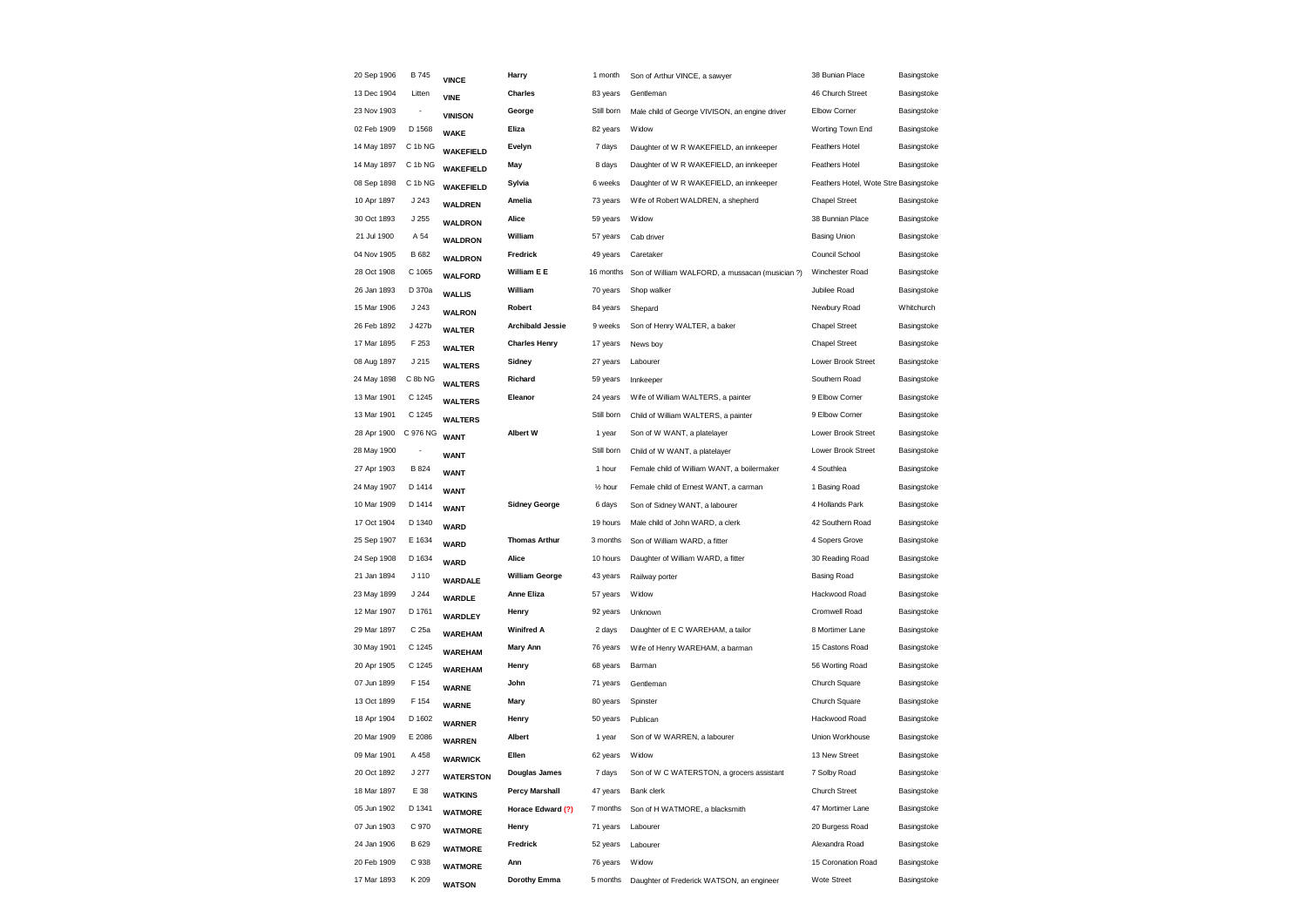| 25 Oct 1893            | K 226                    | <b>WATSON</b>     | Emma                       | 38 years   | Wife of F WATSON, an engineer                  | Wote Street            | Basingstoke  |
|------------------------|--------------------------|-------------------|----------------------------|------------|------------------------------------------------|------------------------|--------------|
| 06 Jun 1902            | A 384                    | <b>WATSON</b>     | Mary                       | 88 years   | Widow                                          | 30 Junction Road       | Basingstoke  |
| 07 Dec 1907            | <b>B</b> 633             | <b>WATSON</b>     | Jane                       | 46 years   | Wife of Thomas WATSON                          | 3 Brook Street         | Basingstoke  |
| 05 Mar 1894            | C 212a                   | <b>WATTS</b>      | Alice                      | 28 years   | Domestic servant                               | 3 New Road             | Basingstoke  |
| 02 Jan 1901            |                          | <b>WATTS</b>      |                            | Still born | Child of J WATTS, a gardener                   | <b>Stanley Terrace</b> | Basingstoke  |
| 08 Apr 1909            | A 376                    | <b>WATTS</b>      | <b>Charles Ramond W</b>    | 15 months  | Son of - WATTS, a labourer                     | Clifton Terrace        | Basingstoke  |
| 31 Mar 1900 B 622 NG   |                          | <b>WAYCOTT</b>    | Elizabeth                  | 52 years   | Widow                                          | Soper Grove            | Basingstoke  |
| 28 Feb 1900 E 2097 NG  |                          | <b>WEAVER</b>     | Dora                       | 3 months   | Daughter of Annie WEAVER, a servant            | New Road               | Basingstoke  |
| 31 Dec 1898 E 314 (FV) |                          | <b>WEBB</b>       | <b>Steward Tobias</b>      | 47 years   | Solicitor                                      | 10 Cross street        | Basingstoke  |
| 21 Feb 1907            | A 394                    | <b>WEBB</b>       | <b>James David</b>         | 5 weeks    | Son of James David WEBB, a labourer            | 7 Southlea             | Basingstoke  |
| 31 Oct 1908            | D 1695                   | <b>WEBB</b>       | <b>Annie Kathleen</b>      | 4 years    | Daughter of James WEBB                         | 4 New Road             | Basingstoke  |
| 20 May 1893            | J 368                    | <b>WEBBER</b>     |                            | Still born | Child of Sidney WEBBER, a commercial traveller | 21 Solby Road          | Basingstoke  |
| 13 Jun 1902            | S 1469                   | <b>WELCH</b>      | <b>Alice Victoria</b>      | 13 months  | Daughter of - WELCH, a labourer                | Reading Road           | Basingstoke  |
| 16 Feb 1907            | B 679                    | <b>WELCH</b>      | <b>William James</b>       | 10 months  | Son of - WELCH, ????                           | Railway Cottages       | Basingstoke  |
| 01 Jan 1902            | C 1182                   | <b>WELLER</b>     | <b>Fredrick George Smy</b> | 46 years   | Railway agent                                  | <b>Worting Road</b>    | Basingstoke  |
| 15 Oct 1904            | E 2066                   | <b>WELLOCK</b>    | <b>Herbert Edward</b>      | 5 months   | Son of Herbert WELLOCK, a shop assistant       | 1 Alexandra Road       | Basingstoke  |
| 28 Nov 1904            | D 1732                   | <b>WELLOCK</b>    | Herbert                    | 41 years   | Shop assistant                                 | 1 Alexandra Road       | Basingstoke  |
| 28 May 1892            | F 299                    | <b>WELLS</b>      | Eliza                      | 78 years   | Widow                                          | Mapledurwell           | Mapledurwell |
| 07 Aug 1896            | K 358                    | <b>WELLS</b>      | George                     | 77 years   | Labourer                                       | Cliddesden Road        | Basingstoke  |
| 19 Feb 1903            | C 991                    | <b>WELLS</b>      | <b>Edmund Henry</b>        | 57 years   | Clerk                                          | Essex Road             | Basingstoke  |
| 02 Mar 1907            | E 2153                   | <b>WELLS</b>      | <b>Hilda May</b>           | 1 year     | Daughter of John WELLS, a porter               | 175 May Street         | Basingstoke  |
| 07 Apr 1892            | F 362a                   | <b>WELLSPRING</b> | Joseph                     | 54 years   | Railway inspector                              | Junction Road          | Basingstoke  |
| 16 Apr 1901            | D 1724                   | <b>WELLSPRING</b> | Gladys E                   | 7 weeks    | Daughter of James WELLSPRING, a carman         | <b>Flaxfield Road</b>  | Basingstoke  |
| 05 Sep 1902            | D 1724                   | <b>WELLSPRING</b> | Kathleen Irene             | 7 weeks    | Daughter of James WELLSPRING, a clerk          | <b>Flaxfield Road</b>  | Basingstoke  |
| 19 Jan 1906            | $\overline{\phantom{a}}$ | <b>WELLSPRING</b> | Arthur L                   | 1 month    | Son of Jodeph WELLSPRING, a clerk              | College Terrace        | Basingstoke  |
| 30 Dec 1905            | A 97                     | <b>WEST</b>       | Alfred                     | 84 years   | Labourer                                       | 108 May Street         | Basingstoke  |
| 16 May 1894            | D 503b                   | <b>WESTBROOK</b>  |                            | 2 hours    | Child of E WESTBROOK, an ostler                | Oxford Terrace         | Basingstoke  |
| 28 Nov 1895            | <b>B</b> 17a             | <b>WESTBROOK</b>  | Mary                       | 69 years   | Wife of James WESTBROOK, a labourer            | Town End               | Basingstoke  |
| 06 Apr 1897            | D 431a                   | <b>WESTBROOK</b>  | Susannah                   | 75 years   | Widow                                          | 7 Fairfields           | Basingstoke  |
| 06 Apr 1908            | D 17a                    | <b>WESTBROOKE</b> | James                      | 70 years   | Labourer                                       | 33 Flaxfield Road      | Basingstoke  |
| 11 Jun 1908            | C 962                    | <b>WESTCOTE</b>   | Edwin                      | 49 years   | Groom                                          | <b>Station Hill</b>    | Basingstoke  |
| 26 Mar 1894            | F 85                     | <b>WESTON</b>     |                            | Still born | Child of George WESTON, a labourer             | Elbow Corner           | Basingstoke  |
| 05 Nov 1900            | D 1393                   | <b>WESTON</b>     |                            | Still born | Chilfd of G WESTON, a labourer                 | 3 Bedford Place        | Basingstoke  |
| 01 May 1901            | C 1102                   | <b>WESTON</b>     | Florence                   | 2 months   | Daughter of William Weston, a labourer         | 15 Bunian Place        | Basingstoke  |
| 15 Jul 1896            | E 376c                   | <b>WHARTON</b>    | Elizabeth                  | 32 years   | Daughter of H P WHARTON, an innkeeper          | <b>Brook Street</b>    | Basingstoke  |
| 19 Jun 1905            | E 376c                   | <b>WHARTON</b>    | <b>Henry Philip</b>        | 69 years   | Publican                                       | <b>Brook Street</b>    | Basingstoke  |
| 28 Feb 1896            | C 71                     | WHEATLEY          | Maria                      | 63 years   | Widow                                          | Totton                 | Southampton  |
| 11 Oct 1899            | A 48                     | WHEATLEY          | Henry                      | 70 years   | Springmaker                                    | Union                  | Basing       |
| 19 Jul 1894            | F 104                    | <b>WHEELER</b>    | Daniel                     | 81 years   | Labourer                                       | Worting Town End       | Basingstoke  |
| 17 Dec 1895            | E 289                    | <b>WHEELER</b>    | <b>Edward Thomas</b>       | 27 days    | Son of D WHEELER, a carpenter                  | 138 May Street         | Basingstoke  |
| 22 Sep 1899 E 2036 NG  |                          | <b>WHEELER</b>    | Elizabeth Ann              | 78 years   | Widow                                          | Worting Town End       | Basingstoke  |
| 07 Jul 1901            | C 1230                   | WHEELER           | <b>Thomas</b>              | 56 years   | Sadler                                         | 4 Sarum Hill           | Basingstoke  |
| 06 Nov 1902            | D 1772                   | <b>WHEELER</b>    | <b>May Blanche</b>         | 19 years   | Machinist                                      | 8 Gas House Road       | Basingstoke  |
| 31 Mar 1904            | D 1639                   | <b>WHEELER</b>    | <b>Elsie Mary</b>          | 3 months   | Daiughter of Henry WHEELER, a labourer         | 83 Lower Brook Street  | Basingstoke  |
| 16 Dec 1905            | A 252                    | <b>WHEELER</b>    | Fanny                      | 56 years   | Wife of Morice WHEELER, a labourer             | 38 May Street          | Basingstoke  |
| 27 Jul 1907            | A 184                    | <b>WHEELER</b>    | Osmond W                   | 2 days     | Son of G W WHEELER, a labourer                 | <b>Windover Street</b> | Basingstoke  |
|                        |                          |                   |                            |            |                                                |                        |              |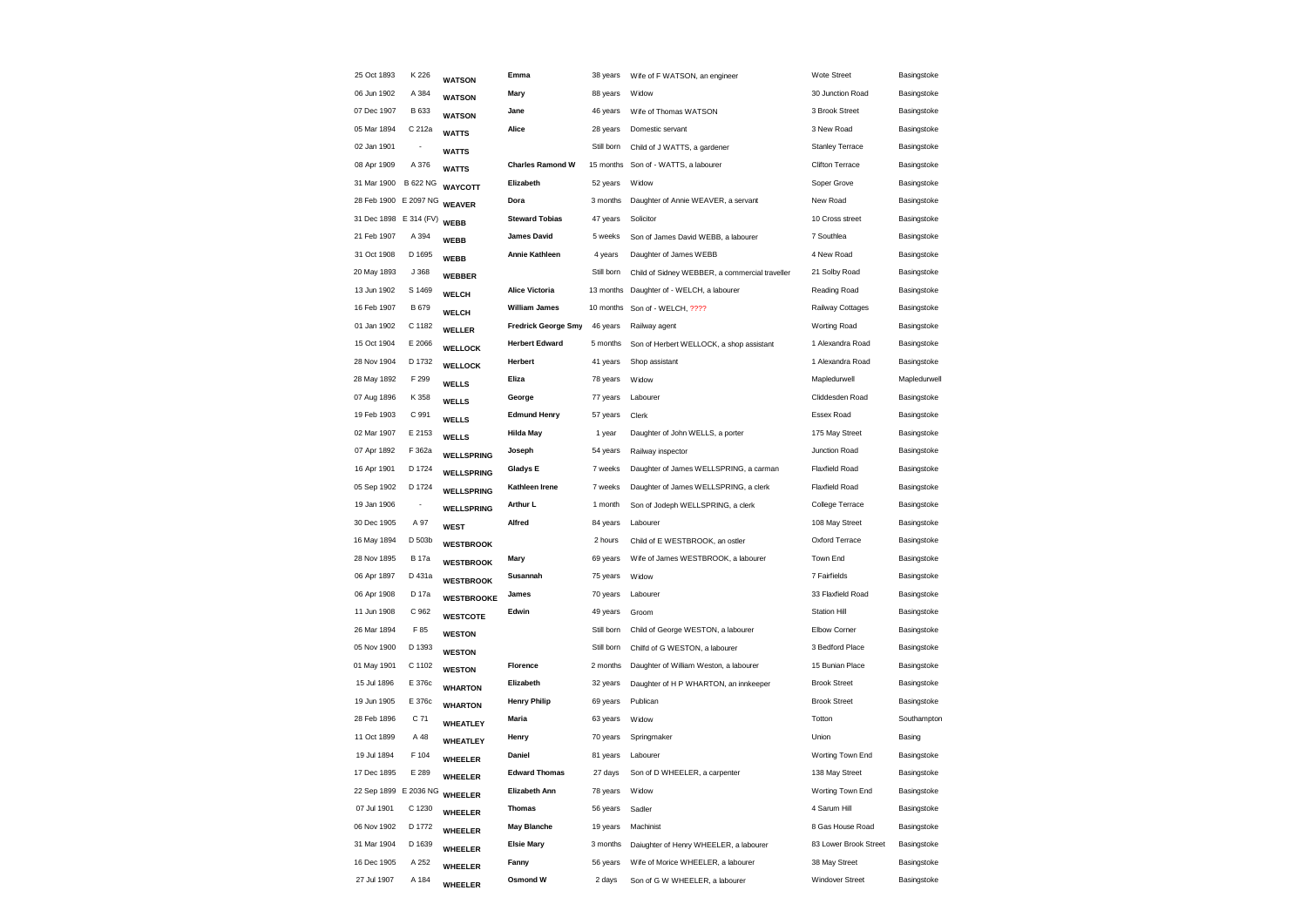| 26 Nov 1908 | D 1674                   | WHEELER           | Emma                         | 23 years   | Wife of James WHEELER, a labourer                 | Southlea               | Basingstoke |
|-------------|--------------------------|-------------------|------------------------------|------------|---------------------------------------------------|------------------------|-------------|
| 01 May 1909 | D 1674                   | WHEELER           | <b>Thomas W</b>              | 10 months  | Son of Thomas W WHEELER, a labourer               | <b>Windover Street</b> | Basingstoke |
| 09 Feb 1895 | E 369                    | <b>WHETTLETON</b> | <b>John Charles</b>          | 4 weeks    | Son of W T WHETTLETON                             | 17a May Street         | Basingstoke |
| 24 Jul 1895 | D 483                    | <b>WHETTLETON</b> | <b>Thomas</b>                | 83 years   | Carman                                            | Union Workhouse        | Basing      |
| 07 Dec 1895 | D 496                    | <b>WHETTLETON</b> |                              | Still born | Child of W W WHETTLETON, a groom                  | May Street             | Basingstoke |
| 29 Dec 1896 | D 507a                   | <b>WHETTLETON</b> | Mary                         | 39 years   | Wife of W T WHETTLETON, a groom                   | May Street             | Basingstoke |
| 25 May 1899 | J 207                    | <b>WHITCHER</b>   | <b>Charles</b>               | 72 years   | Gardener                                          | Solby Road             | Basingstoke |
| 20 Jan 1905 | J 239                    | <b>WHITCHER</b>   | Louisa                       | 73 years   | Widow                                             | 12 Solbys Road         | Basingstoke |
| 12 May 1892 | G 202                    | <b>WHITE</b>      | Michael                      | 68 years   | Engineer                                          | Hackwood Road          | Basingstoke |
| 09 Jul 1892 | E 216                    | <b>WHITE</b>      | <b>John Thomas</b>           | 4 years    | Son of William WHITE, a cab driver                | Oxford Terrace         | Basingstoke |
| 14 Nov 1892 | D 322                    | <b>WHITE</b>      |                              | 1 hour     | Child of Charles WHITE, a labourer                | <b>Chapel Street</b>   | Basingstoke |
| 21 Dec 1892 | G 231                    | <b>WHITE</b>      | Sarah                        | 89 years   | Widow                                             | Hackwood Road          | Basingstoke |
| 18 May 1893 | J 368                    | <b>WHITE</b>      | <b>Lily Gertrude</b>         | 13 years   | Daughter of William WHITE, a miller               | Andwell                | Andwell     |
| 15 Mar 1894 | F 392                    | <b>WHITE</b>      |                              | Still born | Child of H WHITE, a sexton                        | Rose Cottage           | Basingstoke |
| 05 Nov 1894 | L 161                    | <b>WHITE</b>      | Mary                         | 62 years   | Wife of Walter WHITE, a gamekeeper                | Herriard               | Herriard    |
| 07 Jul 1896 | E 161                    | <b>WHITE</b>      | Frederick                    | 3 months   | Son of John WHITE, a labourer                     | 19 Basing Road         | Basingstoke |
| 09 Jan 1897 | E 116                    | <b>WHITE</b>      | William                      | 49 years   | Cab driver                                        | Oxford Terrace         | Basingstoke |
| 24 Jun 1898 | D 523                    | <b>WHITE</b>      | Victor                       | 2 days     | Son of Jane WHITE, a servant                      | Common Gate            | Basingstoke |
| 13 Feb 1899 | L <sub>1</sub>           | <b>WHITE</b>      | James                        | 77 years   | Common keeper                                     | Basingstoke Common     | Basingstoke |
| 25 Feb 1899 | F 408h                   | <b>WHITE</b>      | Emma                         | 83 years   | Widow                                             | 18 Reading Road        | Basingstoke |
| 07 Sep 1899 | C 6c NG                  | <b>WHITE</b>      | Alice                        | 16 months  | Daughter of A WHITE, a servant                    | 9 Flaxfield Road       | Basingstoke |
| 19 Apr 1900 | J214                     | <b>WHITE</b>      | <b>Ada Blanche</b>           | 15 years   | Daughter of Frederick H WHITE, a clothiers cutter | 3 Solby Road           | Basingstoke |
| 28 Aug 1901 | A 173                    | <b>WHITE</b>      | William                      | 2 years    | Son of A White, a police constable                | Fawley                 | Southampton |
| 31 Dec 1901 | D 324a                   | <b>WHITE</b>      | <b>Brenda Victoria Mary</b>  | 7 months   | Daughter of Henry WHITE                           | 10 May Street          | Basingstoke |
| 25 Jun 1902 | D 1324                   | <b>WHITE</b>      | <b>Thomas Sims</b>           | 59 years   | Bricklayer                                        | 33 Chaple Street       | Basingstoke |
| 13 Aug 1902 | B 625                    | <b>WHITE</b>      | <b>Esward Alfred</b>         | 17 years   | Clerk                                             | 29 Southern Road       | Basingstoke |
| 30 Apr 1903 | C 1289                   | <b>WHITE</b>      | <b>Ann Margaret</b>          | 24 years   | Single woman                                      | The Mount              | Basingstoke |
| 01 Jun 1903 | $\overline{\phantom{a}}$ | <b>WHITE</b>      |                              | Still born | Female child of Mrs Harry WHITE, a labourer       | 10 May Street          | Basingstoke |
| 05 Nov 1903 | B 683/627                | <b>WHITE</b>      | Ellen Louisa                 | 20 years   | Single woman                                      | 8 Southern Road        | Basingstoke |
| 06 Jul 1904 | <b>B670</b>              | <b>WHITE</b>      | Polly                        | 62 years   | Widow                                             | Hackwood Road          | Basingstoke |
| 07 Mar 1905 | C 1287                   | <b>WHITE</b>      | Lydia                        | 18 years   | Daughter of Henry WHITE, a gardiner               | Sherborne Road         | Basingstoke |
| 17 Mar 1905 | E 2090                   | <b>WHITE</b>      | Alice                        | 50 years   | Wife of John WHITE, a groom                       | Union Workhouse        | Basingstoke |
| 20 Apr 1905 | C 1224                   | <b>WHITE</b>      | Ann                          | 68 years   | Wife of Walter WHITE, a cooper                    | <b>Bunian Place</b>    | Basingstoke |
| 18 May 1905 | C 1252                   | <b>WHITE</b>      | Thomas                       | 74 years   | Labourer                                          | Union Workhouse        | Basingstoke |
| 14 Oct 1905 | D 1540                   | <b>WHITE</b>      | <b>Dorothy May</b>           | 10 weeks   | Daughter of George WHITE, a painter               | 41 Mortimer Lane       | Basingstoke |
| 02 Feb 1906 | C 1286                   | <b>WHITE</b>      | <b>Thomas</b>                | 79 years   | Castorator                                        | 9 Brook Street         | Basingstoke |
| 18 Jan 1907 | C 1265                   | <b>WHITE</b>      | Louisa                       | 81 years   | Widow                                             | 9 Brook Street         | Basingstoke |
| 28 Feb 1907 | B 632                    | <b>WHITE</b>      | <b>Ellen Louisa</b>          | 1y 10m     | Daughter of Henry J WHITE, a labourer             | 52 Queens Road         | Basingstoke |
| 12 Oct 1907 | E 1979                   | <b>WHITE</b>      | John                         | 14 years   | Son of John WHITE, a groom                        | Union Workhouse        | Basingstoke |
| 26 Nov 1907 | E 1980                   | <b>WHITE</b>      | John                         | 62 years   | Groom                                             | Union Workhouse        | Basingstoke |
| 29 Aug 1908 | B 635                    | <b>WHITE</b>      | <b>Caroline Florence Be:</b> | 13 years   | Daughter of William J WHITE, a carman             | 52 George Street       | Basingstoke |
| 17 Mar 1909 | <b>B743</b>              | <b>WHITE</b>      | <b>Charles William</b>       | 3 days     | Son of - WHITE, a carman                          | Southern Road          | Basingstoke |
| 14 May 1892 | D 112                    | <b>WHITELAND</b>  | <b>Florence M</b>            | 14 weeks   | Daughter of W J WHITELAND, a labourer             | Gas House Road         | Basingstoke |
| 31 Oct 1899 | $\overline{\phantom{a}}$ | <b>WHITELAND</b>  |                              | Still born | Child of A WHITELAND, a labourer                  | 1 Shaftesbury Terrace  | Basingstoke |
| 20 Feb 1904 | $\overline{\phantom{a}}$ | <b>WHITELAND</b>  |                              | Still born | Female child of Albert WHITELAND, a labourer      | 1 Shaftesbury Terrace  | Basingstoke |
| 27 Feb 1897 | K 237                    | <b>WHITEN</b>     | Mary                         | 80 years   | Spinster                                          | London Street          | Basingstoke |
|             |                          |                   |                              |            |                                                   |                        |             |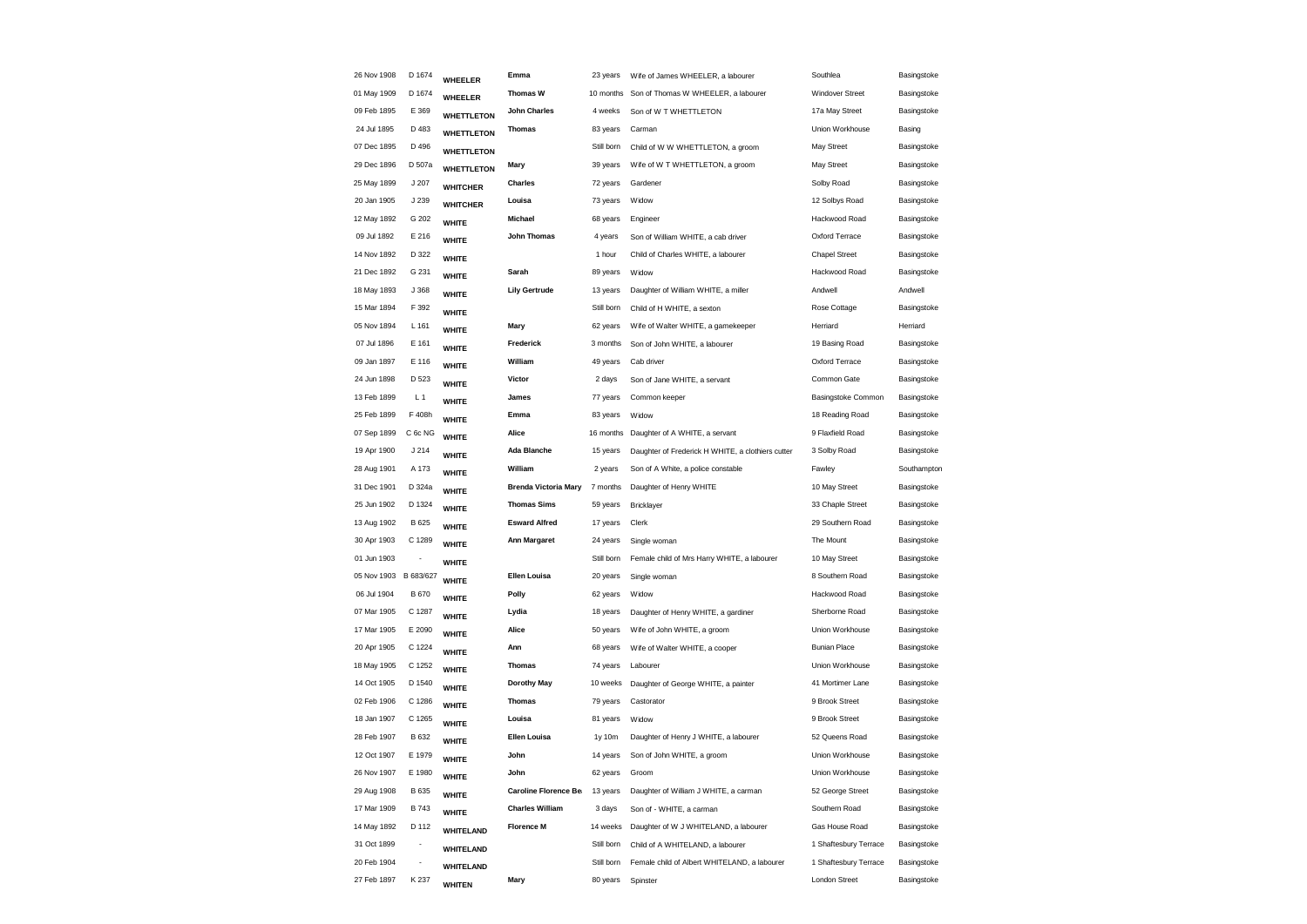| 28 Nov 1899           | F 345           | <b>WICKENS</b>    | Charles                    | 61 years   | Railway porter                                         | 59 Thorne Road                         | South Lambeth |
|-----------------------|-----------------|-------------------|----------------------------|------------|--------------------------------------------------------|----------------------------------------|---------------|
| 20 Jul 1904           | A 310           | <b>WICKHAM</b>    | <b>Elsie Maud</b>          | 10 years   | Daughter of A E WHICKHAM, a carpenter                  | <b>Burgess Road</b>                    | Basingstoke   |
| 05 Feb 1903           | C 972           | <b>WICKINS</b>    | <b>Mark</b>                | 92 years   | Labourer                                               | <b>Rising Sun</b>                      | Basingstoke   |
| 02 Apr 1908           | C 1027          | <b>WICKS</b>      | Sarah                      | 66 years   | Unknown                                                | 41 Reading Road                        | Basingstoke   |
| 15 Oct 1893           | E 221           | <b>WIGG</b>       | David                      | 81 years   | Hawker                                                 | <b>Bunnian Place</b>                   | Basingstoke   |
| 03 May 1894           | G 108           | <b>WIGG</b>       | Emily                      | 64 years   | Imbecile                                               | Union Workhouse                        | Basing        |
| 14 Oct 1897           | J 348           | <b>WIGG</b>       | John                       | 79 years   | Late farmer                                            | Eastrop                                | Basingstoke   |
| 18 Feb 1895           | D 473b          | WILD              | <b>Amy Harriett</b>        | 23 years   | Wife of Henry WILD, a blacksmith                       | 22 Bunnian Place                       | Basingstoke   |
| 07 Oct 1896           | D 219           | <b>WILD</b>       | Henry                      | 44 years   | Labourer                                               | Windover Street                        | Basingstoke   |
| 08 Feb 1901           | J 317           | WILD              | Rose                       | 81 years   | Widow                                                  | 20 Basing Road                         | Basingstoke   |
| 12 Mar 1904           | C 1163          | <b>WILD</b>       | Ellen                      | 12 years   | Daughter of L (?) WILD, a labourer                     | 57 Bunian Place                        | Basingstoke   |
| 26 Nov 1907           | C 1092 og       | <b>WILD</b>       | <b>Margret Lilian</b>      | 19 days    | Daughter of - WILD, a labourer                         | Victoria Street                        | Basingstoke   |
| 05 Jul 1898           | J 260           | <b>WILDE</b>      | Jessie                     | 1 month    | Son of Edward W WILDE, a printer                       | 146 May Street                         | Basingstoke   |
| 31 Jan 1901           | A 107           | <b>WILKINS</b>    | Mary                       | 79 years   | Spinster                                               | 12 Hackwood Road                       | Basingstoke   |
| 02 Jan 1904           | F 62            | <b>WILKINS</b>    | Alfred                     | 9 months   | Son of A WILKINS, a labourer                           | 13 Brook Street                        | Basingstoke   |
| 07 Nov 1892           | D 447a          | <b>WILKINSON</b>  | <b>Frances Penelope</b>    | 73 years   | Widow                                                  | Fairfield                              | Basingstoke   |
| 30 Apr 1909           | B 609           | <b>WILKS</b>      | Mary E                     | 23 years   | Spinster                                               | Cottage Hospital                       | Basingstoke   |
| 25 Apr 1903           | D 1704          | <b>WILLET</b>     | Emily                      | 18 years   | Needlewoman                                            | 18 Oxford Terrace                      | Basingstoke   |
| 20 Nov 1893           | D 477           | <b>WILLETT</b>    |                            | Still born | Child of F WILLETT, a packer                           | Oxford Terrace                         | Basingstoke   |
| 26 Nov 1897           | E 151           | <b>WILLETT</b>    |                            | Still born | Child of F WILLETT, a taylor                           | Oxford Terrace                         | Basingstoke   |
| 06 Feb 1900           | C 922 NG        | <b>WILLETT</b>    | Reginald                   | 18 days    | Son of Frederick WILLETT, a clothiers assistant        | Oxford Terrace                         | Basingstoke   |
| 07 Dec 1907           | D 1699          | <b>WILLETT</b>    | Fredrick                   | 43 years   | Tailors presser                                        | 4 Oxford Terrace                       | Basingstoke   |
| 10 Jul 1900           | C 1169          | <b>WILLIAMS</b>   | Honour                     | 73 years   | Wife of F WILLIAMS                                     | 19 Flaxfield Road                      | Basingstoke   |
| 21 Jul 1902           | D 1470          | <b>WILLIAMS</b>   | <b>Eveline Grace</b>       | 10 months  | Daughter of Henry WILLIAMS, a labourer                 | 54 Hackwood Road                       | Basingstoke   |
| 11 Apr 1896           | <b>B</b> 6a     | <b>WILLIS</b>     | Hannah                     | 80 years   | Wife of Charles WILLIS, a labourer                     | Common Lodge                           | Basingstoke   |
| 01 Jan 1898           | F 129           | <b>WILLIS</b>     | <b>Thomas</b>              | 63 years   | Agent                                                  | <b>Cross Street</b>                    | Basingstoke   |
| 14 Mar 1900 D 1456 NG |                 | <b>WILLIS</b>     | <b>Frederick Jessie</b>    | 5 months   | Son of Jessie WILLIS, a bricklayer                     | May Street                             | Basingstoke   |
| 05 Nov 1901           | D 1326          | <b>WILLIS</b>     | <b>Dorothy Amy</b>         | 20 days    | Daughter of John Willis, a bricklayer                  | George Street                          | Basingstoke   |
| 07 Oct 1902           | E 2039          | <b>WILLIS</b>     | George                     | 81 years   | Labourer                                               | Union Workhouse                        | Basingstoke   |
| 06 Nov 1902           | A 391           | <b>WILLIS</b>     | George William             | 54 years   | Jeweler                                                | 2 Wote Street                          | Basingstoke   |
| 16 Feb 1904           | D 525 og        | <b>WILLIS</b>     | <b>Charles</b>             | 77 years   | Labourer                                               | 10 May street                          | Basingstoke   |
| 11 Feb 1907           |                 | <b>WILLIS</b>     |                            | Still born | Child of William WILLIS, a bricklayer                  | 44 May Street                          | Basingstoke   |
| 24 Mar 1909           | J 355           | <b>WILLIS</b>     | Mary                       | 77 years   | Widow                                                  | Alexandra Road                         | Basingstoke   |
| 24 Dec 1897           | D 402b          | <b>WILLOUGHBY</b> |                            | Still born | Child of Arthur WILLOUGHBY, a butcher                  | 18 Goat Lane                           | Basingstoke   |
| 25 Sep 1907           | C 1129          | <b>WILLOUGHBY</b> | <b>Mary Ann</b>            | 41 years   | Wife of A WILLOUGHBY, a boiler maker                   | 32 Reading Road                        | Basingstoke   |
| 10 Oct 1904           | A 30            | <b>WILLSON</b>    | William                    | 5 hours    | Son of - WILSON, a fitter                              | Deep Lane                              | Basingstoke   |
| 16 Dec 1899 C 1050 NG |                 | <b>WILMOTT</b>    | <b>Henry Charles</b>       | 45 years   | Carman                                                 | Victoria Street                        | Basingstoke   |
| 30 Jan 1901           | D 1773          | <b>WILMOTT</b>    | <b>Edward Hugh Lake</b>    | 8 months   | Son of Rev Edward W WILMOTT, a Clerk in Holy<br>Orders | 74 Worting Road                        | Basingstoke   |
| 16 Aug 1895           | J <sub>62</sub> | <b>WILSON</b>     | Frederick                  | 36 years   | Musician                                               | Wote Street (late of Londc Basingstoke |               |
| 22 Sep 1896           | M3              | <b>WILSON</b>     | Elsie                      | 3 days     | Daughter of Samuel WILSON. A plumber                   | Sarum Hill                             | Basingstoke   |
| 04 Feb 1897           | J 293           | <b>WILSON</b>     | James R                    | 40 years   | Shunter (GWR)                                          | May Street                             | Basingstoke   |
| 12 Nov 1898           | B 8b NG         | <b>WILSON</b>     | George                     | 62 years   | Gardener                                               | Hackwood Road                          | Basingstoke   |
| 11 Feb 1899 C 1176 NG |                 | <b>WILSON</b>     | John                       | 55 years   | Navvy                                                  | 112 May Street                         | Basingstoke   |
| 31 Aug 1899           | D 341           | <b>WILSON</b>     | William G                  | 20 years   | Apprentice                                             | 40 Basing Road                         | Basingstoke   |
| 13 Oct 1900           | C 1088          | <b>WILSON</b>     | <b>Walter James Rivers</b> | 30 years   | Railway porter                                         | 30 Gas House Road                      | Basingstoke   |
| 28 Jan 1902           | C 1054          | <b>WILSON</b>     | Lilian                     | 3 days     | Daughter of Jane WILSON                                | 30 Gas House Road                      | Basingstoke   |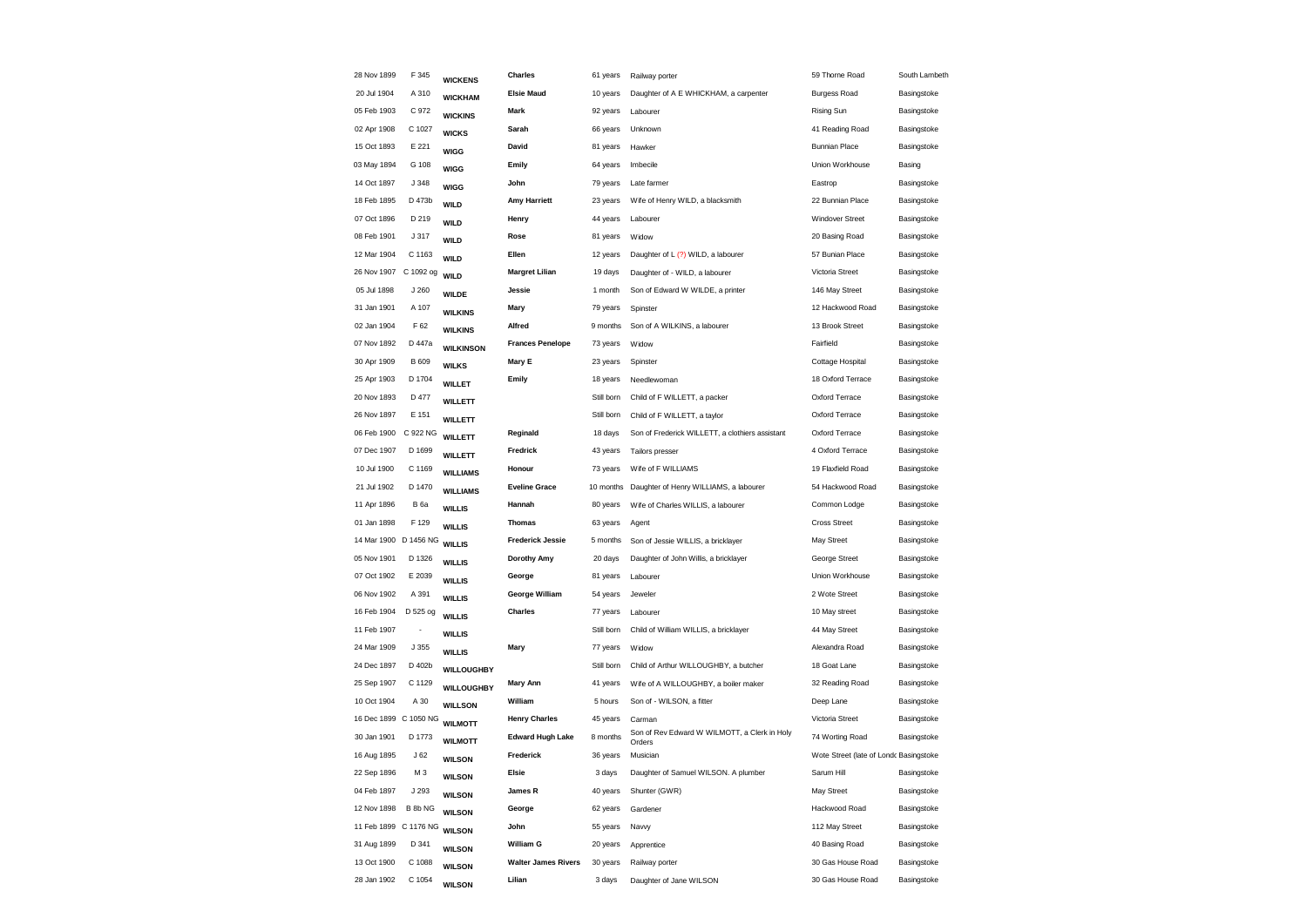| Basingstoke<br>Basingstoke<br>Basingstoke<br>Basingstoke<br>Basingstoke<br>Basingstoke<br>Basingstoke<br>Basingstoke |
|----------------------------------------------------------------------------------------------------------------------|
|                                                                                                                      |
|                                                                                                                      |
|                                                                                                                      |
|                                                                                                                      |
|                                                                                                                      |
|                                                                                                                      |
|                                                                                                                      |
|                                                                                                                      |
| Basingstoke                                                                                                          |
| Basingstoke                                                                                                          |
| Basingstoke                                                                                                          |
| Basingstoke                                                                                                          |
| Basingstoke                                                                                                          |
|                                                                                                                      |
| Basingstoke                                                                                                          |
| Basingstoke                                                                                                          |
| Basingstoke                                                                                                          |
| Basingstoke                                                                                                          |
| Basingstoke                                                                                                          |
| Basingstoke                                                                                                          |
| Basingstoke                                                                                                          |
| Basingstoke                                                                                                          |
| Basingstoke                                                                                                          |
| Basingstoke                                                                                                          |
| Basingstoke                                                                                                          |
| Basingstoke                                                                                                          |
| Basingstoke                                                                                                          |
| Basingstoke                                                                                                          |
| Basingstoke                                                                                                          |
| Basingstoke                                                                                                          |
| Basingstoke                                                                                                          |
| Basingstoke                                                                                                          |
| Basingstoke                                                                                                          |
| Odiham                                                                                                               |
| Cranleigh                                                                                                            |
| Basingstoke                                                                                                          |
| Basingstoke                                                                                                          |
| Basingstoke                                                                                                          |
| Basingstoke                                                                                                          |
| Basingstoke                                                                                                          |
| Basingstoke                                                                                                          |
| Basingstoke                                                                                                          |
| Basingstoke                                                                                                          |
| Basingstoke                                                                                                          |
| Basingstoke                                                                                                          |
| Vine Cottage, Eastrop                                                                                                |